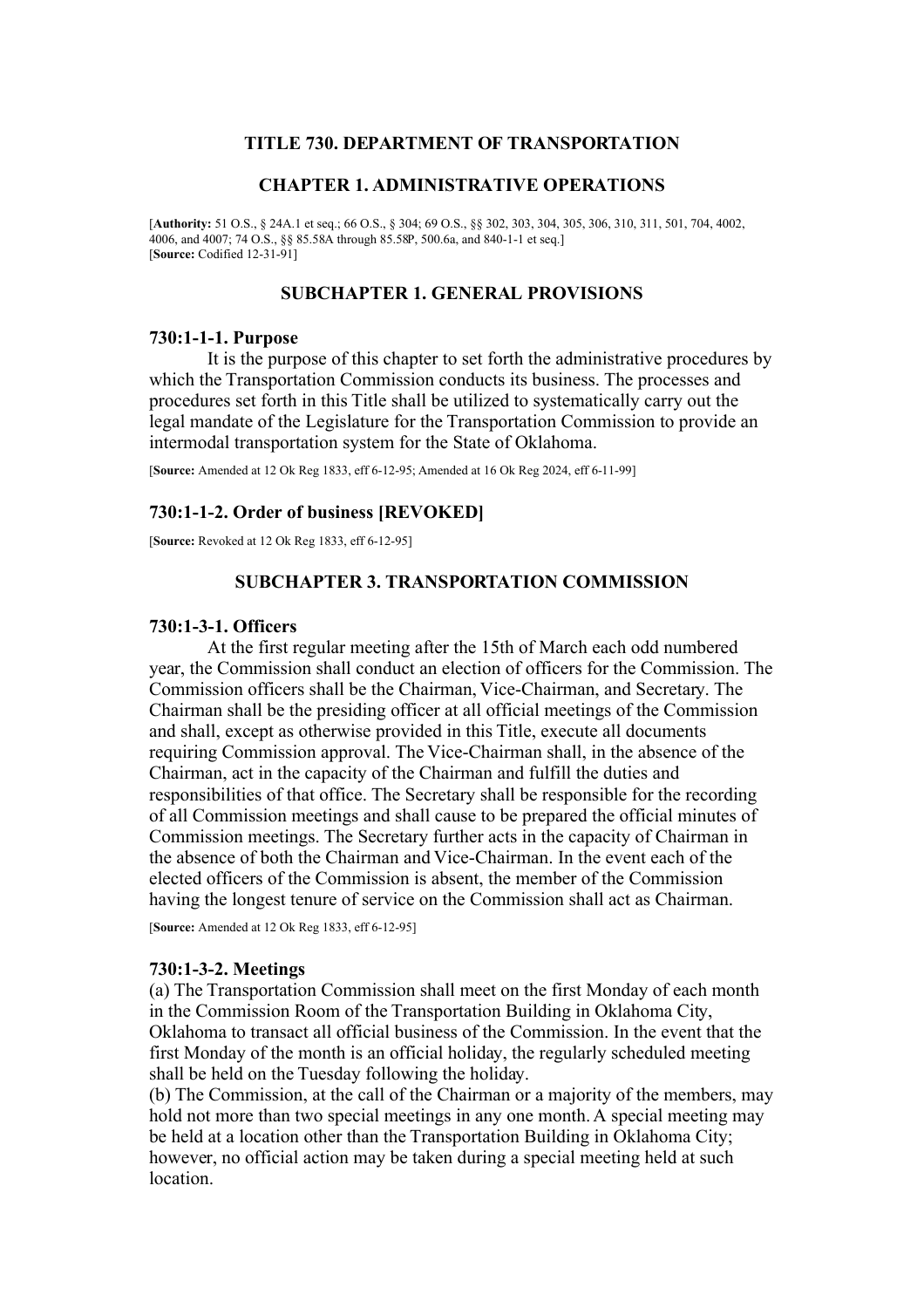(c) At any meeting of the Commission, a majority of the total membership of the Commission shall constitute a quorum. All official acts of the Commission shall be by majority vote of the total membership of the Commission. (d) All meetings of the Commission shall be held and conducted in strict conformance with the Oklahoma Open Meeting Act.

[**Source:** Amended at 12 Ok Reg 1833, eff 6-12-95]

# **730:1-3-3. Rules**

The Commission shall prescribe the rules by which the Department of Transportation operates. Rules for the operation of the Department shall be adopted in accordance with the requirements of Article I of the Oklahoma Administrative Procedures Act. The Commission shall maintain final authority on the application of its rules and may, by unanimous vote of the Commission, suspend the effect of any rule for a particular circumstance when to do so is in the public interest.

[**Source:** Amended at 12 Ok Reg 1833, eff 6-12-95; Amended at 16 Ok Reg 1257, eff 5-13-99]

# **730:1-3-4. Comprehensive long range transportation plan**

(a) The Commission shall develop, maintain, and publish a comprehensive multi modal long range transportation plan for the State of Oklahoma, develop measurable goals and objectives designed to carry out such a plan, report progress toward achieving those goals and objectives as part of its statutorily required reports, where authorized by statute apply for, accept, receive, and administer federal funds available for transportation, and participate with local governments in the planning and development of local transportation activities which are consistent with the goals and objectives of the State long range plan for transportation. (b) The comprehensive long range multi modal transportation plan must provide for the safe, efficient and effective movement of people and goods on surface, water and air transportation systems. The long range plan should support and enhance the State and local governments' initiatives for economic development, promote protection and enhancement of the environment, energy conservation and improvement of the quality of life.

(c) The long range multi modal plan should promote the preservation of existing transportation systems.

(d) The multi modal long range transportation plan should serve as the framework for the development of the Eight Year Construction Work Plan from which the Statewide Transportation Improvement Plan, which depicts all the federally funded transportation projects, is derived.

[**Source:** Amended at 12 Ok Reg 1833, eff 6-12-95; Amended at 16 Ok Reg 2024, eff 6-11-99; Amended at 29 Ok Reg  $1487$ , eff 6-25-121

# **730:1-3-5. Formulation of state highway program [REVOKED]**

[**Source:** Revoked at 12 Ok Reg 1833, eff 6-12-95]

# **730:1-3-6. Election of Director [REVOKED]**

[**Source:** Revoked at 37 Ok Reg 2267, eff 9-11-20]

# **730:1-3-7. Meeting agenda; Unanimous Consent Docket**

(a) The Commission shall publish an agenda which shall set forth each item to be considered by the Commission at its regular meeting or during a special meeting. Each item on the agenda shall be fully supported by a written explanation of the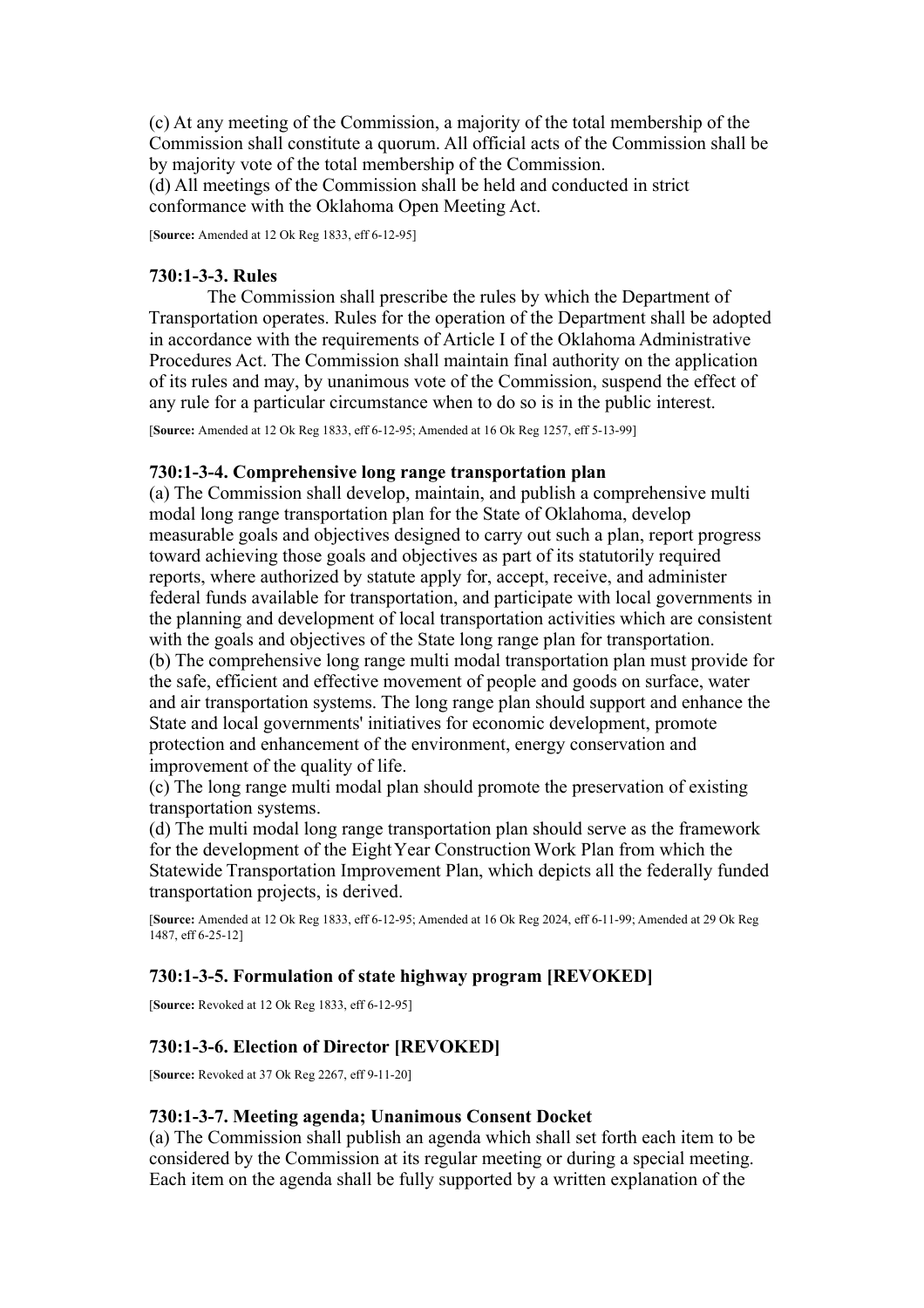action requested and the reasons for taking the proposed action. Except as provided in this section, agenda items shall be presented separately in open meeting of the Commission. Items requiring an executive session of the Commission shall be placed on the agenda and presented in accordance with the Oklahoma Open Meeting Act.

(b) Matters of a routine nature requiring approval of the Commission may be placed on a "Unanimous Consent Docket" and will be considered by the Commission as one item. Matters placed on the "Unanimous Consent Docket" may include, but are not limited to, additions to the County Bridge Program not involving Federal or state funds; programming of At-Grade Railroad Signalization Projects; changes in traffic control; changes in speed limits; programming of County Road projects not involving Federal or state funds; settlement of claims; land sales and supplemental agreements and additional appropriations not exceeding a total of \$150,000.00. All matters to be included in the "Unanimous Consent Docket" shall be fully supported by a written explanation of the matter. Any member of the Commission may request that a matter be removed from the "Unanimous Consent Docket" and separately considered. If such a request is made the matter shall be removed from the docket and presented for separate consideration by the Commission.

(c) The Department shall conduct a monthly agenda meeting to prepare the agenda for the next Commission meeting and review the items to be presented. One unnumbered copy of each agenda item shall be submitted to the secretary for the Commission not later than twenty-four (24) hours prior to the agenda meeting. Each item to be presented to the Commission shall be reviewed in the agenda meeting and agenda item numbers will be assigned. Before close of business on the day following the agenda meeting, personnel presenting agenda items at the Commission meeting shall deliver one (1) properly numbered copy of the items to the secretary for the Commission. The secretary for the Commission shall prepare Commission meeting packets which will be mailed on the Friday following the agenda meeting to each member of the Commission. A copy of the Commission meeting packet shall also be forwarded to the Director, Secretary of Transportation, and the Media and Public Relations Division. In the event an item considered at the agenda meeting is not submitted to the secretary for the Commission in time to be included in the Commission meeting packet, the office originating the item shall be responsible for submitting four (4) copies of the item to the secretary for the Commission and the originating office shall mail the item with transmittal letter to each Commissioner. Items which are not considered at the agenda meeting shall not be added to the Commission agenda without the permission of the Chairman of the Commission or the Director.

(d) Transportation Commission regular meetings are for the purpose of transacting business. They are not public hearings. Presentations to the Commission by persons other than members of the Legislature, representatives of the Governor or employees of the Department shall not be placed on the Commission agenda without the express permission of the Chairman of the Commission or the Director.

[**Source:** Amended at 12 Ok Reg 1833, eff 6-12-95; Amended at 16 Ok Reg 2024, eff 6-11-99; Amended at 38 Ok Reg  $2560$ , eff 9-11-211

### **730:1-3-8. Disclosure of property; conflict of interest prohibited**

(a) All members of the Transportation Commission and the Director shall file with the secretary for the Commission a list of all real property owned, directly or indirectly, within the State of Oklahoma excluding only their principal residences.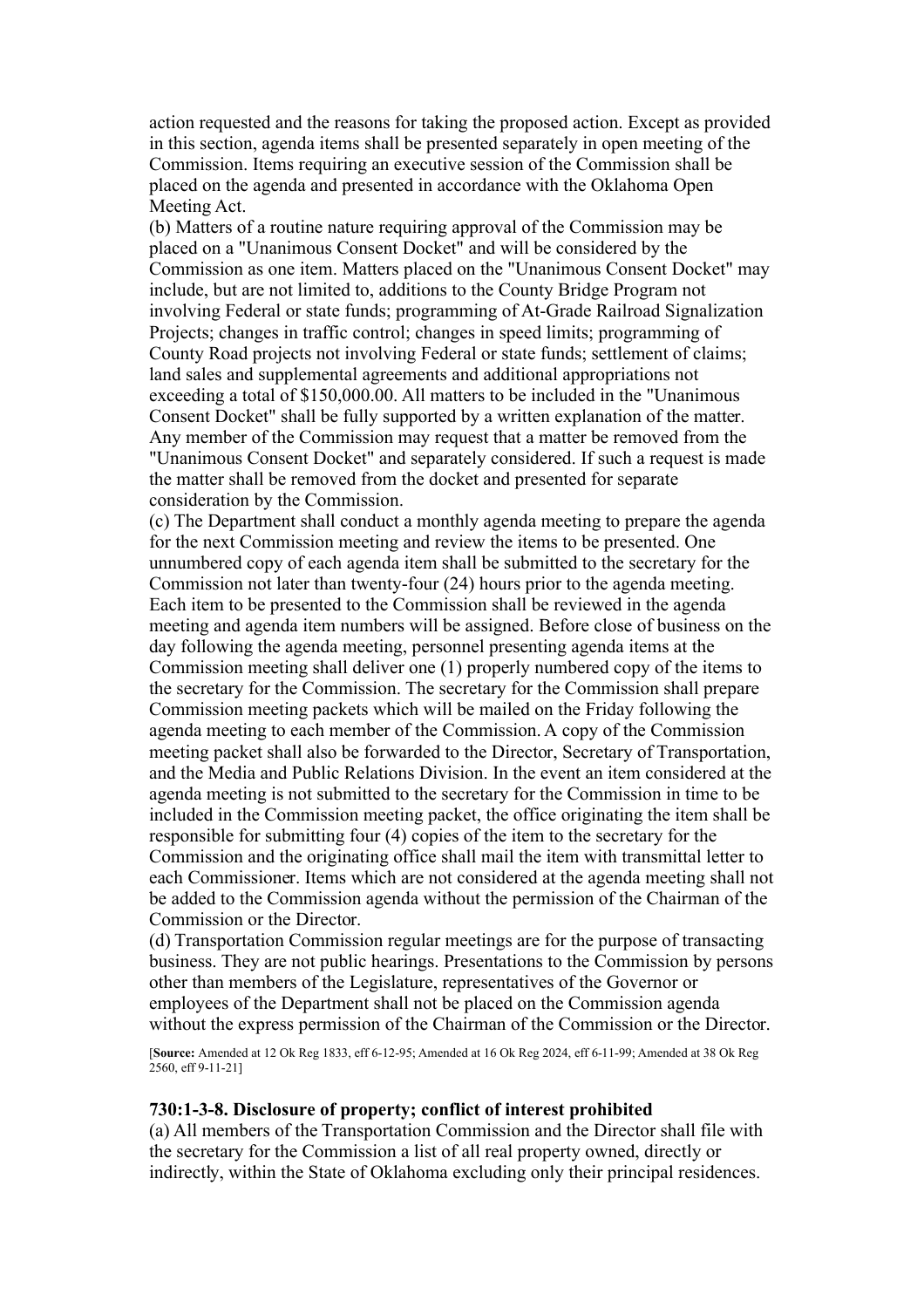This list organized by county, will give the legal description of each tract, the number of acres, and the date acquired. Subsequent sales or purchases shall be reported immediately to the secretary for the Commission.

(b) The secretary for the Commission shall furnish copies of this information to the Governor and the Attorney General, and shall make this file available for public inspection.

(c) No real property shall be purchased by the Department from a member of the Commission, the Director or other employee of the Department, or from any corporation in which such person or a member of his immediate family is an officer or agent and/or owns five percent (5%) or more of the stocks or shares actually issued by such corporation, or from any person who within eighteen (18) months prior to such purchase held such position with the Commission or the Department, unless his interest in such property shall be openly disclosed upon the public records of the Commission, and such property is acquired either by condemnation proceedings or the price to be paid for such property is approved in writing by the Director and the Chairman of the Commission; and provided further that such person shall not have participated in such acquisition for and in behalf of the Department or the Commission.

(d) No member of the Commission or the Director shall appoint, employ, recommend for employment or approve the appointment or employment of any person related within the third degree by blood or marriage to any member of the Commission or the Director.

(e) In no event shall any member of the Commission participate in the consideration or approval of any item when to do so would create a conflict of interest.

(f) Upon appointment each member of the Commission and the Director shall, within the time provided by law, file required financial disclosure statements with the Oklahoma Ethics Commission.

[**Source:** Amended at 12 Ok Reg 1833, eff 6-12-95; Amended at 16 Ok Reg 2024, eff 6-11-99]

## **SUBCHAPTER 5. DEPARTMENT OF TRANSPORTATION**

### **730:1-5-1. Powers and duties of Director**

The Director is hereby granted all the powers and the authority necessary for the orderly operation of the Department of Transportation, (B) not in conflict herewith or prohibited by law, including, but not limited to the following:

# (1) **General duties.**

(A) To approve and pay claims for all lawful expenses of the Department.

(B) To act as the claims and request officer for the Transportation Commission and the Department.

(C) To appoint Deputy Directors and Assistant Directors as he may deem necessary, and to delegate to them appropriate authority and responsibility.

(D) To effect changes in the Department's organizational structure and personnel, with any change at the division level and above being subject to approval by the Commission.

(E) To keep the Commission informed on the Department's operations and official actions.

(F) To appoint and employ, supervise, and discharge in accordance with the Oklahoma Personnel Act and the Merit Rules for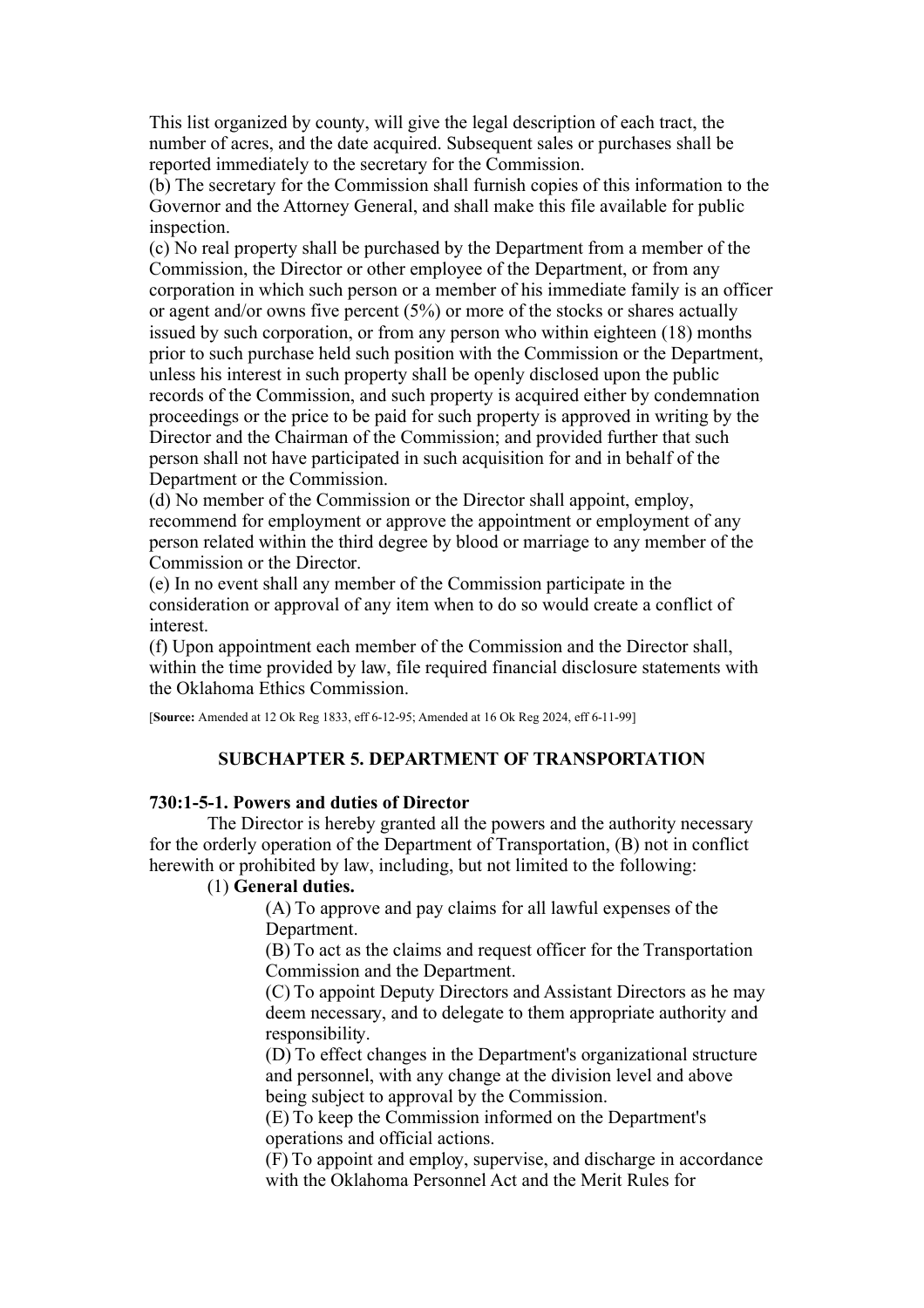Employment all such professional, clerical, skilled and semi-skilled help, labor and other employees as may be deemed necessary for the proper and lawful discharge of the duties of the Department. (G) To establish and maintain training and educational programs. (H) To keep a journal and to record therein such matters as he may deem necessary or advisable, or which the Commission may direct. (I) To be the keeper of the official seal of the Commission and the Department.

(J) To make Department budgetary transfers within statutory limitations and Commission authorization.

(K) To cooperate with governing bodies of cities and towns and the boards of county commissioners of the various counties on the basis prescribed by state and federal law, to the end that joint efforts will be coordinated to attain a maximum of transportation development and service.

(L) To execute releases on behalf of the Commission in compromise of claims pursuant to 69 O.S. Section 1002. (M) To approve claims for returning to local units of government any surplus funds deposited by the local unit of government to match federal or state funds used for federal aid or state aid projects, after completion of the project and final payment has been made.

(N) To act on requests by boards of county commissioners for the transfer of old bridges or sections thereof removed from the state highway system by new construction projects, and to execute agreements setting out the terms of such transfers.

(O) To use consulting engineers' services in the preparation of functional and construction plans where such services are necessary due to special technical nature of contemplated construction or when the Director determines that such consulting services are necessary in the best interest of the Department in order to accommodate a construction programs approved by the Transportation Commission. Contracts with consulting engineers will contain a provision binding the consultants' employees and officers to the same rules and regulations as Department employees insofar as conflict of interest is concerned. The requirements for determining the need for such consulting engineers; services are set forth in OAC 730:30-5-1.

(P) To authorize Department personnel to initiate legal proceedings to take enforcement actions authorized by statute or regulation on behalf of the State and to recover for damages to state property under the care, custody, or control of the Department or to initiate criminal prosecution.

(Q) To, in person or by designee, appear and participate with full authority at settlement conferences as directed by federal or state courts.

(R) To issue more detailed instructions by appropriate orders, policies, or memoranda, not inconsistent with this Title for the general guidance and administration of the Department.

(2) **Contracts and agreements.**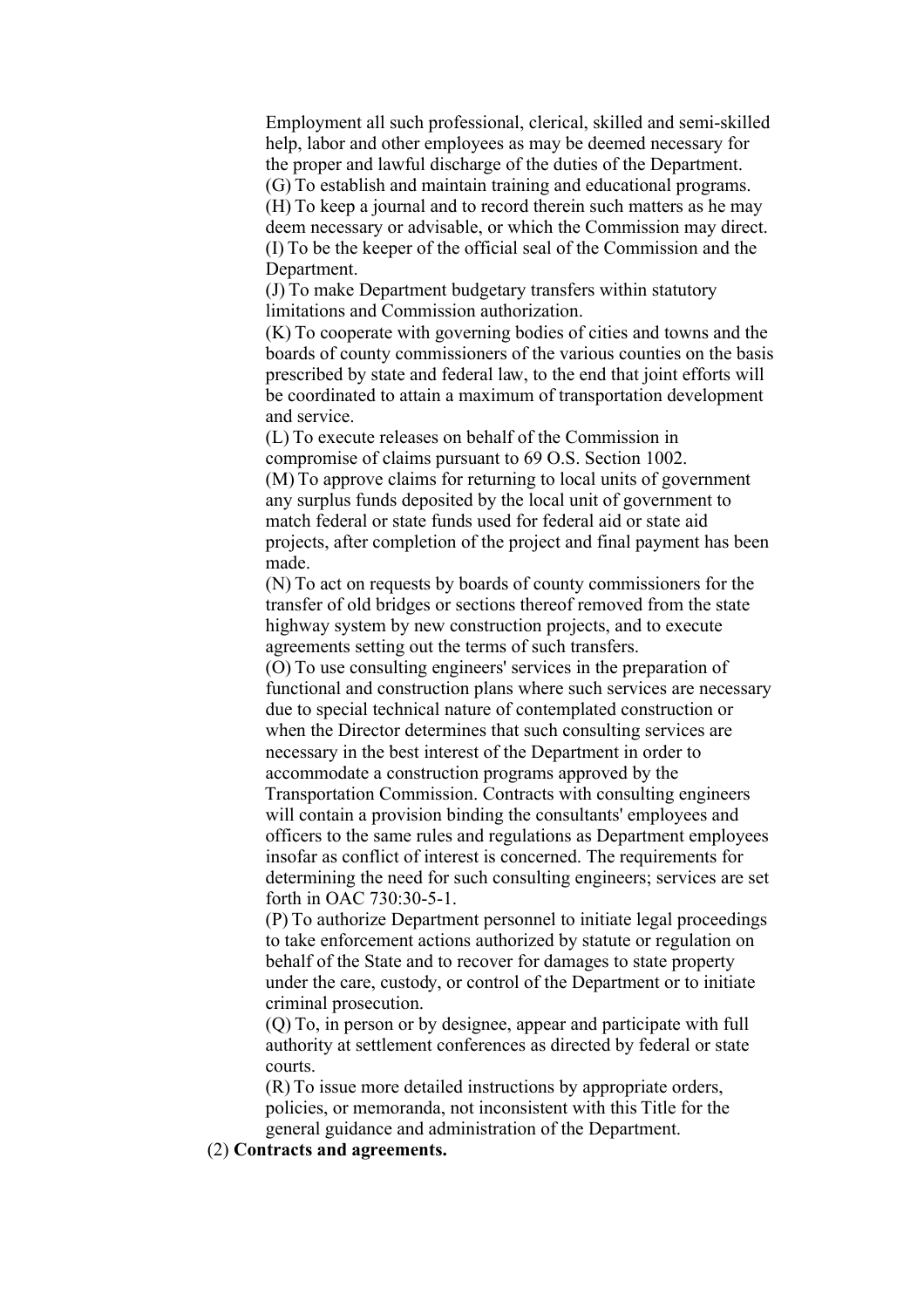(A) To execute or cause to be executed all contracts and agreements on behalf of the Commission and Department, unless otherwise provided by law.

(B) To issue work orders to commence work on construction contracts.

(C) To approve contract extensions or modifications made necessary by developments arising subsequent to award and execution of construction contracts, except where prior Commission approval is required by law.

(D) To approve and execute change orders and supplemental agreements in a total amount of not to exceed Five Hundred Thousand Dollars (\$500,000.00) on a contract. The Director may further delegate to field division engineers authority to approve and execute change orders and supplemental agreements in a total amount of not to exceed One Hundred Fifty Thousand Dollars (\$) 150,000.00 on a contract. In no event shall the total amount of such change orders exceed the limits set forth in 61 O.S. §121. Change orders approved by the Director or field division engineer shall be presented to the Commission at its next regular or special business meeting stating the reasons for the change order and supplemental agreement with such other information as the Commission may require.

(E) To execute and process contractual awards to the individual counties on county sponsored federal aid projects to be constructed by county forces with county and federal funds, subject to applicable regulations of the United States Department of Transportation.

(F) To execute and process contractual awards to railroad companies for railroad crossing protection projects to be constructed on a force account basis by the railroad company with railroad and/or federal funds, subject to the concurrence of the United States Department of Transportation.

(G) To approve or disapprove requests by utility companies and municipalities for permits to attach pipe lines, telephone cables, and other authorized utility lines to bridges on the state highway system, and to change permit fees in accordance with the schedule of fees provided in OAC 730:30-7-1.

## (3) **Federal aid.**

(A) To act for and represent the Department in all official matters involving the United States Department of Transportation or any other agency of the United States government, for the purpose of executing federal aid programs.

(B) To make or withhold commitments, execute contracts and agreements, and to bind the Department by any other action which the Department may lawfully do relating to programmed items or projects previously approved by the Commission; provided, however, that whenever the United States Department of Transportation requires a commitment to program an item in the future, such requirement shall be submitted to the Commission for approval, before any action is taken.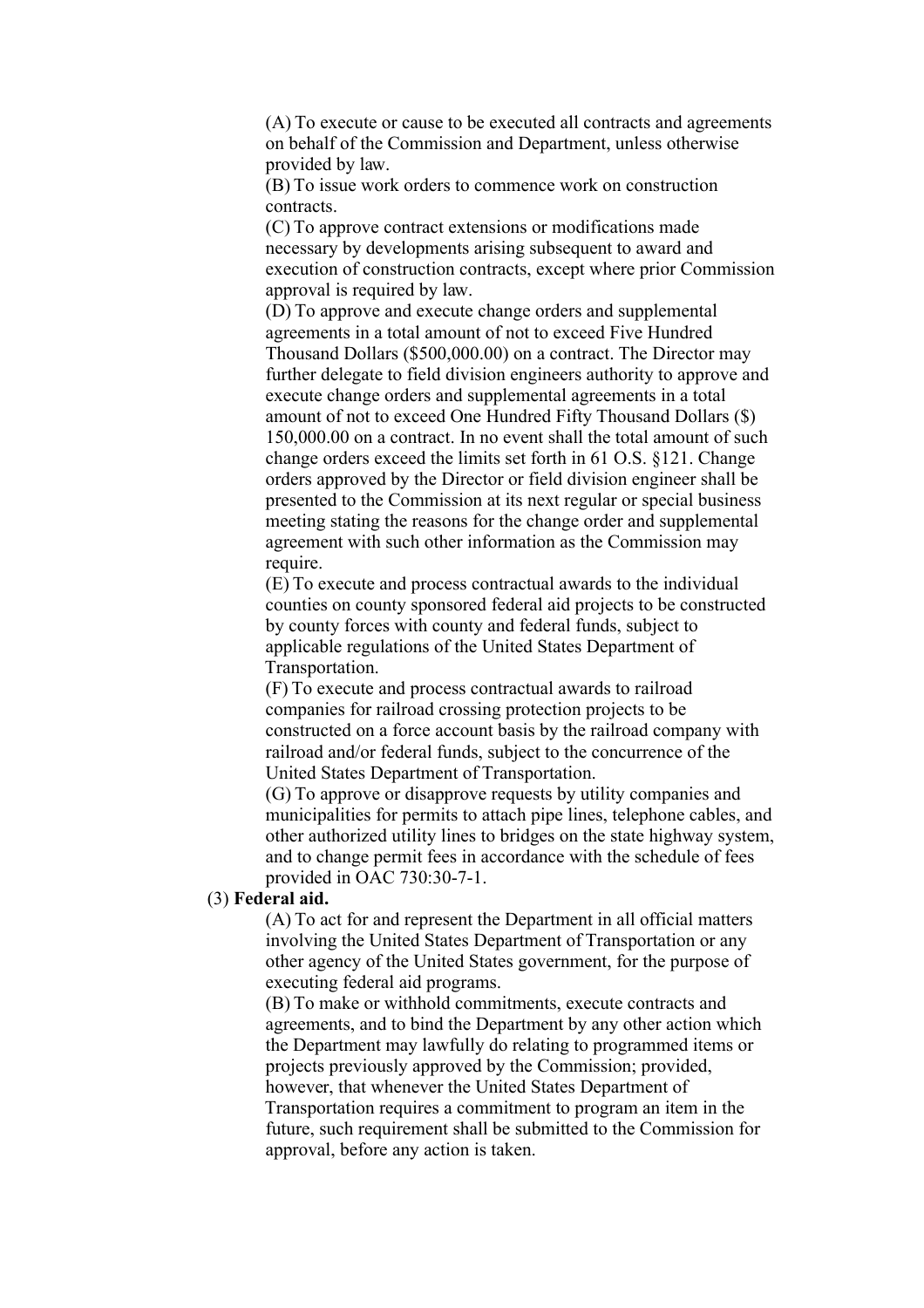(C) To execute the Federal Highway Administration's revision forms to provide for changes in termini, cost, length, and character of proposed work; provided that such changes in county programs shall be made only in accordance with plans, specifications and estimates officially submitted by the board of county commissioners of the county in which the programmed project is located or as requested by resolution of the board. On federal aid projects such changes shall be made only when the detailed information obtained after the approval of the programmed project shows a necessity to change from those features that were provided in the approved programming item. Significant changes such as cost or length will require prior approval of the Transportation Commission before execution by the Director.

### (4) **Emergency contracts.**

(A) To declare the existence of an emergency situation, provided that:

> (i) As used in this subparagraph, the term "emergency" shall be limited to conditions resulting from a sudden unexpected happening or unforeseen conditions and wherein the public health or safety is endangered; and

> (ii) The Director notifies the Commission of such action within ten (10) days from the date thereof by written notification containing a statement of the reason therefore, which statement shall be recorded in the official minutes of the next regular meeting of the Commission.

(B) Upon the declaration of an emergency situation as abovedefined, the Director shall be authorized to enter into any contract not exceeding Seven Hundred and Fifty Thousand Dollars (\$750,000.00) in amount, without complying with those provisions of the Public Competitive Bidding Act of 1974, as amended, for construction or repair of any highway, bridge or other structure or facility under the jurisdiction of the Department for the protection and preservation of the public health and safety and elimination of the danger thereto.

(C) To accept bids, award, and execute emergency contracts on projects where the Commission has, pursuant to 61 O.S> Section 130, declared that an emergency exists.

### (5) **Traffic control.**

(A) To place and maintain traffic signs, markings, and other traffic control devices required under Oklahoma Law to make effective the provisions of said law, and to place and maintain such additional traffic control devices not in conformance with the "Manual on Uniform Traffic Control Devices for Streets and Highways" as prepared by the National Joint Committee on Uniform Traffic Control Devices. To maintain an official listing or record of:

(i) Through highways and stop or yield intersections.

(ii) Speed zones.

(iii) One-way roadways.

(iv) Turn restrictions.

(v) Additional parking restrictions or prohibitions.

(vi) Traffic control signals.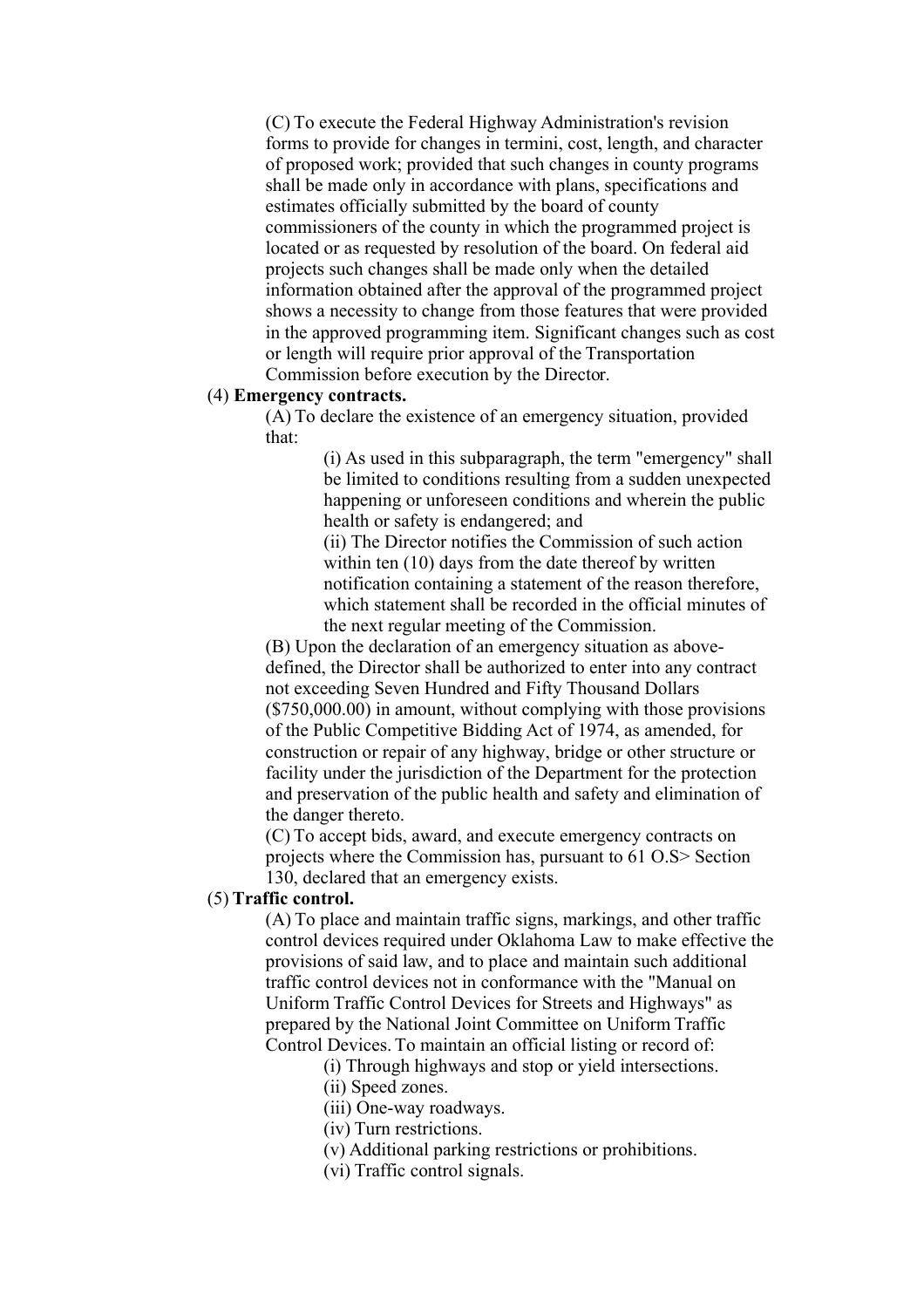(B) To take actions necessary to effectuate the provisions of the traffic laws of the State of Oklahoma and to make temporary or experimental regulations to cover emergencies or special conditions. No experimental regulations shall remain in effect for more than 90 days. Emergency, temporary, and experimental regulations shall have the same force and effect as regulations adopted by the Commission and must be submitted to the Commission at its first regular meeting after the regulation is put into effect.

## (6) **Right-of-way.**

(A) To make a determination that the establishment of a right-ofway line is a technical matter, and delegate to the Right-of-Way Division the authority to make such decisions; and further that the Chief, Right-of-Way Division be authorized and empowered to appearin court to justify the necessity of right-of-way takings. (B) To execute all deeds, releases, and other instruments pertaining to the disposal of surplus real property and to delegate such authority to others.

[**Source:** Amended at 12 Ok Reg 1833, eff 6-12-95; Amended at 13 Ok Reg 1381, eff 5-13-96; Amended at 14 Ok Reg 3765, eff 11-1-97 (emergency); Amended at 15 Ok Reg 2044, eff 5-26-98; Amended at 16 Ok Reg 2024, eff 6-11-99; Amended at 30 Ok Reg 877, eff 6-13-13; Amended at 33 Ok Reg 1848, eff 9-11-16; Amended at 37 Ok Reg 2268, eff 9- 11-20]

# **730:1-5-2. Personnel policies**

(a) **Personnel.** Department personnel policies and procedures will conform to the Oklahoma Personnel Act and the Merit Rules for Employment.

(b) **Worker's compensation.** The Department will provide as required by state law, worker's compensation insurance through the State Insurance Fund for Department personnel.

(c) **Payroll.** The Department is authorized to take necessary action to provide for payroll withholdings relative to the purchase of United States Savings Bonds, State Group Health and Life Insurance program, other insurance programs, Credit Union, and other withholdings authorized by law.

(d) **Conflict of interest.** Department employees shall not engage in any outside employment or enterprise which would constitute a conflict of interest, as defined by law, which would violate the statutes concerning conflict of interest for Transportation Commissioners and Department employees, or the rules of the Oklahoma Ethics Commission.

(e) **Age.** No person will be employed in any capacity by the Department who is not eighteen years of age or older.

[**Source:** Amended at 12 Ok Reg 1833, eff 6-12-95; Amended at 16 Ok Reg 2024, eff 6-11-99]

## **730:1-5-3. Property and vehicle insurance**

The Department shall participate in the Comprehensive Professional Risk Management insurance program operated by the Department of Central Services, Risk Management Division.

[**Source:** Amended at 12 Ok Reg 1833, eff 6-12-95]

# **730:1-5-4. Manuals, maps, printed matter, records**

(a) **Publications.** Official Department publications and reproductions of printed matter will be furnished to other states, the federal government, cities, towns,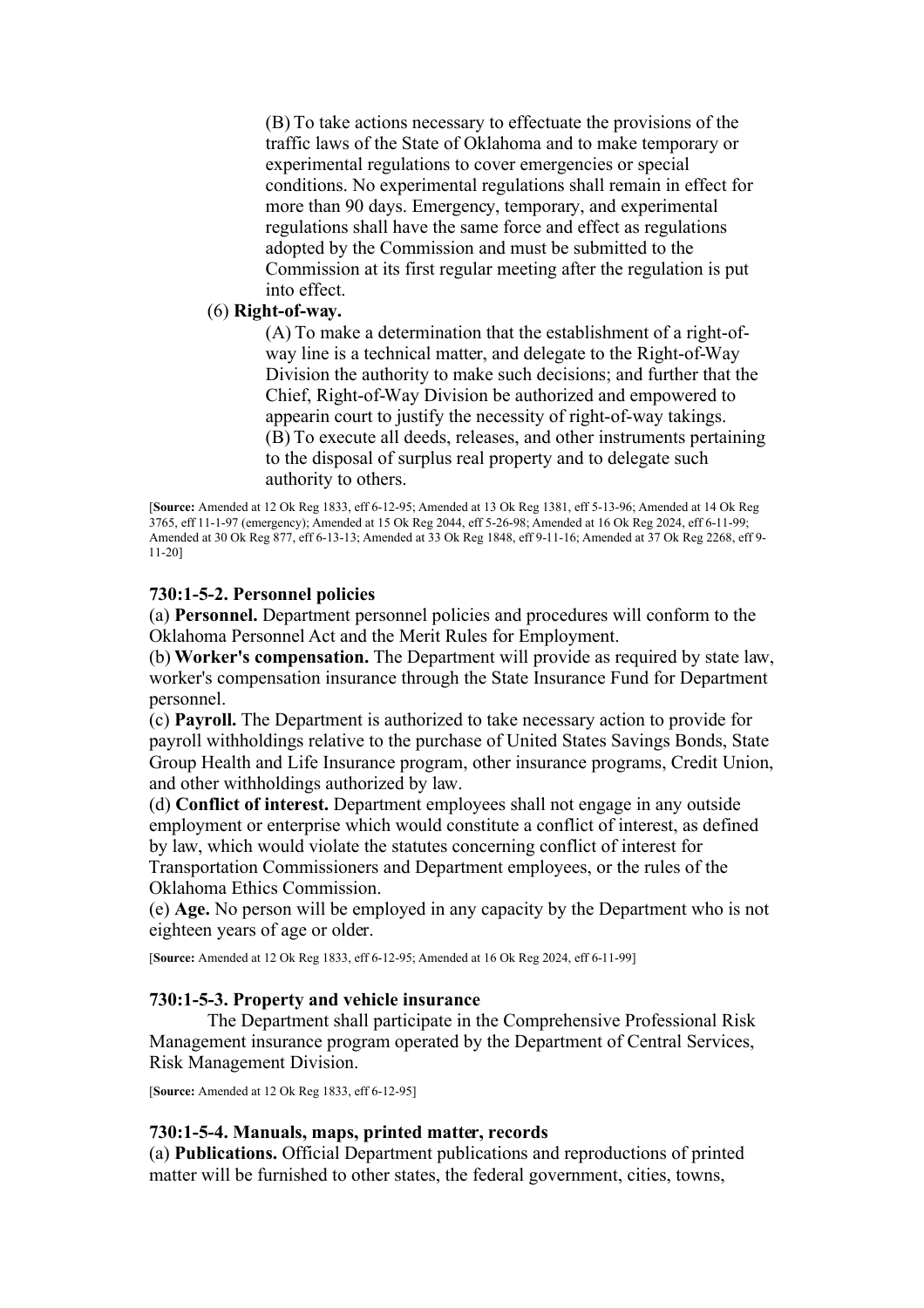counties, and state officials without cost. The same matter will be offered to the general public in accordance with the Department reproduction fee schedule. The fee schedule shall be posted and filed with the County Clerk.

(b) **State road map.** The official Oklahoma Department of Transportation road map shall be distributed free in reasonable amounts upon request. In no event shall the official road map be used for commercial purposes nor shall the map be offered for sale or sold except as specifically provided for by law.

(c) **Research publications.** Research publications shall be exempt from charge. (d) **Records.** The Department shall establish a policy for the receipt and processing of open record requests. The policy shall provide the persons designated to receive open record requests. Investigative files, confidential personnel records and such other documents that are specifically exempt from release under the Oklahoma Open Records Act or Federal law shall remain confidential. All other records of the Commission and the Department shall be made readily available to the public. Designated record officials shall be authorized to waive record fees when such waiver is in the public interest.

[**Source:** Amended at 12 Ok Reg 1833, eff 6-12-95; Amended at 38 Ok Reg 2561, eff 9-11-21]

# **730:1-5-5. Collection of damage claims**

Claims for damage to Department facilities with an estimated cost of less than two thousand five hundred dollars (\$2,500.00) may be collected by the Department based upon a repair estimate prepared by the appropriate field division and approved by the division engineer. The estimate shall, as a minimum, contain an estimate of the materials required and cost for each item, an estimated number of man hours and the hourly rate by classification and equipment hourly costs. The Department shall develop a form for use by the field division in making damage cost estimates. The form shall contain a statement signed by the division engineer that the damage will be repaired as soon as practical.

[**Source:** Added at 21 Ok Reg 2878, eff 7-12-04]

# **SUBCHAPTER 7. UTILIZATION OF DEPARTMENT OWNED AIRCRAFT**

# **730:1-7-1. Aircraft utilization**

(a) Aircraft owned by the Department shall be used exclusively for the purposes of conducting the business of the Department or another agency of the State of Oklahoma.

(b) No person shall travel on any aircraft owned, leased, chartered, or operated by the Department except in strict conformance with the provisions of Title 74 § 500.6A.

(c) Aircraft as used in this subchapter shall include both fixed wing and rotary wing craft.

[**Source:** Added at 16 Ok Reg 2024, eff 6-11-99]

# **730:1-7-2. Travel Use Log**

(a) In addition to any other flight record required to be prepared and maintained under federal regulations for the flight of an aircraft, a "Travel Use Log" shall be prepared and maintained for each flight of a Department owned, leased, chartered, or operated aircraft.

(b) The "Travel Use Log" shall be prepared on a form prescribed by the Office of State Finance.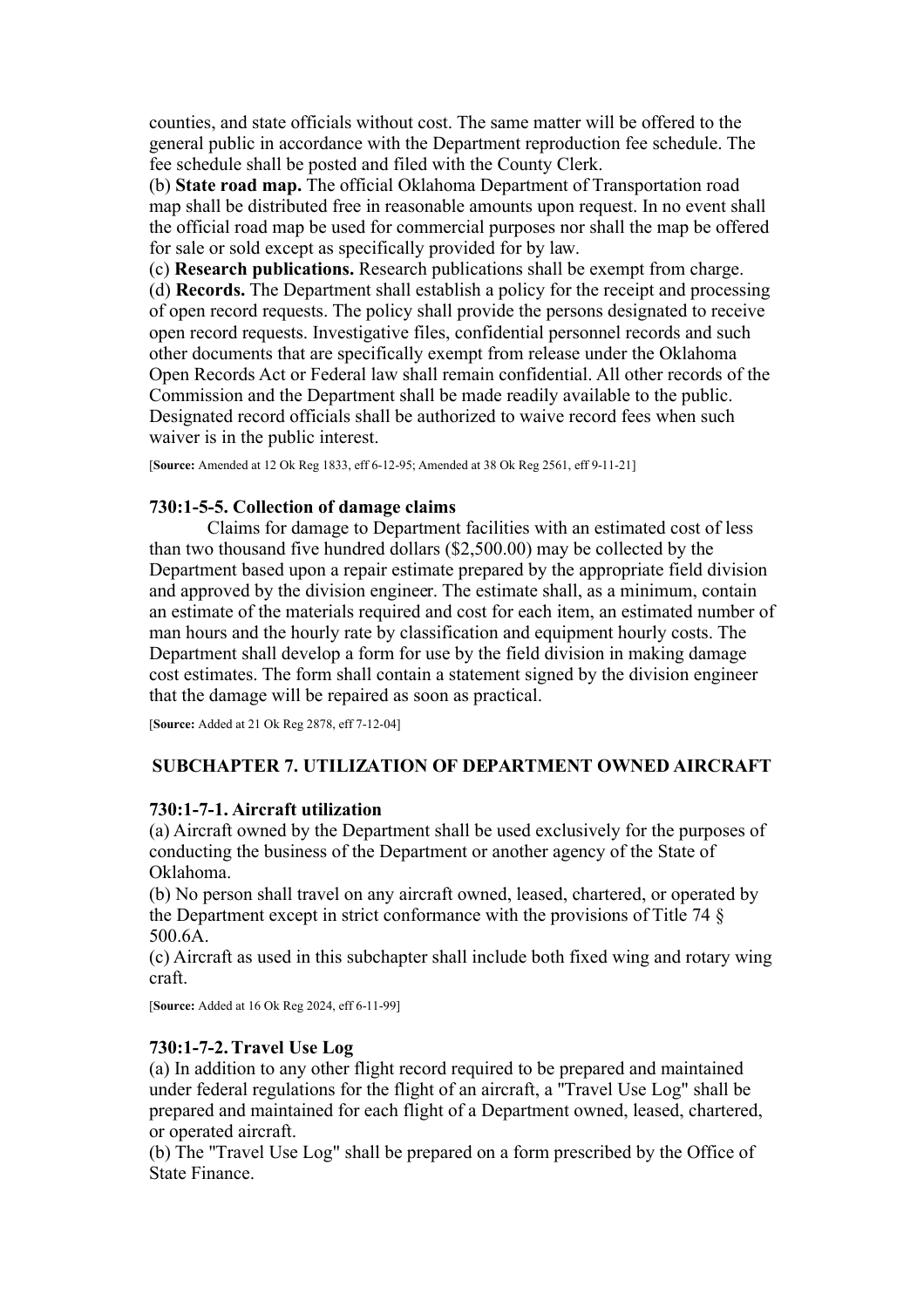(c) The pilot of an aircraft owned, operated or leased by the Department shall cause the "Travel Use Log" to be prepared and shall attest to its accuracy by signature. Additional crew shall also attest to the accuracy of the "Travel Use Log" by signature. Within seventy-two (72) hours of the completion of the flight, the pilot shall submit two (2) copies of the completed "Travel Use Log" to the Aeronautics Division. The Division Manager/Director of Aeronautics shall provide for the filing and safekeeping of the "Travel Use Logs".

(d) In the even that an aircraft is chartered by the Department with crew, the senior Department official making the flight or authorizing the charter shall be responsible for the preparation of the "Travel Use Log" and obtaining the attestation of the pilot and crew.

[**Source:** Added at 16 Ok Reg 2024, eff 6-11-99]

## **730:1-7-3. Use reporting**

Beginning July 1, 1999, the Aeronautics Division Manager/Director of Aeronautics shall prepare and submit to the Governor, Office of State Finance, Speaker of the House of Representatives, and President Pro Tempore, a summary of the "Travel Use Logs" for the previous fiscal year.

[**Source:** Added at 16 Ok Reg 2024, eff 6-11-99]

### **730:1-7-4. Charges**

(a) State agencies requesting the use of Department owned aircraft shall reimburse the Department for the actual cost of the flight but not less than three hundred fifteen dollars (\$315.00) per hour. If the requested flight is during instrument flight rule conditions, the requesting agency shall also be charged an additional two hundred dollars (\$200.00) per day or the actual cost if greater than two hundred dollars (\$200.00) per day for an instrument flight rule qualified co-pilot. (b) The requesting agency shall provide, in writing, prior to the flight, a statement of the purpose of the flight, the names of all passengers, their state entity affiliation and such other information as may be require to complete the "Travel Use Log".

[**Source:** Added at 16 Ok Reg 2024, eff 6-11-99]

## **CHAPTER 10. DEPARTMENT PROGRAMS**

[**Authority:** 23 U.S.C. 101 et seq.; 69 O.S., §§ 101, 301, 303, 304, 312, 317, 318, 401, 403 through 409, 411, 412, 501, 502, 507, 601, 636.1 through 636.7, 656, 657, 659 through 662, 665, 689, 701, 1502, 1507, 1511, and 4002; P.L. 104-59 § 350] [**Source:** Codified 12-31-91]

## **SUBCHAPTER 1. CONSTRUCTION PROGRAM**

### **730:10-1-1. Purpose**

It is the purpose of this subchapter to outline the Construction Program for various transportation projects within the State. This includes the adoption by Commission, the establishment of budgetary projections, defining the roles and responsibilities during the balancing and management processes of the Eight Year Construction Work.

[**Source:** Amended at 17 Ok Reg 1368, eff 5-11-00; Amended at 29 Ok Reg 1488, eff 6-25-12]

### **730:10-1-2. Adoption of the Eight Year Construction Work Plan**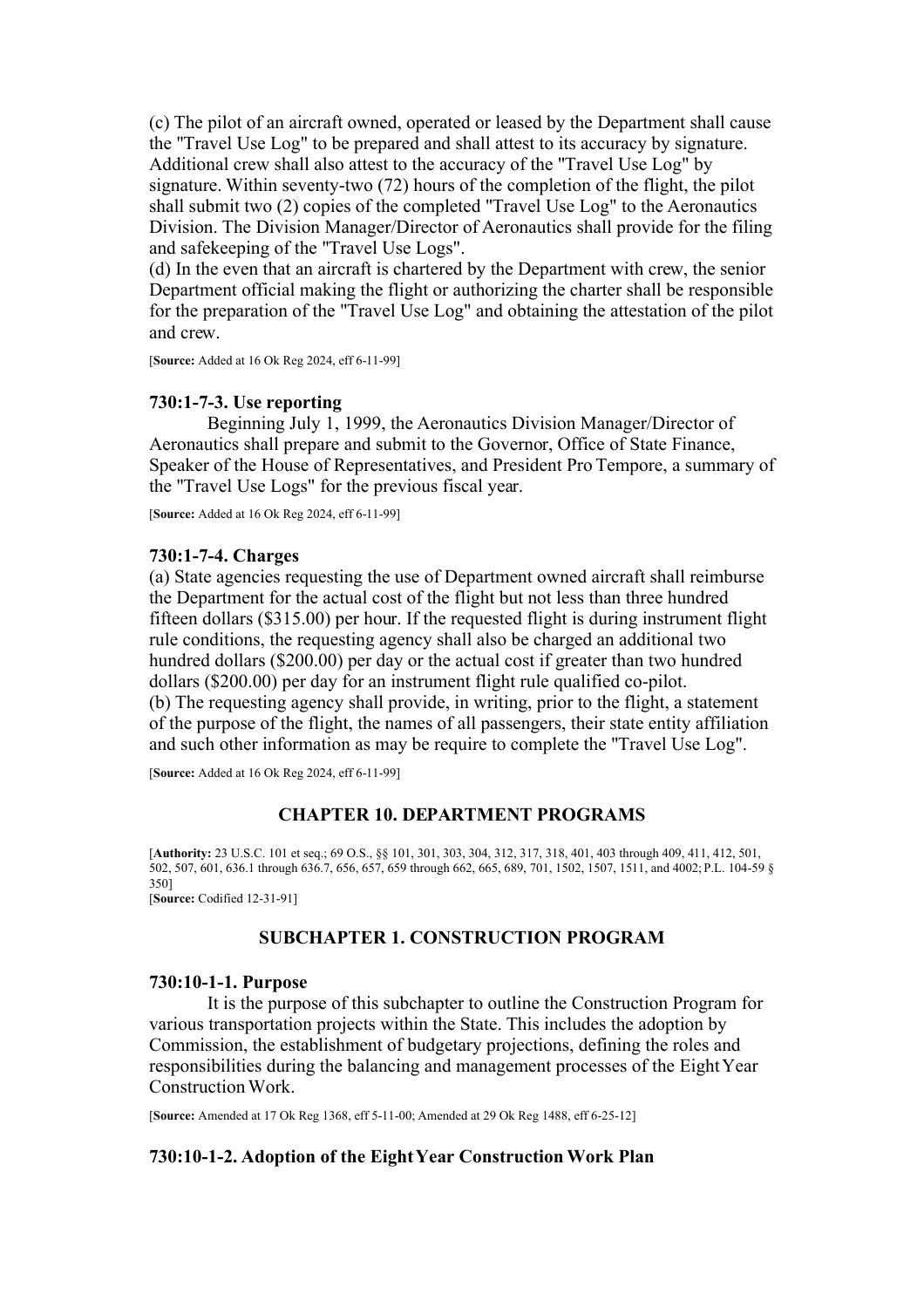The Commission shall annually adopt an Eight Year Construction Work Plan for the systematic development of transportation facilities within the State. The plan shall contain the general location, contemplated work type, scheduled federal fiscal year and an estimated program cost for each project identified in the subsequent eight years.

[**Source:** Amended at 17 Ok Reg 1368, eff 5-11-00; Amended at 29 Ok Reg 1488, eff 6-25-12]

## **730:10-1-3. Eight Year Construction Work Plan budgetary projections**

(a) The budgetary projections utilized for the basis of the fiscally responsible and financially balanced Eight Year Construction Work Plan shall be established through a systematic evaluation of the department's anticipated state-aid and federal-aid revenues and expenditures. Projections shall be performed for the subsequent eight federal fiscal years with the federal fiscal year defined as beginning October 1st and ending on September 30th. The budgetary projections shall only address funding that has been historically and/or categorically committed to state, federal and interstate highway system improvements. The budgetary projections by Commission District shall be adjusted accordingly to the reflect debt service requirements associated with any federal-aid bond program. (b) The following formula, that considers common demographic, physical and historical criteria and yields a divisional percentage that renders an equitable distribution of the available funds, shall be applied to the statewide projections to establish a baseline fiscal year projection for each Field Division but no Commission District shall receive less than six percent (6%) of the statewide projection: (% of Population + % of Mainline Highway System Miles + % of Previous 15 Year Const. Program) divided by 3.

(c) The baseline fiscal year projection for each Field Division shall be adjusted to ensure the funds are equitably distributed by the formula. The adjustment shall consider the actual project expenditures statewide as compared to the actual project expenditures per Field Division. To eliminate drastic fluctuations in any one baseline fiscal year projection, over or under expenditures will be distributed over a four year time frame.

[**Source:** Amended at 17 Ok Reg 1368, eff 5-11-00; Amended at 29 Ok Reg 1488, eff 6-25-12]

## **730:10-1-4. Eight Year Construction Work Plan balancing process**

(a) Project priorities among the individual Commission Districts shall be established in the context of the relative priorities for the systematic improvement of the highway system on a statewide basis.

(b) The development of Eight Year Construction Work Plan shall begin with the Field Division Engineers and will be guided by their knowledge of the transportation needs and priorities in their respective divisions. The Field Division Engineers and their staff shall work to maintain an understanding of the condition of the roads and bridges in their areas of responsibility. The general transportation system data and characteristics are considered to be fundamental considerations:

- (1) roadway condition
- (2) bridge condition
- (3) geometrics (vertical and horizontal alignment)
- (4) average annual daily traffic (AADT)
- (5) percentage of truck traffic
- (6) accident history
- (7) local, regional and national traffic patterns
- (8) capacity.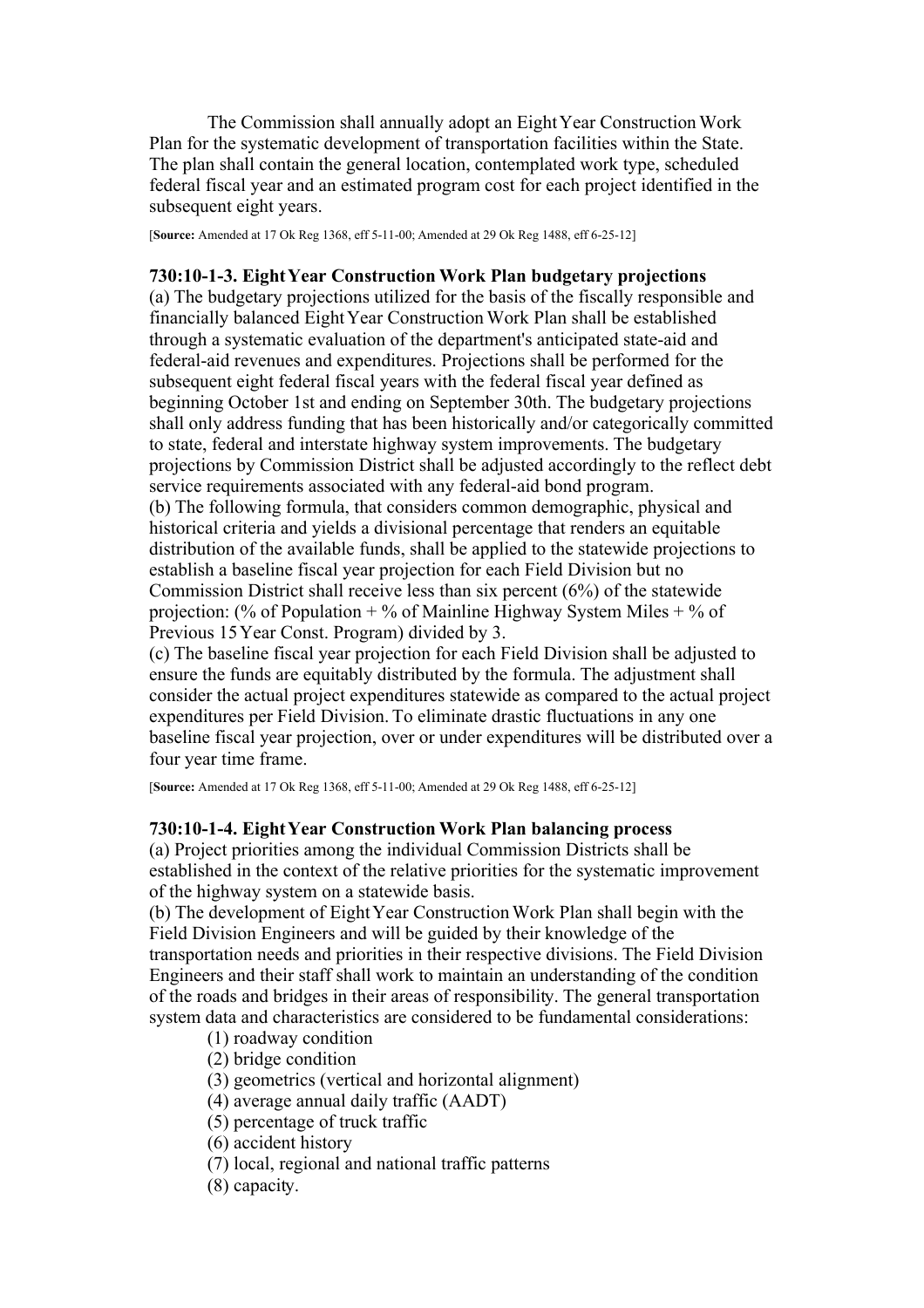(c) This information shall be coupled with the careful consideration of the Field Division's condition and capacity assessments of the highway network and the associated critical needs, as well as, the anticipated improvement budgets and further communication with the Division's Transportation Commissioner. (d) The Department is responsible for coordinating the State's transportation planning efforts with those of Oklahoma's Metropolitan Planning Organizations, substate planning districts and consulting with the tribal governments and local officials with responsibilities for transportation. The development of the Long Range Plan and the Statewide Transportation Improvement Plan as derived from the first four years of the Eight Year Construction Work Plan, Corridor Studies, as well as early project development all include opportunities for public participation and review. The results of this public involvement, input from ongoing coordination and consultation, and the planning documents shall be provided to the Field Division Engineers for their consideration during the development of the Eight Year Construction Work Plan.

(e) **Project Schedules.** The Department shall work to set realistic project delivery schedules, taking into account many variables, to maintain the integrity of the Eight Year Work Plan.

## (f) **Additional considerations.**

(1) The final divisional projections and projects identified in the Eight Year Construction Work Plan shall be adjusted within a given year to accommodate variances to the benchmark amount resulting from the annual State and Federal appropriations process and the inherent need to maintain a balance between available funds and the divisional funding commitments. (2) The Department may request revisions to the Eight Year Construction Work Plan to establish, cancel or revise a project. The justification for the change shall be documented and approved.

(3) Balancing the Eight Year Construction Work Plan within these guidelines shall be determined an equitable representation to the satisfaction of the Department and the Transportation Commission.

[**Source:** Amended at 17 Ok Reg 1368, eff 5-11-00; Amended at 29 Ok Reg 1488, eff 6-25-12]

## **730:10-1-5. Department recommendations [REVOKED]**

[**Source:** Amended at 17 Ok Reg 1368, eff 5-11-00; Revoked at 29 Ok Reg 1488, eff 6-25-12]

## **730:10-1-6. Request for expenditures off the highway system [REVOKED]**

[**Source:** Amended at 17 Ok Reg 1368, eff 5-11-00; Revoked at 29 Ok Reg 1488, eff 6-25-12]

### **730:10-1-7. Cities and towns**

(a) All city or county funds which, by agreement with the Department are to be used to pay or participate in construction contract cost items shall be deposited with the Department prior to advertising the project for bids. If the city or county by agreement with the Department is to perform a portion or all of the construction work as their share of the project costs, they will not be required to deposit funds with the Department prior to advertising for bids. Where it is impossible to determine final cost of the project until construction is completed, the deposit shall be based on the engineer's quantity estimates.

(b) On construction projects which require a detour within the limits of cities and towns, the Department shall secure an agreement from the governing body of the city or town involved approving the location of the detour and committing the city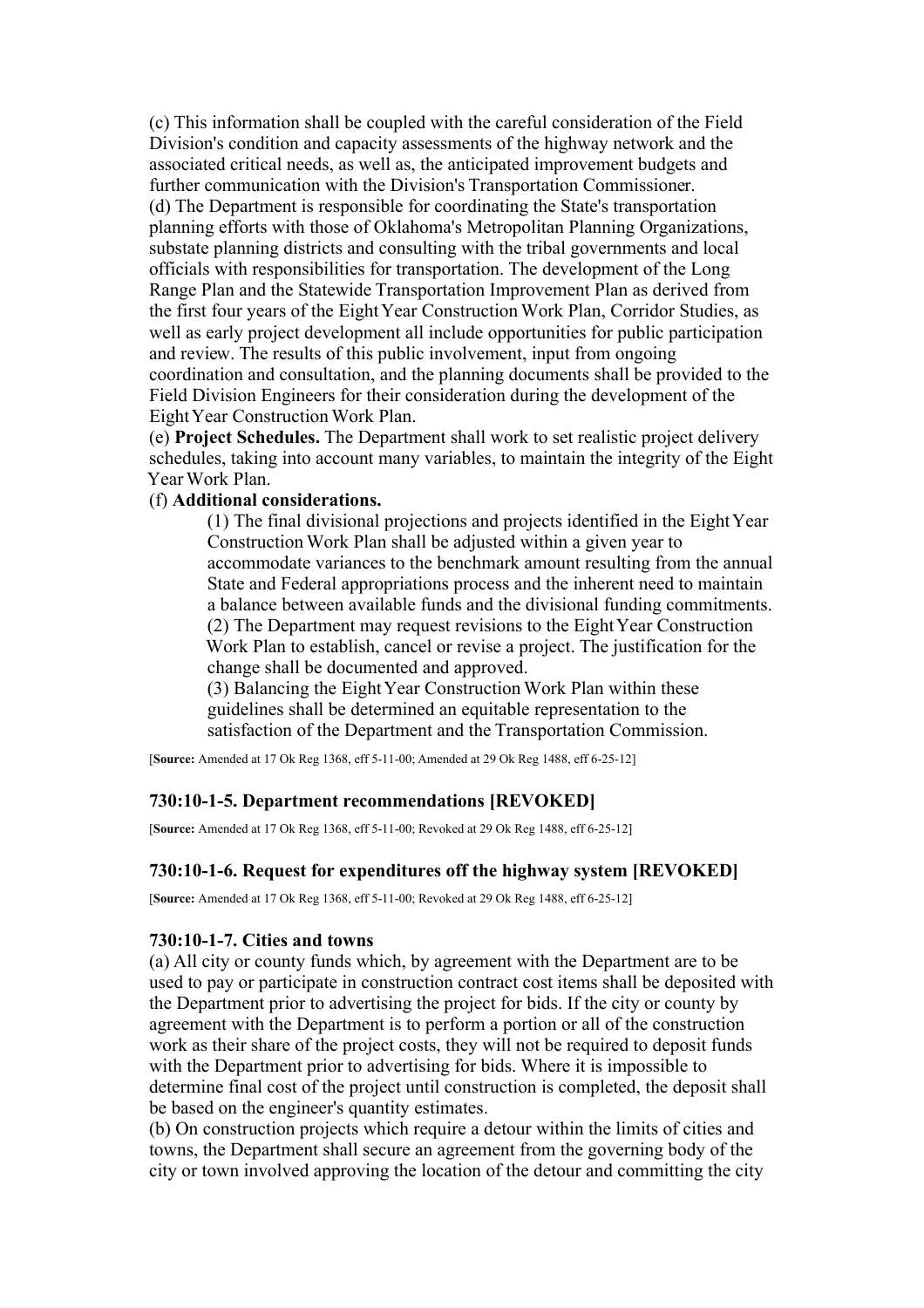or town to the maintenance of the detour during construction, and a hold-harmless clause for any resulting damage to its streets used as a detour.

(c) The Department will not participate in costs of construction for the improvement of streets in cities or towns which are not on the state highway system except as authorized by the Commission and as provided by special agreement between the city or town and the Department.

(d) Where it is necessary to remove existing driveways and sidewalks within the limits of cities and towns, they shall be replaced as a part of the construction project and in conformance with the requirements of the Americans with Disabilities Act.

[**Source:** Amended at 17 Ok Reg 1368, eff 5-11-00; Amended at 29 Ok Reg 1488, eff 6-25-12]

## **730:10-1-8. Estimate of monies; annual work program [REVOKED]**

[**Source:** Amended at 17 Ok Reg 1368, eff 5-11-00; Revoked at 29 Ok Reg 1488, eff 6-25-12]

## **730:10-1-9. Applicability of law and rules**

Preparation of the Eight Year Construction Work Plan shall incorporate the requirements of the U.S. Government Agencies, the State Legislature, other State Agencies, and Commission Rules shall govern as applicable.

[**Source:** Amended at 17 Ok Reg 1368, eff 5-11-00; Amended at 29 Ok Reg 1488, eff 6-25-12]

## **730:10-1-10. Commingling of funds [REVOKED]**

[**Source:** Revoked at 17 Ok Reg 1368, eff 5-11-00]

## **730:10-1-11. Letting lists**

Monthly letting lists shall be prepared by the Department and submitted for Commission approval. Monthly letting lists shall include pertinent information including project description, type of improvement, estimated construction cost, local matching funds, or other information as the Department or the Commission may deem necessary.

[**Source:** Amended at 17 Ok Reg 1368, eff 5-11-00; Amended at 29 Ok Reg 1488, eff 6-25-12]

## **730:10-1-12. Communication among government branches/agencies**

The purpose of this subchapter is to establish a systematic procedure whereby full communication may exist between the Executive Branch, the Legislative Branch, the Transportation Commission and the Transportation Department. Only through the existence of open lines of communication may the common objective of maximizing the public dollar, in terms of benefits to the state highway users, be accomplished.

[**Source:** Amended at 17 Ok Reg 1368, eff 5-11-00]

### **730:10-1-13. Selection of lake and recreation access projects**

(a) The purpose of the lake and recreation access program is to provide direct access to public user facilities located within the immediate vicinity of lakes and other recreation areas operated by a public agency of the State of Oklahoma, one of its political subdivisions, or by the federal government.

(b) The definition of direct access is based on generally accepted functional criteria defining the limits of responsibility assigned to the various governmental jurisdictions. The state highway system can logically be expected to provide for the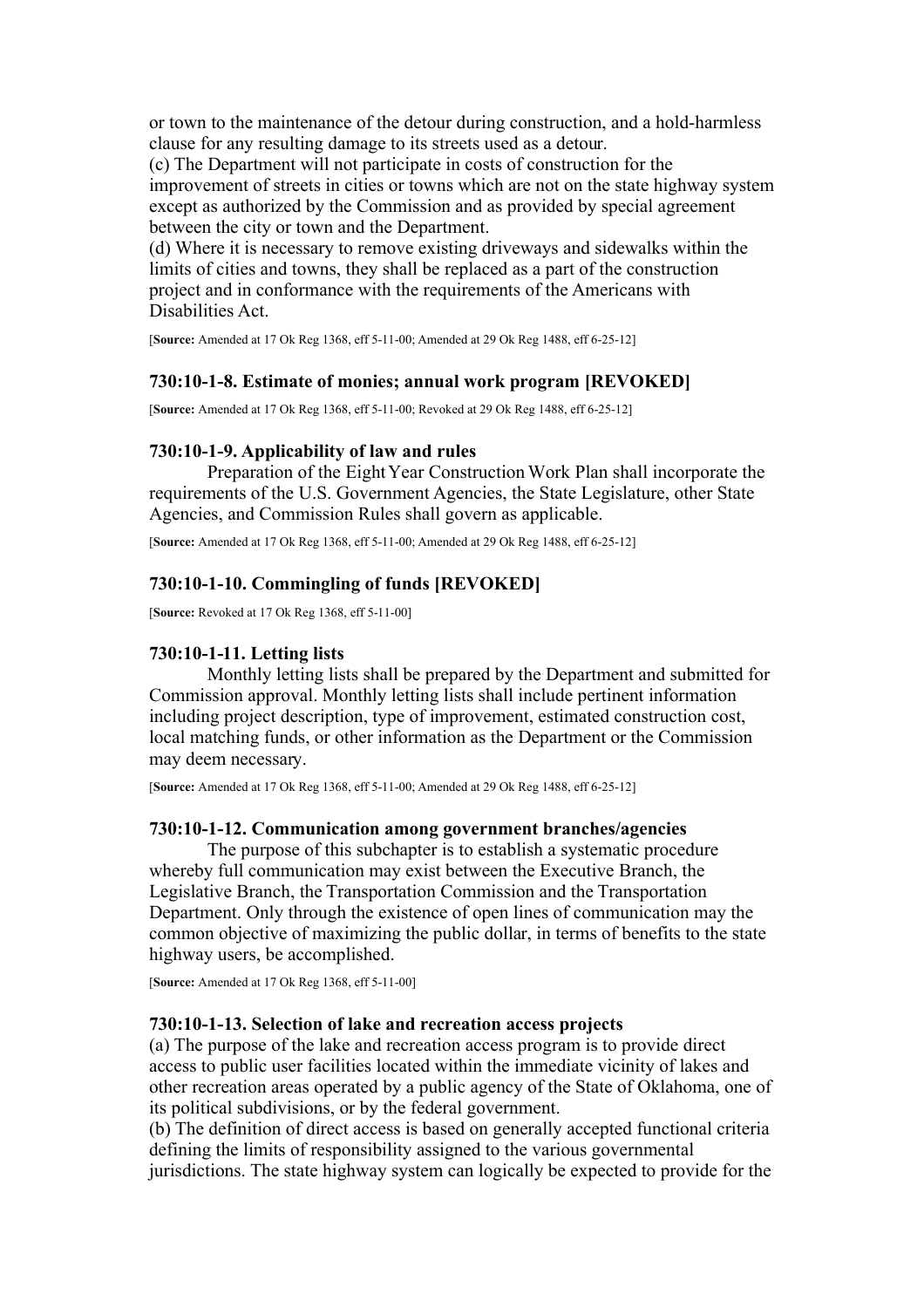intrastate movement of traffic between the various areas of the state, delivering the users of the State's recreational facilities to the general area of the lake or other recreational feature. The local road system may be expected to provide intracounty service, delivering the user to the local area of recreation interest.

(c) Beyond the normal limits of state and local responsibility, the Lake and Recreation Access Program comes into consideration. This assignment of functional responsibility forms the basis for the expenditure of state transportation funds off the designated state highway system. It is a special purpose program to provide for direct user access and circulation within public facility areas built and maintained by a public agency.

(1) The project provides primary immediate access between the local or state road systems and existing public facilities operated as part of a lake, recreation area or historical site, and/or

(2) Provides for circulation within and between the immediate public use areas associated with the facility.

(3) Absence of other funding sources (federal programs, other state agency funds, etc.).

(4) Size of the recreational facility to be served.

(5) Existing access roads serving the same area.

(6) Availability of local assistance in offsetting a portion of the cost of the improvements (clearing, grading, and roadbed preparation by local government or agency).

(7) Right-of-way and utility relocations must be provided at no cost to the Department.

(8) The program is not be used to enhance private development opportunities.

(9) Binding agreement to be entered into by appropriate local government unit or public agency for maintenance of road after completing by state. (If road is not adequately maintained, no other lake project will be approved for county or area).

(10) The road shall not be a part of designated state highway system.

(11) Minimum cost single project to maximize geographic distribution.

(12) Projects are to be programmed on a statewide basis.

(13) Formal design standards shall be developed and approved by Commission setting forth minimum right-of-way widths and other relevant geometric features.

(14) No project will be approved for any county or city that is in arrears in their payments to the Department for right-of-way or other underwriter responsibility unless satisfactory arrangements have been made for the discharge of the delinquency.

(15) Previously approved lake access road projects can be removed from the construction program by the Transportation Commission for reasons including, but not limited to, the county or city having failed to execute an agreement to provide right-of-way and utility relocation, failure to maintain previous projects, or failure to provide agreed local assistance.

[**Source:** Amended at 17 Ok Reg 1368, eff 5-11-00]

### **730:10-1-14. Selection of industrial access projects**

(a) The purpose of the Industrial Access Road Program is to encourage and assist local efforts toward industrial development by providing funds for the construction or improvement of direct access facilities to specific industrial operations or to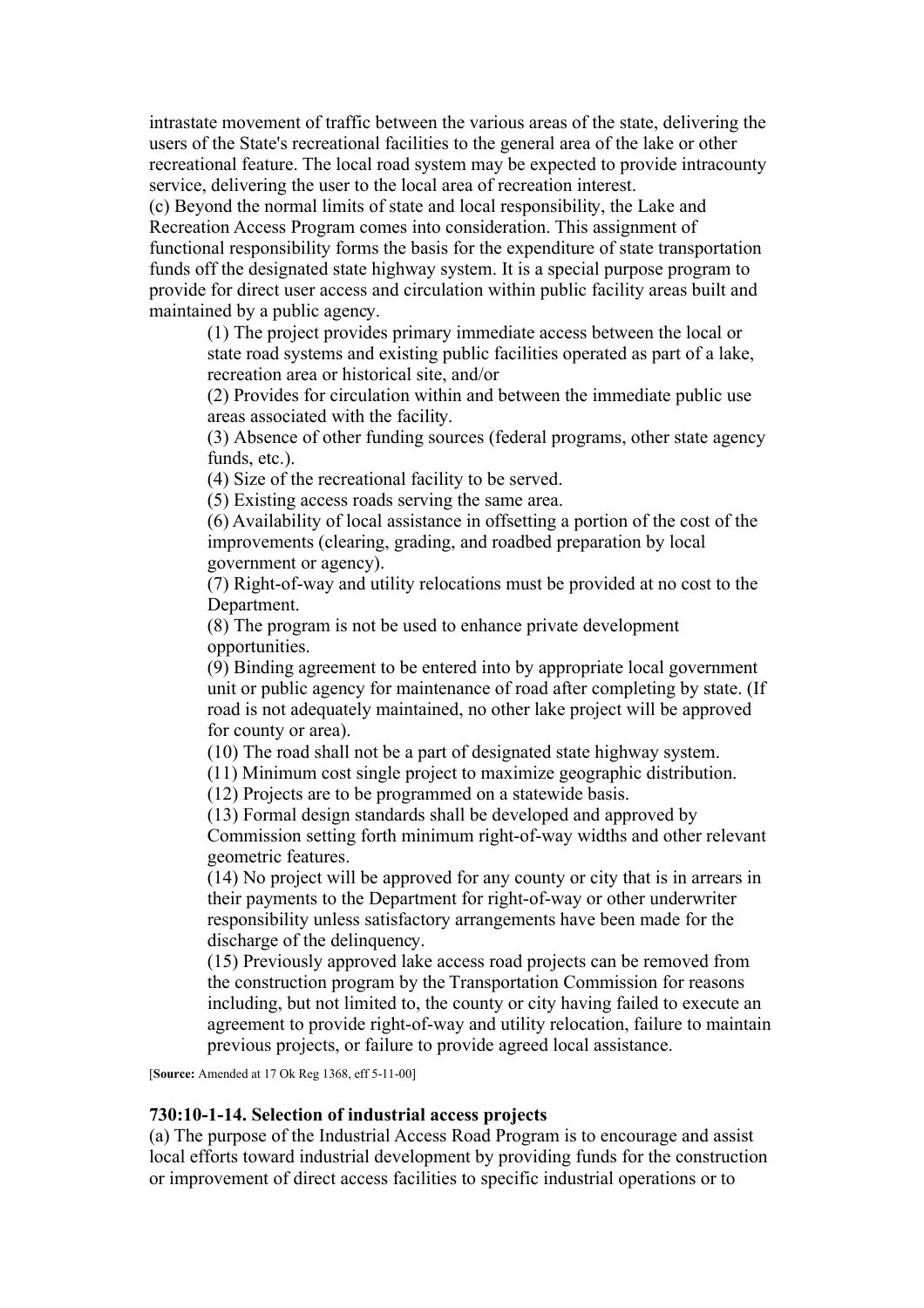officially designated industrial areas wherein industrial operations are underway or have been committed on a specific time schedule.

(b) The definition of direct access is based on generally accepted functional classification criteria defining the limits of responsibility of the various governmental jurisdictions for the provision of road systems adequate to respond to their constituents' needs.

(c) The responsibility of the state highway system is to provide for the interstate and intrastate traffic movement between population centers and other major traffic generators throughout the state. The local road system has the responsibility for the movement of traffic between the state highway system and localized areas of attraction. This local responsibility includes providing adequate roads to serve workers living in the area where the industry is located.

(d) The "Industrial Access Road Program" is designed to provide assistance to local industrial development efforts by funding, within practical limitations, access facilities connecting a specific industry or industrial area directly to the state highway system or local road system. Existing general purpose roads serving areas where industry is located do not qualify as industrial access roads.

(e) In general, an industrial access road is one where the only justification for its construction or improvement is the existence of a viable industrial operation at either of its termini. Criteria to be considered are as follows:

(1) The project provides primary, immediate access between the local or state road systems and existing or committed industrial operations and/or areas.

(2) The project will provide circulation within an existing or committed industrial area or park, connecting several specific features or operations within the boundaries of the industrial area or industrial park.

(3) State participation requested in relation to other available funding sources (federal programs, other state agencies, local sources, etc.).

(4) Magnitude of the industrial operation, present and potential.

(5) Existing access serving the industrial area.

(6) Availability of local participation to match state highway funds (either money or services).

(7) The project must be exclusively on public right-of-way.

(8) Right-of-way and utility relocations to be furnished at no cost to Department (including necessary utility adjustments).

(9) The project will not be used to enhance speculative development opportunities.

(10) Project is to be sponsored by trust, foundation or other public or corporate entity having legal authority to enter into a satisfactory agreement with the Department on such items as cost sharing, design of the proposed project, and to accept responsibility for satisfactory maintenance of the facility upon completion.

(11) If facility is not adequately maintained, no future industrial projects will be approved for the county, city or authority.

(12) The project will not be designated as a part of the state highway system.

(13) Minimum cost single project to maximize geographic distribution.

(14) Projects to be programmed on a statewide basis.

(15) Formal minimum design standards to be approved by Commission setting forth minimum right-of-way widths and other relevant geometric features.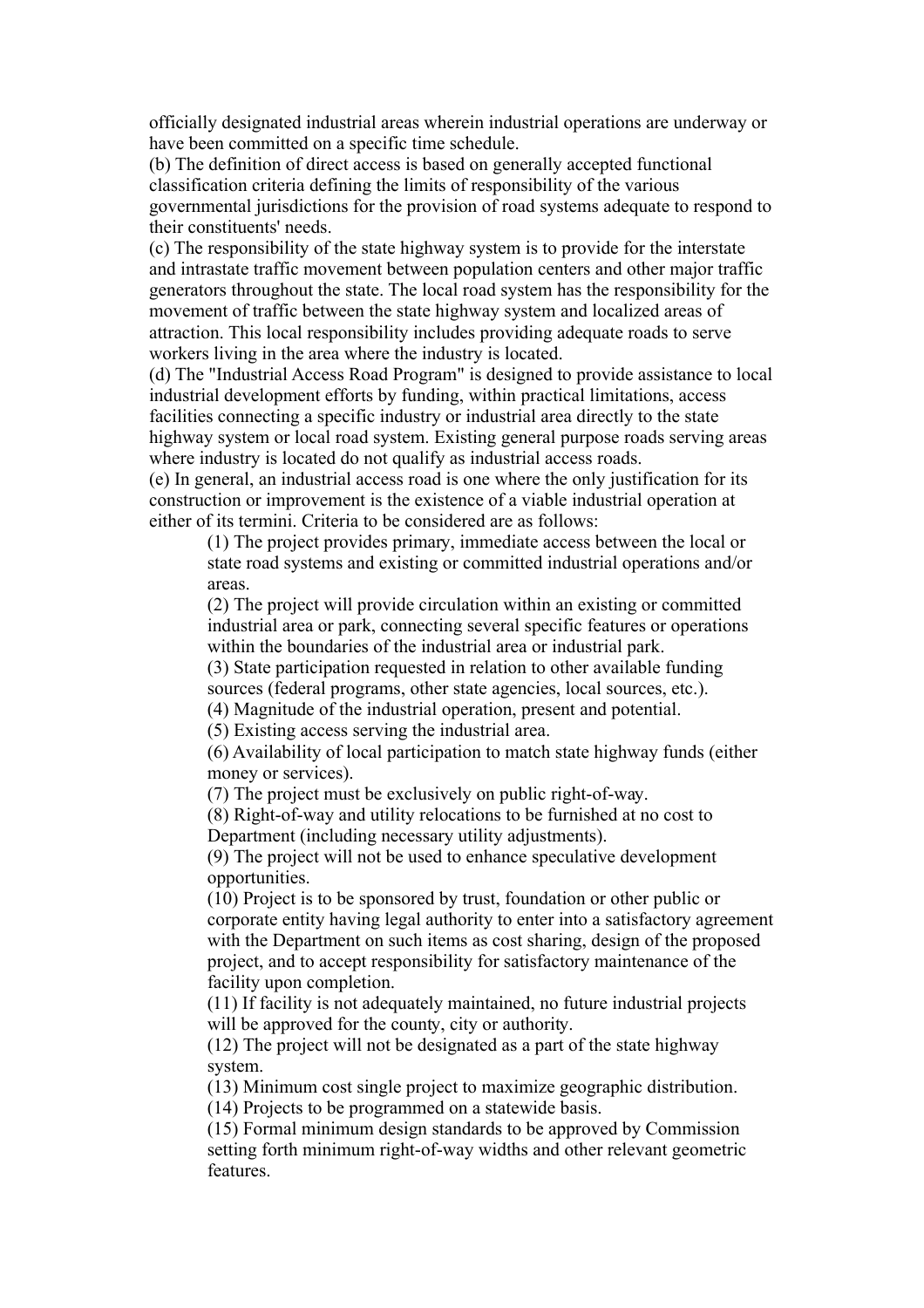(16) No project will be approved for any county or city that is in arrears in their payments to the Department for right-of-way or other underwriter responsibility unless satisfactory arrangements have been made for the discharge of the delinquency.

(17) Previously approved projects can be removed from construction program by approval of the Transportation Commission for reasons including county, city or authority having failed to execute a formal agreement to provide right-of-way and utility relocations, failure to maintain previous projects, or failure to provide agreed local assistance.

[**Source:** Amended at 17 Ok Reg 1368, eff 5-11-00]

## **730:10-1-15. Selection of airport access projects [REVOKED]**

[**Source:** Revoked at 17 Ok Reg 1368, eff 5-11-00]

## **SUBCHAPTER 3. SURFACE TRANSPORTATION PROGRAM**

### **730:10-3-1. Purpose**

The purpose of this subchapter is to delineate the manner in which the Department of Transportation interrelates with the seventy-seven (77) counties in Oklahoma and the federal government in the management of Surface Transportation Program projects. This includes, but is not limited to:

- (1) Long range plans
- (2) Right-of-way procurement
- (3) Design and engineering
- (4) Construction and maintenance

[**Source:** Amended at 17 Ok Reg 1368, eff 5-11-00]

# **730:10-3-2. Apportionment for the Surface Transportation Program**

Six million dollars (\$6,000,000.00) per year of the state's apportioned federal-aid Surface Transportation Program funds shall be set aside to be matched by counties for the construction of county major collector roads. The apportioned funds will be available to counties that can match the federal funds until such funds are depleted for any fiscal year.

[**Source:** Amended at 17 Ok Reg 1368, eff 5-11-00]

## **730:10-3-3. Secondary Road Plan; commitment of federal funds [REVOKED]**

[**Source:** Revoked at 17 Ok Reg 1368, eff 5-11-00]

### **730:10-3-4. Incomplete projects**

Any county Surface Transportation Program or bridge replacement project that has not progressed through the design stage and right-of-way acquisition and is not ready to let to contract within two years after the date of receipt of the programming resolution may be canceled by the Department and all federal funds intended for the project shall be available through the Department to other counties.

[**Source:** Amended at 17 Ok Reg 1368, eff 5-11-00]

### **730:10-3-5. Declaration of intention**

Resolutions requesting the Department to add county highways to the major collector system shall contain a declaration of the intention of the Board of County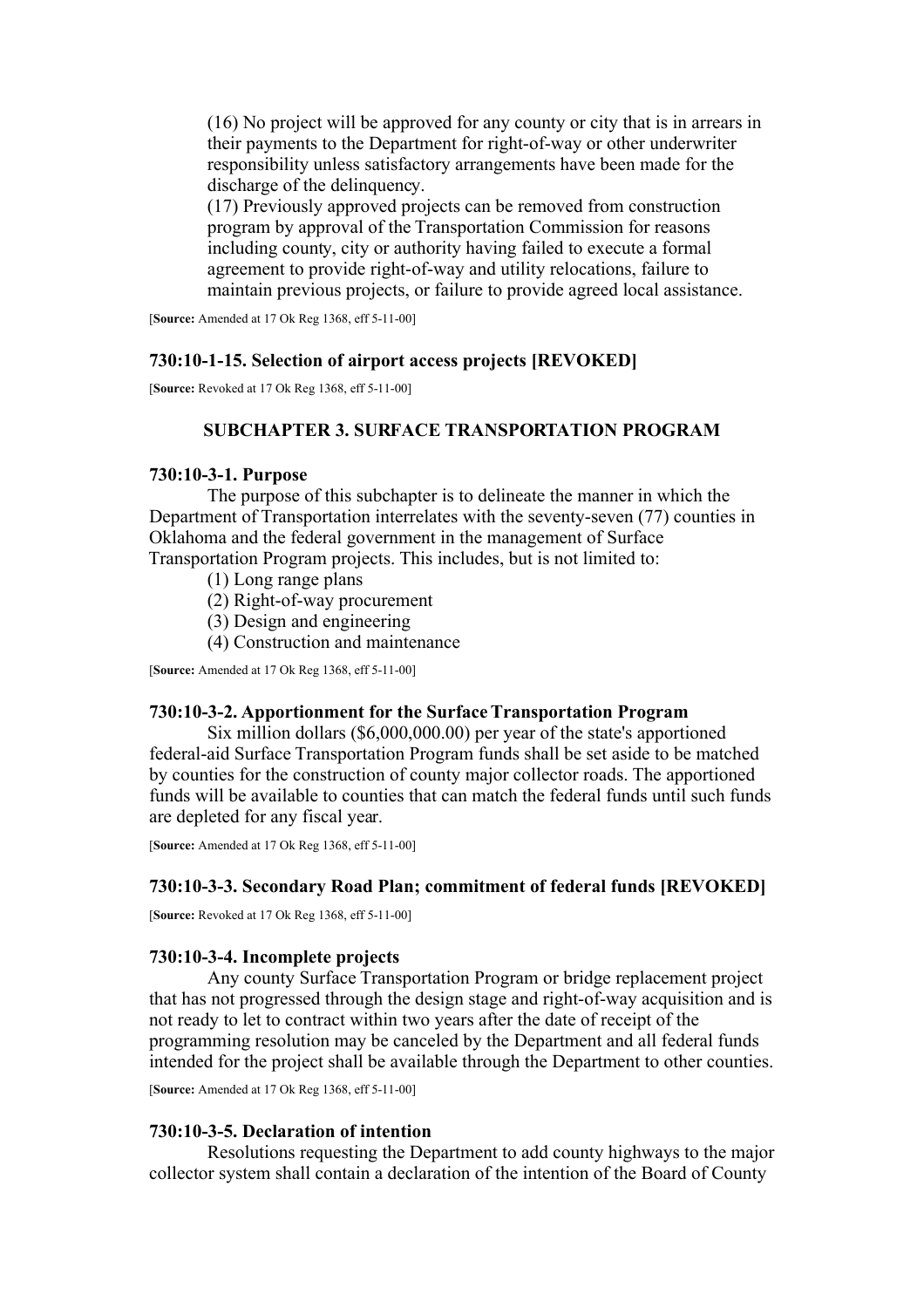Commissioners to:

(1) File requests from time to time for the construction of an all-weather facility on this route, and

(2) Furnish county funds to match Surface Transportation Program funds to

pay the construction cost of any project requested on the proposed route.

[**Source:** Amended at 17 Ok Reg 1368, eff 5-11-00]

# **730:10-3-6. Construction/design standards; inspections; maintenance; rightof-way**

The following policies and procedures shall be followed on all county Surface Transportation Program projects:

(1) Only registered professional engineers, qualified by the Department, shall be approved to design and perform construction engineering work on federal-aid Surface Transportation Program projects.

(2) Federal-aid Surface Transportation Program projects shall be designed to the current State of Oklahoma County Roads Design Guidelines or better. Only a design adequate for the projected traffic volumes will be approved. Insufficient funds will not be a valid reason for a reduction of design standards.

(3) The Department will be responsible for the necessary construction inspection on county federal-aid projects. The engineer making the construction inspection shall review the work on a regular basis and see that any unsatisfactory engineering or construction practice is corrected. The inspector shall prepare a construction report and furnish a copy of the report to the Chairman of the Board of County Commissioners of the county involved and retain a copy for the Department's files.

> (A) The engineer in charge shall make regular reports of materials tests, inspections, and construction activities, in keeping with standard Department practices. The Department shall maintain a file of such reports.

(B) Before any county federal-aid Surface Transportation Program project is accepted by the Department, core tests, depth tests and density determinations as applicable to the type of surfacing, analysis of materials, material reports and any other requested information shall be available to the Department and shall be made a part of the Department's record file.

(4) A maintenance agreement between the Department and the county shall obligate the county to provide competent personnel and adequate equipment to satisfactorily maintain the type of highway constructed and shall provide for special maintenance care of the project during the critical period immediately following construction.

(5) The Department shall make a maintenance inspection of the project at least every six months during the first year after construction and then at least once yearly during the estimated service life of the project. Inspection reports will be forwarded to the Chairman of the Board of County Commissioners and any deficiencies in maintenance shall be corrected in order to place the project in satisfactory condition.

(6) All rights-of-way shall be acquired in accordance with 69 O.S., Sections 1204 through 1206, as amended. On any project where federal funds are involved all federal rules and regulations shall be complied with in acquiring the rights-of-way.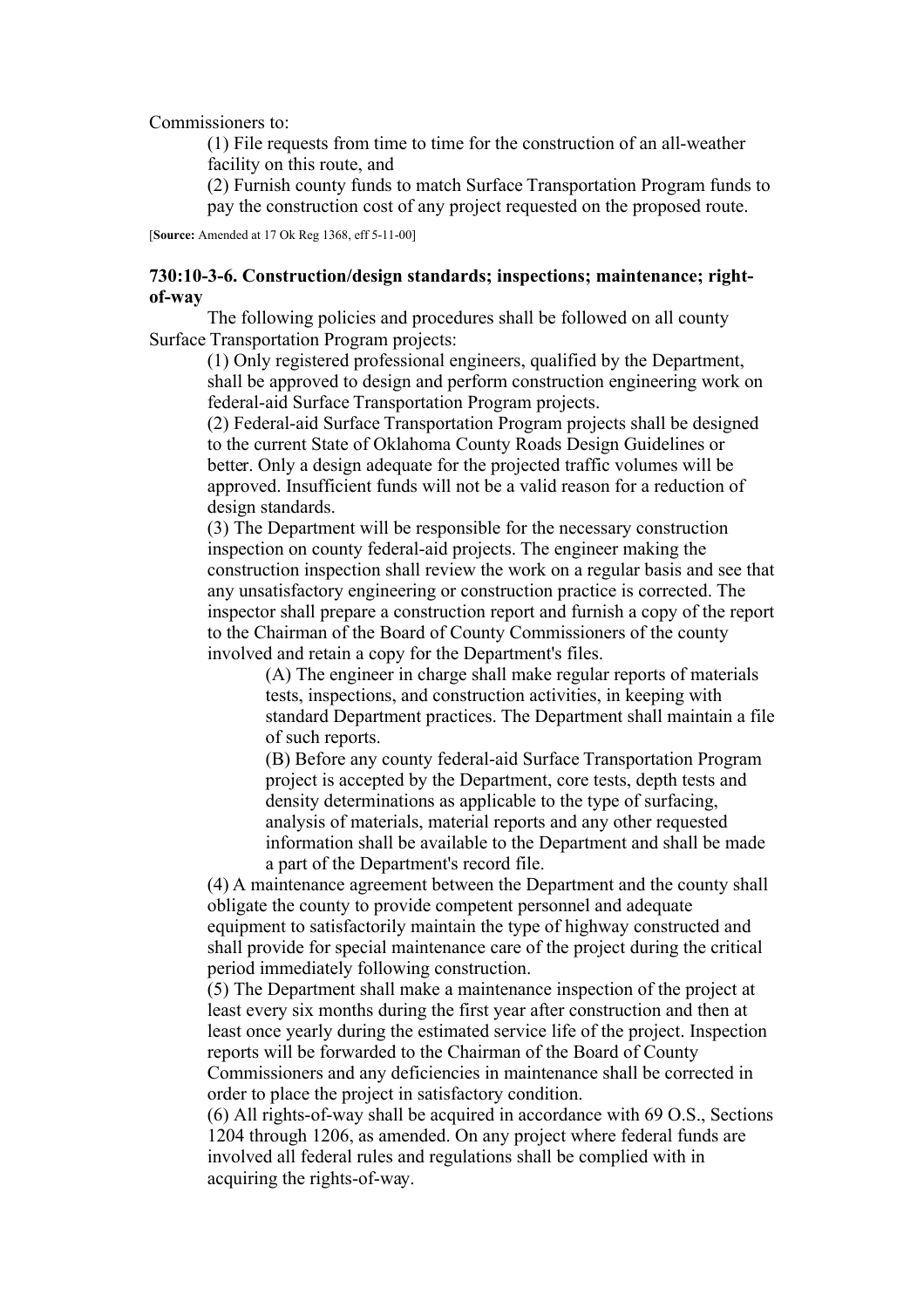# **730:10-3-7. Bridge weight posting; elimination of less than three (3) ton bridges; sanctions**

# (a) **Load posting requirements and procedures.**

(1) The Department shall furnish, on a quarterly basis, to consulting firms or other appropriate entities responsible for inspecting bridges, a list for review of bridges with missing or incorrect load limit signs. Subsequent to a review of this list it will be forwarded to the appropriate city or county official. Counties and cities shall survey those locations listed and correct the deficiencies.

(2) Counties and cities shall replace missing signs within ninety (90) days after notification and shall certify to the Department, by resolution from a county or properly authorized certification signed by the chief executive officer of a municipality, that missing signs identified by the survey have been replaced.

(3) Based on these resolutions, the database of the National Bridge Inventory will be revised by the Department to reflect updated sign posting data received from counties and cities before a computer tape is forwarded to Federal Highway Administration.

(4) The Department, as directed by the Federal Highway Administration, shall withhold fund allocations for federal-aid projects from those local government jurisdictions that are not in compliance with federal load posting requirements.

## (b) **Less than three (3) ton bridges.**

(1) A less than three (3) ton bridge Action Plan which is adopted by official resolution of each local government must be submitted to the Oklahoma Department of Transportation within thirty (30) days from the date the affected county or city is notified to accomplish closure of all public bridges with a rated load capacity of less than three (3) tons. Programming a bridge for replacement and leaving it open to traffic awaiting funding is not a satisfactory plan. The less than three (3) ton bridge Action Plan shall state when each bridge will be closed or present other acceptable actions to correct the deficient load capacity.

(2) For the protection of the traveling public any bridge rated less than three (3) tons shall be closed within 30 days of notification. Such bridges must remain closed until strengthening, shoring, or repair can be engineered and completed to assure that the bridge can safely rate three (3) tons or greater. In situations where temporary measures are used to raise the capacity rating to three (3) tons or greater, more frequent inspections may be required on the bridge as part of the less than three (3) ton bridge Action Plan as determined by the inspecting engineer.

(3) Where repair work is done on a bridge to raise the capacity to three (3) or more tons, a new rating shall be made by a Professional Engineer after an inspection which is performed subsequent to completion of the repair work. The new inspection forms and rating data shall be furnished to the Department which shall include the new data in the National Bridge Inventory computer file and remove the bridge from the list of bridges that must be closed.

(4) A local government may remove a bridge with some length of adjoining roadway from the public road system where the road and bridge serve one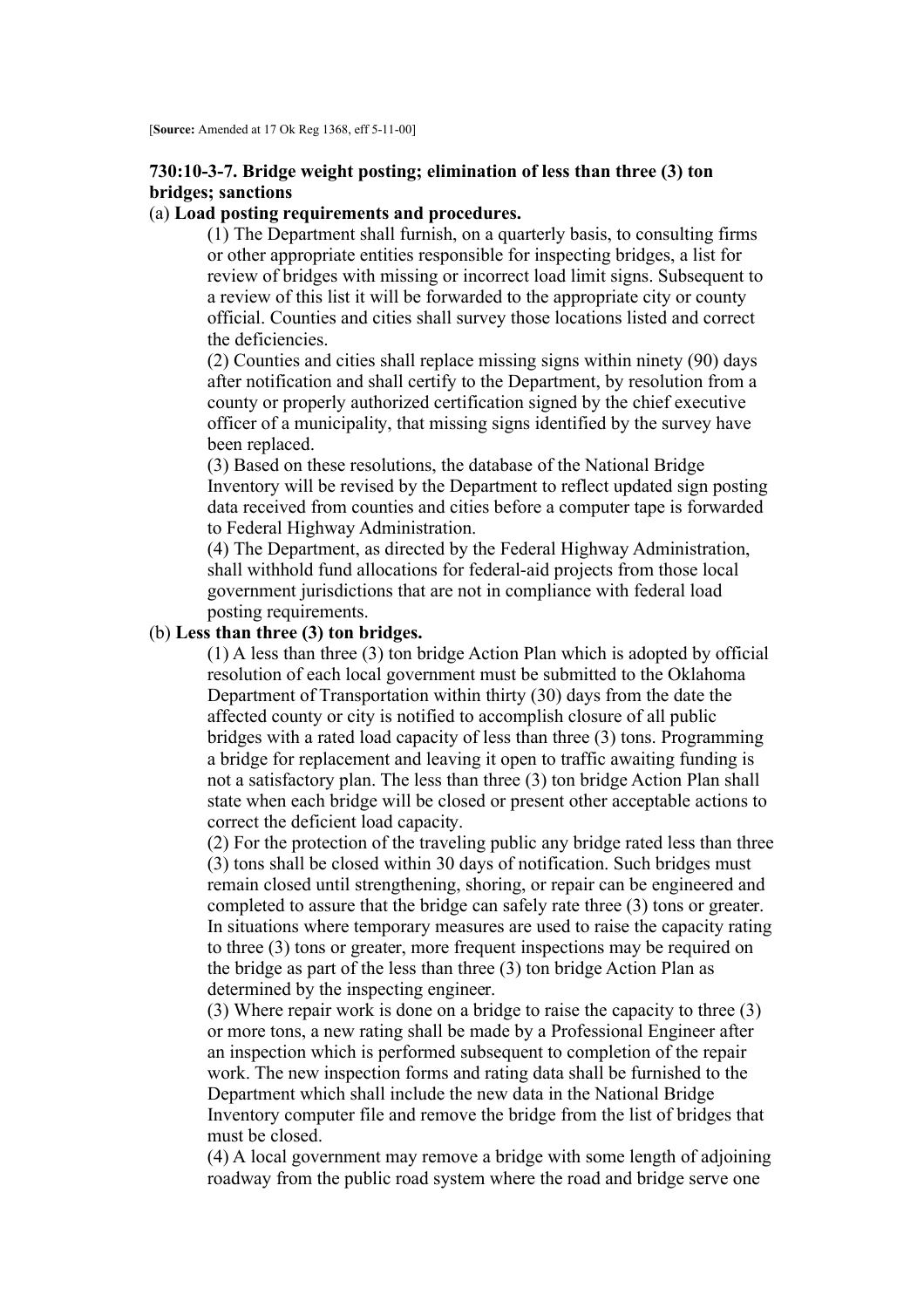or two property owners. The local government, at its discretion, may abandon the bridge where ownership would revert back to adjacent property owners. The road must be removed from the county road system and closed as a public road in accordance with applicable statutes. A copy of this removal action shall be provided to the Department which shall remove the bridge from the bridge inventory and from the list of bridges that must be closed.

(5) The Department, as directed by the Federal Highway Administration, shall withhold federal fund allocations for projects within the jurisdiction of local governments which are not in compliance with federal bridge requirements. This withholding of federal fund allocations shall be effective immediately upon notification to the local government of their failure to submit an Action Plan which complies with all Federal Highway Administration mandates. The Department shall report any such sanction to the Transportation Commission at its next regular meeting.

[**Source:** Added at 11 Ok Reg 1895, eff 5-12-94; Amended at 17 Ok Reg 1368, eff 5-11-00]

# **SUBCHAPTER 5. SURFACE TRANSPORTATION PROGRAM FOR MUNICIPALITIES**

## **730:10-5-1. Purpose; Intermodal Surface Transportation Efficiency Act**

"The Intermodal Surface Transportation Efficiency Act of 1991" established a federal-aid program and appropriated federal matching funds for the construction of transportation facilities in urban areas. The rules of this Subchapter detail the guidelines and eligibility requirements for urban municipalities to participate in this federal funding.

[**Source:** Amended at 17 Ok Reg 1368, eff 5-11-00]

### **730:10-5-2. Eligibility for federal matching funds**

Upon approval by the Department of a municipality's functional classification system, projects on such urban systems shall become eligible for federal matching funds.

(1) Federal funds for urban projects will be apportioned to the Oklahoma City and Tulsa urbanized areas in accordance with the "Distribution of Surface Transportation Program Funds" formula as set forth in the Intermodal Surface Transportation Efficiency Act. Federal funds for small urban areas with populations less than 50,000 but greater than 5,000 will be made available to the cities on a priority basis by the Commission. The intent of the program is to make federal urban system funds available to a maximum number of interested cities which can provide the local matching project funds.

(2) Any project to be programmed by the Commission shall be presented to the Department by a formal resolution accompanied by an engineering agreement. Those urban areas in excess of 50,000 population shall submit their programming resolutions through their local "Section 134" Metropolitan Planning Organization (MPO). The MPO shall then certify that the project programmed is in accordance with the area's long-range planning and consistent with priorities outlined in the short-range capital improvement program.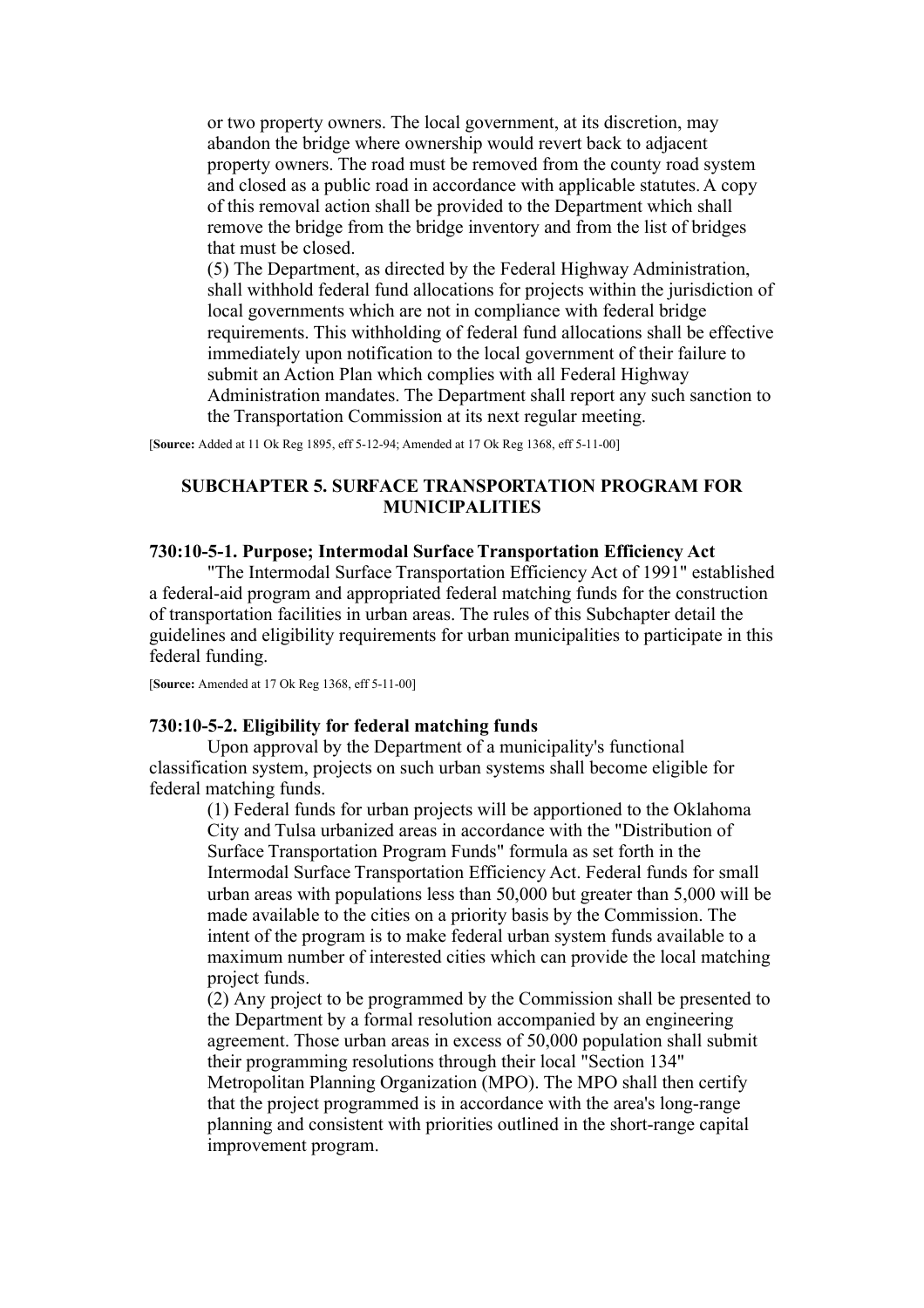(3) No federal-aid project shall be advertised for contract letting until all federal and state requirements have been satisfied. Rights-of-way must be acquired and necessary right-of-way documents and utility relocation schedules must be approved by the Department. The city must deposit its share of the local matching funds with the Department prior to advertising for bids on the project.

> (A) The project will be officially programmed by the Commission, subject to availability of federal funds, only when all of the conditions in this section have been met and the project is ready to be advertised for contract letting.

(B) Acceptance by the Department of the original city programming resolution does not constitute commitment of federal funds.

(4) Any federal-aid project that has not progressed through the design stage and right-of-way acquisition and is not ready to let to contract within two years after the date of receipt of the programming resolution may be canceled by the Department and all federal funds intended for the project shall be available through the Department to other cities.

[**Source:** Amended at 17 Ok Reg 1368, eff 5-11-00]

## **730:10-5-3. Declaration of intention to request improvement and furnish matching funds**

Resolutions requesting the Department to reclassify local jurisdiction streets shall contain a declaration of the intention of the local municipal authority to:

(1) File requests from time to time for the construction improvement of the route; and

(2) Furnish local matching funds to pay the construction costs of any project requested on the proposed route.

[**Source:** Amended at 17 Ok Reg 1368, eff 5-11-00]

### **730:10-5-4. Initiative responsibility**

The initiative for programming projects on the municipalities functional classification system shall be the responsibility of the local governmental agency having jurisdiction over the proposed improvement.

[**Source:** Amended at 17 Ok Reg 1368, eff 5-11-00]

### **730:10-5-5. Program agreements**

Projects on state highways on the municipalities functional classification system shall be accompanied by an agreement between the local governmental agency and the Department stipulating the terms of preliminary engineering, environmental studies, construction and financing of such projects.

[**Source:** Amended at 17 Ok Reg 1368, eff 5-11-00]

## **730:10-5-6. Agency documentation; public hearings**

The agency or local government entity which initiates the project shall be responsible for furnishing all reports, copies of reports, documents and other papers required by the State and Federal Highway Administration, including all environmental studies and clearances. Public hearings, when required, shall be held by the sponsoring agency.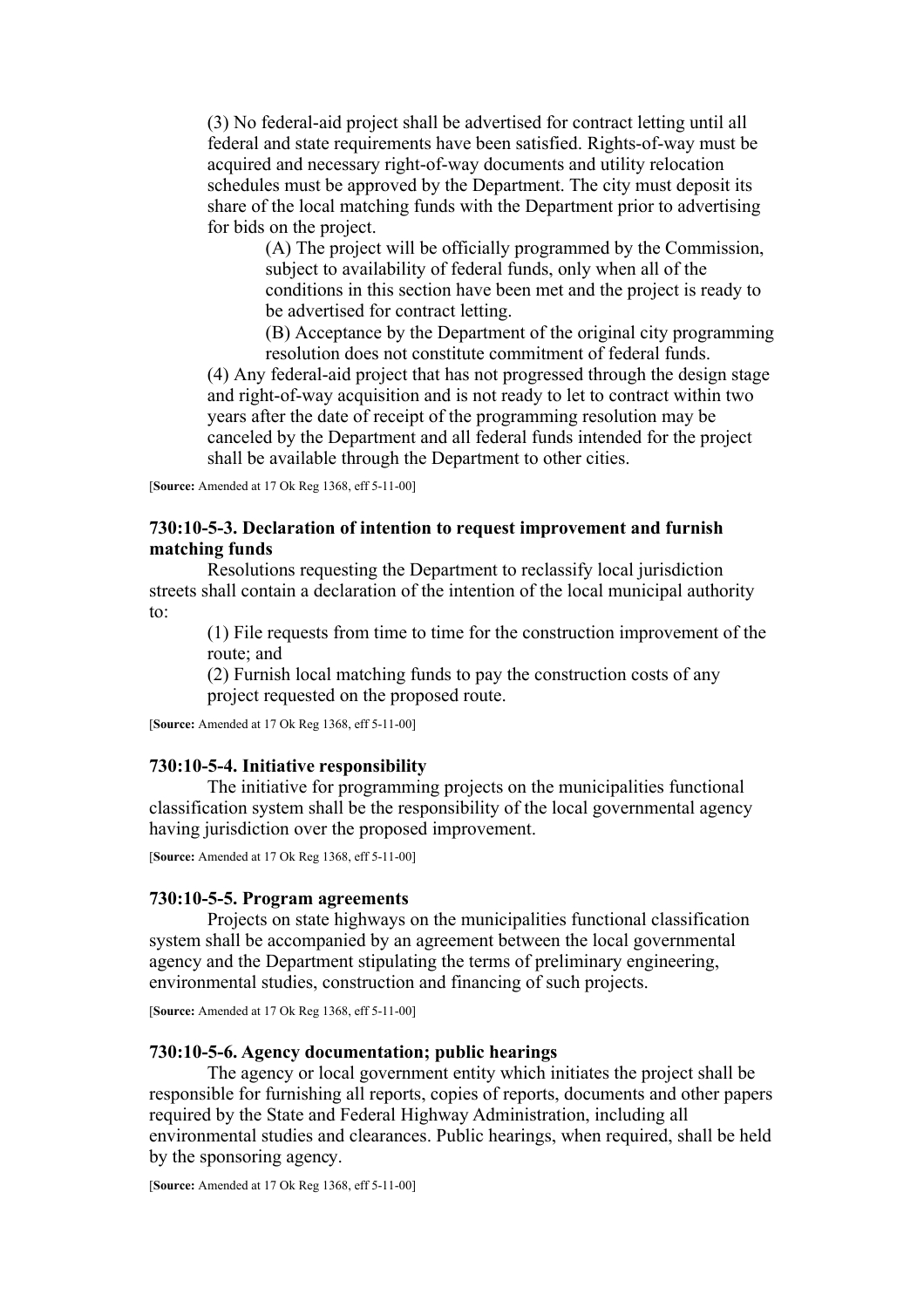### **730:10-5-7. Agency responsibilities**

Plans, surveys, engineering, right-of-way and utility relocation and the costs thereof shall be the responsibility of the sponsoring agency or agencies. Registered professional engineers shall prepare all plans, specifications, and estimates on projects.

[**Source:** Amended at 17 Ok Reg 1368, eff 5-11-00]

### **730:10-5-8. Design features**

Design features of federal-aid system projects shall, as a minimum, be in accordance with the requirements established by appropriate design standards for the type of facility being constructed. All Federal-aid system projects shall conform to the current edition of the "State Transportation Department Standard Specifications for Highway Construction" and special provisions. Approval of the plans and specifications by the State Transportation Department shall constitute acceptance of the design features. All Federal-aid system projects shall be awarded to contract by the Oklahoma Transportation Commission.

[**Source:** Amended at 17 Ok Reg 1368, eff 5-11-00]

## **730:10-5-9. Construction supervision**

Construction supervision will be the responsibility of the Department and the costs thereof will be included in the project construction costs on the normal participation percentage basis. State funds will not be used for this purpose unless the Department is participating in part of the local share of construction costs on a state highway.

[**Source:** Amended at 17 Ok Reg 1368, eff 5-11-00]

### **730:10-5-10. Core testing; depth testing; density determination**

Before any federal-aid project is accepted by the Department, core tests, depth tests and density determinations, whichever are applicable to the type of surfacing, analysis of materials, material reports and any other requested information shall be furnished to the Department and shall be made a part of the Department's record file.

[**Source:** Amended at 17 Ok Reg 1368, eff 5-11-00]

### **730:10-5-11. Maintenance responsibility**

Except as is otherwise specifically provided in 69 O.S. § 901, maintenance of the completed facilities shall be the responsibility of the city and the project agreement shall obligate the city to provide competent personnel and adequate equipment to satisfactorily maintain the type of highway constructed and shall provide for special maintenance care of the project during the critical period immediately following construction.

[**Source:** Amended at 17 Ok Reg 1368, eff 5-11-00]

### **730:10-5-12. Inspection reports**

The Department shall make a maintenance inspection of the project at least once every six months for the first year after construction and then at least once yearly for the estimated life of the facility. Inspection reports will be forwarded to the city and any deficiencies in maintenance shall be corrected in order to place the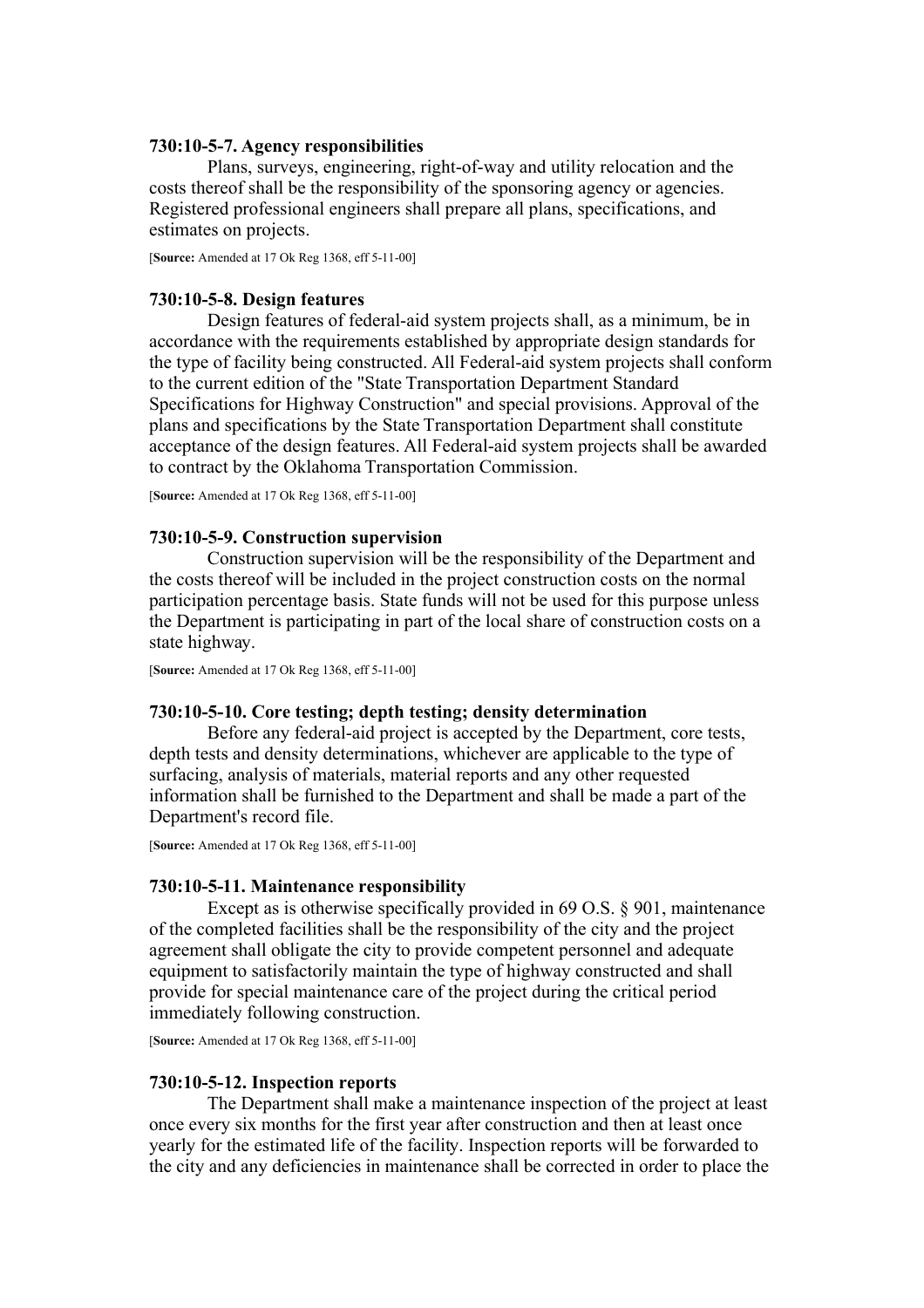### project in satisfactory condition.

[**Source:** Amended at 17 Ok Reg 1368, eff 5-11-00]

# **SUBCHAPTER 7. COUNTY BRIDGE AND ROAD IMPROVEMENT PROGRAM**

# **730:10-7-1. Purpose [REVOKED]**

[**Source:** Amended at 17 Ok Reg 1368, eff 5-11-00; Revoked at 38 Ok Reg 2562, eff 9-11-21]

# **730:10-7-2. Funding source [REVOKED]**

[**Source:** Amended at 17 Ok Reg 1368, eff 5-11-00; Revoked at 38 Ok Reg 2562, eff 9-11-21]

# **730:10-7-3. Apportionment of County Bridge and Road Improvement Revolving Fund [REVOKED]**

[**Source:** Amended at 17 Ok Reg 1368, eff 5-11-00; Revoked at 38 Ok Reg 2562, eff 9-11-21]

# **730:10-7-4. Use of funds [REVOKED]**

.

[**Source:** Amended at 17 Ok Reg 1368, eff 5-11-00; Revoked at 38 Ok Reg 2562, eff 9-11-21]

# **730:10-7-5. Request for funds; advance funding [REVOKED]**

[**Source:** Amended at 17 Ok Reg 1368, eff 5-11-00; Revoked at 38 Ok Reg 2562, eff 9-11-21]

# **730:10-7-6. Limitations on use of funds [REVOKED]**

[**Source:** Amended at 17 Ok Reg 1368, eff 5-11-00; Revoked at 38 Ok Reg 2562, eff 9-11-21]

# **730:10-7-7. Programming of Projects [REVOKED]**

[**Source:** Amended at 17 Ok Reg 1368, eff 5-11-00; Revoked at 38 Ok Reg 2562, eff 9-11-21]

# **730:10-7-8. Project selection [REVOKED]**

[**Source:** Amended at 17 Ok Reg 1368, eff 5-11-00; Revoked at 38 Ok Reg 2562, eff 9-11-21]

# **730:10-7-9. Emergency transportation projects [REVOKED]**

[**Source:** Amended at 17 Ok Reg 1368, eff 5-11-00; Revoked at 38 Ok Reg 2562, eff 9-11-21]

# **730:10-7-10. Project approval [REVOKED]**

[**Source:** Amended at 17 Ok Reg 1368, eff 5-11-00; Revoked at 38 Ok Reg 2562, eff 9-11-21]

# **730:10-7-11. County force account projects [REVOKED]**

[**Source:** Amended at 14 Ok Reg 2352, eff 6-12-97; Amended at 17 Ok Reg 1368, eff 5-11-00; Revoked at 38 Ok Reg 2562, eff 9-11-21]

# **730:10-7-12. Rights-of-way and relocation of utilities [REVOKED]**

[**Source:** Amended at 17 Ok Reg 1368, eff 5-11-00; Revoked at 38 Ok Reg 2562, eff 9-11-21]

# **730:10-7-13. Engineering [REVOKED]**

[**Source:** Amended at 17 Ok Reg 1368, eff 5-11-00; Revoked at 38 Ok Reg 2562, eff 9-11-21]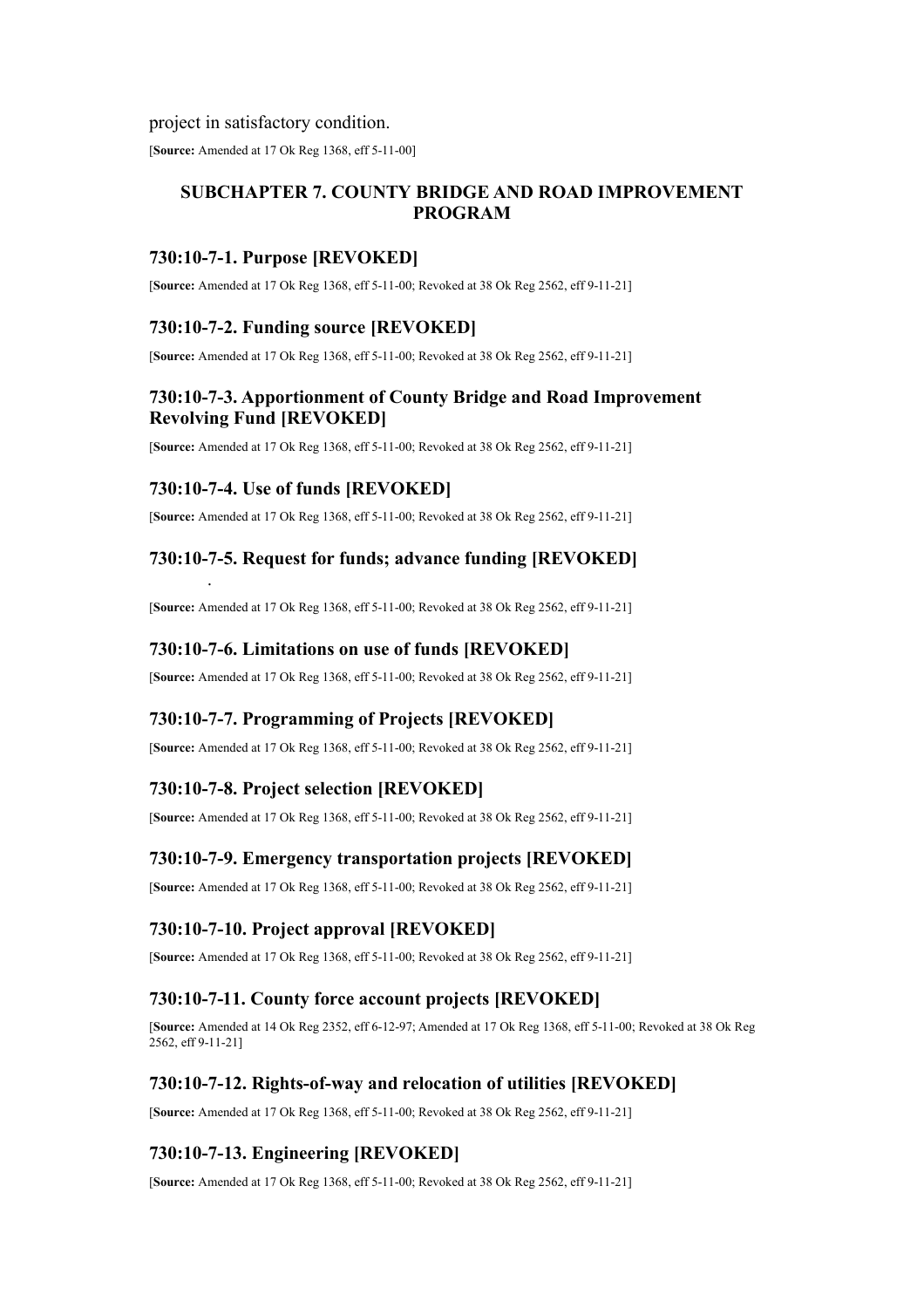# **730:10-7-14. Design standards [REVOKED]**

[**Source:** Amended at 17 Ok Reg 1368, eff 5-11-00; Revoked at 38 Ok Reg 2562, eff 9-11-21]

# **730:10-7-15. Bridge construction [REVOKED]**

[**Source:** Revoked at 17 Ok Reg 1368, eff 5-11-00]

## **730:10-7-16. Maintenance of completed projects [REVOKED]**

[**Source:** Amended at 17 Ok Reg 1368, eff 5-11-00; Revoked at 38 Ok Reg 2562, eff 9-11-21]

# **SUBCHAPTER 9. FEDERAL-AID HIGHWAY SAFETY IMPROVEMENT**

## **730:10-9-1. Purpose; Safety Act and amendments**

The 1966 Federal Highway Safety Act, as amended, established standards and programs for the purpose of reducing the numbers of persons killed and injured from motor vehicle collisions. This Subchapter defines the conduct and requirements for the statewide Federal Aid Highway Safety Improvement Program.

[**Source:** Amended at 17 Ok Reg 1368, eff 5-11-00]

### **730:10-9-2. Priorities**

All projects included in this program shall be based on priorities established through the comprehensive engineering analysis of statewide motor vehicle collisions and shall be developed by the professional staff of the State Transportation Department. The priorities established shall be used as the sole basis for the allocation of federal highway safety funds, and shall be consistent with applicable federal-aid and state program requirements.

[**Source:** Amended at 17 Ok Reg 1368, eff 5-11-00]

## **730:10-9-3. Multigovernment effort; improvement categories**

This program requires a joint effort at the local, state, and federal levels to improve highway traffic safety on all streets and highways in Oklahoma, and has been designed to provide the kind of improvements which will achieve the maximum potential for the reduction of collisions and associated deaths and injuries. Improvement costs shall be within the following categories:

(1) Channelization of intersections.

(2) Addition and upgrading of traffic control signs, pavement markings, signals, and other devices to increase the safety of vehicular, pedestrian, and railroad traffic.

(3) Lighting systems.

(4) Modification and addition of traffic lanes on approaches to intersections.

(5) Elimination of roadside obstacles.

(6) Curve corrections.

(7) Positive guidance systems through narrow bridges.

(8) Surface treatments for eliminating skid hazards.

(9) Modifications associated with restricting curb parking.

[**Source:** Amended at 17 Ok Reg 1368, eff 5-11-00]

## **730:10-9-4. Initiative responsibility; program continuity**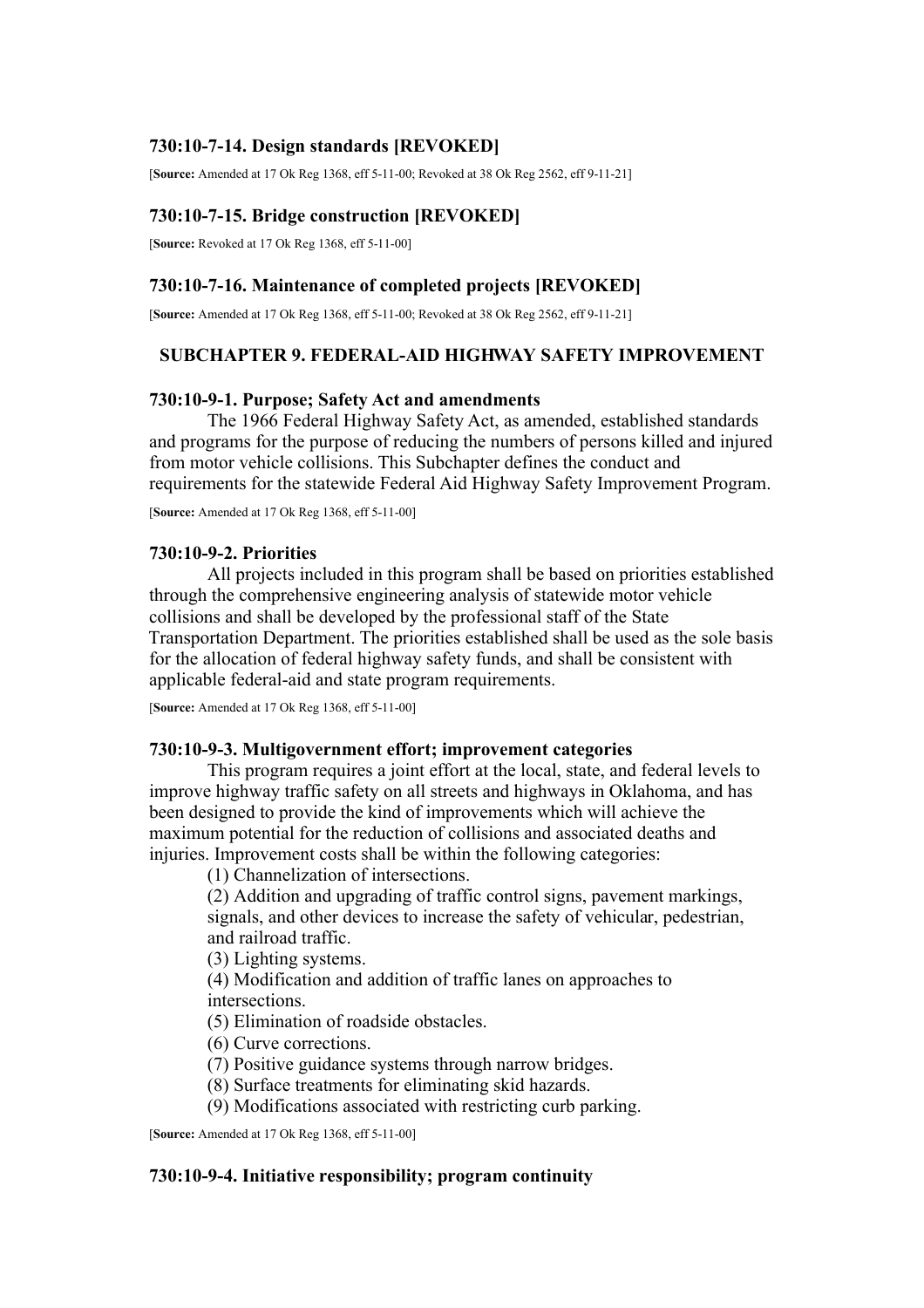In order to maintain a statewide program continuity, the initiative for programming projects under this program shall be the responsibility of the Department. If the project is located on any street or county road, the Department will not seek Commission approval until the local public authority having jurisdiction over the proposed improvement formally and declares their intent to proceed with the project.

[**Source:** Amended at 17 Ok Reg 1368, eff 5-11-00]

### **730:10-9-5. Design procedure and standards**

(a) Plans, surveys, certifications, engineering, right-of-way, utility relocation, public hearings and the costs thereof shall be the responsibility of the local units of government, and federal-aid funds shall not be made available by the Department for these purposes. In urbanized areas, federal monies dedicated specifically for use by the MPO may be utilized for any purpose authorized by federal law or regulation and deemed appropriate by the MPO. Only registered professional engineers shall prepare plans, specifications, and estimates on local projects. (b) The Department shall provide the local public authority with a design procedure for the project along with a time schedule outlining target dates for timely project submission and contract letting. Any local project that is not placed under contract within one year from the date of Commission approval of the project shall be canceled unless a time extension is requested and granted. All funds for projects removed from the program shall be reapportioned to another priority project. No project in a local jurisdiction shall be advertised for contract letting until:

(1) All necessary rights-of-way have been provided by the local public authority, free and clear of all encroachments.

(2) The utilities have been relocated.

(3) The local share required to match the federal aid funds has been deposited with the Department.

(4) The formal maintenance agreements have been executed between the Department and local public authority.

[**Source:** Amended at 17 Ok Reg 1368, eff 5-11-00]

### **730:10-9-6. Construction supervision**

Construction supervision shall be the responsibility of the Department, and the cost thereof shall be included as a part of the construction costs.

[**Source:** Amended at 17 Ok Reg 1368, eff 5-11-00]

### **730:10-9-7. Maintenance of completed projects**

Except as specifically provided in 69 O.S. § 901, maintenance of the completed facilities shall be the responsibility of the local public authority, and a formal maintenance agreement shall obligate the local public authority to insure that competent personnel and adequate equipment are made available to satisfactorily maintain the type of facility constructed. Any reported deficiencies in maintenance shall be corrected immediately by the local public authority, and no additional projects will be approved for the local jurisdiction until the deficiencies have been corrected.

[**Source:** Amended at 17 Ok Reg 1368, eff 5-11-00]

### **730:10-9-8. Additions to highway system restricted**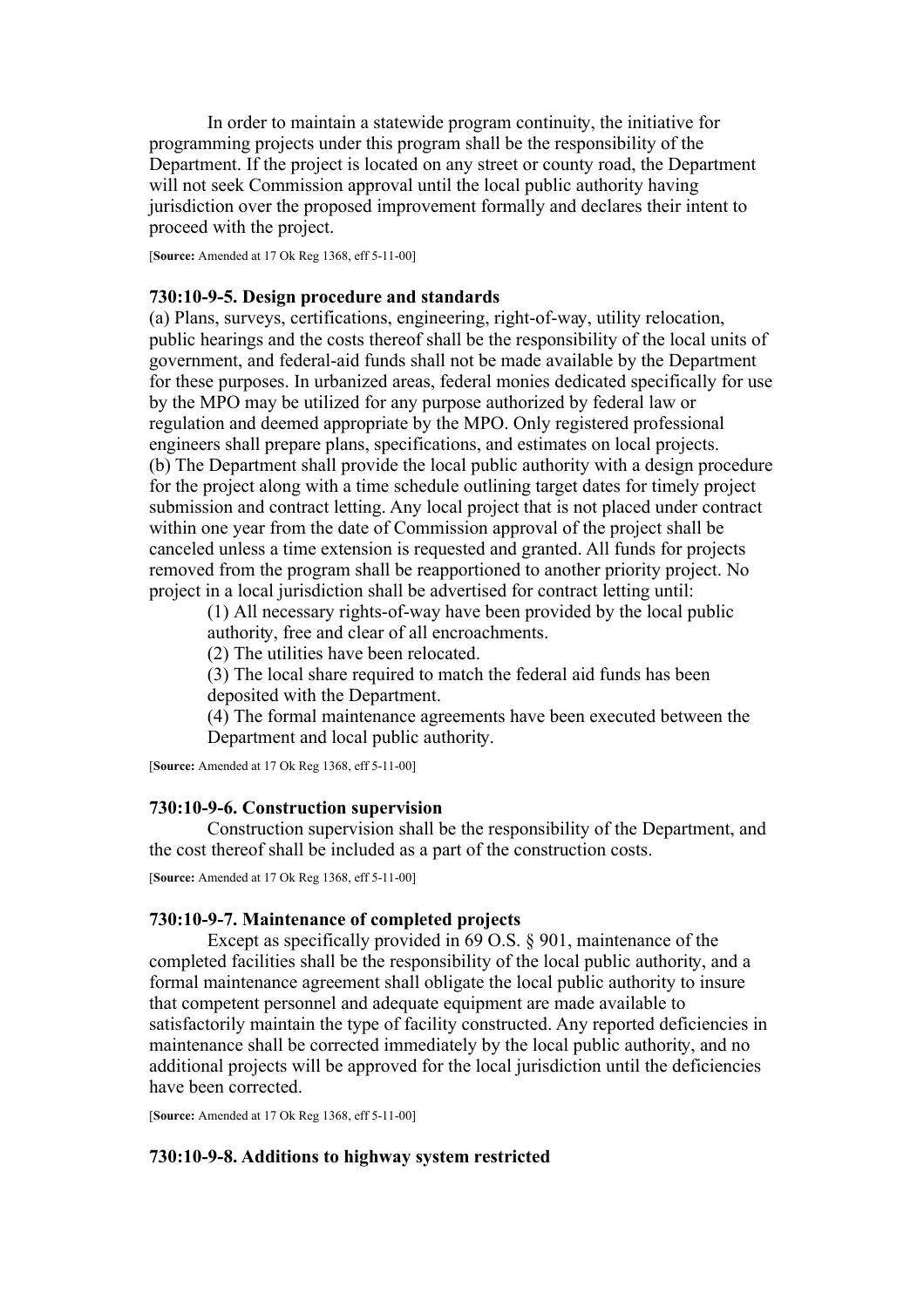No additions whether temporary or permanent shall be made to the state highway system for the sole purpose of decreasing the city or county financial contribution for projects under this program. Additions to the state highway system, exclusive of turnpikes, which result in a cumulative increase of one or more miles to the total highway system mileage within a Commission District as that mileage existed on January 1, 2000 must be accompanied by a corresponding removal of mileage. It is the intent of this rule to maintain the highway system mileage within each Commission District at a level of no more than one mile greater than the mileage as it existed on January 1, 2000.

[**Source:** Amended at 17 Ok Reg 1368, eff 5-11-00]

# **SUBCHAPTER 11. COUNTY ROAD MACHINERY AND EQUIPMENT REVOLVING FUND**

## **730:10-11-1. Purpose**

This Subchapter establishes procedures for the proper and efficient administration of the "County Road Machinery and Equipment Revolving Fund" as provided for by 69 O.S. Section 636.1 et seq.

[**Source:** Amended at 17 Ok Reg 1368, eff 5-11-00]

## **730:10-11-2. Financing; authorized expenditures**

(a) A revolving fund was created and designed as "County Road Machinery and Equipment Revolving Fund," consisting of all appropriations and deposits resulting from lease, lease purchase, sale or resale of equipment purchased out of monies in the revolving fund.

(b) All purchases of new, surplus or used road machinery and equipment, for use by the counties as provided by this program, shall be charged to this fund.

(c) Any cost to repair or recondition machinery and equipment performed by the Department may be charged to this fund.

(d) All cost to administer this program may be charged to this fund.

(e) The cost to acquire space for storing road machinery and equipment may be charged to this fund.

(f) Any costs or expenses necessarily incurred by the Department of Transportation in the administration of a county inventory system for materials, supplies, and equipment used for the construction and maintenance of roads and bridges as provided in Section 658 may be paid from this fund.

[**Source:** Amended at 16 Ok Reg 1258, eff 5-13-99; Amended at 17 Ok Reg 1368, eff 5-11-00]

## **730:10-11-3. Purchasing procedures**

All purchases made under this program will be done in accordance 69 O.S. Section 636.1 through 636.7 and Policies and Procedures approved by the Oklahoma Department of Transportation County Advisory Board.

[**Source:** Amended at 17 Ok Reg 1368, eff 5-11-00]

### **SUBCHAPTER 13. COUNTY ENGINEERING SERVICES [REVOKED]**

## **730:10-13-1. Purpose [REVOKED]**

[**Source:** Revoked at 17 Ok Reg 1368, eff 5-11-00]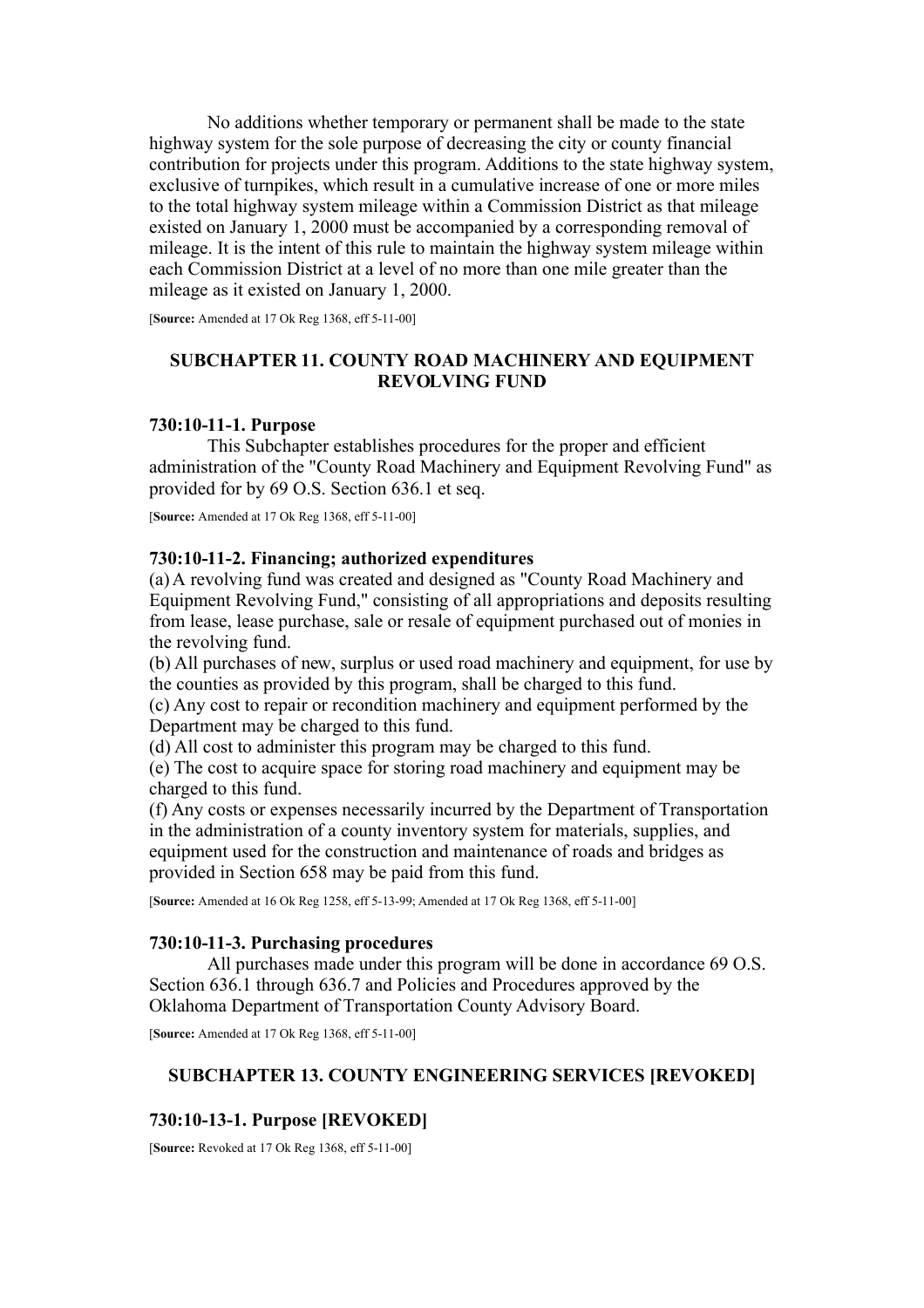# **730:10-13-2. Financing [REVOKED]**

[**Source:** Revoked at 17 Ok Reg 1368, eff 5-11-00]

# **730:10-13-3. Basic engineering agreements; design standards [REVOKED]**

[**Source:** Revoked at 17 Ok Reg 1368, eff 5-11-00]

# **730:10-13-4. Assignment of Department responsibilities [REVOKED]**

[**Source:** Revoked at 17 Ok Reg 1368, eff 5-11-00]

# **730:10-13-5. Implementation; promulgation of rules [REVOKED]**

[**Source:** Revoked at 17 Ok Reg 1368, eff 5-11-00]

# **SUBCHAPTER 15. PROJECT DEVELOPMENT PROCEDURES**

# **730:10-15-1. Purpose**

It is the purpose of this subchapter to outline the project development process for projects identified in the Eight Year Construction Work Plan. This includes using project management methodologies throughout the project development process.

[**Source:** Amended at 17 Ok Reg 1368, eff 5-11-00; Amended at 29 Ok Reg 1488, eff 6-25-12]

# **730:10-15-2. Project development process**

(a) The Department shall establish and maintain meaningful project schedules, establish accountability for project components, manage the construction program and measure performance. Since it is not possible to create a single project development process or schedule that will prove effective for every project every time, the Department shall establish a milestone based project schedule for each project identified in the Eight Year Construction Work Plan.

(b) As more detailed information becomes available during the course of project development, the Department shall facilitate necessary modifications to the scope, schedule and/or budgets of approved Eight Year Construction Work Plan projects through a formal revision process.

[**Source:** Amended at 17 Ok Reg 1368, eff 5-11-00; Amended at 29 Ok Reg 1488, eff 6-25-12]

# **SUBCHAPTER 17. TRANSPORTATION ENHANCEMENT PROGRAM**

# **730:10-17-1. Purpose and scope**

(a) The Oklahoma Department of Transportation will accept proposals for Transportation Enhancement Projects, to fund, in part, transportation enhancement activities having a direct relationship to the Intermodal Transportation System. The State of Oklahoma anticipates receiving apportionments of twelve million dollars annually in federal funds for the enhancement program. The enhancement funding is directed to non-traditional transportation activities not customarily within the scope of environmental mitigation. The Oklahoma Transportation Commission will utilize a portion of the transportation enhancement funds for enhancement projects deemed to represent the interest of the State of Oklahoma. Funds available under the enhancement program may be used for up to eighty percent (80%) of the eligible project costs. The remaining twenty percent (20%) of the project funds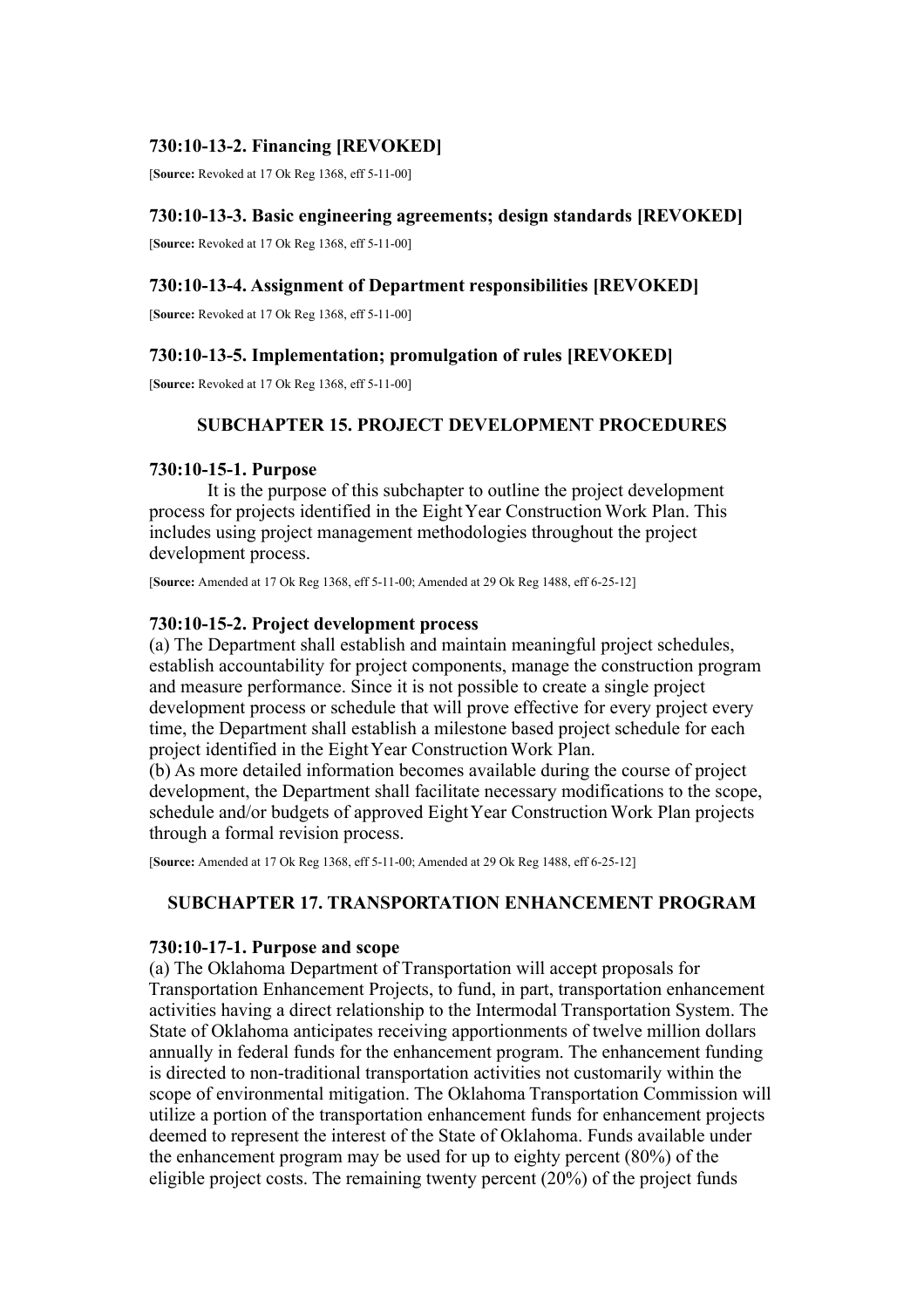must be provided as a cash contribution by the project sponsor. "In-Kind" services may not be utilized for all or any portion of the project sponsor's twenty percent (20%) contribution.

(b) Applications for funds may be for reimbursement participation in the project, or for a project to be awarded by the Transportation Commission.

[**Source:** Added at 10 Ok Reg 4681, eff 10-11-93; Amended at 16 Ok Reg 479, eff 12-10-98 (emergency); Amended at 16 Ok Reg 1258, eff 5-13-99]

## **730:10-17-2. Eligibility**

(a) Project proposals will be accepted from Federal and State agencies, along with Tribal, County and local governments, for allocation of Transportation Enhancement funding.

(b) Categories of projects eligible for Transportation Enhancement Program funding are as follows:

(1) Provision of facilities for pedestrians and bicycles

(2) Provision of safety and educational activities for pedestrians and bicyclists

(3) Acquisition of scenic easements and scenic or historic sites

(4) Scenic or historic highway programs (including the provision of tourist and welcome center facilities)

(5) Landscaping and other scenic beautification

(6) Historic preservation

(7) Rehabilitation and operation of historic transportation buildings, structures or facilities (including historic railroad facilities and canals)

(8) Control and removal of outdoor advertising

(9) Archaeological planning and research

(10) Environmental mitigation to address water pollution due to highway runoff or to reduce vehicle-caused wildlife mortality while maintaining habitat connectivity

(11) Establishment of transportation museums

(c) Proposed projects or work to be accomplished must have a direct relationship to the Intermodal Transportation System. The proposed work does not necessarily have to have a direct relationship to a currently planned highway project. The required relationship to the Intermodal Transportation System may be one of function, proximity, or impact. For example:

(1) An independent bike path is a functional part of the intermodal transportation system.

(2) Removal of outdoor advertising within sight of a highway is justified because of its proximity.

(3) Retrofitting an existing highway by creating a wetland to filter runoff from the highway would qualify based on the impact on water pollution from the highway.

(d) When enhancement funds are utilized in connection with a project, enhancement funds for environmental mitigation shall only be used for mitigation actions which are beyond what is customarily provided as environmental mitigation.

[**Source:** Added at 10 Ok Reg 4681, eff 10-11-93; Amended at 16 Ok Reg 479, eff 12-10-98 (emergency); Amended at 16 Ok Reg 1258, eff 5-13-99]

# **730:10-17-3. Sponsor participation**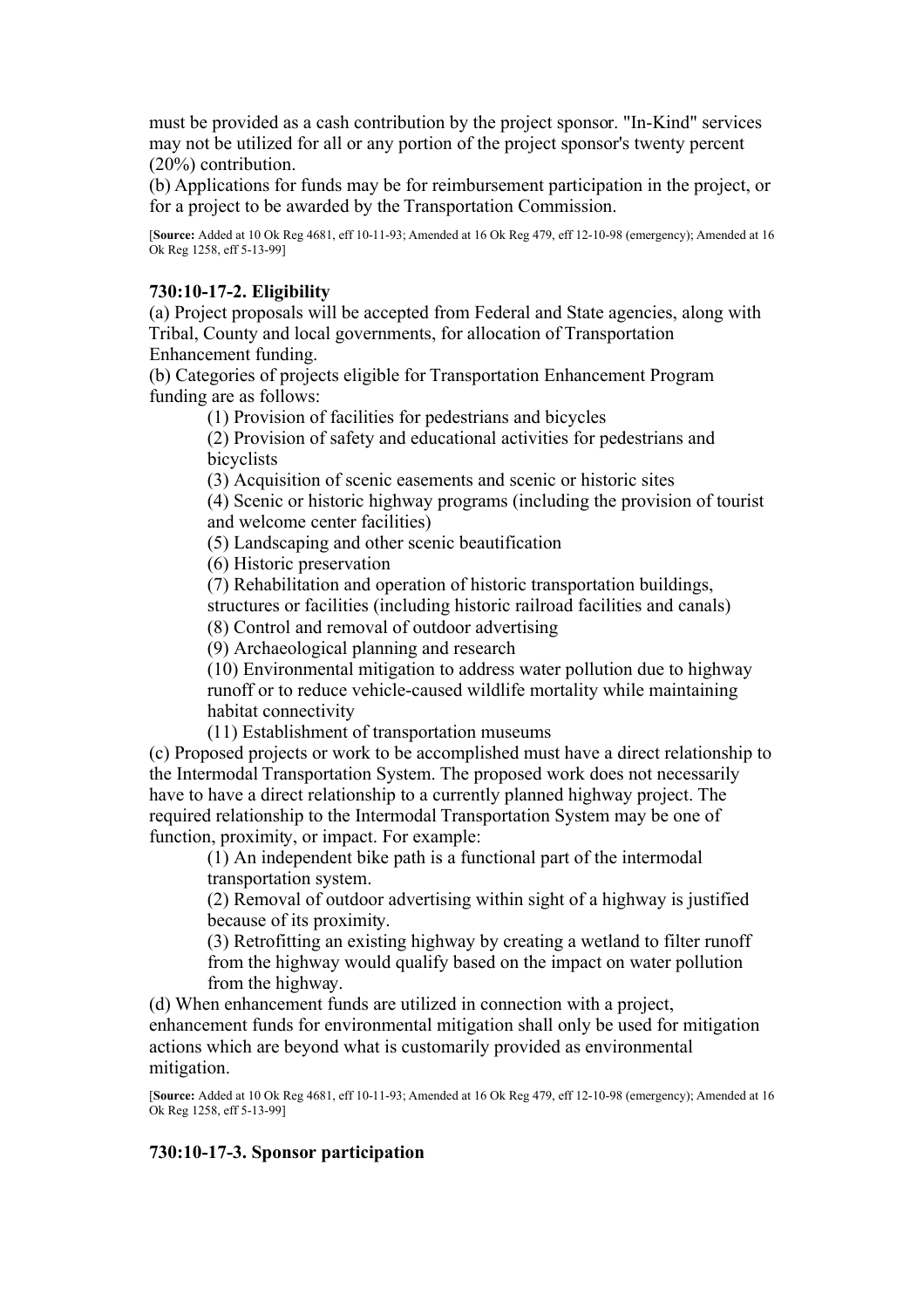(a) Successful applicants must agree to provide a minimum of twenty percent (20%) of the funds to pay the total project cost and demonstrate to the satisfaction of the Department the ability to provide this match. Costs eligible to receive matching funds include environmental analysis, preliminary engineering, right-ofway acquisition, construction and construction supervision. The Department will determine other associated costs eligible for Federal participation. When applicable, the Department's preliminary engineering and construction engineering expenses (for plan review and applicable project construction inspection) will be included in the overall project cost.

(b) The applicant will be responsible for plan preparation. The Department will review the developed plans for compliance with environmental Federal, and Departmental procedures and requirements.

[**Source:** Added at 10 Ok Reg 4681, eff 10-11-93; Amended at 16 Ok Reg 479, eff 12-10-98 (emergency); Amended at 16 Ok Reg 1258, eff 5-13-99]

## **730:10-17-4. Application review-criteria-approval**

(a) Proposals will be presented to the Department as set forth in Rule 730:10-17-7. (b) After proposals are received they will be reviewed in the Special Projects Branch for general acceptability, eligibility for funding, the ability of the project sponsor to complete the project and the ability of the project sponsor to fund its portion of the project. The Department shall develop a project and sponsor evaluation worksheet which shall be used in the evaluation process for each project and sponsor to determine acceptability of the proposal.

(c) If the proposed project and sponsor are found to be generally acceptable, the proposal shall be distributed to the committee consisting of State agencies and organizations with broad-based interest in areas encompassed by the enhancement program which is appointed to review, analyze and prioritize projects.

(d) The committee shall utilize the following criteria to prioritize enhancement project proposals.

(1) Projects that clearly enhance the quality or utility of existing or new transportation facilities or services.

(2) Projects which can be completed with the Transportation Enhancement Funds requested and the matching funds pledged by the applicant. The project must not be dependent on contingent funding or receipt of additional or continuing Transportation Enhancement Funding, and must represent a complete, identifiable, and useable facility or entity as opposed to a component of a larger project.

(3) Projects which benefit a relatively large percentage of community, region, or State population.

(4) Projects which enhance the State's travel and tourism efforts.

(5) Projects which contribute to a wide geographical dispersion of the Transportation Enhancement Funds within the State.

(6) Consistency with local and regional comprehensive land use and transportation plans. Priority shall be assigned to projects which actively advance the goals and policies contained in such plans.

(7) Projects which have the support of clearly recognized public or not-forprofit organizations of national, statewide, or regional scope with unqualified expertise in the subject matter of the application.

(8) The extent to which applicants indicate a commitment to provide extra effort or additional funding above the minimum matching requirement.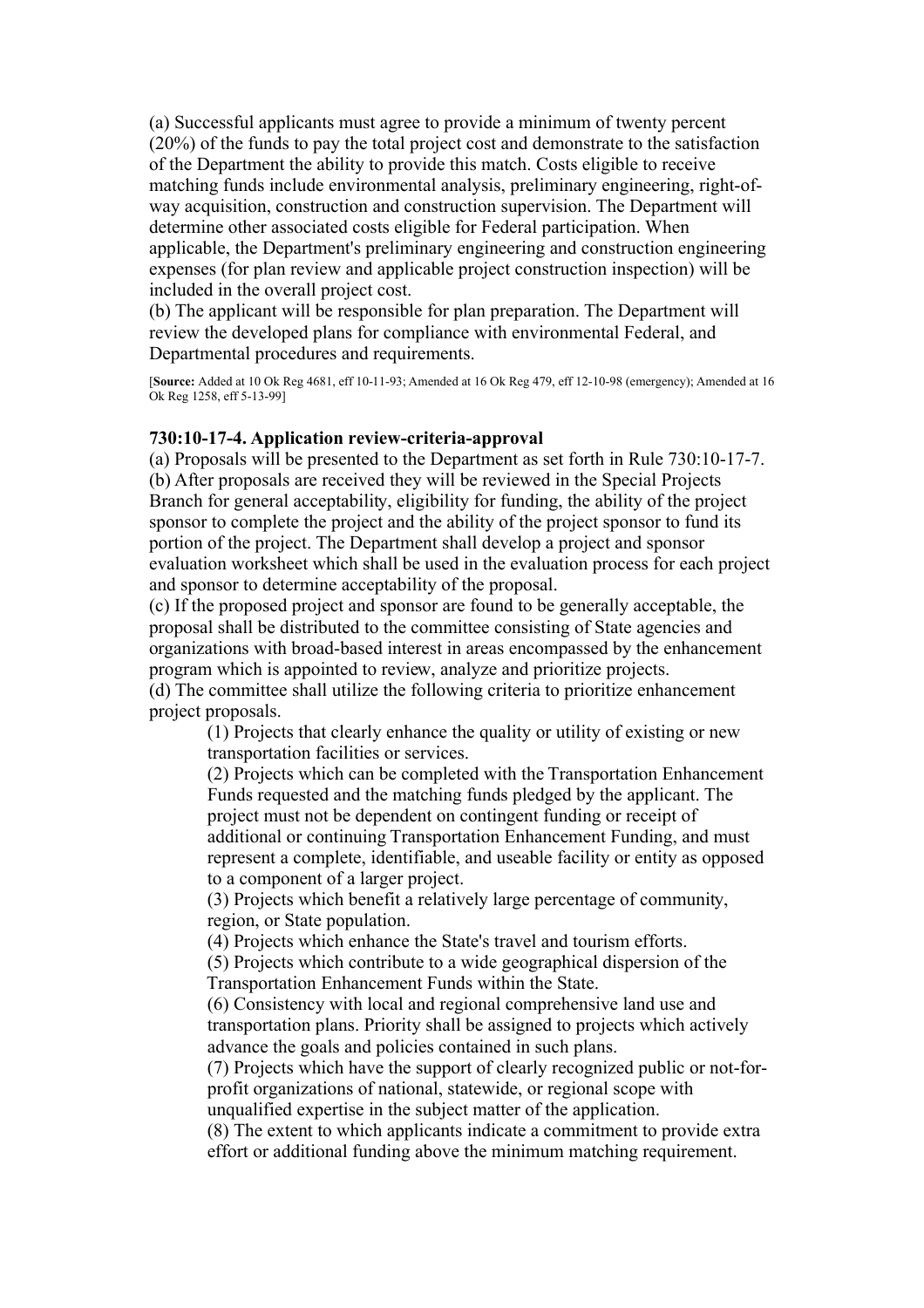(e) Project proposals will be presented to the Transportation Commission in the form of a prioritized listing including the location of the project, a brief description of the project, the name of the project sponsor, Transportation Enhancement Funds required, and whether funds are available in this fiscal year. The Commission shall approve projects to be funded. Projects which can not be funded during the current fiscal year may be resubmitted for funding during the next application cycle.

[**Source:** Added at 10 Ok Reg 4681, eff 10-11-93; Amended at 16 Ok Reg 479, eff 12-10-98 (emergency); Amended at 16 Ok Reg 1258, eff 5-13-99]

## **730:10-17-5. Time for submission**

The Department will formally announce the opening of a public application cycle in the Oklahoma Register. Proposals may be submitted to the Department's Special Projects Branch in accordance with the requirements of the formal announcement. The program of enhancement projects will be presented for approval by the Oklahoma Transportation Commission and the successful applicants will be notified. Approved projects will be awarded by the Transportation Commission, or the Director of the Department shall be authorized to enter into an appropriate reimbursement agreement. If the Commission is to award the contract for the project, the project sponsor's share of the project cost will be placed on deposit with the Department prior to final project processing.

[**Source:** Added at 10 Ok Reg 4681, eff 10-11-93; Amended at 16 Ok Reg 479, eff 12-10-98 (emergency); Amended at 16 Ok Reg 1258, eff 5-13-99]

## **730:10-17-6. Reimbursements**

(a) Projects approved for reimbursement shall provide for adequate fiscal controls and project certification to insure the accuracy of eligible project quantities prior to reimbursement.

(b) No additional funds for projects constructed under a reimbursement agreement will be approved by the Commission.

[**Source:** Added at 10 Ok Reg 4681, eff 10-11-93]

### **730:10-17-7. Enhancement program coordinator-receipt of application**

Detailed information concerning applications and application packets may be obtained from the Special Projects Branch of the Oklahoma Department of Transportation. Completed application packages shall be submitted to the Special Projects Branch.

[**Source:** Added at 10 Ok Reg 4681, eff 10-11-93; Amended at 16 Ok Reg 479, eff 12-10-98 (emergency); Amended at 16 Ok Reg 1258, eff 5-13-99]

## **SUBCHAPTER 19. CERTIFICATION ACCEPTANCE**

### **730:10-19-1. Purpose**

This subchapter provides for a Certification Acceptance (CA) program that permits local agencies to participate in a voluntary program which allows the local agency to take an active role in the development and oversight of locally sponsored federal-aid projects.

[**Source:** Added at 14 Ok Reg 2352, eff 6-12-97]

### **730:10-19-2. Adoption of a manual for the certification acceptance program**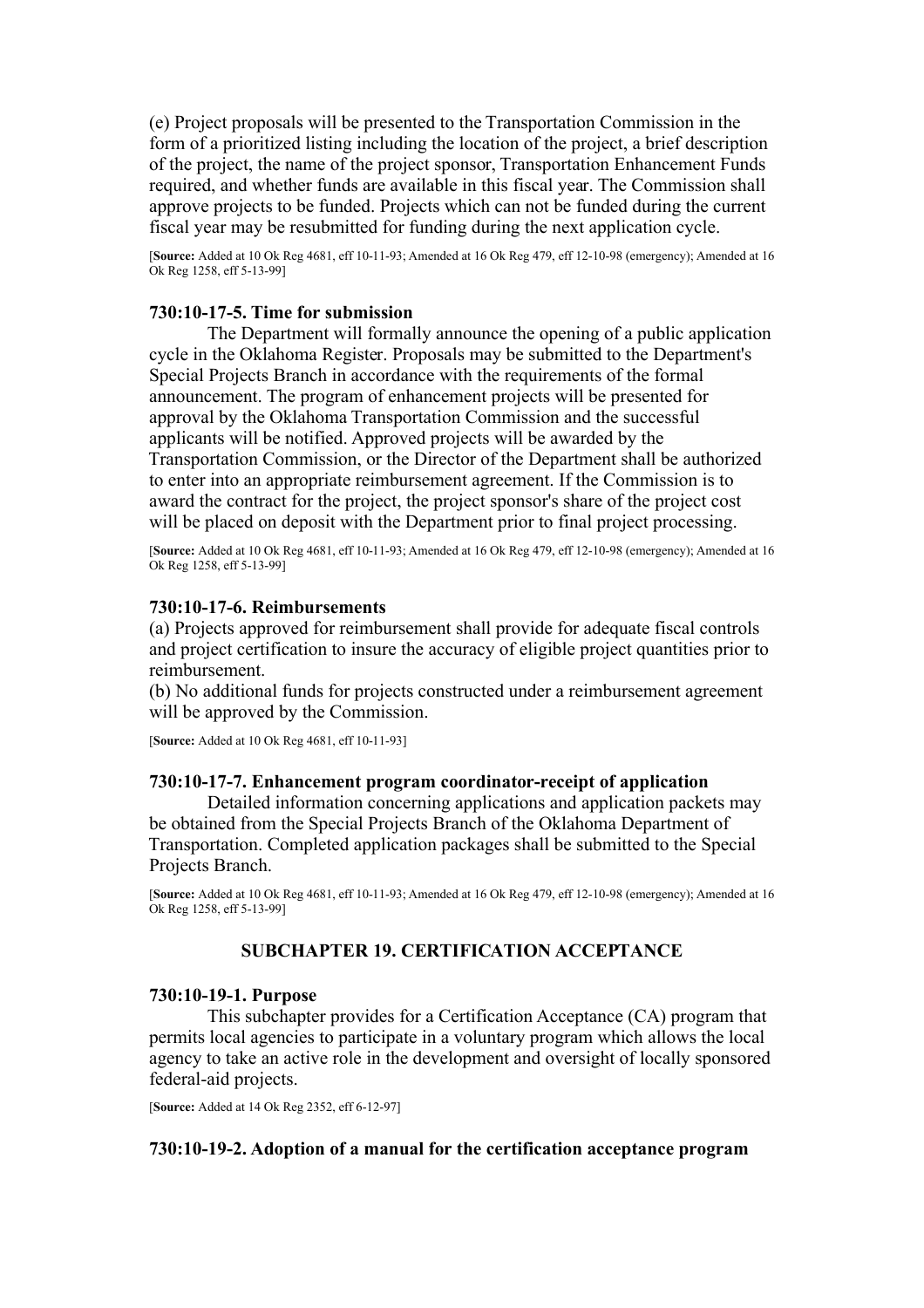The Department of Transportation shall prepare a manual which provides for procedures to be used to implement a Certification Acceptance program. Certification Acceptance is a voluntary program which enables cities/counties to exert greater control over all aspects of locally sponsored federal-aid transportation projects processed by the Local Government Division of the Department of Transportation. The local agency will have the opportunity to be responsible for the oversight of the design of the project, production of the environmental clearance documents, right-of-way and utility clearances, project advertisement, letting and award, and construction supervision. A project agreement between the local agency and the Department of Transportation will set forth the duties and responsibilities of each party involved. By having greater control of the project phases, the local agency can better schedule projects and utilize limited resources.

[**Source:** Added at 14 Ok Reg 2352, eff 6-12-97]

# **SUBCHAPTER 21. OKLAHOMA STATE INFRASTRUCTURE BANK**

### **730:10-21-1. Purpose**

The purpose of the Oklahoma State Infrastructure Bank (OSIB) is to fund transportation solutions which will enhance the economic development of Oklahoma and provide safety to its citizens. This will be accomplished by providing leveraged financing for the construction, restoration, or replacement of public transportation facilities limited to highways, bridges, roads, streets, rail crossings, and right-of-way acquisition.

[**Source:** Added at 15 Ok Reg 2046, eff 5-26-98]

### **730:10-21-2. Authority**

The policies of this chapter are promulgated in accordance with: (1) The provisions of the Oklahoma State Infrastructure Bank Act, Title 69, Oklahoma Statutes, § 403, et seq. (The Act) and any amendments thereto; (2) The provisions of the United States Public Law 104-59, § 350, et seq. (The Act) and any amendments thereto.

[**Source:** Added at 15 Ok Reg 2046, eff 5-26-98]

### **730:10-21-3. Administration**

Responsibility for the administration of the State Infrastructure Bank is hereby vested in the Office of the Comptroller. Comptroller reviewed preliminary and final applications will be presented to the Transportation Commission for approval. The Commission acknowledges the necessity for support of the program by all central office and field divisions in the performance of the Department's duties and responsibilities under the Act and this chapter.

[**Source:** Added at 15 Ok Reg 2046, eff 5-26-98]

### **730:10-21-4. Use of funds**

The Department is authorized to expend any unobligated funds accumulated in the State Infrastructure Bank Revolving Fund. The fund will be capitalized with both state and federal funding, and revenue will be derived from interest income on loan repayments and penalty payments. These funds will be used to provide leverage financing to eligible applicants.

[**Source:** Added at 15 Ok Reg 2046, eff 5-26-98]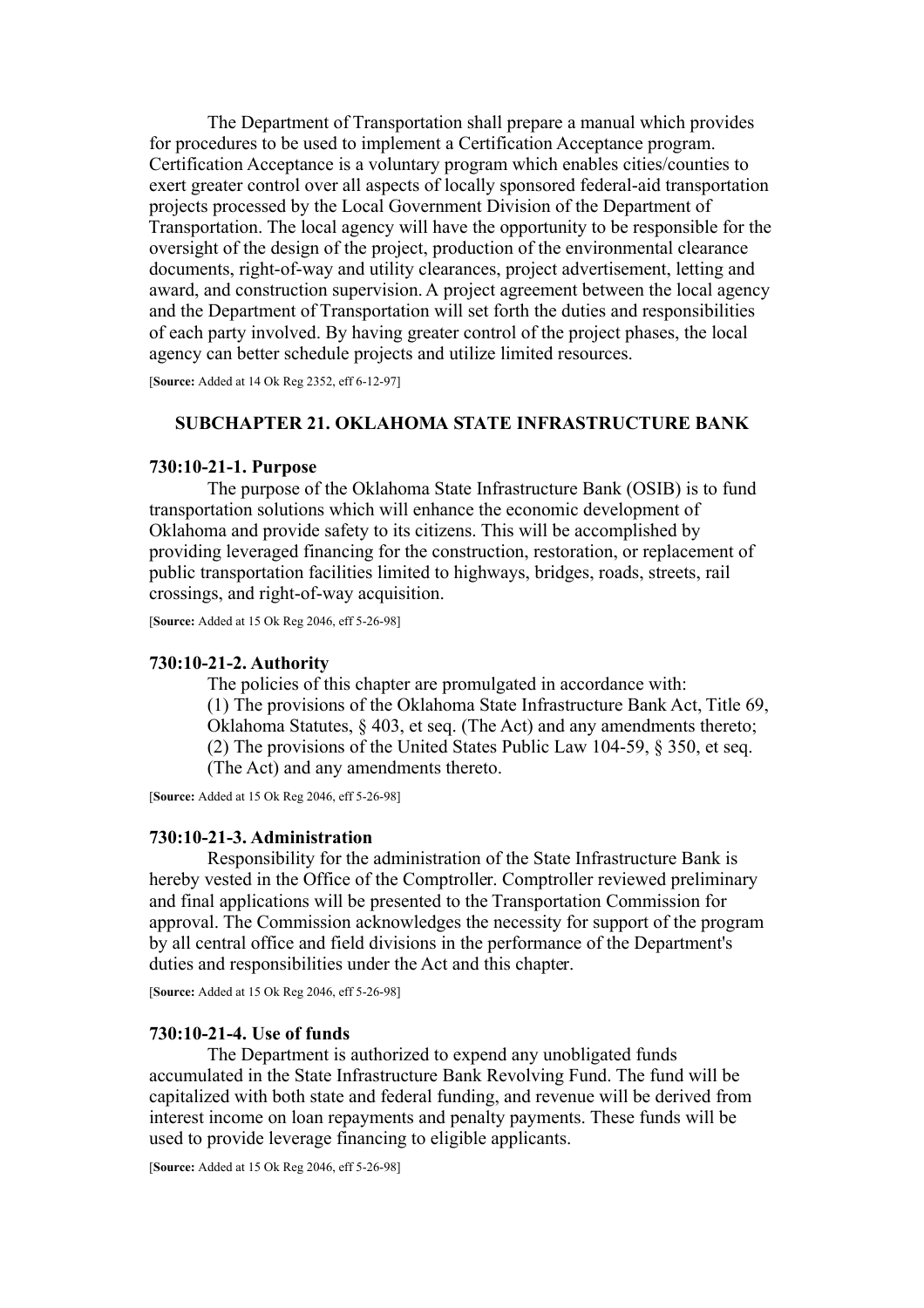## **730:10-21-5. Eligible applicants**

Eligible borrowers include state agencies, counties, cities, special districts, municipal corporations, and Indian tribal governments with eligible projects. The applicant shall demonstrate to the Comptroller and the Transportation Commission an identifiable revenue stream to assure sufficient revenue to pay debt service.

[**Source:** Added at 15 Ok Reg 2046, eff 5-26-98]

## **730:10-21-6. Eligible projects**

An eligible project will be the construction, restoration, or replacement of public transportation facilities, limited to highways, bridges, roads, streets, rail crossings, and right of way acquisition that would enhance the economic development of Oklahoma or provide safety to its citizens. Projects funded from the federal capitalization of the OSIB must comply with all applicable federal, state, and local laws, rules, and regulations. Projects funded from the repayment account are relieved from the federal laws, rules and regulations but must meet state and local requirements.

[**Source:** Added at 15 Ok Reg 2046, eff 5-26-98]

## **730:10-21-7. Time for submission**

Loan applications may be submitted to the Department's Comptroller no later than June 30, 1998, and thereafter each January 31st during the life of the program. The qualified applications will be presented for approval by the Oklahoma Transportation Commission at the September, 1998 Commission meeting, and the April Commission meeting thereafter, and the successful applicants will be notified. The Director of the Department shall be authorized to enter into all Commission approved agreements.

[**Source:** Added at 15 Ok Reg 2046, eff 5-26-98]

# **SUBCHAPTER 23. COUNTY IMPROVEMENTS FOR ROADS AND BRIDGES PROGRAM**

## **730:10-23-1. Purpose and Authority**

The purpose of the County Improvements for Roads and Bridges Program (CIRB) is to construct or reconstruct county roads or bridges on the county transportation system that are of the highest priority as defined by the Transportation Commission as established by the provisions in Title 69 O.S. Section 507.

[**Source:** Added at 24 Ok Reg 224, eff 10-20-06 (emergency); Added at 24 Ok Reg 1697, eff 6-11-07]

# **730:10-23-2. Funding Source**

The County Improvements for Roads and Bridges Fund is financed by a dedicated portion of vehicle licensing and registration fees, taxes and penalties. Funding for this program may be augmented, as provided by law, with federal funds and funds from other sources which may be available for county roads and bridges.

[**Source:** Added at 24 Ok Reg 224, eff 10-20-06 (emergency); Added at 24 Ok Reg 1697, eff 6-11-07]

## **730:10-23-3. Allocation of Funds**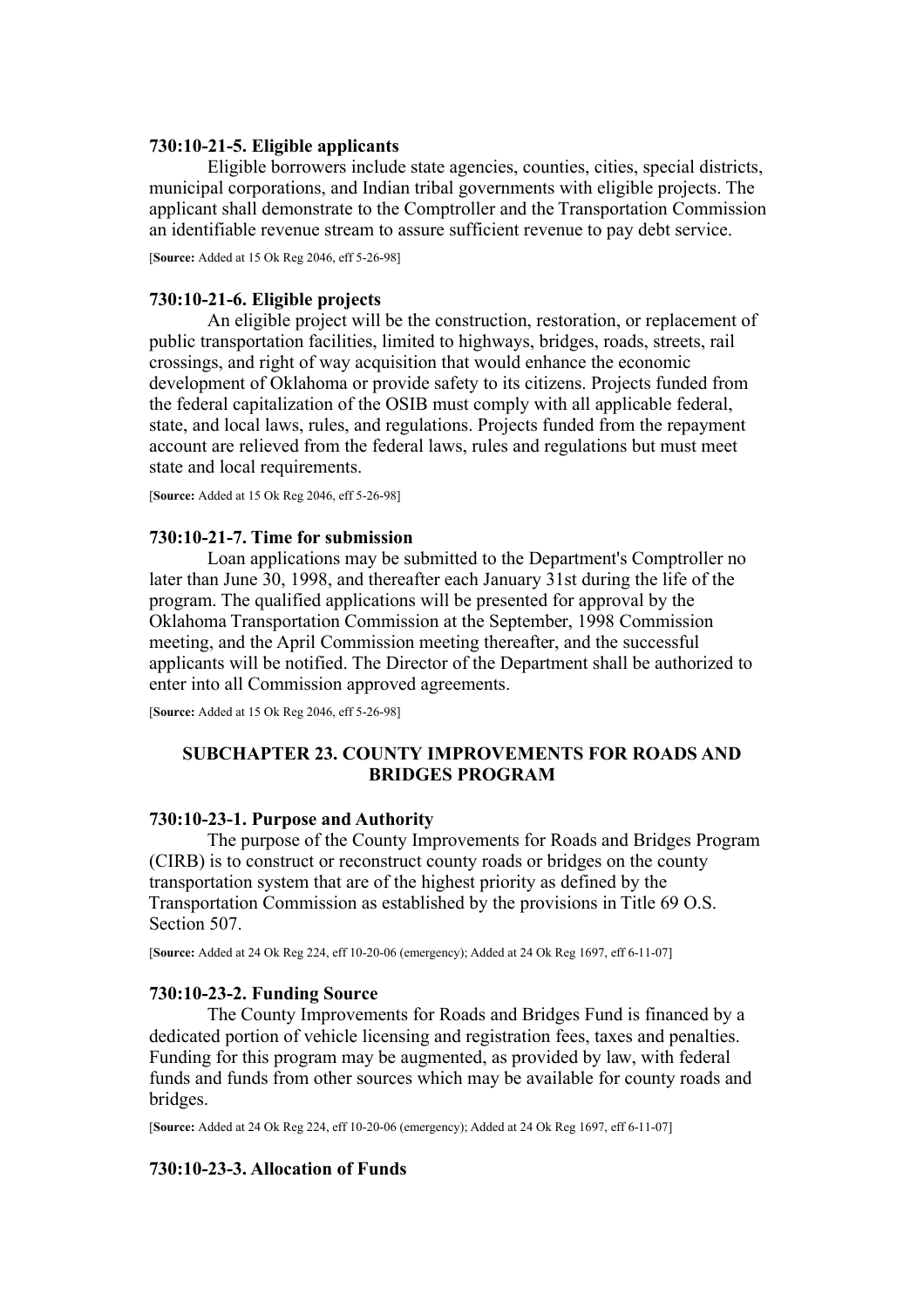The funds apportioned to the County Improvements for Roads and Bridges Fund shall be distributed in equal amounts to the various Transportation Commission Districts.

[**Source:** Added at 24 Ok Reg 224, eff 10-20-06 (emergency); Added at 24 Ok Reg 1697, eff 6-11-07]

### **730:10-23-4. Use of Funds**

Funds available to the County Improvements for Roads and Bridges Program may only be expended on high priority projects included in a fiscally constrained five-year construction work plan cooperatively developed, maintained and updated annually by the Circuit Engineering Districts and the Department of Transportation and to be used for the following purposes as approved by the Department:

(1) Construction projects to replace or reconstruct structurally deficient, functionally obsolete, destroyed or unusable bridges on the county transportation system in accordance with Department established design and construction requirements.

(2) Construction projects for the improvement of county roads in accordance with Department established design and construction requirements.

(3) Matching other funds available for county road or bridge construction projects, provided it can be substantiated that the applicable funds will be available at the time of a qualifying and scheduled project expenditure. (4) Project engineering costs including those identified in paragraph (8) of this section.

(5) The cost of right-of-way, the costs of relocation of utilities from the right-of-way so acquired, and the costs of employing or contracting with qualified individuals to assist a county or counties in properly acquiring and clearing the right-of-way.

(6) The cost of reconstruction or replacement of roadway structures which may be less than twenty (20) feet in length.

(7) The expense and related costs of employing or contracting with qualified individuals to assist a county or counties in carrying out the environmental clearance, design, contract administration and the inspection of construction, including the reimbursement of project related expenses incurred by the county's engineer or Circuit Engineering District.

[**Source:** Added at 24 Ok Reg 224, eff 10-20-06 (emergency); Added at 24 Ok Reg 1697, eff 6-11-07; Amended at 38 Ok Reg 2565, eff 9-11-21]

# **730:10-23-5. Project eligibility and approval**

Projects shall be considered and approved for inclusion in the five year construction work plan annually by the Department of Transportation on the basis of specific project evaluation criteria. These criteria shall generally consider factors including the ability of the county to effect the improvements through the utilization of other resources and funding mechanisms, the priority of the project as established by the Circuit Engineering District, project feasibility and cost including the ability of the county to participate, existing phase of project development, anticipated safety and mobility benefits realized by the traveling public and commerce, and the extent the project will improve the overall level of service and longevity of the county transportation system in the area.

[**Source:** Added at 24 Ok Reg 224, eff 10-20-06 (emergency); Added at 24 Ok Reg 1697, eff 6-11-07]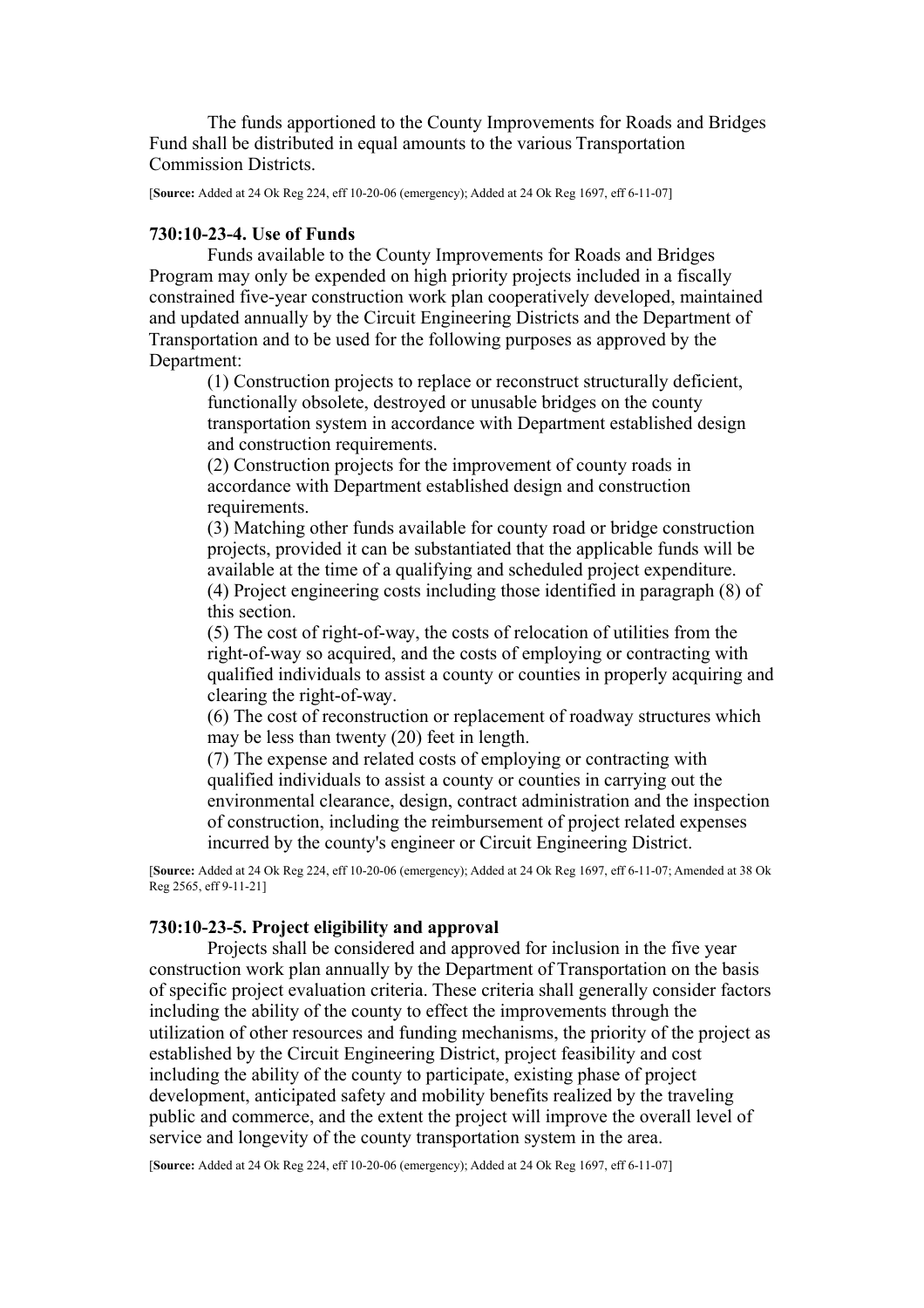### **730:10-23-6. Request for funds**

Funds made available through the County Improvements for Roads and Bridges Program shall be allocated to requesting counties on the basis of the formal submission of a request for projects to the coordinating Circuit Engineering District for further consideration. Each project request shall be prepared in a uniform format cooperatively developed by the Circuit Engineering Districts and the Department of Transportation and shall be submitted in accordance with the notifications and deadlines established to meet the Department's annual programming schedule requirements.

[**Source:** Added at 24 Ok Reg 224, eff 10-20-06 (emergency); Added at 24 Ok Reg 1697, eff 6-11-07]

### **730:10-23-7. Project selection**

Upon determination of the conformance of a proposed project with the intent of the program and the project evaluation criteria, the coordinating Circuit Engineering District will compile a prioritized list of recommended projects occurring within the District to be transmitted for further consideration by the Department of Transportation. In the absence of an acceptable project recommendation from any CED, the Department reserves the authority to select and recommend projects to the Transportation Commission as determined appropriate.

[**Source:** Added at 24 Ok Reg 224, eff 10-20-06 (emergency); Added at 24 Ok Reg 1697, eff 6-11-07]

### **730:10-23-8. Programming of projects**

Acceptance by the Department of the coordinating Circuit Engineering District's prioritized list of recommended projects does not constitute a commitment of funds for the requested projects. The Department shall have the responsibility for considering the recommended projects from each Circuit Engineering District, formulating a project recommendation to the Transportation Commission and for the subsequent development and maintenance of the County Improvement for Roads and Bridges Program 5 Year Construction Work Plan. Upon the annual Transportation Commission approval of the Construction Work Plan, the Department shall notify the Circuit Engineering District of the acceptance of projects. Projects which are excluded on the basis of non-availability of funds may be resubmitted by the Circuit Engineering District for future consideration.

[**Source:** Added at 24 Ok Reg 224, eff 10-20-06 (emergency); Added at 24 Ok Reg 1697, eff 6-11-07]

## **730:10-23-9. Implementation of projects**

Projects will be placed under agreement, scheduled, developed, designed and let to contract in accordance with the Department's regular and normal project development processes and all applicable laws, rules and regulations. Expenditures from the fund shall be made upon warrants issued by the State Treasurer against claims filed as prescribed by law with the Director of State Finance for approval and payment.

[**Source:** Added at 24 Ok Reg 224, eff 10-20-06 (emergency); Added at 24 Ok Reg 1697, eff 6-11-07]

## **APPENDIX A. IDEAL SCOPING PROCESS WITHIN CURRENT STRUCTURE [REVOKED]**

[**Source:** Added at 17 Ok Reg 1383, eff 5-11-00; Revoked at 29 Ok Reg 1488, eff 6-25-12]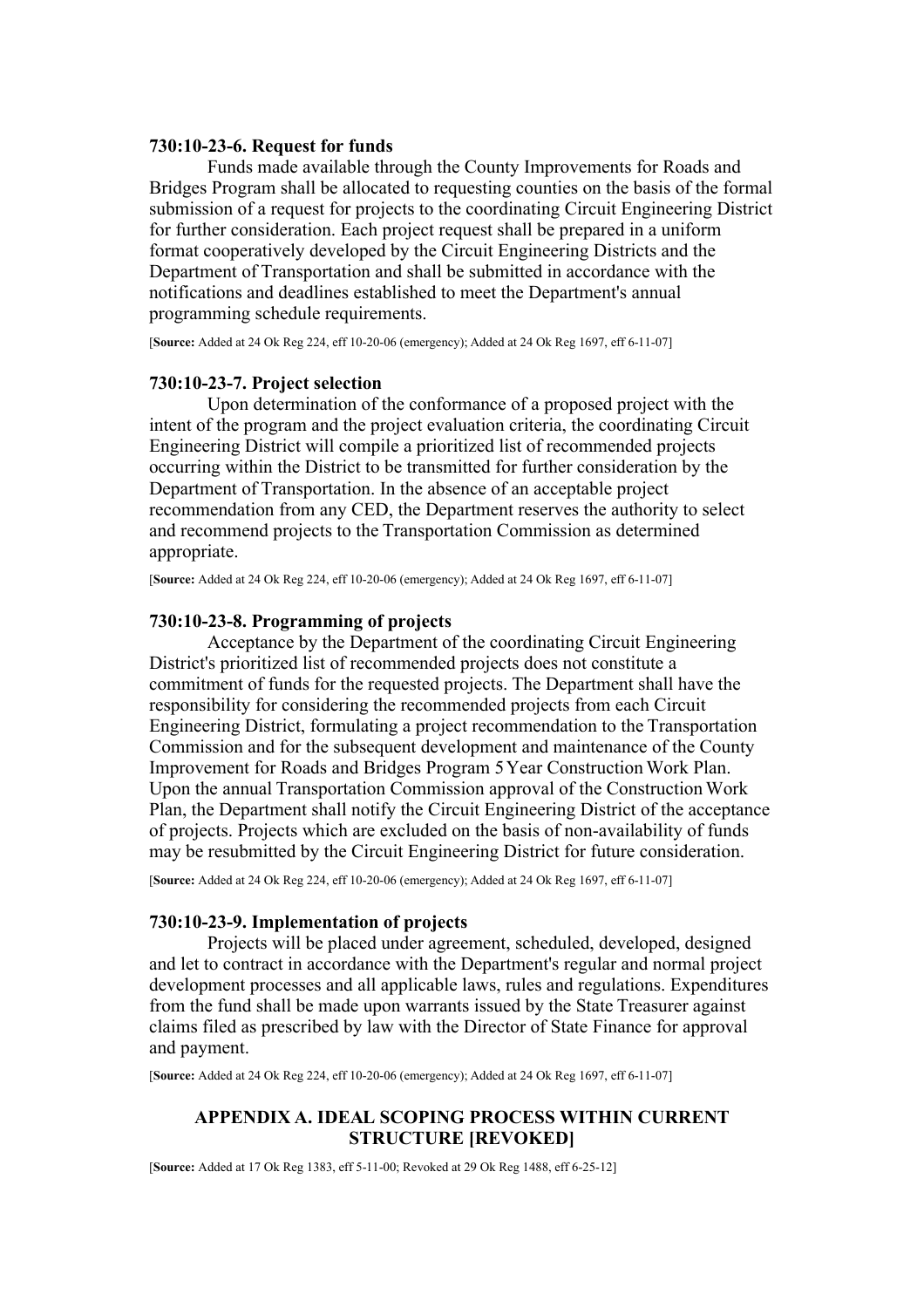## **APPENDIX B. EIGHT YEAR CONSTRUCTION WORK PLAN MANAGEMENT PROCESS**

[Figure 1](https://oklahomarules.blob.core.windows.net/appendix-figures/730_10B1.tif)

### **CHAPTER 15. HIGHWAY PLANNING**

[**Authority:** 23 CFR 470.109; 49 CFR 1.48(b)(2); 23 U.S.C. 103(b)(2), 103(e)(1) through (e)(3), 103(f), 134, 135, and 315] [**Source:** Codified 12-31-91]

### **SUBCHAPTER 1. PROCESS**

### **730:15-1-1. Purpose**

(a) The purpose of this chapter is to describe lines of responsibility for designating the state highway system, provide methods of removal from the system, describe the functional classification of all roads, designate a numbering scheme, ensure that minimum standards are met, and require that sufficient right-of-way is furnished or conveyed free and clear of all encroachments. Additionally, provisions are established for publishing an annual state road map, naming roads and bridges, and conducting public hearings.

(b) This responsibility will ensure uniformity of procedures on a statewide basis.

[**Source:** Amended at 17 Ok Reg 2165, eff 6-12-00]

### **730:15-1-2. Designation of the state highway system**

The Commission shall designate the state highway system to provide for safe and efficient highway transportation in the State of Oklahoma.

(1) The state highway system shall consist of those intercounty and interstate highways, including their extensions through incorporated local jurisdictions, as may be designated by the Commission, and such other public roads and highways which shall be added to the state highway system by the Commission. No road shall be considered as part of the highway system unless so designated.

(2) The Commission, at its discretion, may designate as a part of the state highway system any roads connecting State Parks, National Parks and State-owned institutions with the state highway system, county highway system or city street where the right-of-way for such connection has been obtained and title thereto is in the State of Oklahoma or any agency thereof.

[**Source:** Amended at 17 Ok Reg 2165, eff 6-12-00]

#### **730:15-1-3. Transfer of highway from the system**

The Commission shall not transfer any highway or significant portion thereof, from the state highway system until notice in writing has been given members of the Legislature and the districts affected and a removal public hearing is held. Highways or any portions thereof removed from the state highway system will be transferred to the appropriate local jurisdiction for further maintenance or abandonment. Written notification of transfer will be transmitted within thirty (30) days of Commission action.

[**Source:** Amended at 17 Ok Reg 2165, eff 6-12-00]

## **730:15-1-4. Highway functional classification**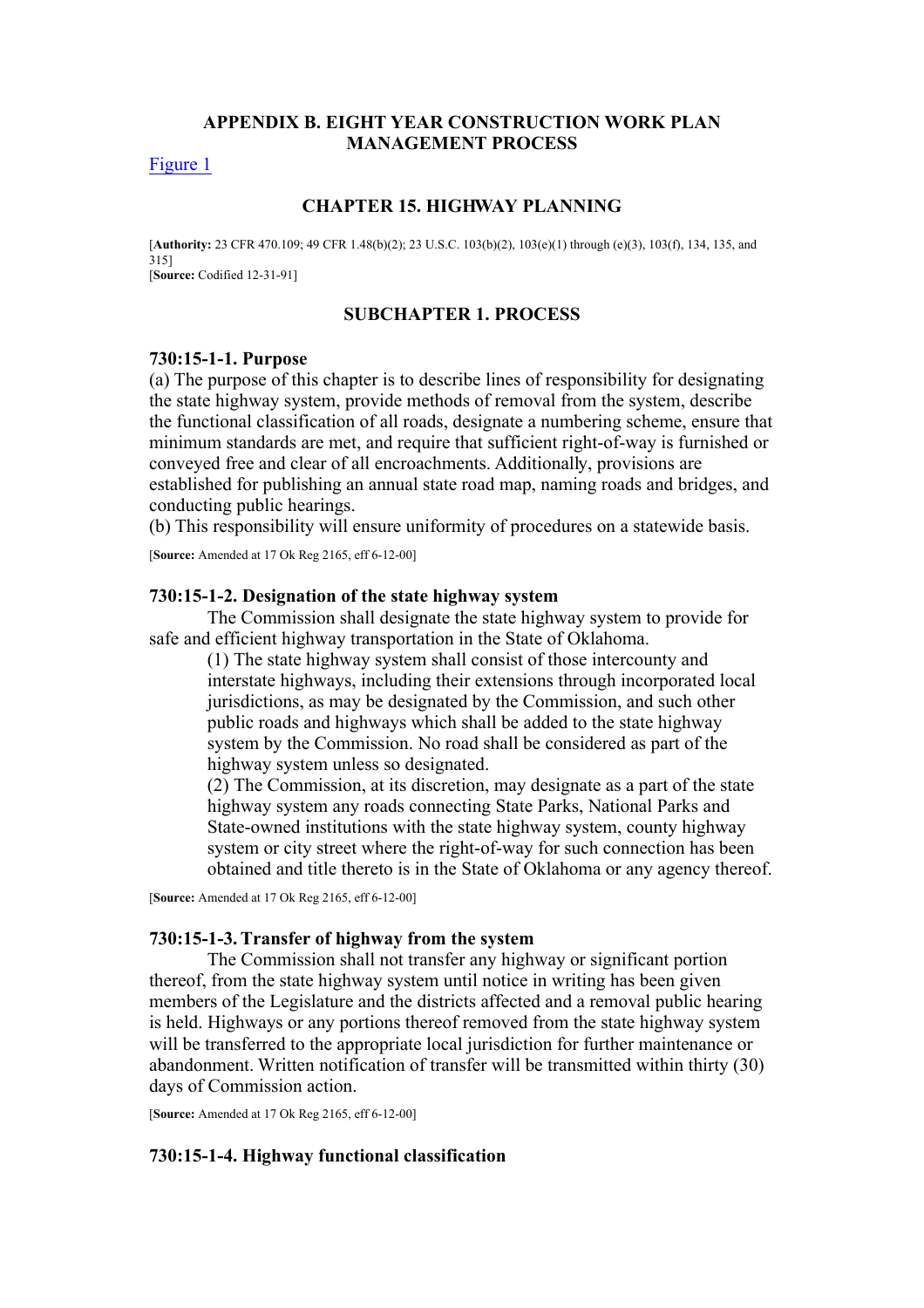The state highway system shall be functionally classified under the guidelines and criteria set forth in Volume 20, Appendix 12, Highway Planning Program Manual, Highway Functional Classification, U.S. Department of Transportation, FHWA, revised March, 1989. The functional classification of the system is hereby adopted as established during the National Functional Classification of 1976 and 1993, and subsequent revisions. Classification of the system shall be Rural or Urban, based on whether the highway is inside or outside an approved Urban Area Boundary.

(1) The Rural Functional Classification shall consist of one of the following:

> (A) Rural Principal Arterial. Rural Principal Arterials include the Interstate System and other major cross state routes. They provide an interconnecting network to major urban areas.

> (B) Rural Minor Arterial. Rural Minor Arterials include intrastate routes generally serving traffic having trip lengths and destinations traversing several counties. They provide an interconnected network between most larger cities and towns.

> (C) Rural Major Collector. Rural Major Collectors include important intracounty and some less important intercounty routes. They collect traffic from the local county road system and provide feeder service to the minor or principal arterial systems. They also provide access to most small towns and places not already interconnected with a higher class of highway.

(2) The Urban Functional Classification shall consist of one of the following:

> (A) Urban Principal Arterial. Urban Principal Arterials include the Interstate System, Urban Freeway systems, and other major urban routes that move long distance type traffic within or through an urban area.

(B) Urban Minor Arterial. Urban Minor Arterials are generally section line routes that serve as important travel corridors within an urban area.

(C) Urban Collector. Urban Collectors are generally routes that disperse traffic from connecting arterials onto the local city street system within a residential or commercial development.

[**Source:** Amended at 17 Ok Reg 2165, eff 6-12-00]

## **730:15-1-5. Numbering of highways**

(a) The highways within the State of Oklahoma shall be numbered in such a manner as to conform to the U.S. and Interstate numbering scheme to promote their safe, efficient use by the traveling public.

(b) The Department shall devise and present to the Commission for approval a route numbering scheme, and shall periodically submit any necessary revisions to the Commission in a timely manner.

[**Source:** Amended at 17 Ok Reg 2165, eff 6-12-00]

### **730:15-1-6. Minimum standards and funding requirements**

The Commission shall designate no road as part of the state highway system that does not conform to minimum standards for roads in the category in which it should be classed, unless funds have been specifically programmed for the road's improvement to such standards.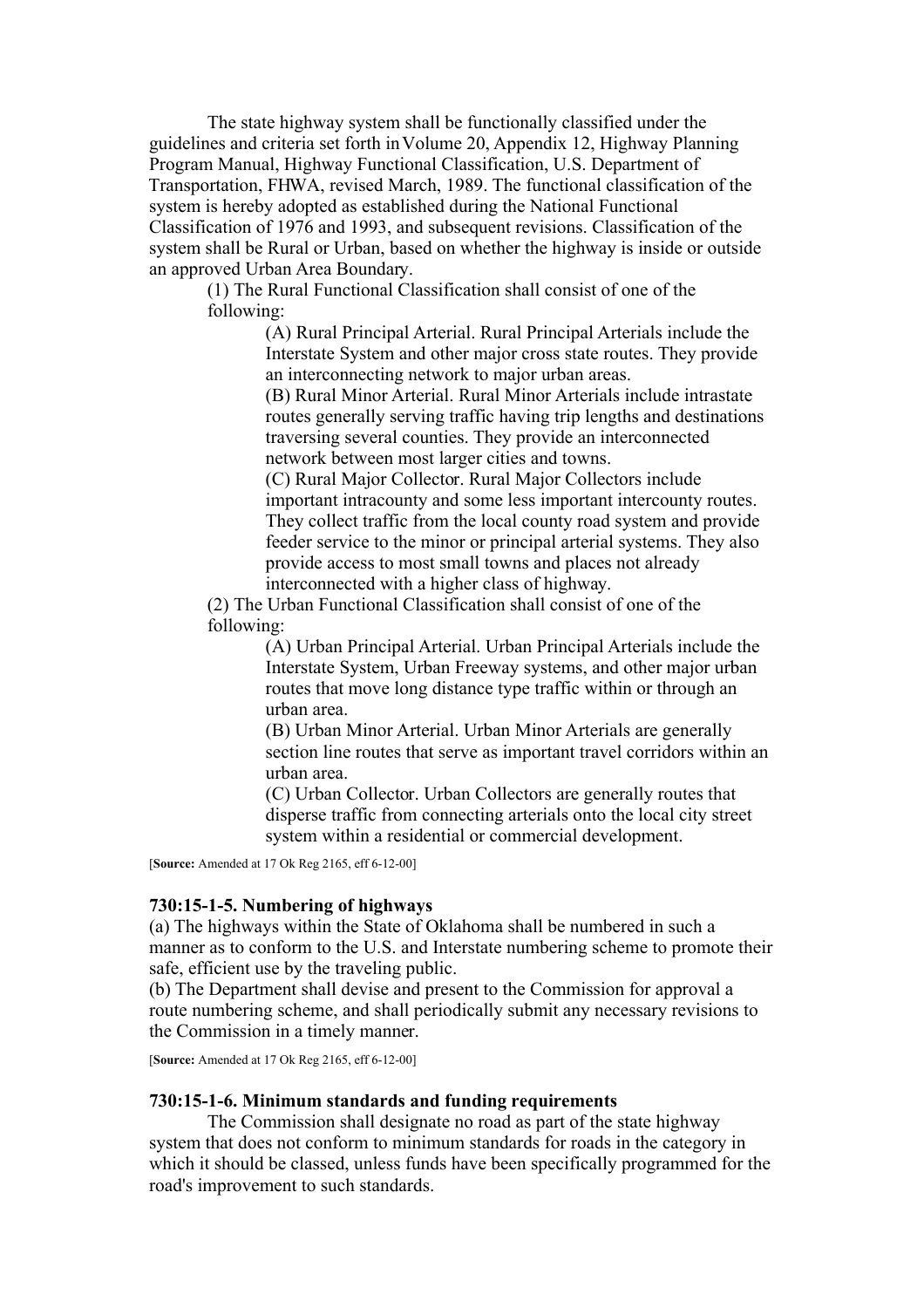## **730:15-1-7. Right-of-way**

The Commission shall require that prior to designating a road as part of the state highway system or performing any work on the road, the appropriate local jurisdiction must agree in writing to furnish to the State, and/or convey title if necessary, an appropriate width of right-of-way. The right-of-way shall be free and clear of all encroachments. Conveyance of right-of-way to the State shall include transfer of all structures located on the right-of-way.

[**Source:** Amended at 17 Ok Reg 2165, eff 6-12-00]

## **730:15-1-8. Annual map**

The Commission shall publish annually a map of the State which shall show the state highway system. The maps shall be for free distribution to the public. Under no circumstances shall the map be used for advertising, commercial purposes or promotion or partisan political objectives or candidates.

[**Source:** Amended at 17 Ok Reg 2165, eff 6-12-00]

# **730:15-1-9. Dedications and commendations [REVOKED]**

[**Source:** Amended at 17 Ok Reg 2165, eff 6-12-00; Revoked at 29 Ok Reg 1493, eff 6-25-12]

*AGENCY NOTE: The text in this revoked section was moved to the following sections: 730:15-3-1 and 730:15-3-2.*

# **730:15-1-10. Public hearings**

The Department will schedule, conduct, and record public hearings as necessary to comply with federal requirements, Oklahoma statutes, and other such requirements as may be imposed. Public hearings are normally conducted at the end of the National Environmental Protection Act (NEPA) process for a proposed transportation improvement with the purpose of receiving public comments on the proposed improvement.

(1) Time and location; notice.

(A) Public hearings will be scheduled by the Department at locations and times convenient and appropriate to the subject matter of the hearing. Legislators and officials of local units of government who are immediately involved, affected members of the Transportation Commission, and other agencies as appropriate will be notified by letter of the time and place for such hearing and the purpose of the hearing. Notification will be placed in appropriate local newspapers as required by state and federal law or regulation. (B) The Department will make press releases in addition to the required advertising on projects of high interest or where considered appropriate.

(2) Transcripts. Written transcripts of the proceedings will be prepared together with required certifications, and will be reproduced in sufficient number for distribution.

[**Source:** Amended at 17 Ok Reg 2165, eff 6-12-00]

# **SUBCHAPTER 3. HIGHWAY AND BRIDGE SIGNAGE**

# **730:15-3-1. Commission dedications and commendations**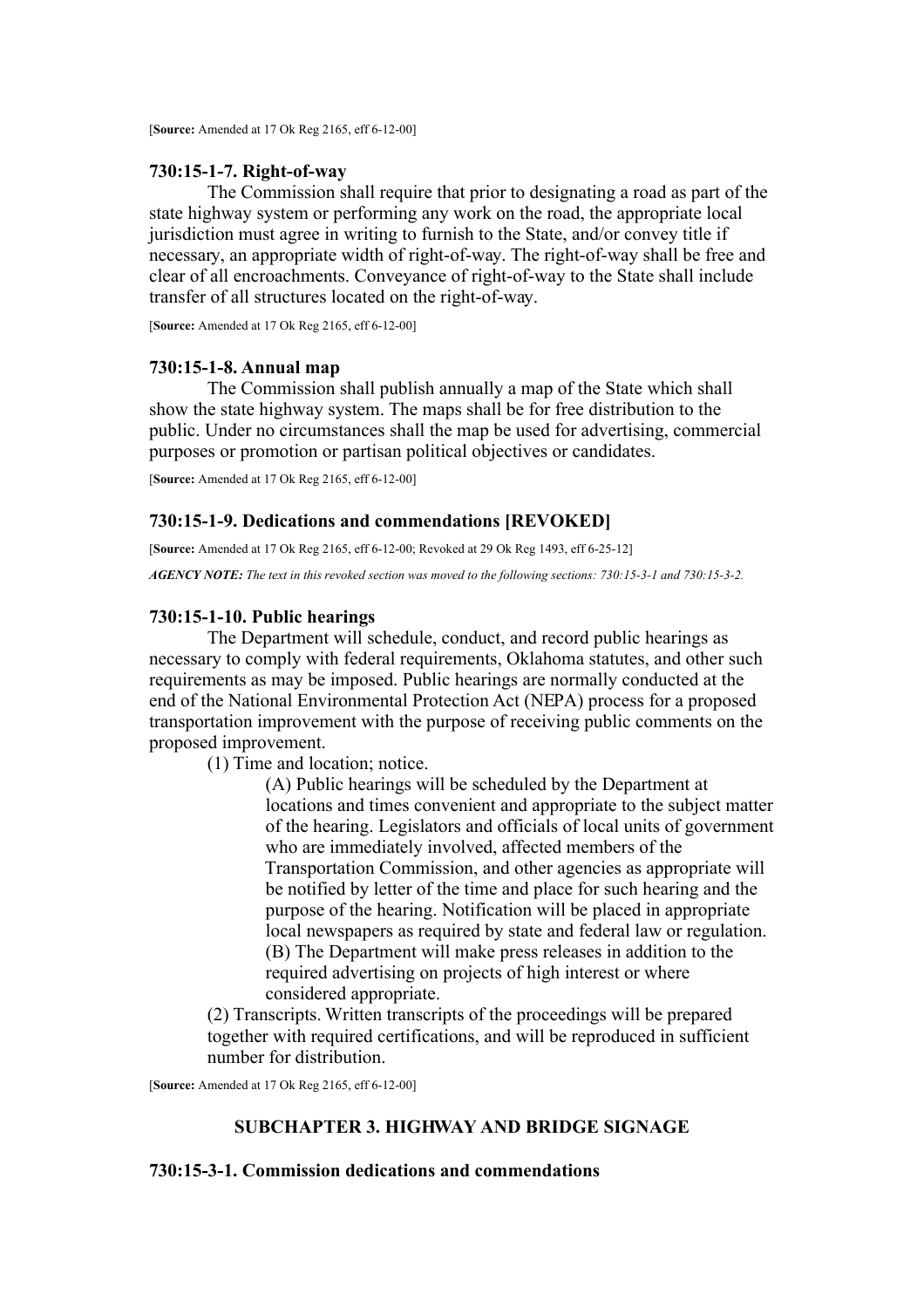(a) Highways, bridges, and other facilities which are part of the state highway system may be considered by the Transportation Commission for dedication in honor of individuals deserving of commendation for their active involvement in the project or for outstanding service to the nation, this state, or their community. Persons proposed to be so honored shall have been deceased not less than three years prior to consideration. Proposals for the dedication of state highway facilities should specifically state the accomplishments upon which the proposal is based. (b) No facility or group of related facilities shall be considered for naming in honor of more than one individual or entity, once named. Except in the most unusual circumstances, the Commission shall not consider changing the name of the facility, nor shall the Commission consider changing or designating additional names to the current named facility or city street which is also part of the state highway system.

[**Source:** Added at 29 Ok Reg 1493, eff 6-25-12; Amended at 38 Ok Reg 2566, eff 9-11-21]

#### **730:15-3-2. Transfer costs of memorial signs**

(a) Elected governmental bodies may, by formally adopted resolution or legislative Act, propose the naming of highways and bridges on the state highway system to the Transportation Commission.

(b) In accordance with 69 O.S. § 1600, the costs associated with the signage related to the naming of highways and bridges on the state highway system shall be paid by the group or individual sponsoring or requesting the sign. Such costs shall not apply to the naming of highways and bridges on the state highway system designed to honor members of the United States Armed Forces who were killed in action, as determined by the United States Department of Defense.

(c) The procedure to assess and collect the cost of the erection of the sign, as well as the potential replacement or reconstruction of the sign, upon approval by the Transportation Commission is as follows:

(1) Each memorial sign is produced using computer aided drafting personnel to determine the size of the memorial sign using standard lettering rules.

(2) Pricing of the sign, itself, is based on the square footage of the size of the produced sign.

(3) Additional costs associated with the erection of the memorial sign include the price of sign posts, materials needed to secure the sign in the ground at its location, and labor - as determined by the respective Division where the sign is to be erected.

[**Source:** Added at 29 Ok Reg 1493, eff 6-25-12]

### **CHAPTER 20. ACQUISITION AND DISPOSAL OF PROPERTIES**

[**Authority:** 61 O.S., § 103.5; 63 O.S., §§ 1092.1 through 1099; 69 O.S., §§ 1202 through 1213, 1001, and 1401 through 1403] [**Source:** Codified 12-31-91]

# **SUBCHAPTER 1. RIGHTS-OF-WAY**

#### **730:20-1-1. Purpose**

The purpose of this chapter is to cover the various aspects to be considered and adhered to in the acquisition, clearance or disposal of land and improvements. Also to help ensure that all such transactions are handled in a consistent manner in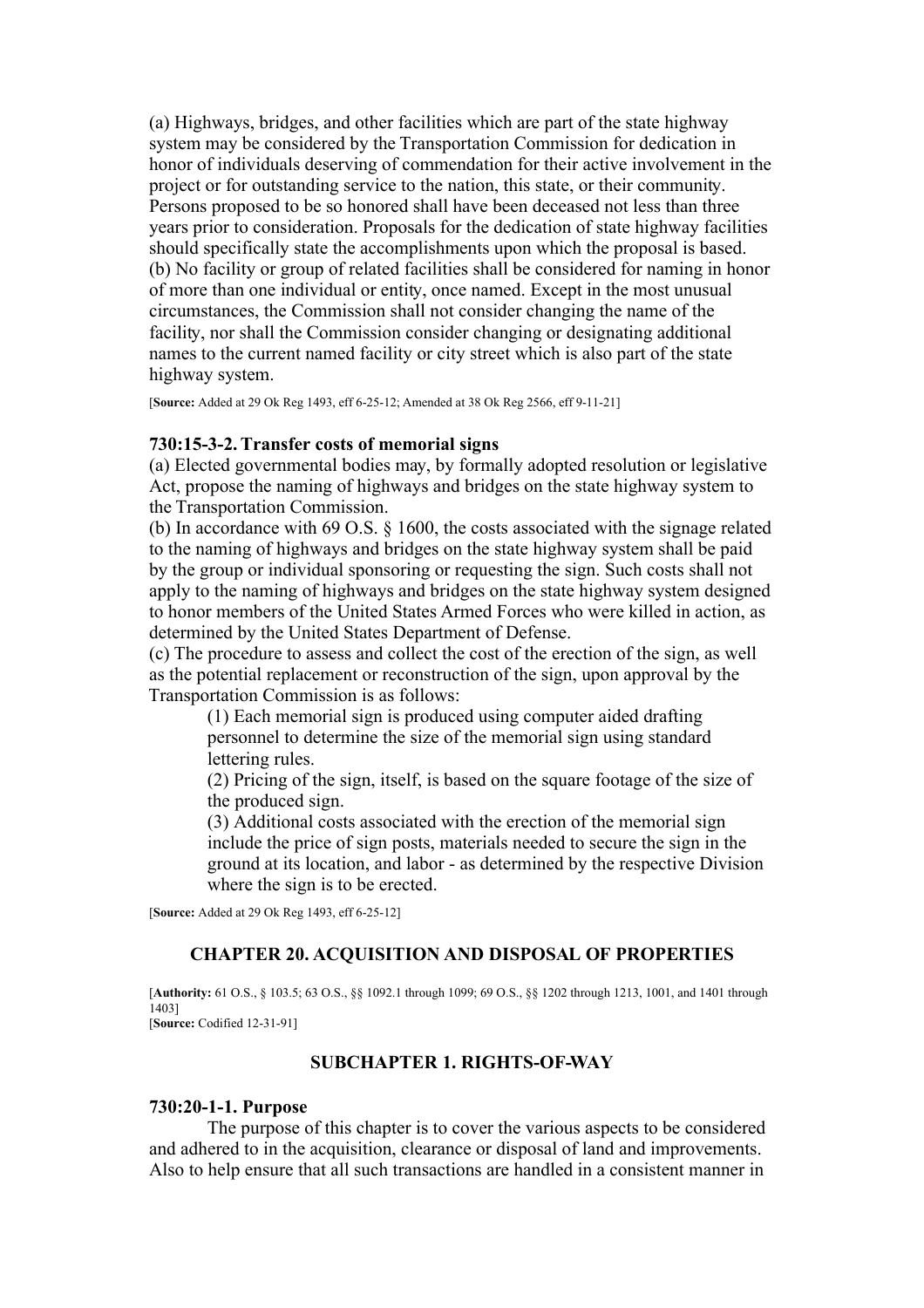full accordance with all applicable Federal and State law(s), as well as the Oklahoma Department of Transportation and Federal Highway Administration general and operating policies, procedures, rules and regulations.

[**Source:** Amended at 16 Ok Reg 2030, eff 6-11-99]

### **730:20-1-2. Acquisition and clearance of right-of-way**

All rights-of-way shall be acquired in accordance with applicable statutes. On any project where federal funds are involved in any part thereof, to the extent allowed by state law, all federal laws, rules and regulations shall be fully complied with in acquiring, clearing, and disposing of right-of-way.

(1) In all instances where rights-of-way have been acquired for projects on the State Highway System by other subdivisions of the state or entities, said acquiring agency shall, prior to the advertising of the construction contract, either:

> (A) Convey by deed or easement such right-of-way to the Department; or

(B) Subject to Department's prior approval, place in trust such deed or easements to be transferred to the Department at a later time. Under this subparagraph, the acquiring agency shall transmit copies of the easements or deeds, together with legal entry authorization to the Department prior to such contract advertising.

(2) All sales of surplus real property required by law to be sold by public auction shall be sold by sealed bid, unless required otherwise by law. The publication notice of all such sales shall provide that the Department reserves the right to reject any and all bids. Further, at the discretion of the Department, such sales may be made subject to a minimum bid, bid appraisal and advertising fee, and must be sold for cash to the highest and best bidder, as determined by the Department.

(3) All sales of improvements, purchased in connection with right-of-way acquisition, shall be made subject to the approval of the Department, and the publication notice of such sales shall contain the phrase, "the Department of Transportation reserves the right to reject any and all bids." (4) All projects lying within the corporate limits of a city or town will necessitate the Department and the municipality entering into an agreement providing for the use of existing rights-of-way, traffic control, encroachment removal and utility relocations or removal. The municipality will be responsible for the prompt payment of their share of all utility costs upon receipt of the Department's statement as the amounts become known. In the event the municipality is unwilling or financially unable to execute said agreement, the Department may proceed without same while still relying upon the existing statutes to determine financial responsibilities. (5) In instances where a county or city owes monies to the Department for unpaid right-of-way or utility relocation obligations, the award of new transportation projects in that city or county may not be made until satisfactory arrangements have been made for payment of the due obligation.

[**Source:** Amended at 16 Ok Reg 2030, eff 6-11-99; Amended at 38 Ok Reg 2567, eff 9-11-21]

#### **730:20-1-3. Access control**

It is the policy of the Commission to provide a degree of control of access to the state highway system, as defined in 730:15-1-1 and 730:15-1-2.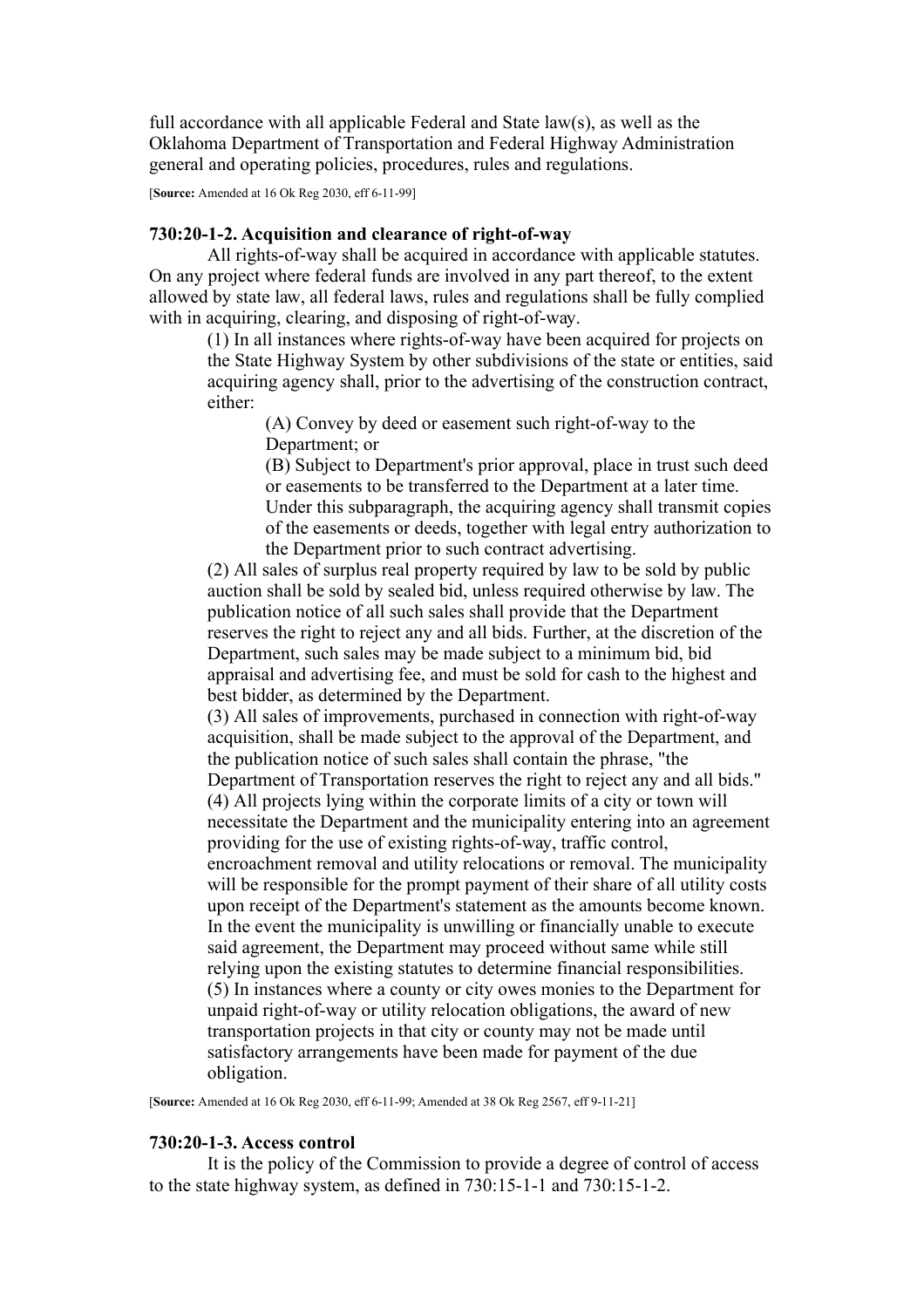## (1) **Definitions.**

(A) Full Control of Access - Right-of-way is purchased in such a manner as to give preference to through traffic by providing access connections with selected frontage or local roads only and also by prohibiting crossings at grade and direct private or commercial driveway mainline connections.

(B) No Control of Access - Right-of-way is purchased in such a manner as to allow at-grade access to the transportation facility with the location of private and commercial driveways subject only to the geometrics necessary to provide for safe access, as determined by the Department via the standard driveway agreement process. (C) Partial Control of Access-Right-of-way is purchased in such a manner as to give preference to through traffic by providing access to selected major crossroads, with at-grade crossings at selected section lines, intersecting highways and major streets subject to geometrics necessary to provide for safe access, as determined by the Department via the standard driveway agreement process. There may be some private and commercial at-grade driveway connections.

# (2) **Policy.**

(A) Full control of access shall be exercised on all functional classified rural or urban interstate facilities, all urban freeways, and all multi-lane, divided rural principal arterials to be constructed on new alignment, i.e. the existing facility will not be utilized as one set of lanes. Full control of access may be exercised on rural principal arterials improved on existing alignment where it is required for safety, or where determined to be economically feasible. It may also be exercised on any city bypass, where needed to protect the facility from future urbanization.

(B) On multi-lane rural principal arterials where full control of access is not economically feasible and on functionally classified urban expressways, partial control of access may be utilized. (C) Where feasible, when interchanges are to be constructed, rights of access to the connecting roadways shall be purchased for a minimum of 150 feet beyond ramp terminals to insure the future integrity of the interchange.

(D) No control of Access, as defined, shall apply to all other highways. The proper, safe locations of all private and commercial access points on all existing Partial Control of Access and No Control of Access facilities shall be subject to approval of the applicable ODOT Field Division Engineer. The location of access points on design plans for new facilities shall be the responsibility of the Department's Design Engineer.

[**Source:** Amended at 16 Ok Reg 2030, eff 6-11-99]

### **730:20-1-4. Control of rights-of-way**

(a) Utilities facilities occupancy of Department rights-of-way, including highway lighting, shall conform to all applicable Federal and State laws, policies, procedures, rules and regulations. Any installation, relocation or crossing shall be accomplished under pre-approved Department utility permit. The terms of this permit, at the discretion of the Department, may require a bond or other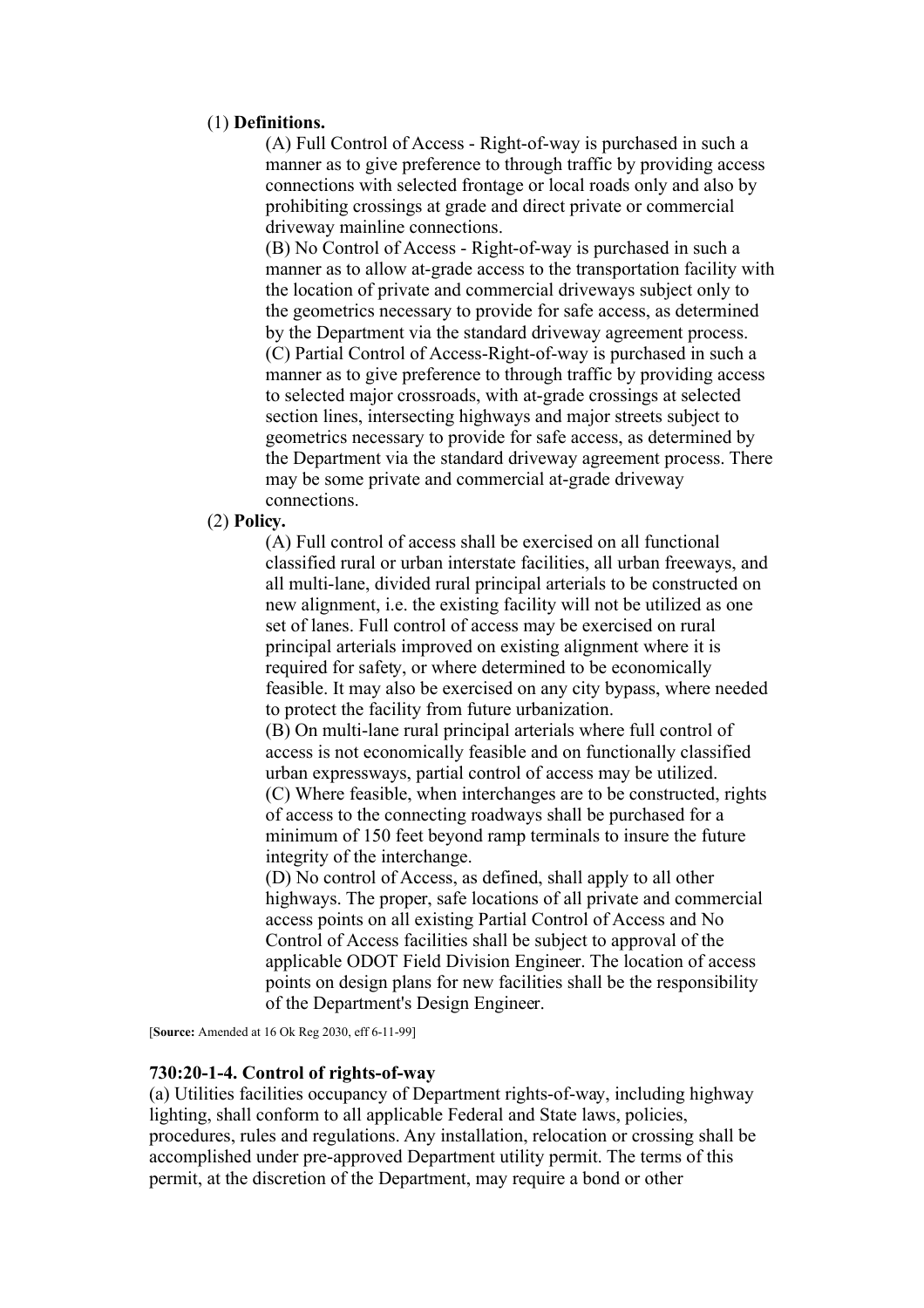indemnification and payment of an inspection fee.

(b) Department of Transportation right-of-way lying within the corporate limits of cities and towns may be landscaped by civic organizations in accordance with the Department's pre-approved plans, specifications and limitations.

[**Source:** Amended at 16 Ok Reg 2030, eff 6-11-99]

### **730:20-1-5. Control of encroachments**

The policy for the control of encroachments shall be as follows: (1) No encroachment of any nature will be permitted on the Interstate System.

(2) No encroachments of any nature will be permitted on state highways in rural areas.

(3) On state or federal highways passing through the corporate limits of cities and towns, awnings, on-premise signs, fire escapes, window air conditioning units, etc., will be permitted to overhang the public right-ofway, provided that determination is made that such use is in the public interest and will not interfere with the free flow of traffic and that such object does not constitute a hazard to pedestrians or to the traveling public. All overhang must be a minimum of two (2) feet back of the curb and supported from outside the right-of-way limits. The provisions of this subsection shall not apply to highways which are part of the National System of Interstate and Defense Highways, nor shall this subsection be interpreted in any manner which causes a conflict with the requirements of the United States Department of Transportation.

(4) On all new construction being planned inside the corporate limits of cities and towns, it shall be the responsibility of the city or town involved to clear the rights-of-way in accordance with the Department policy. No project may be let for construction until the project is considered by the Department to be clear of all encroachments.

(5) Where a maintenance or construction project has been completed on the state highway system within the corporate limits of a city or town, and where the city or town has failed to properly enforce the policy of the Department after completion of the project, no further construction or maintenance projects will be let in said city or town until all encroachments are removed or caused to be removed by the city or town.

[**Source:** Amended at 16 Ok Reg 2030, eff 6-11-99]

## **730:20-1-6. Use of federal funds for right-of-way within city limits**

Federal funds may, at the discretion of the Department, be used for participation in the purchase of right-of-way, and/or the cost of providing relocation assistance, and/or the cost of adjustment of utilities within the city limits of towns.

[**Source:** Amended at 16 Ok Reg 2030, eff 6-11-99]

### **730:20-1-7. Advance right-of-way acquisition [REVOKED]**

[**Source:** Revoked at 16 Ok Reg 2030, eff 6-11-99]

### **730:20-1-8. Relocation assistance**

The policies and procedures for the payment of monies for relocation benefits and provisions of advisory assistance shall be uniform on all state transportation projects in accordance with federal and state laws and regulations,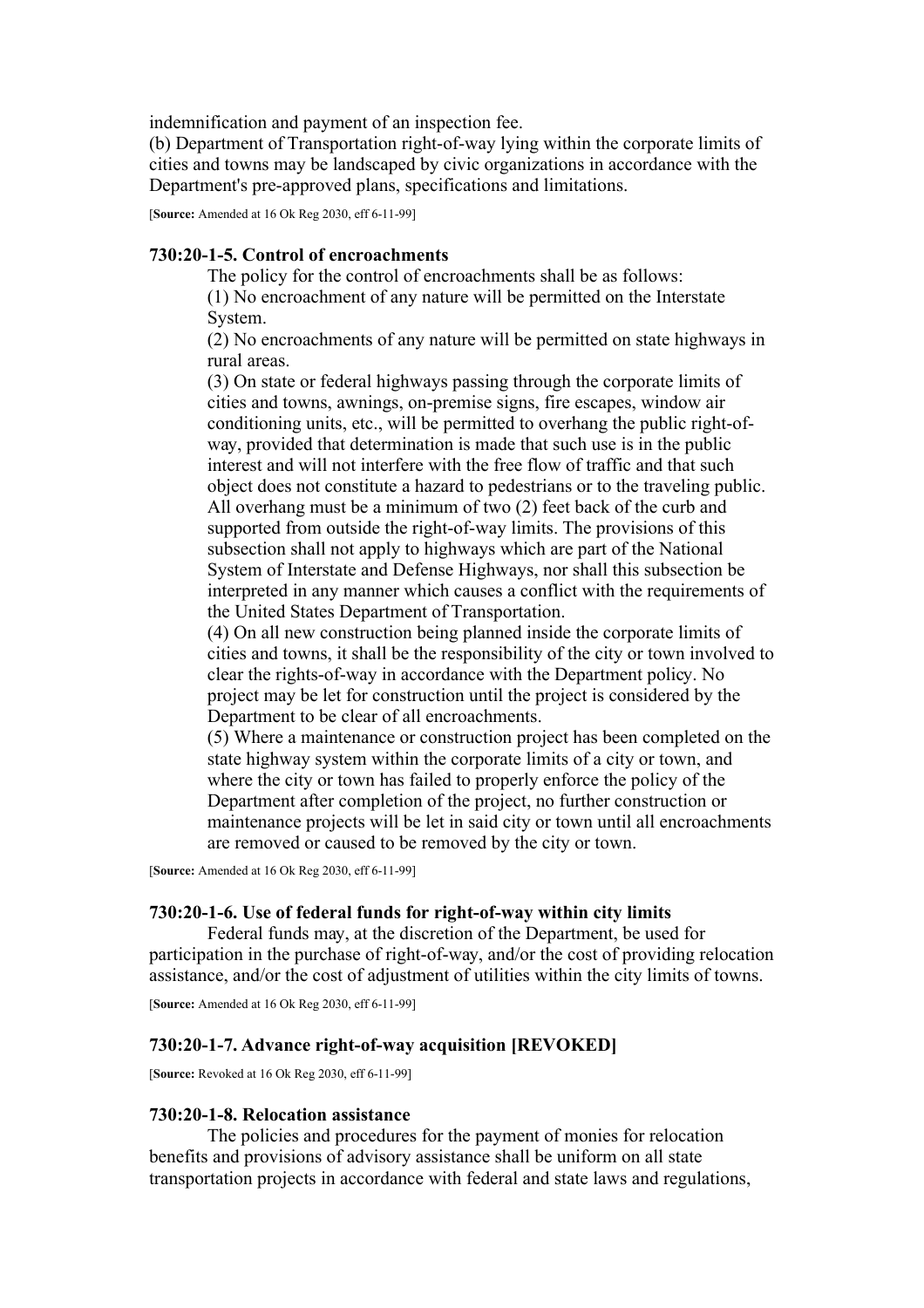and without respect to federal participation.

[**Source:** Amended at 16 Ok Reg 2030, eff 6-11-99]

# **SUBCHAPTER 3. IMPROVEMENT REMOVAL AND CONTRACT**

# **730:20-3-1. Processes for right-of-way improvement removal contracts below \$50,000.00**

(a) In accordance with 61 O.S. § 103.5, contracts not exceeding Fifty Thousand Dollars (\$50,000.00) entered into solely for right-of-way clearance projects by the Transportation Commission shall not be considered as public construction contracts and are not required to be competitively bid. Right-of-way clearance contracts not required to be competitively bid pertain exclusively to:

(1) demolition and removal of buildings

- (2) foundations
- (3) slab floors
- (4) stem walls
- (5) steps
- (6) brush
- (7) shrubs
- (8) brickbats or stone and all rubbish
- (9) scrap Iron
- (10) fencing
- (11) debris
- (12) installation of new right-of-way fencing.

(b) Contracts not exceeding Fifty Thousand Dollars (\$50,000.00) entered into solely for right-of-way clearance, as described in this section, shall be used only upon the written approval of the Department's Chief of Right-of-Way & Utilities Division prior to initiation. The needs to utilize non-competitive bids are as follows:

(1) **Specific Needs.** When specialized expertise is required and is only available from a highly qualified single source, a fair and reasonable fee will be negotiated with a specific contractor who is specially equipped to meet a specific need for a project.

(2) **Emergency Needs.** When public need will not permit the delay resulting from competitive solicitation, a fair and reasonable fee will be negotiated with a contractor in the issuance of an emergency project, such as emergency demolition, fencing, hardship acquisition, and/or public safety.

[**Source:** Added at 29 Ok Reg 568, eff 5-11-12]

# **730:20-3-2. Selection process for right-of way improvement removal contracts below \$50,000.00**

(a) Unless otherwise noted, upon approval of the request to contract for services for contracts not exceeding Fifty Thousand Dollars (\$50,000.00) , the contractor selection process shall proceed according to one of the following selection methods:

(1) A Competitive Proposal (Quote Solicitation and Bid Tabulation) determines pre-qualified service providers capable of performing right-ofway contracts. Upon tabulation of responsive bid proposals for a contracted project, the lowest responsible bid will be selected. Responsible bids are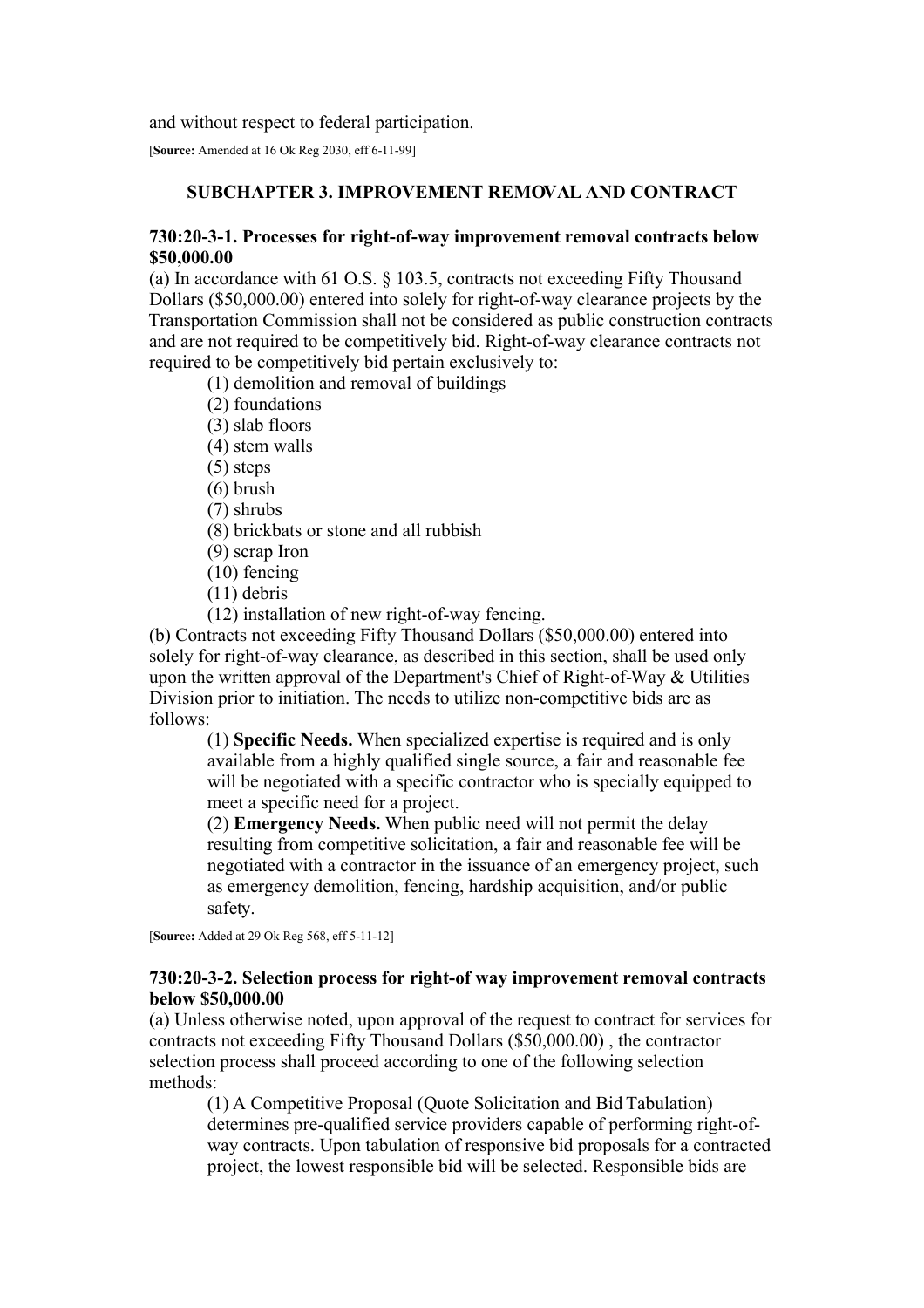determined to be those that are received in a timely manner, have all elements of the Request For Proposal (RFP) completed, and provide a full list of pre-qualified personnel intended to be used to perform the work described in the scope of services. RFP's that do not identify personnel or that identify personnel that have not been pre-qualified to perform work for the Department of Transportation will be deemed as unresponsive. (2) Qualifications Based Selection (QBS). This selection process is intended to be utilized on large, complex projects when there is sufficient time available in the project development schedule.

(b) Notice to Proceed should contain a reference to the portion of the contract relevant to liability insurance. If proof of liability insurance is not provided as stipulated, the Oklahoma Department of Transportation may terminate the agreement.

(c) Contracts shall be reviewed by the Chief of Legal Division as to form and legality.

[**Source:** Added at 29 Ok Reg 568, eff 5-11-12]

# **CHAPTER 25. HIGHWAY CONTRACTORS**

[**Authority:** 25 O.S., § 1313; 61 O.S., §§ 1, and §§ 101 et seq.; 69 O.S., §§ 101, 301, 303, 304, 312, 622, 1101, and 4006; 75 O.S., §§ 302, and 309 et seq.] [**Source:** Codified 12-31-91]

### **SUBCHAPTER 1. GENERAL PROVISIONS**

#### **730:25-1-1. Purpose**

The purpose of this chapter is to issue guidance and procedures for the uniform and equitable treatment of individuals, partnerships, and corporations that are either desiring to, or are doing business with the Department through construction or maintenance contracts.

[**Source:** Amended at 12 Ok Reg 1269, eff 5-11-95]

# **SUBCHAPTER 3. CONTRACTOR PREQUALIFICATION AND PROPOSALS**

#### **730:25-3-1. Prequalification**

(a) The purpose of contractor qualification is to make an initial determination if a contractor has adequate financial resources, integrity, experience, and proven performance to maintain progress on Oklahoma Department of Transportation projects and to make timely payments to sub-contractors and material suppliers. Prequalification is the method of qualification which has been adopted by the Oklahoma Transportation Commission and the Department pursuant to the Public Competitive Bidding Act at Title 61 OS § 118. Prequalification provides a method by which the Department may review a contractor's financial resources and technical expertise before a contractor is allowed to bid on projects which have not been exempted from the prequalification requirement. Prequalification is not a license, but is rather a procedure used by the Department to evaluate prospective bidders' ability to perform. Prospective bidders must ensure that their prequalification application is accurate and complete in all aspects, and fully discloses all information requested in the application form. Prospective bidders will be allowed to submit one application in a twelve month period. The Department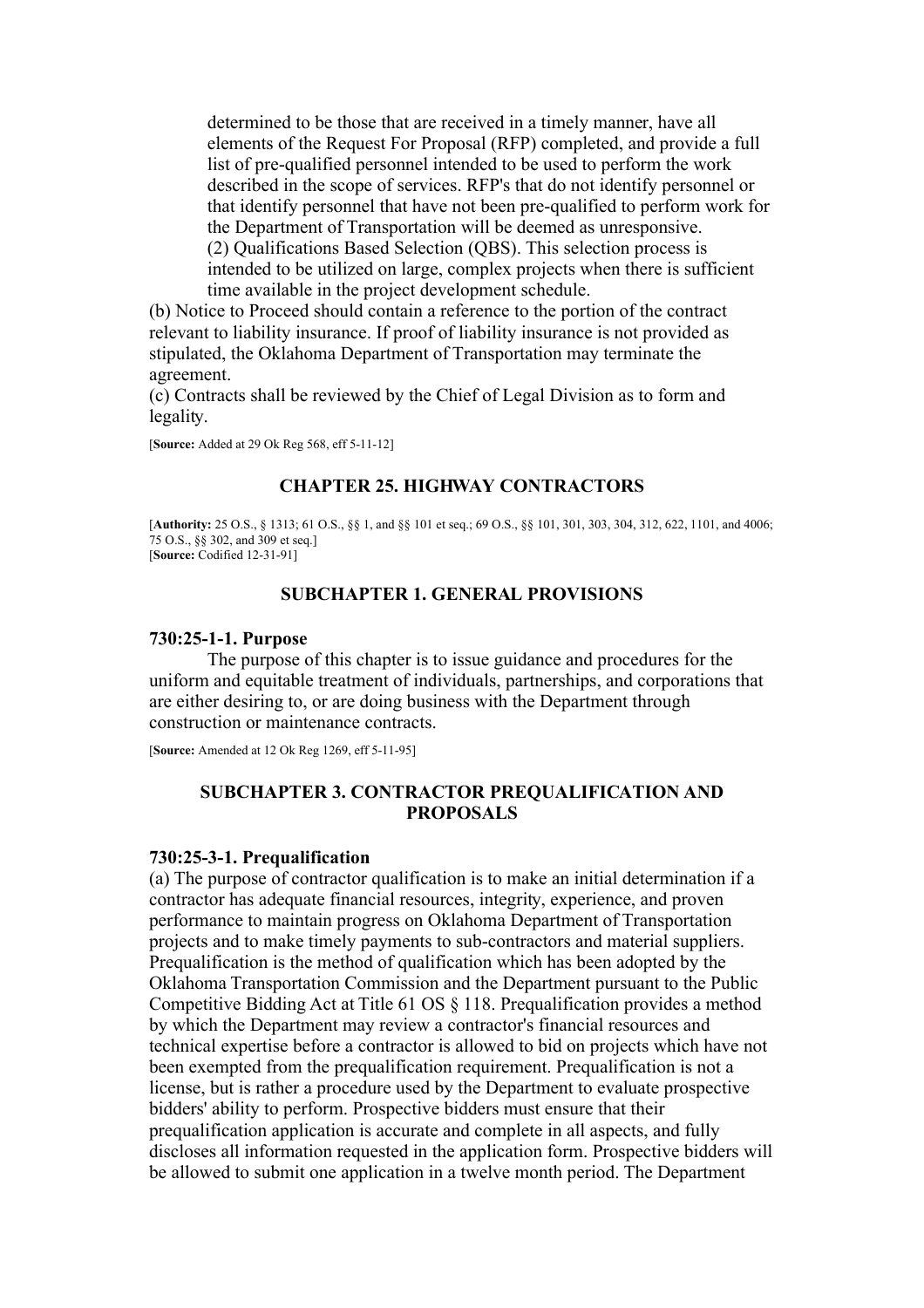may request additional information for clarification of a prospective bidder's application. The owners and officers who comprise a company will be the determinative factor as to the existence of prior prequalification applications not an alteration or change of an organization name. The prequalification application and all financial information submitted to the Department by a contractor for the purpose of prequalification shall be held in confidence by the Department and shall not be an open record pursuant to the Oklahoma Open Records Act at Title 51 OS  $$24A.3(1)(d).$ 

(b) Except as provided in this subchapter, only prequalified contractors will be permitted to bid on construction and maintenance contracts to be awarded by the Commission on the recommendation of the Department. When projects do not encompass highway construction maintenance, the Department may waive prequalification when it is in the best interest of the State and to increase competition on individual projects of a special nature including, but not limited to:

- (1) Right-of-Way Clearance
- (2) Landscaping
- (3) Wetland creation
- (4) Repair or maintenance of railroad facilities
- (5) Environmental cleanup or mitigation
- (6) Transportation enhancement projects

(c) A prospective bidder may obtain a "sample" copy of the bidding documents for use in preparing bid computations after official advertisement of a project, but must submit an application for prequalification not less than twenty-one days prior to the announced bid opening date to the Office Engineer Division and obtain a Certificate of Qualification in order to submit a bid proposal to the Department. The submitted application for prequalification will be considered by a prequalification committee composed of the Office Engineer, along with representatives from the Comptroller Division, the Construction Division, Director of Operations, and the General Counsel's Office. Contractors prequalified by the committee may be approved for the classes of work specified by the applicant on the prequalification application, dependent on personnel, equipment, capital and experience in highway construction.

(d) A prospective bidder must submit as part of their Prequalification Application, an Audited Financial Statement in which a Certified Public Accountant has expressed an opinion. The prospective bidder's fiscal year end Audited Financial Statement shall not be dated more than 180 days prior to the date of receipt by the Department of the Prequalification Application. Based upon these statements and other materials submitted or subsequently requested by the Department, the Department may, at its discretion, grant the prospective bidder a conditional prequalification. The Department shall impose such additional requirements on a conditionally prequalified contractor as the Department deems necessary and in the best interests of the public. If a conditional prequalification is granted, it is valid only for the remainder of the prospective bidder's fiscal year in which the conditional prequalification is granted, plus an additional period not to exceed 180 days.

(e) No prospective bidder will be qualified unless the prospective bidder's Prequalification Application and the Department's review of that Application determines that the prospective bidder possesses working capital, equipment, experience and personnel sufficient in the judgment of the Department, to indicate that the prospective bidder can satisfactorily perform its contract and meet all obligations incurred therein. The Audited Financial Statement must show all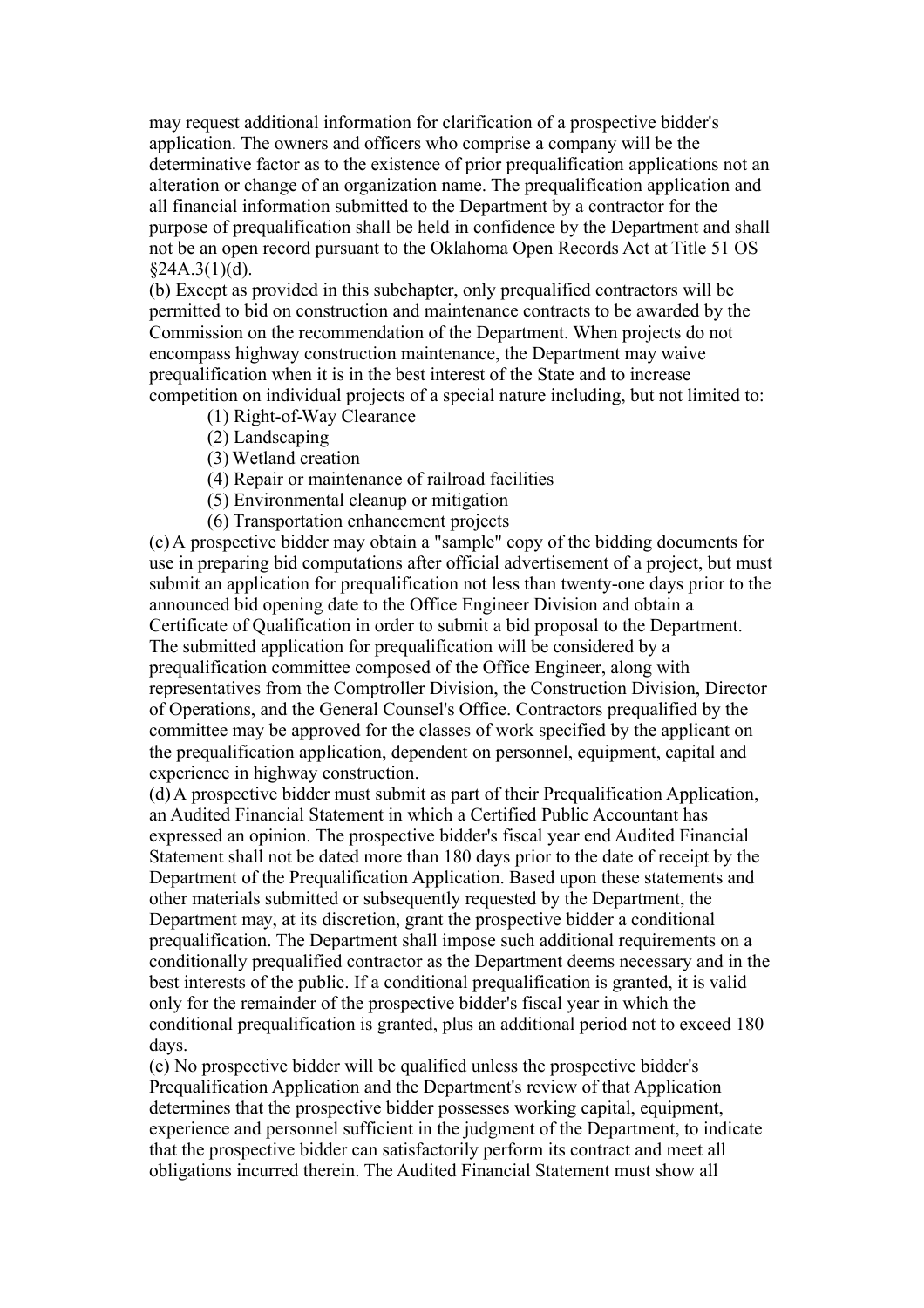liabilities (current, deferred and contingent). The prospective bidder will not be qualified for more than two and one-half times its current working capital as computed by the Department, based on an evaluation of the contractor's Audited Financial Statement. When a conditionally prequalified contractor receives a notice of project completion on a project, that notice may be submitted to the Department for removal of that project from its bidding limit.

(f) If the prospective bidder submits cash value of life insurance as an asset, the applicant will support the submission with a letter from the insurance company, showing that the prospective bidder absolutely controls the cash value and that there are no legal encumbrances, preexisting loans or any other impediment which would prevent or interfere with the access of the prospective bidder to that cash value.

(g) When a partnership is being considered, an Audited Financial Statement of the partnership, which will include all the assets and liabilities of each member, will be required.

(h) Prospective bidders will furnish an itemized list of all Secondary Cash Resource items such as marketable securities, stocks and bonds.

(i) Prospective bidders will sign, under oath, all forms submitted to the Department. (j) The Department will make such investigation of the information submitted as it deems necessary.

(k) The Department will qualify, or refuse to qualify, any prospective bidder for paving, grade and drain, bridge or other Department construction work in accordance with such prospective bidder's experience and financial condition. (l) Prospective bidders who are conditionally prequalified will not be permitted to bid on individual projects that, in aggregate, exceed maximum bidding limits. Proposals may be "taken out" without limitation as to aggregate total. Should a conditionally prequalified contractor be low bidder on contracts totaling, in aggregate, more than the amount for which the contractor is conditionally prequalified, the Commission reserves the right to:

(1) Reject any or all of the contractor's bids and re-advertise for new bids as required in the best interests of the state; or,

(2) Award contract(s) on which the conditionally prequalified contractor would otherwise be the low bidder to the second lowest bidder; or (3) Waive the maximum bidding limit and award all or any of such contracts to the conditionally prequalified contractor if the Department, in the exercise of sound discretion, shall determine that the contractor has the apparent ability to successfully perform the contract(s) and it is in the best interest of the Department for the award to be made.

(m) Any prospective bidder not satisfied with a rejection of its application for prequalification may appeal to the Department's Executive Director or the Executive Director's designated representative by giving notice of the applicant's objection by certified mail addressed to the Executive Director. The applicant's objection must be mailed within fourteen (14) calendar days after the date such prospective bidder received written notice of the Department's action. The Executive Director shall review the prequalification file and make an independent determination concerning the applicant's prequalification.

(n) Upon being conditionally prequalified a minimum of one (1) year from the date of the initial prequalification, and satisfactory final completion of either:

(1) A minimum of three (3) projects and not less than Five Million Dollars (\$5,000,000) of Department projects requiring prequalification as a prime contractor, OR,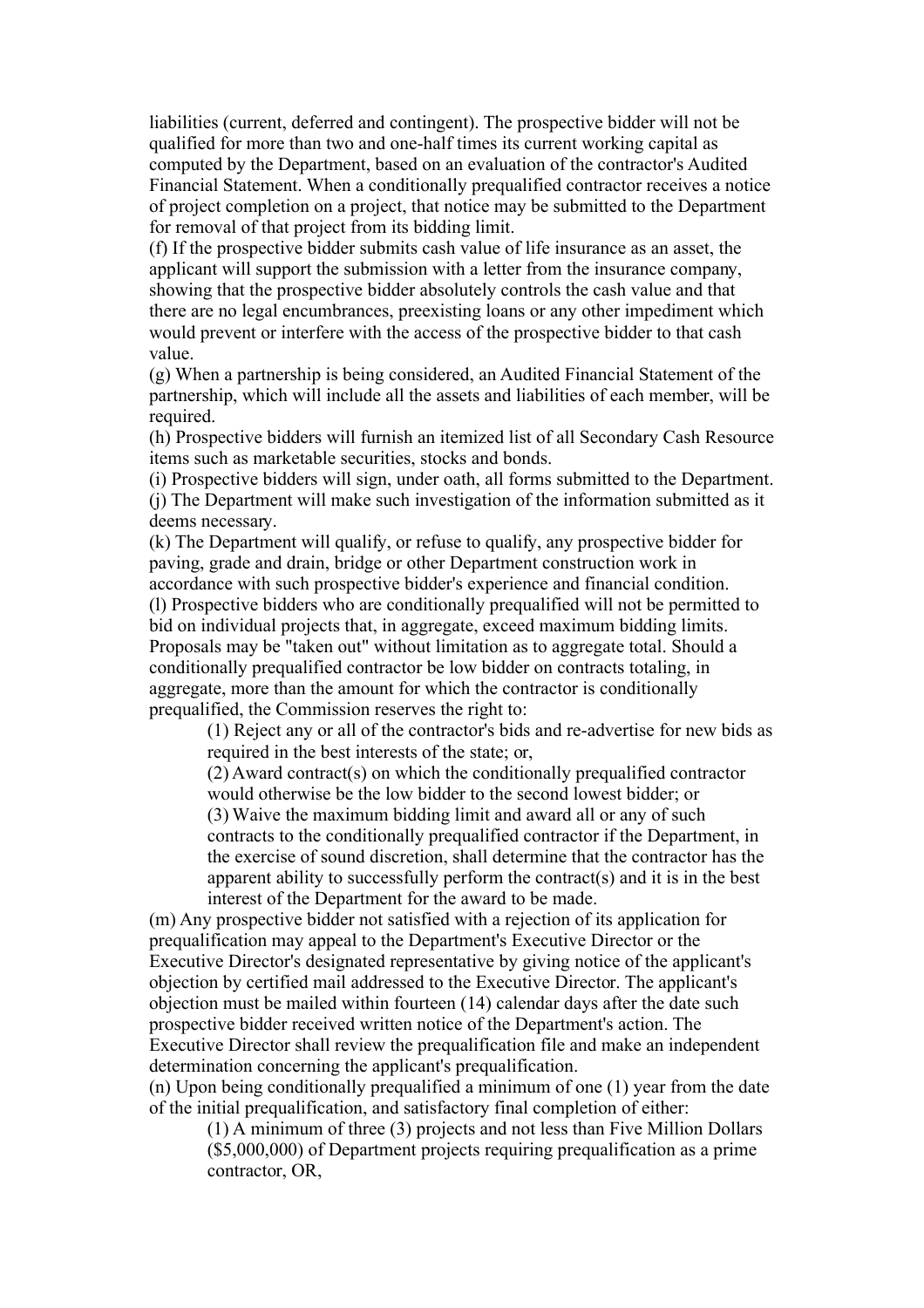(2) A single project in excess of Ten Million Dollars (\$10,000,000.00) as a prime contractor, the contractor will be considered by the prequalification committee. If found fully qualified, the Contractor's Certificate of Qualification will be reissued to allow the contractor to bid on and be awarded projects to the extent of their bonding capacity as a fully prequalified contractor. A conditionally prequalified contractor that completes a project as a joint venture with a fully prequalified contractor shall receive credit for its proportional share of the project and contract amount, limited to its bidding capacity.

(o) Prequalification shall expire after a two year term at the completion of the contractor's fiscal years following issue of the contractor's Certificate of Qualification. After the expiration date of the contractor's Certificate of Qualification, the contractor shall have a period of 180 days to submit audited financial statements, or a financial review of the contractor's business operations. During this 180 day period the contractor shall remain prequalified under its current Certificate of Qualification. If the contractor does not submit audited financial statements or a financial review of its operations within the 180 day period following the expiration date of the contractor's Certificate of Qualification, the contractor's prequalification status will cease and the contractor will not be eligible to submit bid proposals to the Department at that date. The contractor's audited financial statement or financial review of its operations must demonstrate that the contractor has a positive amount of working capital that is sufficient to satisfactorily perform its contract in the judgment of the Department. The Department will renew the contractor's Certificate of Qualification if the contractor's working capital is sufficient in the opinion of the Department. If the Department's review determines that the contractor has insufficient working capital, the contractor's Certificate of Qualification will not be renewed and will expire at that time.

[**Source:** Amended at 11 Ok Reg 587, eff 12-13-93; Amended at 11 Ok Reg 1015, eff 1-3-94 (emergency); Amended at 11 Ok Reg 3579, eff 6-27-94; Amended at 12 Ok Reg 1269, eff 5-11-95; Amended at 18 Ok Reg 1357, eff 5-11-01; Amended at 25 Ok Reg 1710, eff 6-12-08; Amended at 36 Ok Reg 1066, eff 7-25-19]

### **730:25-3-2. Prior bonding; Letter of Credit in lieu of bond [REVOKED]**

[**Source:** Revoked at 12 Ok Reg 1269, eff 5-11-95]

#### **730:25-3-3. Non-resident contractors**

(a) Every non-resident contractor, including any corporation not incorporated in this state, shall, before it is permitted to transact business with the Department, appoint and maintain a service agent upon whom service of process may be made in any action to which the contractor may be a party. Appointment of an agent for service, properly executed and acknowledged, will be filed with the Secretary of State, and will state the residence address or place of business of the agent and any other information required by law or the Secretary of State. A certified copy of this filing will be furnished to the Department. The service agent shall not be an official, either elective or appointive, of the United States or any political subdivision thereof, a bondsman, surety, subcontractor, or materials supplier. (b) Every applicant foreign corporation, firm, association, or legal entity will file a certified copy of its Articles of Incorporation, partnership agreement, or joint venture agreement, with the Department.

(c) Every foreign corporation, firm, association, or other legal entity will file with the Department evidence that it has become domesticated in the State of Oklahoma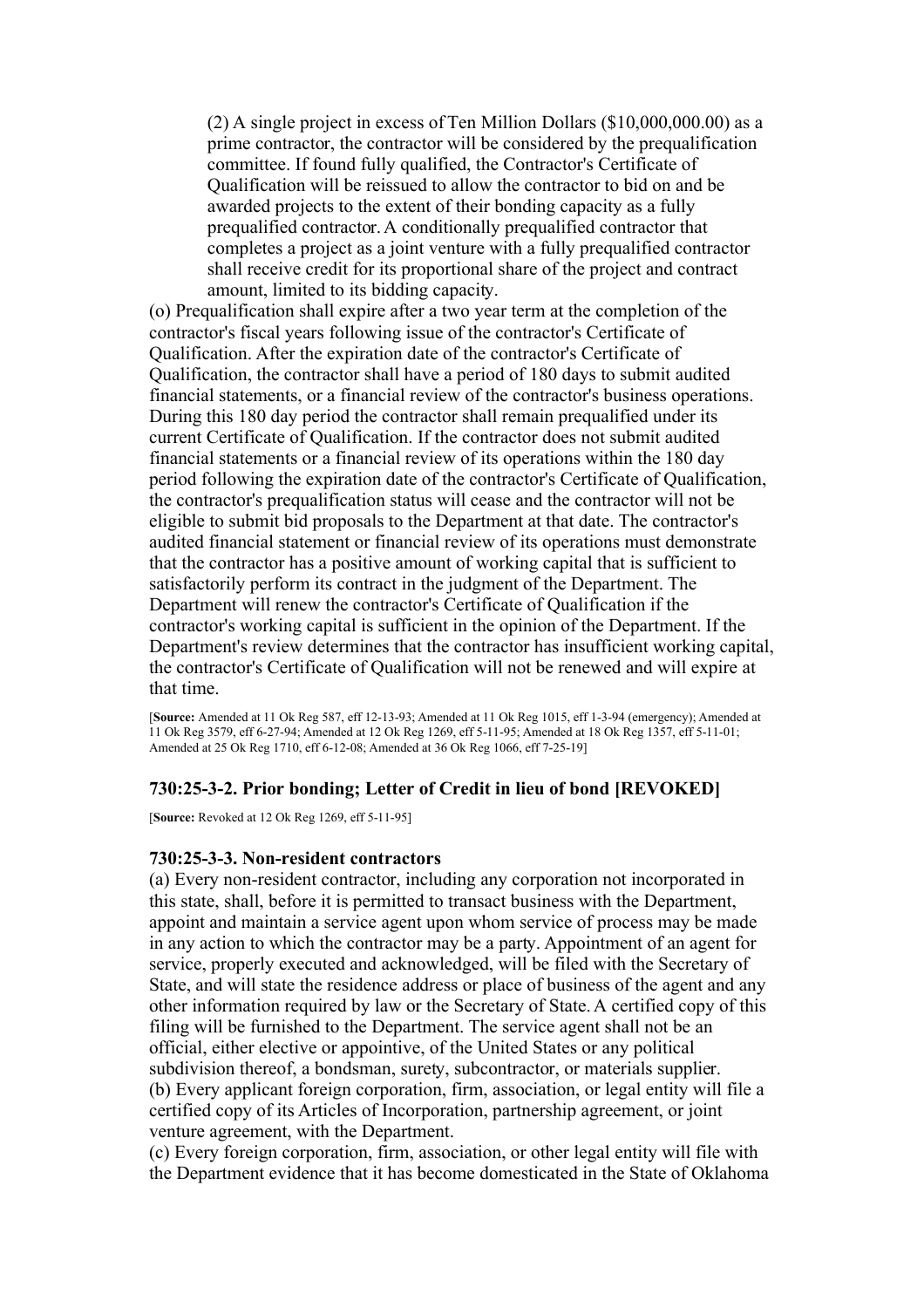and has been authorized to transact business in the State of Oklahoma.

[**Source:** Amended at 12 Ok Reg 1269, eff 5-11-95]

# **730:25-3-4. Obtaining Bid Documents (Proposals)**

(a) All bid proposals will be obtained from the Department's Office Engineer in Oklahoma City, Oklahoma.

(b) Bid proposal blanks will be stamped by the Department with the name of the contractor and the date of issue and NO other proposal blanks will be accepted. The fee for each proposal shall be fifty dollars (\$50.00), which fee is non-refundable. (c) No proposal for construction or maintenance projects advertised for bids by the Department will be issued to any contractor within 24 hours prior to the bid opening for that contract.

(d) The Department reserves the right to refuse issue of bid documents to a contractor who has a current Department project(s) being assessed liquidated damages due to a failure to complete contract work within the prescribed contract time.

(e) No proposal will be issued to a contractor who has defaulted on a previous Department contract within the preceding five (5) years.

(f) No proposal will be issued to a contractor who fails to cooperate fully with Department, State or Federal auditors in the review of contractor's records.

[**Source:** Amended at 12 Ok Reg 1269, eff 5-11-95; Amended at 18 Ok Reg 1357, eff 5-11-01; Amended at 25 Ok Reg 1710, eff 6-12-08]

# **730:25-3-4.1. Right to suspend or debar from bidding**

The Commission and Department reserve the right to:

(1) Suspend or debar, under the provisions of this subchapter, any contractor, subcontractor, material supplier, or officer, agent, employee of such entity, from bidding or participating in contracts awarded by the Commission upon conviction of a crime involving fraud, moral turpitude or offenses against the public contracting laws of the United States or any State of the United States, unsatisfactory performance of project work, or other act or omission as set forth in this subchapter. For purposes of this subsection, a plea of guilty or nolo contendere shall be considered a conviction.

(2) Suspend or debar under provisions of this subchapter any contractor, subcontractor, or material supplier for failure to register and participate in the "Status Verification System" used to verify or ascertain the citizenship or immigration status as well as the work eligibility status of new employees.

(3) Suspend or debar contractors for other good cause shown or as may be subsequently listed in the code.

(4) Refuse to award or approve subcontractors or material suppliers.

[**Source:** Added at 25 Ok Reg 1710, eff 6-12-08]

# **730:25-3-5. Debarments and suspensions**

(a) **Debarment.** A contractor, any of its directors, officers, agents, or employees, any affiliate of a contractor, any subcontractor, or any material supplier shall be subject to debarment proceeding for the reasons set forth in this section. For purposes of this section, a plea of guilty or nolo contendere shall be considered a conviction.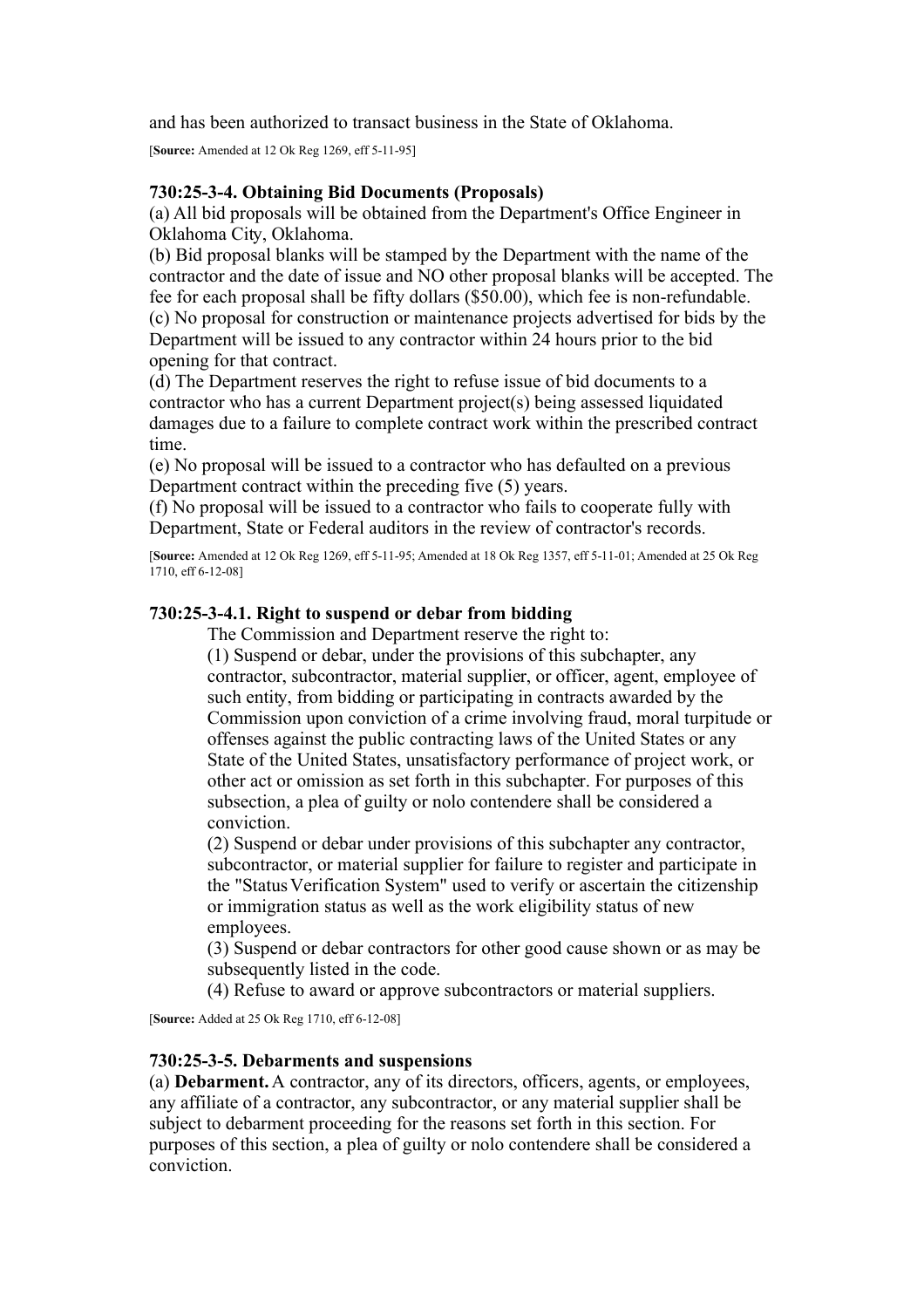(1) Debarment may occur for any of the following reasons:

(A) Conviction of a bidding crime which shall be defined as any act prohibited by any State or Federal law committed, by any court in any jurisdiction, when such act involves fraud, conspiracy, collusion, perjury or material misrepresentation with respect to any contract, public or private; or

(B) Conviction of a crime involving fraud, moral turpitude, or offenses against the public contracting laws of the United States or any State of the United States; or

(C) Conviction of any offense indication a lack of moral and ethical integrity by any court in any jurisdiction, which may reasonably be perceived as relating to or reflection upon the business practices of the company, its officers, or directors; or

(D) Any other cause of a serious and compelling nature affecting the responsibility of the contractor; or

(E) Disqualification or debarment by another state or an agency of this State, or an agency of the Federal Government; or

(F) Failure or refusal to comply with the terms of the contract or State law; or

(G) Failure to fulfill obligations imposed by or as a result of the contract with the state or by state law.

(2) No conviction, whether from bench or jury trial, nor any plea of guilty or nolo contendere which is more than five (5) years old at the time of discovery by the Department shall be used as the sole basis for a debarment.

(3) Upon preliminary determination by the Department that a contractor is subject to debarment under this subchapter, the Director shall cause the contractor or other entity or individual to be notified by certified mail that its prequalification has been suspended or its opportunity to participate in Department contracts is suspended pending determination of whether a debarment should be imposed, and that the contractor has the right to request a hearing.

(4) If the contractor desires a hearing, a Petition for Administrative Appeal shall be filed by certified mail with the Hearing Liaison Officer postmarked within ten (10) days after receipt of the notice of suspension pending debarment (weekends and holidays excluded). Filing may also be made in person by the contractor.

(5) The hearing shall be held no more than 180 calendar days from the date the request for hearing is received by the Hearing Liaison Officer unless the hearing date is continued by the Presiding Officer at the request of the contractor or by agreement of the parties.

(6) Debarment by the Department for the reasons stated in  $(a)(1)(A-D)$  or  $(a)(1)(F-G)$  of this section shall be for a period of three (3) years. However, if circumstances warrant, the Department may impose a longer period.

(7) Debarment for the reason stated in  $(a)(1)(E)$  of this section shall be for the period of time assessed by the originating agency.

(8) The Director may lift or suspend a debarment at any time if it is in the public interest. The following mitigating circumstances may influence this decision:

(A) Degree of culpability.

(B) Restitution of damages to the State.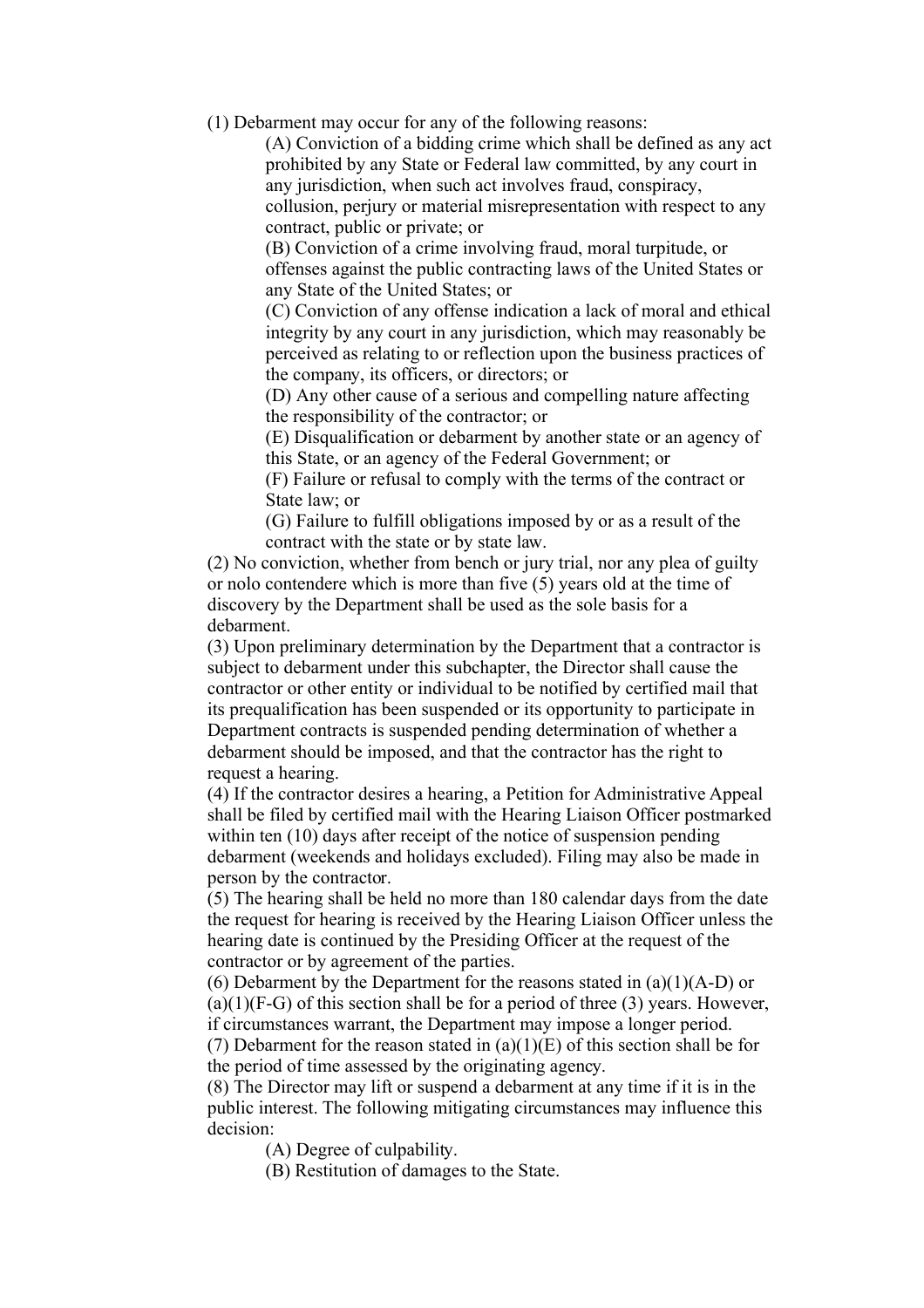(C) Cooperation in the investigation of other bidding crimes.

(D) Disassociation with those involved in bidding crimes or other improper action.

(E) Whether lengthy disqualification and debarment is required for protection of the State.

(9) Debarment shall prohibit the debarred contractor, its owner(s) and all immediate family members who acquire the assets of the company, as well as, all directors, officers, agents, employees and affiliates from acting as a subcontractor, materials supplier, equipment supplier or lessor, labor or services contractor, fee appraiser, contract broker, inspector, real estate agent or broker, consultant, architect, engineer, or attorney on any Department project, as well as denying the privilege of bidding as a prime contractor. Family members who shall have been independently prequalified, prior to the debarment, or those who may acquire the assets and equipment of the debarred contractor, at market value, by public auction or other demonstratable arms length transaction, subsequent to the debarment, shall not be considered subject to the debarment action. (10) Illegal or improper conduct of any individual may be fully imputed to the business firm with which the individual is or was associated, or by whom the individual was employed, where that conduct was engaged in within the course of the individual's employment, or with knowledge or approval of the business firm, or thereafter ratified by it.

(11) Debarment in no way affects the obligations of a contractor to the Department to complete services already under contract, however the Commission reserves the right to terminate the contracts of a debarred entity if termination is in the best interest of the State.

(12) The Director may, in the public's best interest, suspend or otherwise delay inquiry, review, or any debarment in the event such action may impede, hinder or delay Federal or State investigations.

(13) Any contractor qualified to bid upon contracts to be awarded by the Commission shall have a duty to notify the Department if it is convicted of any bidding crime within thirty (30) days of such conviction. Failure to furnish this notification is a serious and compelling offense sufficient to result in debarment in and of itself.

(b) **Performance suspension.** A contractor, any of its directors, officers, agents, or employees, any affiliate of a contractor, any subcontractor, or material supplier may be suspended from doing work for the Department or participation in a project funded by the Department.

(1) Performance suspension may occur for any of the following reasons: (A) If the contractor, person, or entity, including subcontractors, proposed for suspension fails or refuses to prosecute all of the work or any separable part thereof, with such diligence as will ensure its completion within the time specified in the contract, including any extension, or fails to complete the work under any one of the contractor's contracts within the time specified; or

> (B) A completed investigation or civil judgment evidences a serious lack of business integrity; the contractor exhibits willful disregard for lawful requirements; there is repeated noncompliance with rules, regulations, contract specifications or the terms of other agreements including failure to honor valid debts incurred in the performance of the project; or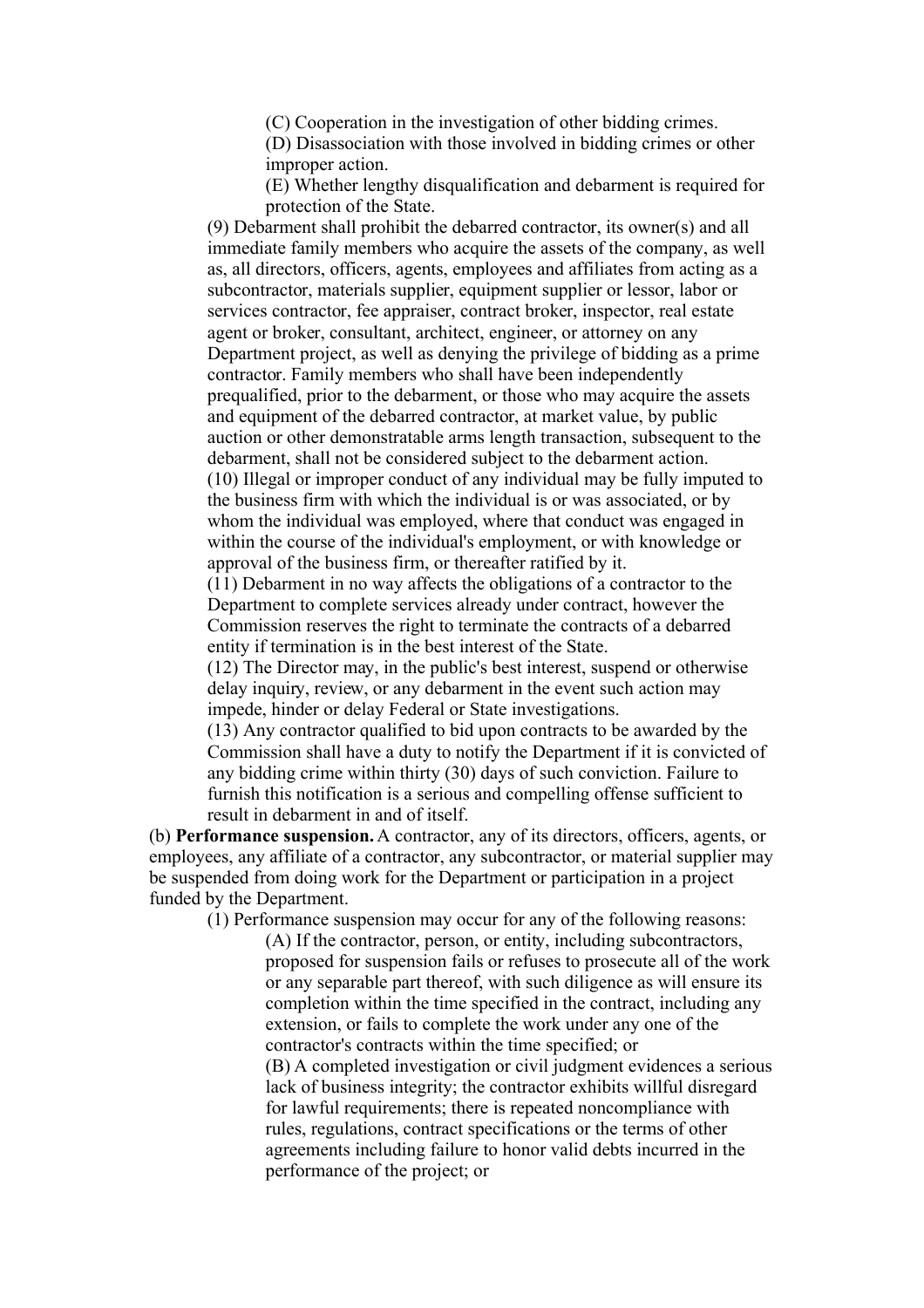(C) Indictment for crimes involving fraud, moral turpitude, or offenses against the public contracting law of the United States or any State of the United States; or

(D) Indictment for a bidding crime which shall be defined as any act prohibited by any State or Federal law, committed in any jurisdiction, when said act involves fraud, conspiracy, collusion, perjury or any material misrepresentation with regards to any contract, public or private; or

(E) An indictment for crimes or a civil judgment which indicates a reckless disregard for safety of the traveling public or structural integrity of a highway, bridge or fixtures, so that continued involvement of the suspected offender creates a risk to public safety or a potential for structural failures; or

(F) Disqualification or suspension by another State or an agency of this State or an agency of the Federal government; or

(G) A demonstrated lack of proficiency in performing work on Department projects evidenced by performance evaluations of "unsatisfactory" on three (3) ratings in one (1) year, or (H) Three (3) reports of safety violations in which there were significant risk to the health or life of a person or significant

damage to property or one (1) report of a safety violation in which gross neglect or reckless disregard for the health or life of a person occurred.

(2) The Director or his designee may impose performance suspension upon a contractor for a period of not less than twelve (12) months or more than sixty (60) months as may be specified in the final agency order upon:

> (A) Failure by the contractor to timely file a Petition for Administrative Appeal after proper notification of proposed performance suspension by the Hearing Liaison Officer. (B) Conclusion of an administrative review hearing in accordance with 730:25-3-6(e)(3).

(3) Upon preliminary determination by the Department that a contractor is subject to performance suspension under this subchapter, the Hearing Liaison Officer shall notify the contractor by certified mail that his prequalification has been temporarily suspended pending determination of whether a performance suspension should be imposed, and that the contractor has the right to request a hearing as set forth in this section. (4) If the contractor desires a hearing, a Petition for Administrative Appeal shall be filed by certified mail with the Hearing Liaison Officer postmarked within ten (10) days after receipt of notice of temporary suspension (weekends and holidays excluded). Filing may also be made in person by the contractor.

(5) The hearing shall be held no more than (180) calendar days from the date the request for hearing is received by the Hearing Liaison Officer unless continued by the Presiding Officer at the request of the contractor or by mutual agreement of the parties. Except as otherwise ordered by the Presiding Officer or the Director, the proposed suspension shall be held in abeyance during the time the hearing is pending.

(6) Performance suspension shall prohibit the contractor, all immediate family members who acquire that company assets, as well as, all directors, officers, employees of the contractor and affiliates from acting as a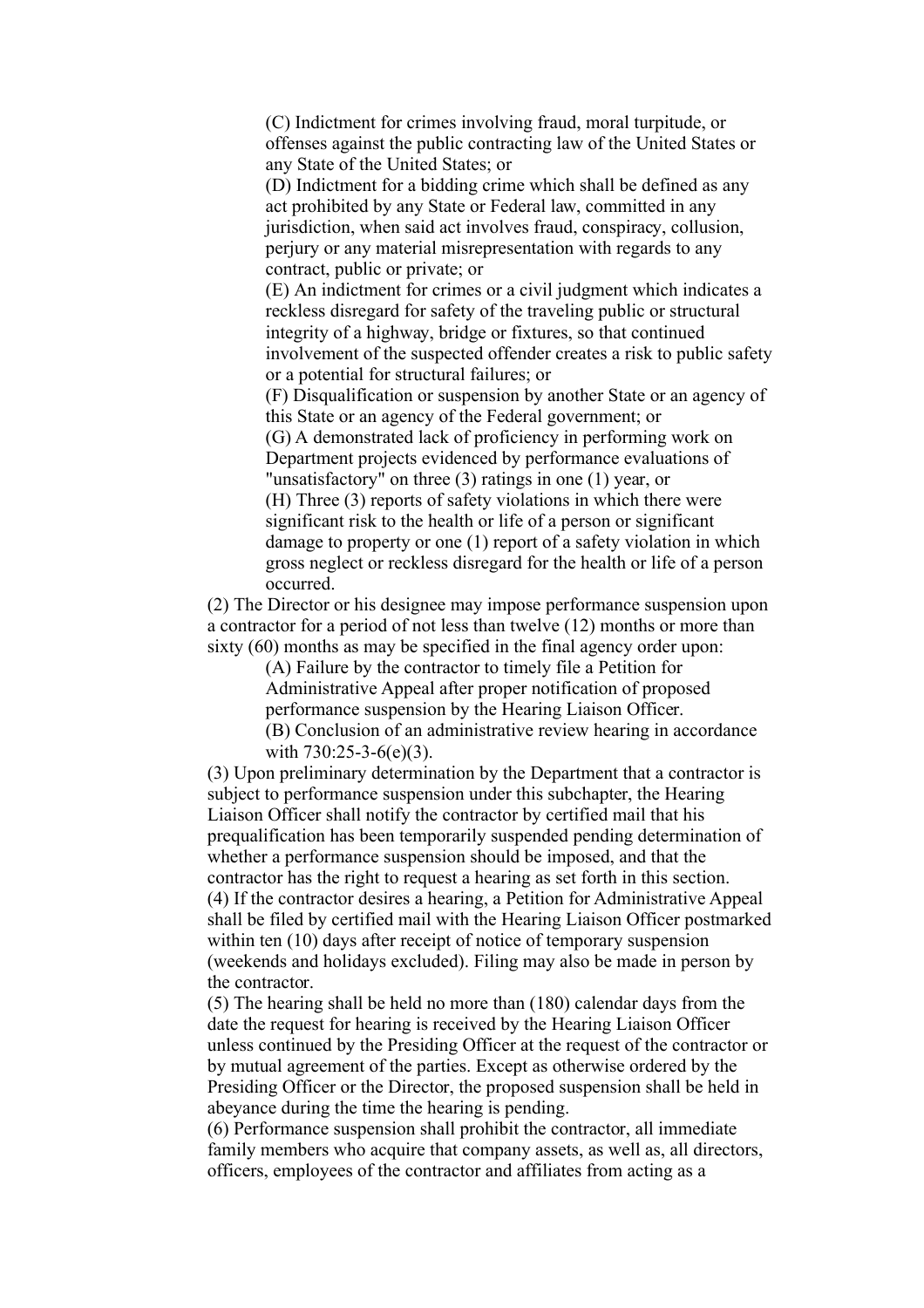subcontractor, materials supplier, equipment supplier or lessor, labor or services contractor, fee appraiser, contract broker, inspector, real estate agent or broker, consultant, architect, engineer, or attorney of any Department project as well as denying the privilege of bidding as a prime contractor. Family members who shall have been independently prequalified, prior to the suspension, or those who may acquire the assets and equipment of the suspended contractor, at market value, by public auction or other demonstratable arms length transaction, subsequent to the suspension, shall not be considered subject to the suspension action. (7) Illegal or improper conduct of any individual may be fully imputed to the business firm with which the individual is or was associated, or by whom the individual was employed, where that conduct was engaged in within the course of the individual's employment, or with knowledge or approval of the business firm, or was thereafter ratified by it. (8) Performance suspension in no way affects the obligations of a contractor to the Department to complete services already under contract, however the Commission reserves the right to terminate the contracts of a suspended entity if termination is in the best interests of the State.

(c) **Burden of proof.** A proper filing of a Petition for Administrative Appeal by a contractor who has been notified of debarment or performance suspension shall give effect to the notice of hearing and appeals procedures contained in 730:25-3-6. At such hearing on the merits it shall be the burden of the Department to establish by clear and convincing evidence that the contractor did or failed to do those acts or omissions which resulted in the notification of the contractor of debarment or performance suspension.

[**Source:** Amended at 12 Ok Reg 1269, eff 5-11-95; Amended at 18 Ok Reg 1357, eff 5-11-01; Amended at 22 Ok Reg 1367, eff 5-26-05; Amended at 25 Ok Reg 1710, eff 6-12-08]

**730:25-3-6. Notice, hearings, and appeals for debarments or suspensions** (a) **Definitions.** The following terms and procedures shall apply to the conduct of hearings for debarments and suspensions as set forth in this section and such other hearings as the Department may determine. The following words and terms, when used in this section, shall have the following meaning, unless the context clearly indicates otherwise.

(1) **"Administrative appeal"** means the complete procedure that takes place, including the filing of a petition, to conduct an administrative review of a decision of the Department of Transportation when such decision is reviewable under this chapter or as otherwise provided.

(2) **"Administrative head"** means the Director of the Oklahoma Department of Transportation or a person officially designated by the Director to issue final agency orders in administrative appeals under this section.

(3) **"Affidavit"** mean a written statement of facts, made voluntarily, confirmed by the oath or affirmation of the party making such written statement and which is taken before a person with statutory authority to administer such oath or affirmation.

(4) **"Allegation"** means the claim of a party which that party expects to prove in the administrative hearing.

(5) **"Allege"** means to state, assert or charge; to make an allegation.

(6) **"Appellant"** means the party who files a petition for hearing.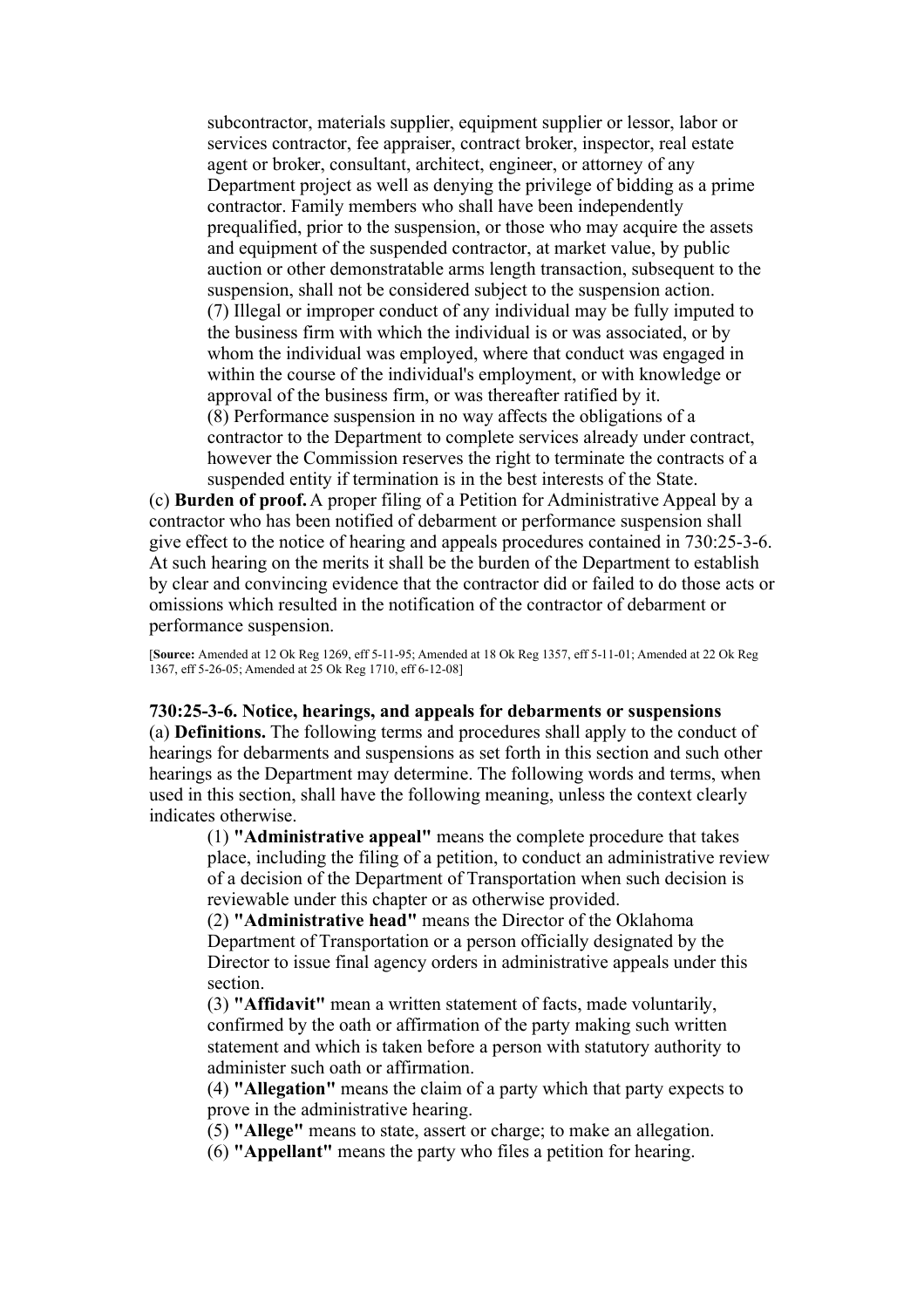(7) **"Burden of proof"** means the obligation of a party to establish alleged fact(s) by clear and convincing evidence.

(8) **"Continuance"** means a postponement of a status conference, prehearing or hearing to a future date. Continuances shall be granted at the discretion of the Presiding Officer for good cause shown.

(9) **"Cross-examination"** means the questioning of a witness by a party other than the party calling the witness. Cross-examination may only involve the issues covered in direct examination.

(10) **"Deposition"** means a form of discovery in which the testimony of a party or witness is taken and recorded prior to an administrative hearing. Depositions shall be taken before a court reporter in response to a subpoena unless otherwise taken by agreement of the parties.

(11) **"Direct examination"** means the questioning of a witness by a party calling the witness.

(12) **"Discovery"** means the process of determining relevant information for use at an administrative hearing. Discovery is conducted prior to an administrative hearing and upon order of the Presiding Officer unless otherwise agreed to by the parties.

(13) **"Dismiss"** means to close an administrative hearing without further consideration.

(14) **"Evidence"** means relevant documents or testimony that tends to prove or disprove the existence or non-existence of a fact.

(15) **"Ex parte communications"** means improper communication of a material nature between the Presiding Officer and only one party or a witness, concerning the factual or legal issues of an administrative hearing which could affect the outcome of the hearing.

(16) **"Director"** means the Chief Operating Official of the Oklahoma Department of Transportation.

(17) **"Exhibit"** means document(s) or other physical thing(s) formally introduced as evidence at an administrative hearing.

(18) **"Filing"** means the formal delivery of documents to the office of the Hearing Liaison Officer of the Oklahoma Department of Transportation. (19) **"Final agency order"** means a written determination made by the Director or his designee to decide an individual proceeding.

(20) **"Hearing"** means an open, formal meeting conducted by a Presiding Officer to decide an appeal. The meeting is to provide each party with an opportunity to present evidence in support of the party's side of the case. (21) **"Hearing examiner"** means a person appointed by the Director to

hold hearings and as required render proposed orders.

(22) **"Hearing liaison officer"** means the person appointed by the Director to act as the official repository of the records of all hearings conducted under this subchapter and to perform such other duties as may be set forth herein.

(23) **"Interrogatories"** means a form of discovery consisting of a set of written questions about the subject matter of the appeal which are submitted to the other party or a witness. Answers to interrogatories shall be made in writing under oath upon order of the Presiding Officer unless otherwise agreed to by the parties.

(24) **"Intervenor"** means a person or agency permitted to voluntarily enter an administrative appeal as a party.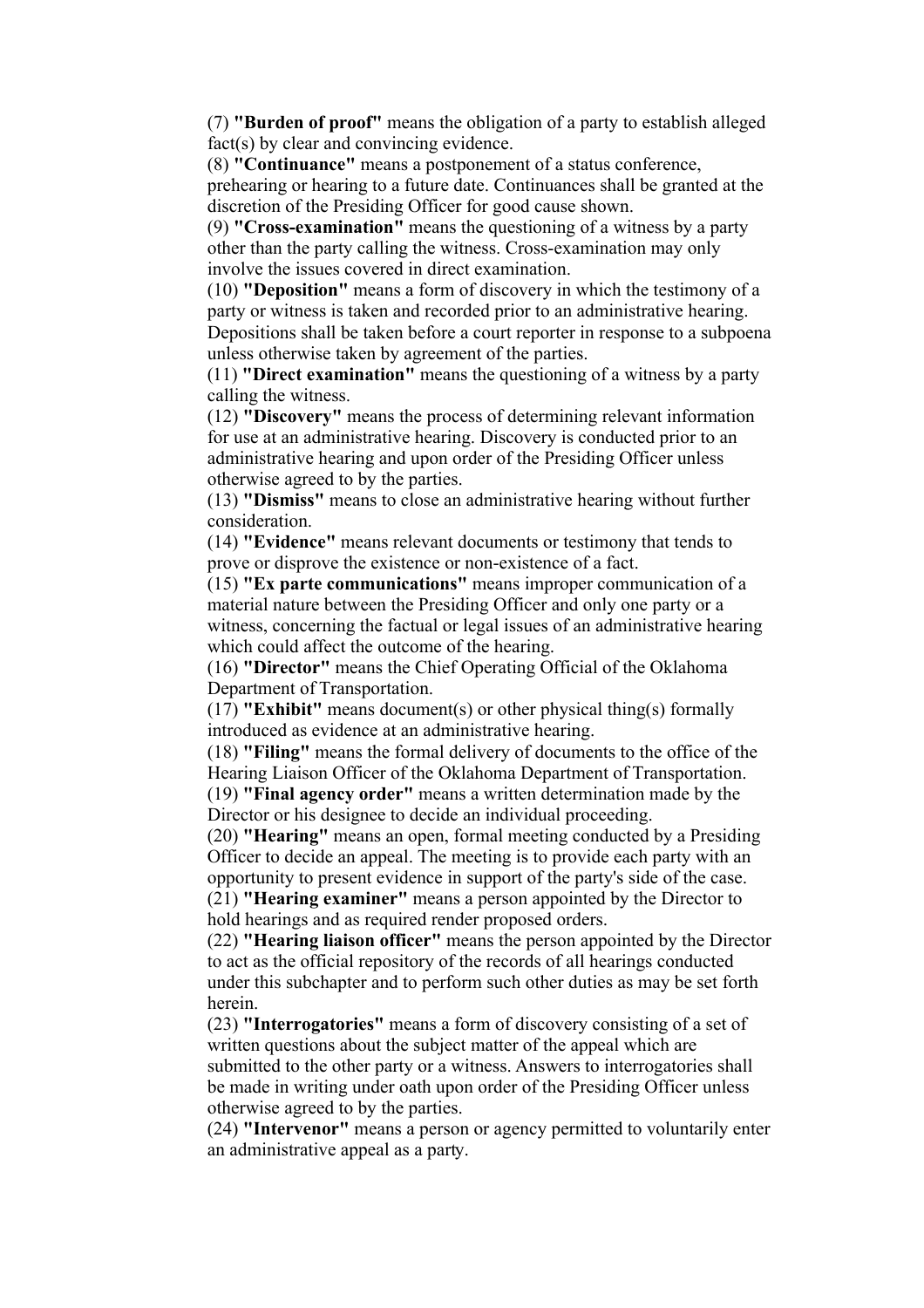(25) **"Issue"** means a disputed point or question on which the parties to an administrative appeal seek a resolution.

(26) **"Motion"** means a request from a party for a ruling or order to be made by the Presiding Officer.

(27) **"Notice"** means a written announcement of an action or proposed action.

(28) **"Order"** means a command or directive given by the Presiding Officer in an administrative appeal.

(29) **"Party"** means a person or agency by whom or against whom an administrative appeal is filed and includes a person or agency permitted to intervene in an administrative appeal.

(30) **"Petition for appeal"** means the formal document filed by a person with the Hearing Liaison Officer whereby the person requests a hearing and seeks a remedy.

(31) **"Petition for reconsideration or rehearing"** means a formal application filed after the final agency order has been made by the Presiding Officer requesting a rehearing or reconsideration of the case. A petition for reconsideration or rehearing shall state specifically each fact upon which the party relies to request reconsideration or rehearing and shall further state each legal theory citing specific authority which the party contends mandates rehearing or reconsideration.

(32) **"Prehearing conference"** means a meeting conducted by the Presiding Officer with the parties or their representatives to identify the issues for hearing, present final list of documents, final witness lists and to entertain motions not previously ruled upon. The Presiding Officer will issue a prehearing order which will guide the Presiding Officer and the parties in the conduct of the administrative hearing.

(33) **"Preponderance of evidence"** means information or evidence which is more convincing or believable than the information or evidence offered in opposition.

(34) **"Presiding officer"** means the Director, his designee to issue final agency orders, or Hearing Examiner who will actually conduct the administrative hearing.

(35) **"Proposed order"** means the order prepared by the Hearing Examiner at the conclusion of the hearing which is submitted to the parties for their consideration.

(36) **"Relevant"** means directly related to the issue or issues of the administrative appeal.

(37) **"Remedy"** means corrective action sought by the appellant, offered by the respondent, or ordered as a result of the hearing.

(38) **"Representative"** means an agent acting on behalf of a party.

(39) **"Respondent"** means the party to an administrative hearing against whom the petition for administrative hearing is filed.

(40) **"Status conference"** means a meeting conducted by the Presiding Officer with the parties to establish discovery schedules, motion and briefing schedules, resolve procedural issues and to expedite the hearing process.

(41) **"Stipulation"** means a voluntary agreement between the parties which establishes a fact.

(42) **"Subpoena and subpoena duces tecum"** means an order to appear at a certain time and place to give testimony. A Subpoena Duces Tecum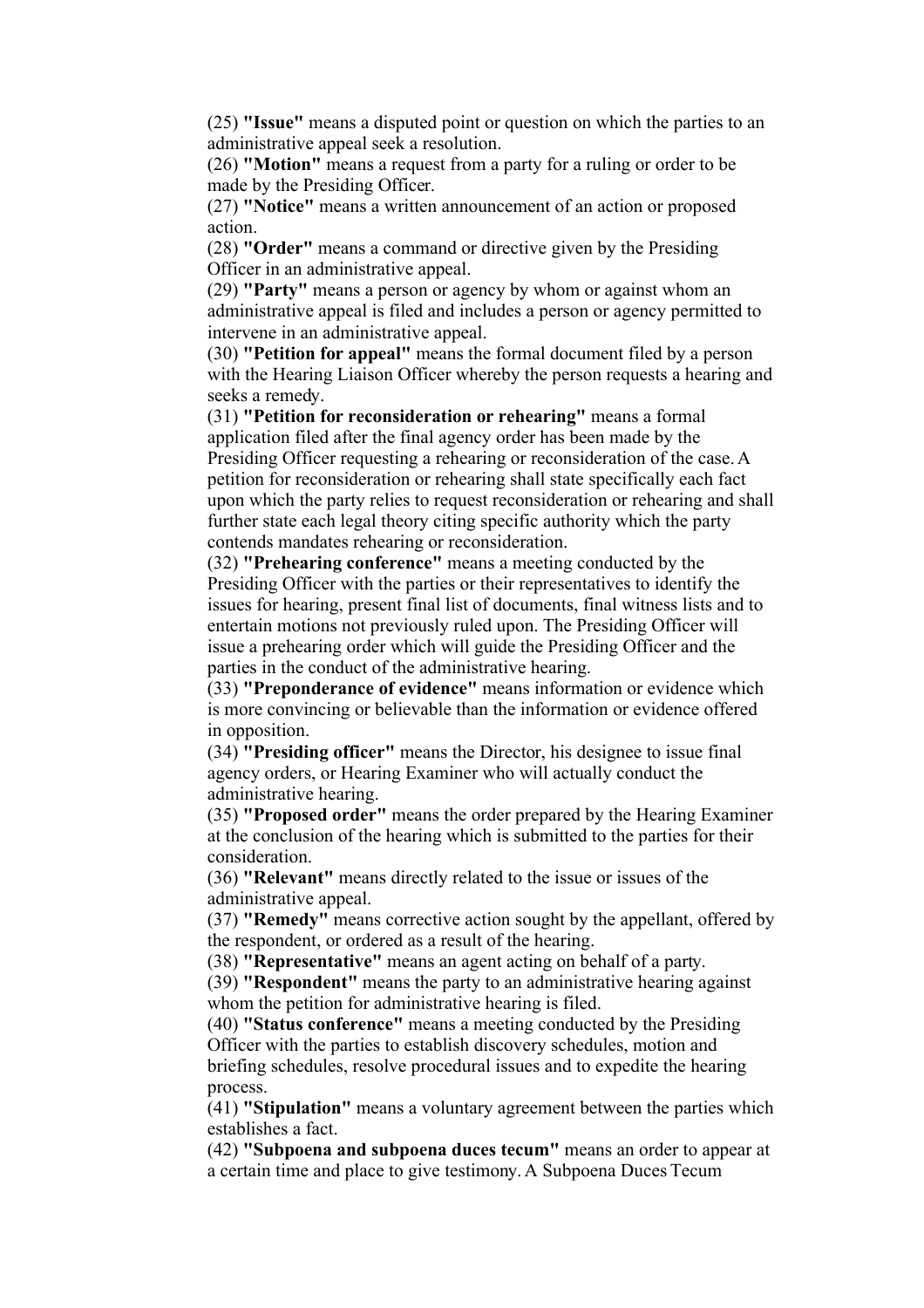additionally requires the person who is ordered to appear to produce books, papers and other documents or tangible things. A subpoena or subpoena duces tecum shall only issue, or be of any force and effect, when approved in writing by the Presiding Officer.

(43) **"Sustain"** means to grant a request or to grant the remedy requested in an administrative appeal.

(44) **"Testimony"** means statements given by a witness under oath or affirmation.

### (b) **General provisions.**

(1) **Initiation of appeal.** The administrative hearing process conducted under this procedure begins with the filing of a petition for the administrative review of an action or proposed action by the Department under this subchapter. The petition shall be filed with the Department's designated Hearing Liaison Officer. The petition must be filed with the Hearing Liaison Officer within the time period provided in the section relating to the action or proposed action. Filing of a petition within the period provided is a jurisdictional prerequisite. Upon receipt of a petition for an administrative hearing, the Hearing Liaison Officer shall immediately notify the Director and the Office of the General Counsel and provide them with a copy of the petition. The Director shall file with the Hearing Liaison Officer a written designation of the Presiding Official for the administrative appeal. The Hearing Liaison Officer shall provide a copy of this designation to the Appellant and the Office of the General Counsel. The Office of the General Counsel shall file with the Hearing Liaison Officer a copy of the notice of the action or proposed action which is the subject of the appeal.

(2) **Form of petition.** The petition for an administrative appeal shall be in general conformance with the example provided as Appendix A to this chapter. The petition shall be notarized. The Hearing Liaison Officer shall not accept for filing an unnotarized petition.

(3) **Answer.** The Department shall, within twenty (20) days of the receipt of the petition by the Hearing Liaison Officer, file with the Hearing Liaison Officer an answer to the Appellants petition which states the basis upon which the Department proposes the appealed action. A copy of the Answer shall be mailed to the Appellant or its designated representative by the Hearing Liaison Officer.

(4) **Representation of parties.** Parties shall have the right to counsel at all stages in an administrative appeal so long as the person is willing and available to serve. Counsel must be duly licensed to practice law in the State of Oklahoma by the Oklahoma Supreme Court. The parties shall designate their representatives, if any, in the petition for appeal or response except as otherwise provided in this section. A change in representation must be submitted to the Hearing Liaison Officer in writing.

(5) **Ex parte communications.** Ex parte communications with the Presiding Officer are prohibited from the time the parties involved know that the administrative appeal will be scheduled for hearing until a final decision has been issued. This prohibition applies only to communications which involve the merits of the case or those which violate requirements for written communications. This provision does not apply to communications authorized or required by the law nor matters not related to the administrative appeal.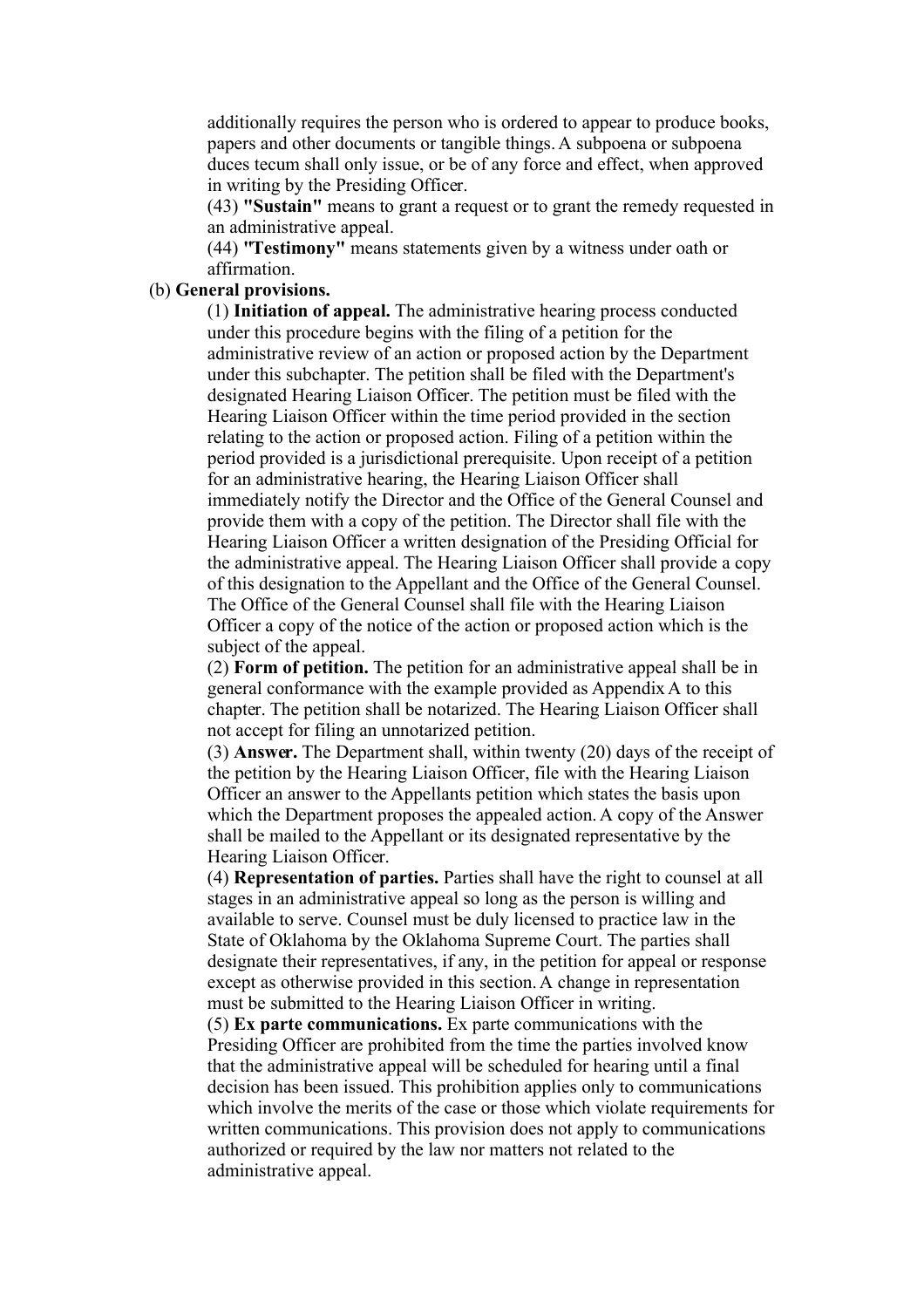(6) **Intervenors.** Any person, having a valid demonstrable interest in the outcome of an administrative appeal proceeding may request permission to intervene in an administrative appeal. A motion to intervene and proposed order must be made in writing at the earliest possible time and must include a showing that the outcome of the administrative appeal would directly affect the person requesting leave to intervene. The motion with brief shall be filed with the Hearing Liaison Officer and copies shall be served on all parties to the administrative appeal. Intervenors will be considered full parties and will have the same rights and duties as an original party, except that intervenors do not have an independent right to an administrative hearing and may only participate on the issues affecting them as stated in the order granting intervention.

### (7) **Dismissal and penalties.**

(A) The Presiding Officer may dismiss an appeal if;

(i) the appeal is clearly moot or is without merit; or (ii) the Petitioner fails or refuses to appear for a scheduled hearing, a pre-hearing conference, or other conferences ordered by the Presiding Officer, or to accept a settlement offer which affords the relief the Petitioner could reasonably expect if he or she prevailed in the administrative hearing. (iii) the Presiding Officer may dismiss an administrative appeal because it was not properly filed or is not within the scope of the Department's authority or jurisdiction.

(B) If the appeal has been scheduled for administrative hearing, the Presiding Officer will issue a notice of proposed dismissal including the basis for such decision to all parties. Responses from the parties must be received by the Hearing Liaison Officer within fifteen (15) calendar days. If the Presiding Officer is the Director or designee to issue final agency orders, and no responses are received, the proposed order becomes final on the date the proposed order of dismissal is issued. If the Presiding Officer is a Hearing Officer not designated to issue final agency orders, the record shall be forwarded to the Director with the response, if any, and the Director may issue the dismissal as a final agency order. (C) The Director may issue orders, including dismissal of appeal or denial of relief, as may be warranted for failure or refusal to comply with an order.

(8) **Duties of the Hearing Examiner.** Hearing Examiners shall conduct fair and impartial hearings and take all necessary actions consistent with fairness to the parties to avoid delay in the disposition of the administrative appeal. The Hearing Examiner shall have all powers necessary to that end except as otherwise limited by law. A Hearing Examiner must withdraw from any case in which he or she cannot accord a fair and impartial administrative hearing. The Hearing Examiner shall state on the record the reasons for withdrawing and shall immediately notify the Director who shall appoint a new Hearing Examiner.

(9) **Conduct of hearings and burden of proof.** All administrative hearings shall be conducted by a Presiding Officer in accordance with the provisions of this section. Administrative appeals filed under this section will unless otherwise specified, be decided based on a preponderance of the evidence. No administrative hearing shall be held in closed or executive session;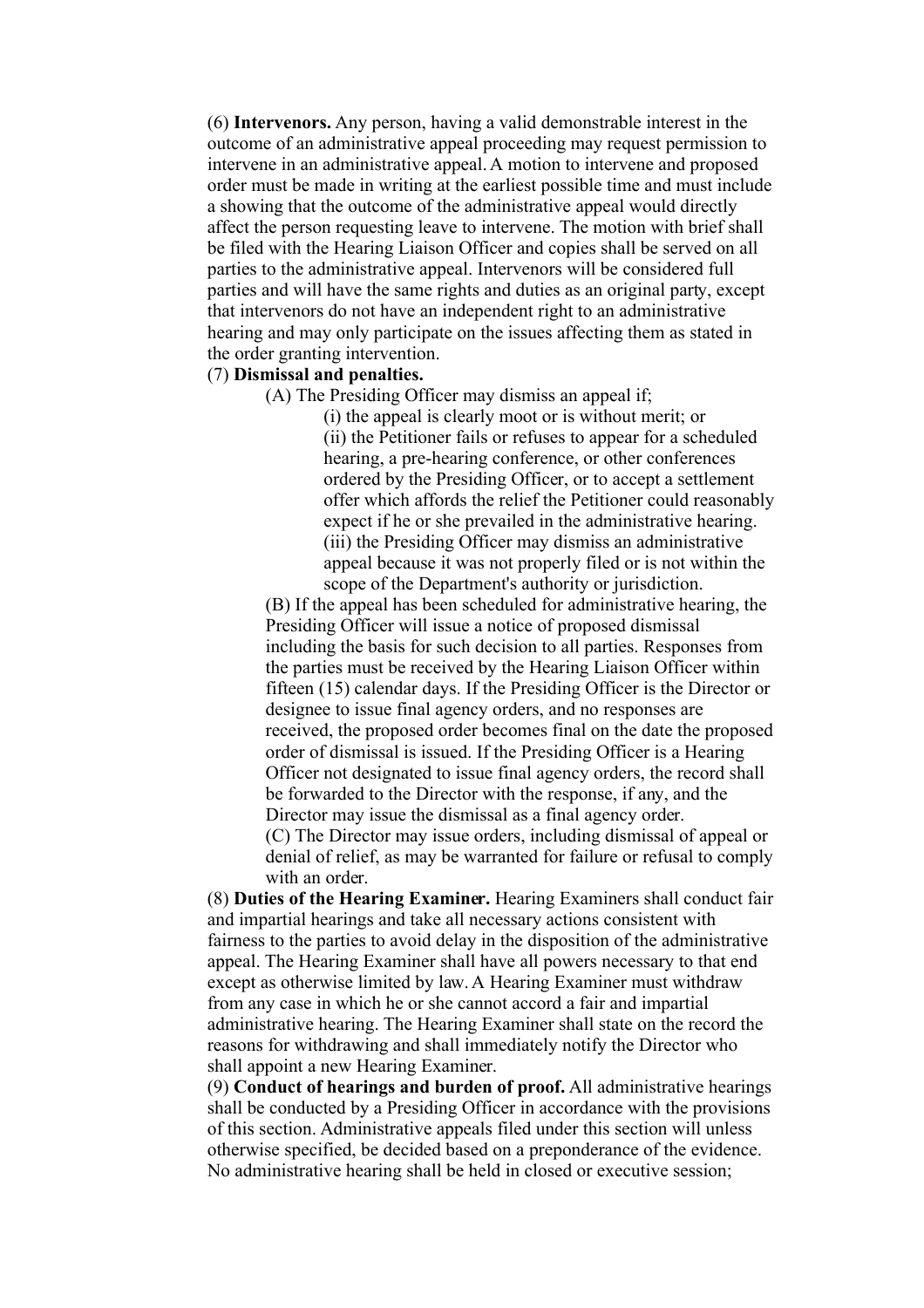provided however, on motion of a party, the Presiding Officer may close parts of a hearing wherein evidence of a confidential nature, as determined under the Oklahoma Open Records Act, is to be introduced. In debarment and performance suspension proceedings the Department shall have the burden of proof and shall present its case first. In other matters the Petitioner shall have the burden of proof and must present his or her case first. The Respondent may respond. The burden of proof as to each material fact in an administrative hearing shall rest upon the Petitioner.

# (c) **Status conferences and prehearing conferences.**

(1) **Status conferences.** The Presiding Officer may schedule one or more status conferences after the filing of a petition. At a status conference the Presiding Officer may establish a schedule for discovery and a discovery cut-off date, a schedule for briefing and motions and enter such additional orders as necessary to resolve procedural issues and expedite the administrative hearing process.

(2) **Prehearing conferences.** The Presiding Officer shall schedule a prehearing conference on any administrative appeal which has been set for hearing. The conference will serve to clarify, isolate and dispose of further procedural issues as well as factual and legal issues upon which the parties agree. The parties shall provide to the Presiding Officer and to each other a final list of witnesses which shall include a synopsis of the witnesses' testimony; a final list of proposed exhibits, and documents to be offered into evidence; a statement of stipulations agreed and proposed; and a statement of the factual and legal issues to be determined in the hearing. The prehearing conference will be conducted by the Presiding Officer, who shall take an active part in the conference. On his own initiative, or the request of a party, the Presiding Officer may disqualify any representative for conflict of interest or other good cause shown. A request for disqualification must be submitted in writing to the Hearing Liaison Officer as soon as the party becomes aware of a reason that justifies the request. (3) **Consolidation and joinder.**

(A) The Presiding Officer may order:

(i) the consolidation of administrative appeals and joinder of parties if to do so would expedite the processing of the administrative appeal and not adversely affect the interests of the parties;

(ii) an additional party joined as a party of record and to appear in a hearing; and

(iii) an administrative appeal dismissed as to one or more parties of record where such dismissal is supported by the relevant law and facts.

(B) On request of any party, the Presiding Officer may order the actions cited in (A) of this paragraph. Such orders will be served on the parties by certified mail or personal service.

(4) **Motions and applications for orders.** Motions and applications for orders must be in writing and must state the specific reasons for the request and the authority upon which the request is based. Unless otherwise provided in a status conference order all motions shall be filed prior to the prehearing conference. All motions shall be accompanied by a brief except for motions for extension of time, continuances, to amend or file supplemental pleadings to compel discovery, or to issue subpoenas. Each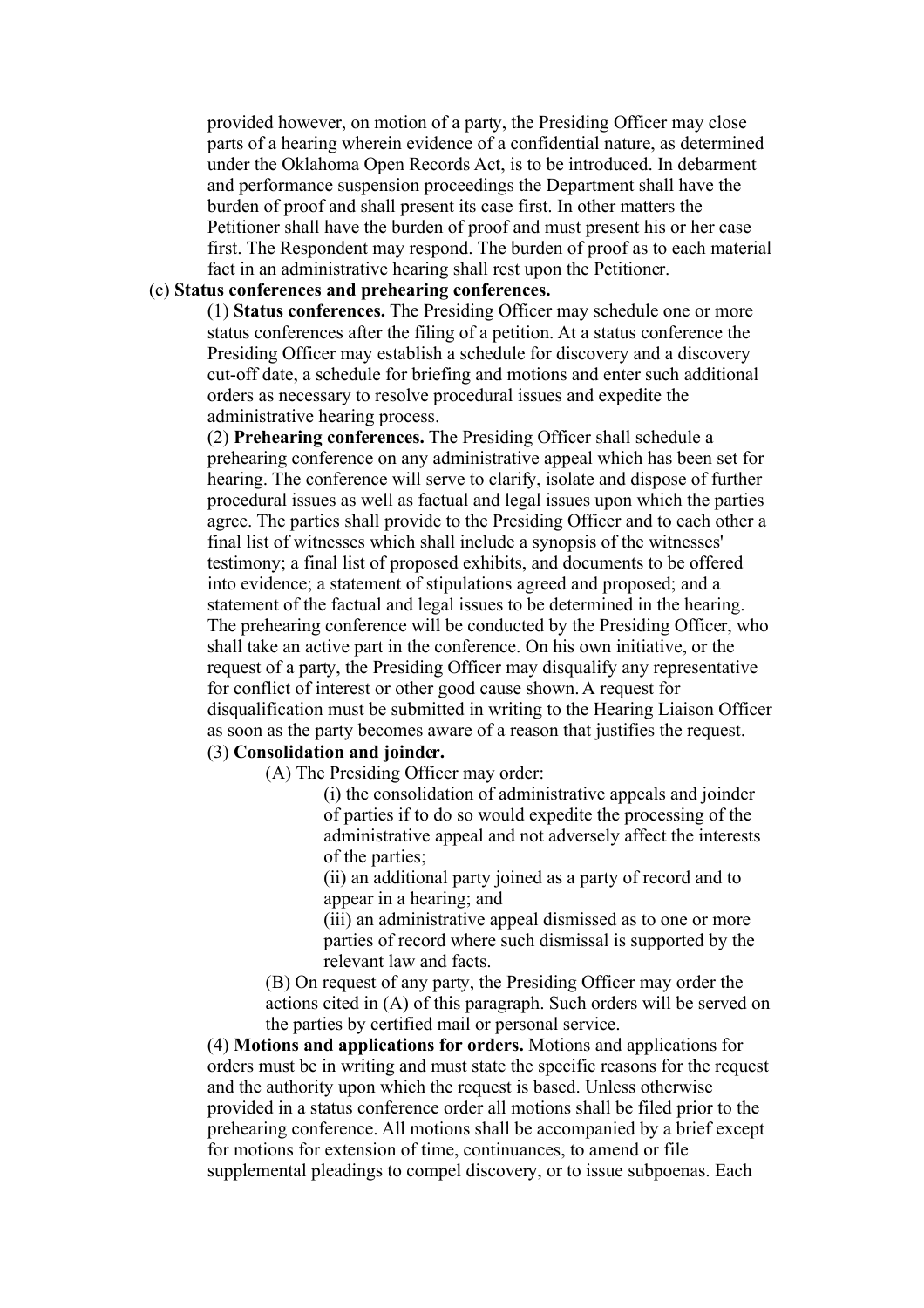motion or application shall be accompanied by a proposed order. Motions and applications must be filed with the Hearing Liaison Officer with copies provided to the Presiding Officer and all other parties. Oral motions may be made during the hearing.

(5) **Witnesses.** Each party to an administrative appeal may call witnesses to testify and offer evidence in support of that parties' contentions.

(A) **Witness lists.** All parties shall submit a list of witnesses expected to be called during the hearing. The list must include a brief statement describing the testimony to be offered. This list shall be provided to the Presiding Officer and all parties at the prehearing conference or at least seven (7) working days prior to the hearing if no prehearing conference is held. A copy shall also be filed with the Hearing Liaison Officer.

(B) **Witnesses.** Employees of the Department appearing as witnesses pursuant to a subpoena shall be released from duty without loss of pay or time and without effect on their service ratings. The Presiding Officer or any party may request the attendance of employees or other persons as witnesses when their testimony will aid in establishing the facts in the proceeding. The cost of securing the attendance of witnesses who are not Department employees or employees of the Petitioner or any other party, shall be computed as provided for in civil cases in Oklahoma District Courts and shall be paid directly to the witness by the party producing the witness at the administrative hearing.

(6) **Subpoenas.** Any party may request the Presiding Officer to issue an order and subpoenas for the production of documents or attendance of witnesses. A Subpoena Duces Tecum may additionally require a witness to produce books, records, accounts, papers and other instruments and tangible objects, which shall be reasonably described.

> (A) **Request for subpoena.** A motion for an order and subpoena must be submitted at the prehearing conference or, if no conference is held, no less than seven (7) working days before the administrative hearing. The motion must be supported by a showing of general relevance and reasonable scope and a statement of the facts expected to be proven. The motion shall be accompanied by a proposed order and proposed subpoenas to be issued. (B) **Service of subpoena.** The service of a subpoena is the responsibility of the party who requests the subpoena. The subpoena may be served by any person who is eighteen (18) years of age or older. The person serving the subpoena shall provide a notarized, written statement showing the person served and the time and manner of service. (This may be satisfied by filling out an affidavit of service on the subpoena form.) Service may be made by personal service to the individual subpoenaed or by certified mail. In either case, a subpoena must be served at least (72) hours before the administrative hearing. The attendance of a witness shall not be required unless the original subpoena, with affidavit of service or notarized written statement of service, is on file with the Hearing Liaison Officer at the time of the administrative hearing. (C) **Quashing or limiting subpoenas.** The Presiding Officer may quash or limit a subpoena on the motion of any party, or at the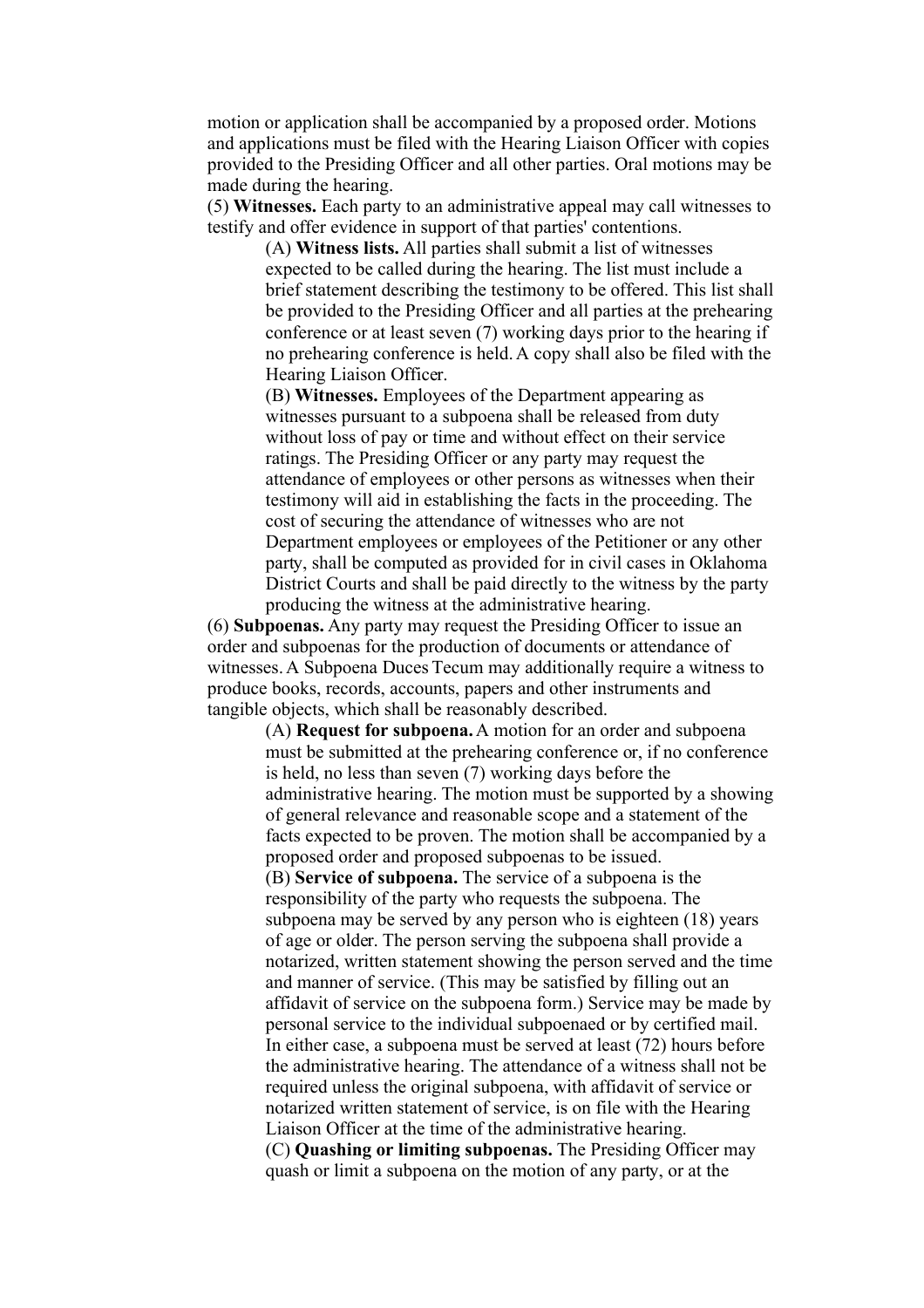request of the witness, if:

(i) it appears the subpoena was used primarily as a means of harassment;

(ii) the testimony or documents sought are cumulative;

(iii) the testimony or documents sought are not relevant or material;

(iv) to respond to the subpoena would be unduly burdensome; or

(v) for other good cause shown, basic fairness dictates that the subpoena be quashed or limited.

(7) **Continuances.** Every continuance of an administrative hearing or a prehearing conference shall be to a day certain. Any continuances granted shall not exceed sixty (60) calendar days except for good cause shown. The Presiding Officer may continue or adjourn an administrative hearing for good cause at any time. The cause must be stated in the record and will become part of the official record of the administrative hearing.

(d) **Discovery.** Discovery is the process, apart from the administrative hearing itself, whereby a party may obtain relevant information from another person or an agency. This information is obtained for the purpose of assisting the parties in developing, preparing and presenting their cases. Discovery may be undertaken when it is agreed to by the parties; required by law; or ordered by the Presiding Officer upon proper application of a party as set forth in this section.

(1) **Depositions.** The manner of taking depositions and the attendance of witnesses shall be governed by the laws relating to taking of depositions for use in the Oklahoma District Courts, except that, the attendance of a witness not a party or employee of a party for deposition shall be required only in the county of his or her residence. The order of the Presiding Officer authorizing the taking of a deposition and issuance of a subpoena shall state the time and place the deposition will be taken. The party requesting the deposition shall serve a copy of the order by regular mail on each party and on the witness to be deposed at least five (5) calendar days before the scheduled taking of the deposition. A deposition may be offered in evidence at the administrative hearing by any party.

(2) **Production of documents.** An order of the Presiding Officer may require a party or any person to produce documents or tangible objects for inspection by parties or to be offered into evidence. The order shall direct production at the hearing and/or prehearing conference, unless some other place is stated in the order.

> (A) The party applying for the order shall serve a copy of the order on each party and any other person or agency ordered to produce documents at least ten (10) calendar days prior to the date upon which production is required.

> (B) An order may require production of any document not privileged which constitutes or contains evidence relevant to the subject matter of the administrative appeal, or which may reasonably lead to such evidence. Business records are not privileged as such; however confidential business records and information will be protected from disclosure except where directly relevant to the issues in the appeal.

(C) The order shall identify the documents or objects to be produced individually or by categories, and shall include enough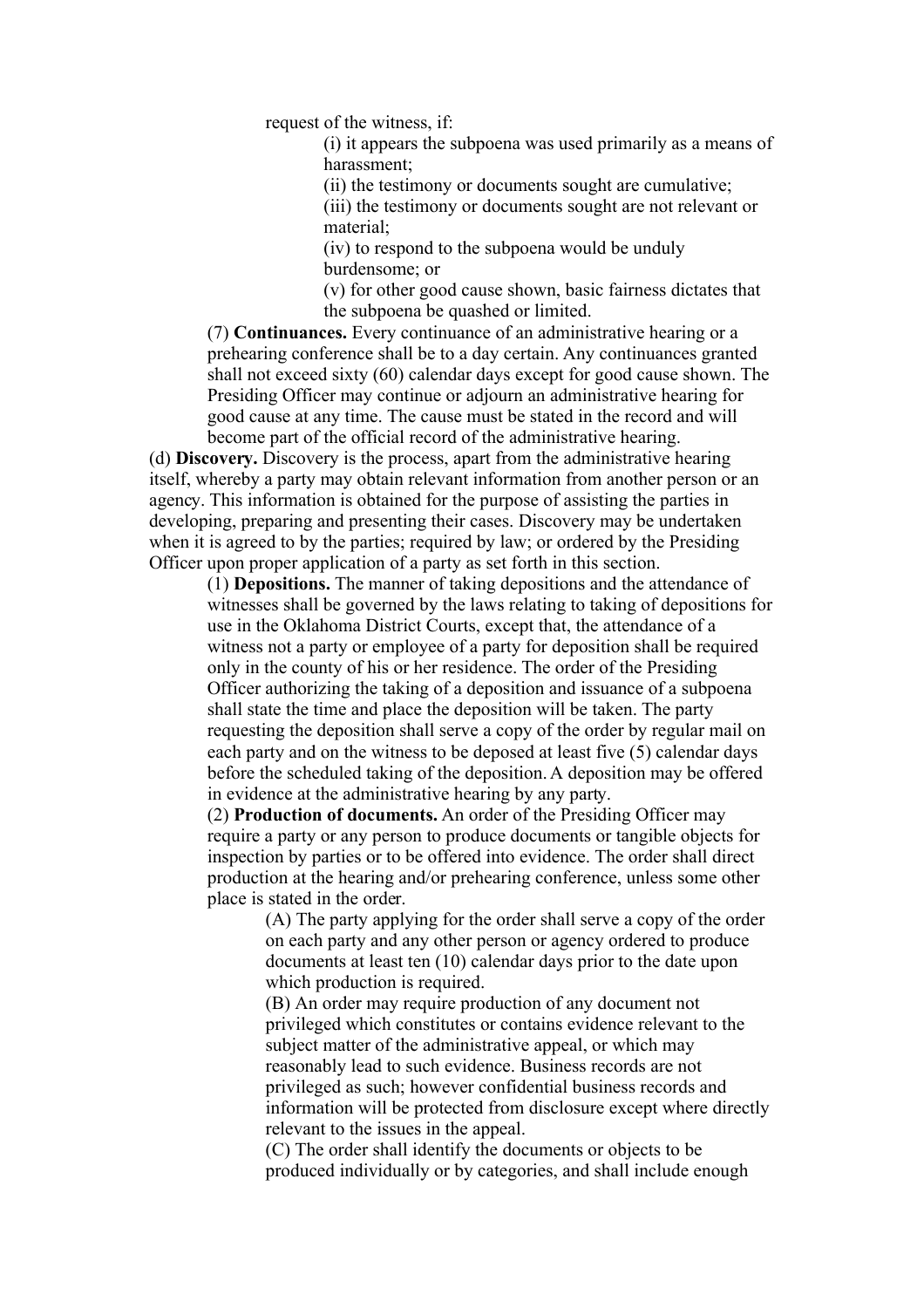detail to permit easy identification by the party or person ordered to make production. Burdensome requests for records may be denied in full by the Presiding Official. An exact photographic copy of a document may be substituted for the original, if permitted by the Presiding Official.

(3) **Interrogatories (written questions).** An order of the Presiding Officer may require a party or other person to answer written questions attached to the order. The party or a person authorized to make the answer must answer the questions in writing under oath. Unless otherwise ordered, the answers shall be submitted at the prehearing conference. The party applying for the order shall serve a copy of the order, with interrogatories attached, on each party. The party applying for the order must deliver the order by mail or personal service at least ten (10) calendar days before the date on which answer is required. The party propounding the Interrogatories shall file a copy of the answers with the Hearing Liaison Officer.

(4) **Protective orders.** Protective orders relating to discovery may be issued by the Presiding Officer as necessary or appropriate for the protection of the parties and others, and to prevent hardship to and excessive burden on a party or other person. The orders may:

(A) limit the scope of questions;

(B) prohibit questions or subjects of inquiry;

(C) limit or excuse, in whole or in part, production of documents or answers to questions; and

(D) shorten or extend the time within which any act may be performed.

(5) **Admission of facts and genuineness of documents.** The Presiding Officer may order a party or any other person to respond to requests for admissions of the genuineness of any relevant documents or the truth of any matters of fact or application of law to the facts. Within ten (10) calendar days or in the time period ordered by the Presiding Officer, the party must submit a response to a request for Admissions to each party and file a copy with the Hearing Liaison Officer. The statement must specifically deny, admit or express a lack of knowledge about the matters on which an admission is requested; otherwise, the statement must include an objection to the request for admission in whole or in part because the admission requested is privileged, irrelevant or otherwise improper. Any admission or part of an admission not denied or properly objected to shall be deemed admitted for the purposes of the administrative hearing.

(6) **Stipulations.** The parties may stipulate or agree on any matter of fact. Such an agreement will satisfy a party's burden to prove the fact alleged. Stipulations shall be presented to the Presiding Officer at the prehearing conference and shall be filed with the Hearing Liaison Officer.

(7) **Enforcement of discovery.** Orders issued by the Presiding Officer shall be done in conformance with the provision of 75 O.S., Section 315 and may be enforced in accordance with that section. The Presiding Officer may additionally impose such sanctions including dismissal of the appeal as necessary to promote justice.

(e) **Appeal hearing.** The administrative hearing to appeal an action or proposed action of the Department shall be conducted in general conformance with the rules of evidence used in the Oklahoma district courts, and trial proceedings shall be conducted in general conformance with the rules and procedures governing non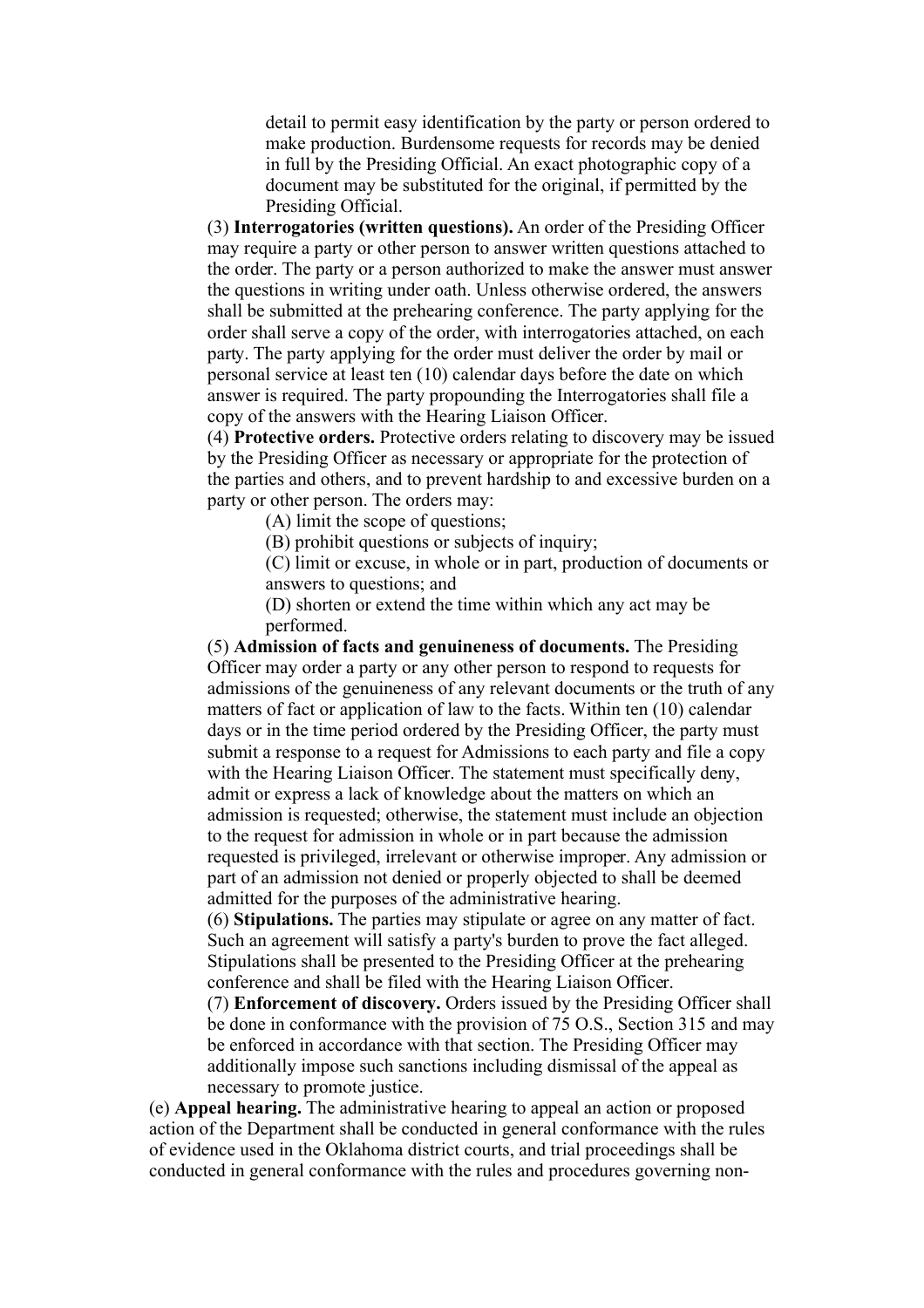jury civil trials.

(1) **Record.** The hearing record shall as a minimum include:

(A) Petitioner's petition for an administrative appeal; respondents response, and all pleadings, motions, and intermediate rulings;

(B) evidence received or considered at the individual proceeding; (C) a statement of matters officially noticed;

(D) questions and offers of proof, objections, and rulings thereon; (E) proposed findings and exceptions only if requested by the Presiding Officer; no proposed findings are required under this section;

(F) any decision, opinion, or report by the Presiding Officer conducting the hearing;

(G) all other evidence or data submitted to the Presiding Officer in connection with the consideration of the case provided all parties have access to such evidence.

(2) **Transcripts of hearings.** The Presiding Officer will make a record of all administrative hearings by audio tape recording or by use of a court reporter. If the administrative hearing record is taken by audio tape recording, no written transcript of the tape recording will be prepared except on written application to the Presiding Officer. The cost of transcribing the recording shall be charged to the party requesting the transcription. The Presiding Officer shall advise the parties at the prehearing conference if held or ten (10) days prior to the hearing if no prehearing conference is held whether the Department will provide a court reporter. Any party requesting that the administrative hearing be recorded by a court reporter in lieu of a tape recording must make the necessary arrangements for the service. The party requesting the recording services shall bear the expense and costs. The Presiding Official may designate the court reporter's transcript to be the official record of the hearing. (3) **Issuance of decisions.** The record shall be closed when all parties have had an opportunity to be heard and to present evidence and argument.

> (A) If the Presiding Officer at the hearing is the Director, or designee to issue final agency orders, the Presiding Officer will file the final decision with the Hearing Liaison Officer.

(B) The final decision shall include findings of fact and conclusions of law, separately stated. The Hearing Liaison Officer shall send the decision to the Petitioner, the Respondent, and all other parties, by certified mail or deliver the decision by personal service within five (5) calendar days after it is filed.

(C) The decision of the Director or designee to issue final orders, shall be the Final Agency Order and conclusive except as provided for in the Administrative Procedure Act and this chapter, concerning petitions to rehear or reconsider cases.

(D) If the Presiding Officer is a designated Hearing Examiner and the Director is to issue the Final Agency Order after reading the record of the individual proceeding, the Hearing Examiner shall make this known to the parties on the record at the beginning of the hearing. At the conclusion of the hearing the Hearing Examiner shall direct preparation of the transcript of the hearing, which when complete, shall be forwarded to the Director with the complete record of the individual proceeding. The Director shall issue the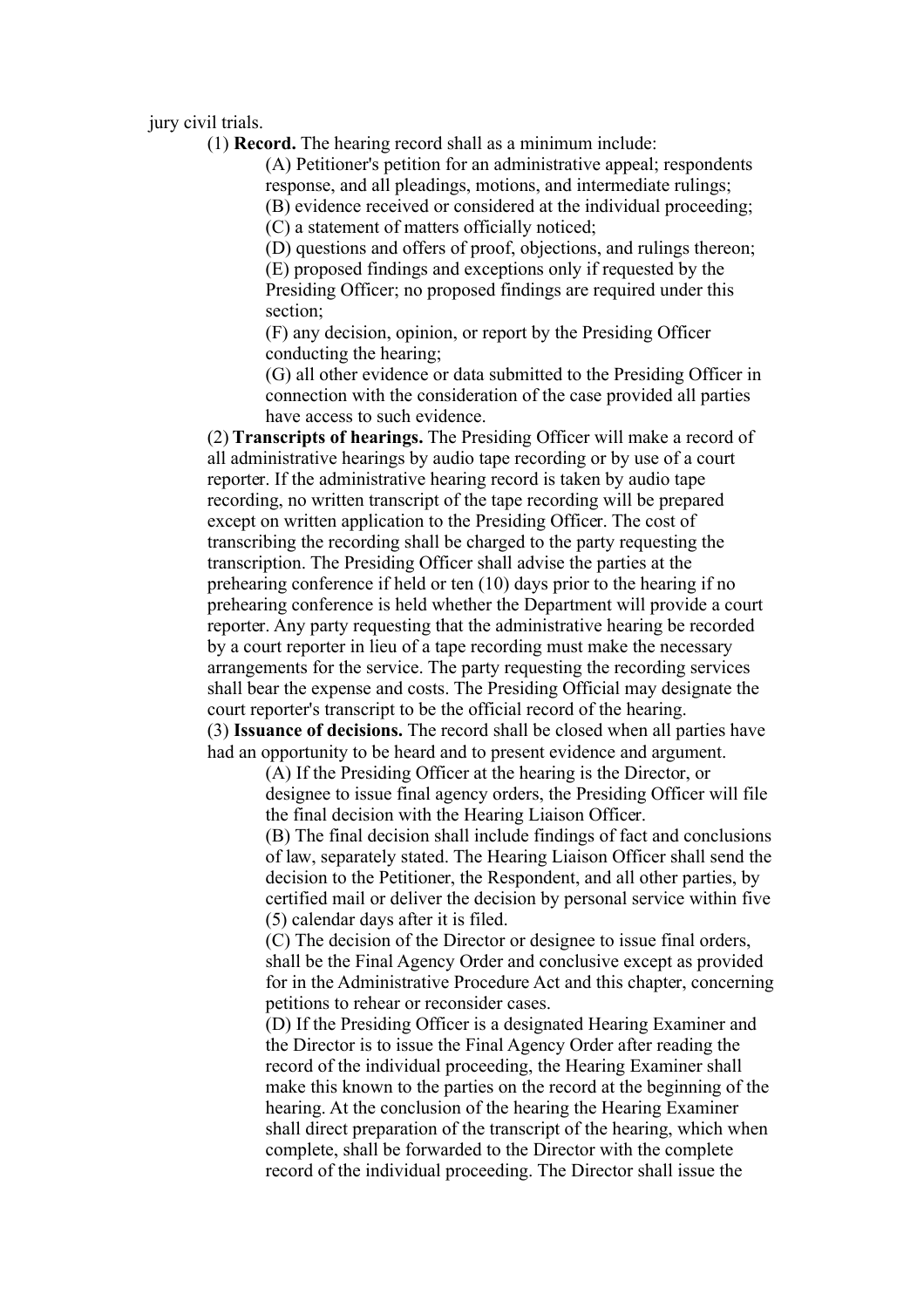decision as set forth in this section.

(E) If the Presiding Officer is a designated Hearing Examiner and the Director has not heard the case nor will the Director read the record of the proceeding, the Hearing Examiner shall prepare a proposed order which shall be served upon the parties. The proposed order shall contain a statement of the reasons therefore and of each issue of fact or law necessary to the proposed order. The Hearing Examiner shall allow not less than fifteen (15) days for the parties to provide briefs concerning the proposed order. At the request of any party, the Hearing Examiner shall allow for oral argument concerning the proposed order.

(F) The Hearing Examiner shall, through the Hearing Liaison Officer, after full consideration of the law and facts and the arguments of the parties, issue to the parties and the Director the final proposed order of the Hearing Examiner. The final proposed order shall be served on the parties at least fifteen (15) days prior to the hearing at which the Director shall consider the proposed order. At the hearing the parties may present briefs and oral arguments. The Director may issue the final proposed order as the Final Agency Order or may take the matter under advisement and issue the Final Agency Order after further consideration.

# (f) **Petitions to rehear or reconsider cases.**

(1) **Submission of petition.** A party adversely affected by Final Agency Order of the Department may petition for rehearing or reconsideration of the Final Agency Order. The party must file the petition with the Hearing Liaison Officer within ten (10) calendar days after the issue date of the Final Agency Order and shall serve copies of the petition on all other parties.

> (A) The petition must be filed in accordance with the provisions of Section 317 of Title 75 of the Oklahoma Statutes (Oklahoma Administrative Procedures Act). It must identify the specific law or evidence which should be considered. The request must include any new evidence and verification that such evidence is true.

(B) Any party to the case may file a response in support of, or in opposition to, the petition. Written responses must be filed with the Hearing Liaison Officer within ten (10) calendar days after the petition is filed. Copies of the response must be served by the responding party on all other parties.

(C) Petitions will be scheduled for consideration by the Presiding Officer on the earliest possible date. All parties will be notified of the date, time and location of the hearing on the petition to rehear or reconsider.

### (2) **Consideration of petition.**

(A) The petitioning party must be present when a petition for rehearing or reconsideration is considered. All other parties are encouraged to attend.

(B) The Director or designee to issue final orders will consider the petition and any response(s) to it. The Director or designee to issue final orders may permit oral arguments from the parties and may request information from any agency or person.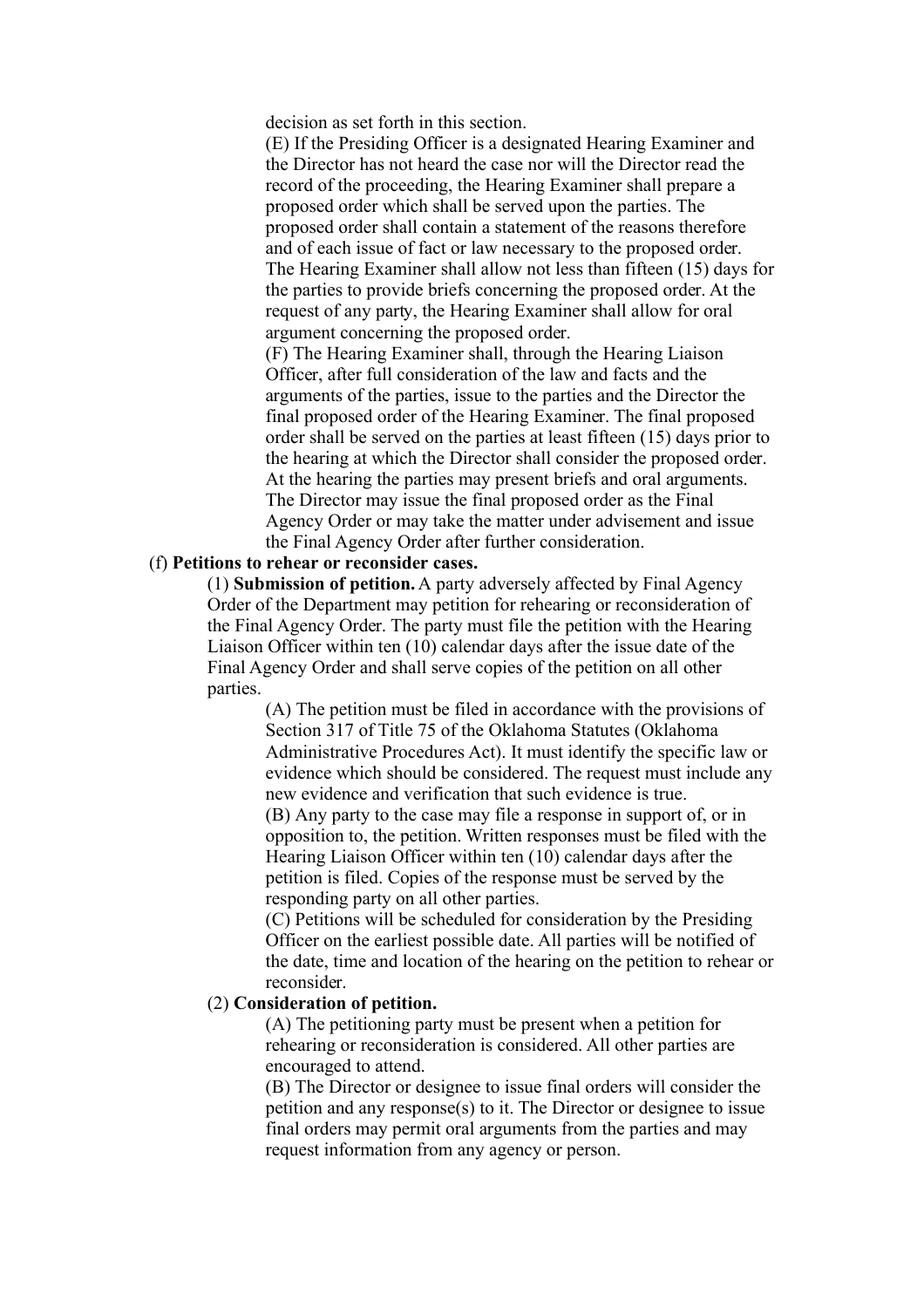(C) When a petition is granted or denied, the Director or designee to issue final orders will state the grounds upon which rehearing or reconsideration of the matter is granted or denied. If a rehearing or reconsideration is granted, the rehearing or reconsideration will be confined to those grounds upon which the petition was granted. An order granting rehearing or reconsideration is not a Final Agency Order.

(D) The filing of a petition pursuant to this section or a petition for judicial review does not automatically stay the original decision.

(3) **Final agency order.** If a petition for reconsideration or rehearing is denied, the Final Decision of the Director or designee to issue final orders and the decision to deny rehearing or reconsideration shall constitute the Final Agency Order.

(g) **Procedures generally applicable.** The procedures set forth herein shall be applicable to all hearings conducted in matters of debarment or performance suspension and may be applied in such other administrative hearings as may be conducted by the Department when such hearings require a full due process hearing.

[**Source:** Amended at 12 Ok Reg 1269, eff 5-11-95; Amended at 18 Ok Reg 1357, eff 5-11-01; Amended at 22 Ok Reg 1367, eff 5-26-051

### **SUBCHAPTER 5. CONSTRUCTION CONTRACTS**

### **730:25-5-1. Public Competitive Bidding Act**

Construction and maintenance contracts to be awarded by the Commission shall be advertised and awarded in accordance with the Public Competitive Bidding Act of 1974, as amended.

[**Source:** Amended at 12 Ok Reg 1269, eff 5-11-95]

#### **730:25-5-2. Opening of bids**

Unless otherwise ordered, bids shall be opened and read at least seven (7) days prior to the regular Commission meeting date. The Director shall cause the bids on each project to be reviewed and analyzed and shall have prepared a recommendation for awards.

[**Source:** Amended at 12 Ok Reg 1269, eff 5-11-95]

#### **730:25-5-3. Award preparation**

After the bids are received, the Director shall cause to be prepared a statement for the Commission which shall show the contractors who are apparent low bidders on more than one contract and the amount of work involved in each contract. The Director shall determine whether any contractor is low bidder on an amount of work which exceeds his prequalification or bonding limitation and shall recommend to the Commission which contracts, if any, should be awarded to this contractor, based on his qualifications and experience record.

[**Source:** Amended at 12 Ok Reg 1269, eff 5-11-95]

#### **730:25-5-4. Pre-advertisement prohibited**

No contract shall be advertised for bids or awarded by the State Transportation Commission until the Director has determined that the plans have been completed, required approvals from the United States Department of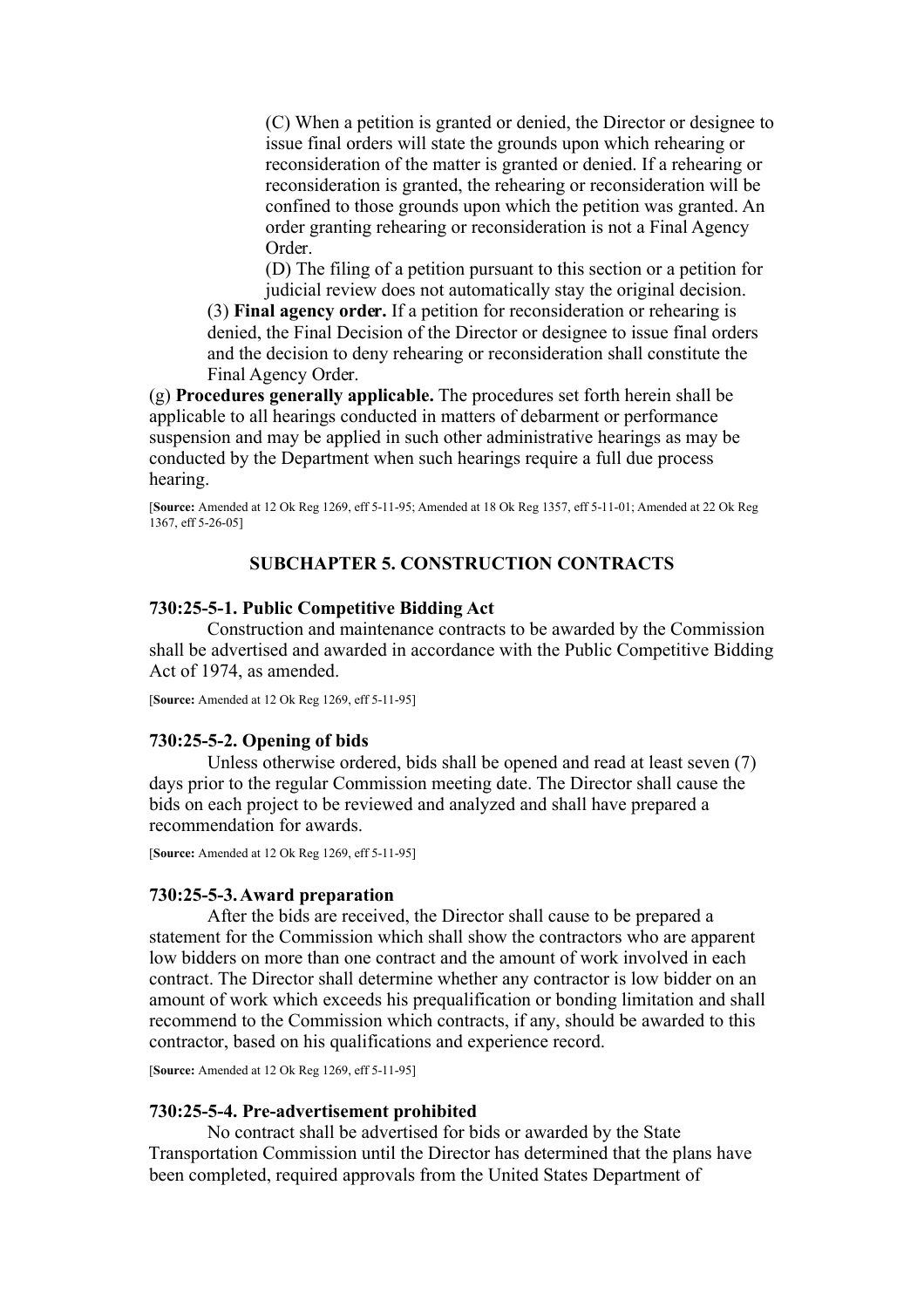Transportation have been obtained in the case of federal aid projects, and no notice to proceed shall be issued to a contractor until all rights-of-way have been secured, and utility removals have been completed or arranged.

[**Source:** Amended at 12 Ok Reg 1269, eff 5-11-95; Amended at 18 Ok Reg 1357, eff 5-11-01]

### **730:25-5-5. Surety company and insurance company**

(a) No surety company shall act as surety on an Oklahoma Department of Transportation contract in an amount which exceeds the bonding limitation as published in the Federal Register, Treasury Circular 570 or ten percent (10%) of capital and surplus as found in the Annual Report and Directory of Insurance Companies published by the Oklahoma Insurance Commission.

(b) In the event that any surety company shall fail or refuse to honor the terms and conditions of a bond provided to the Department, the Department shall so notify the Department of Central Services and the State Insurance Commission and may further refuse to accept bonds from the surety company until the bond obligation has been fulfilled.

[**Source:** Amended at 12 Ok Reg 1269, eff 5-11-95; Amended at 18 Ok Reg 1357, eff 5-11-01]

# **730:25-5-6. Release of engineers estimate; prohibition [REVOKED]**

[**Source:** Added at 12 Ok Reg 1269, eff 5-11-95; Revoked at 18 Ok Reg 1357, eff 5-11-01]

# **SUBCHAPTER 7. SETTLEMENT OF DISPUTES**

# **730:25-7-1. Settlement of disputes over questions in fact [REVOKED]**

[**Source:** Revoked at 12 Ok Reg 1269, eff 5-11-95]

# **730:25-7-2. Settlement of disputes arising during performance of construction or maintenance contracts; mediation and binding arbitration**

The Department shall develop and implement a binding procedure for the settlement of Contractor claims which may arise in the course of the performance of construction or maintenance contracts.

(1) **Procedure development.** The procedure developed by the Department shall generally provide the following:

> (A) The Contractor shall provide a written notice of the claim to the Resident Engineer/Division Engineer prior to the beginning of work upon which the claim will be based.

> (B) Submission by the Contractor to the Resident Engineer/Division Engineer of detailed information concerning the work performed and each element of additional compensation requested.

> (C) A time limit, from the receipt of all the Contractor's supporting information, in which the Department shall make a written response to the Contractor's claim.

> (D) Appeal by the Contractor from the decision of the Resident Engineer/Division Engineer to the Director or Assistant Director of Operations of the Department.

> (E) Provisions for the mediation of the Contractor's claim if the Contractor is dissatisfied with the final decision of the Director or Assistant Director of Operations. The mediation shall be performed under the auspices of the American Arbitration Association or other independent dispute resolution organization.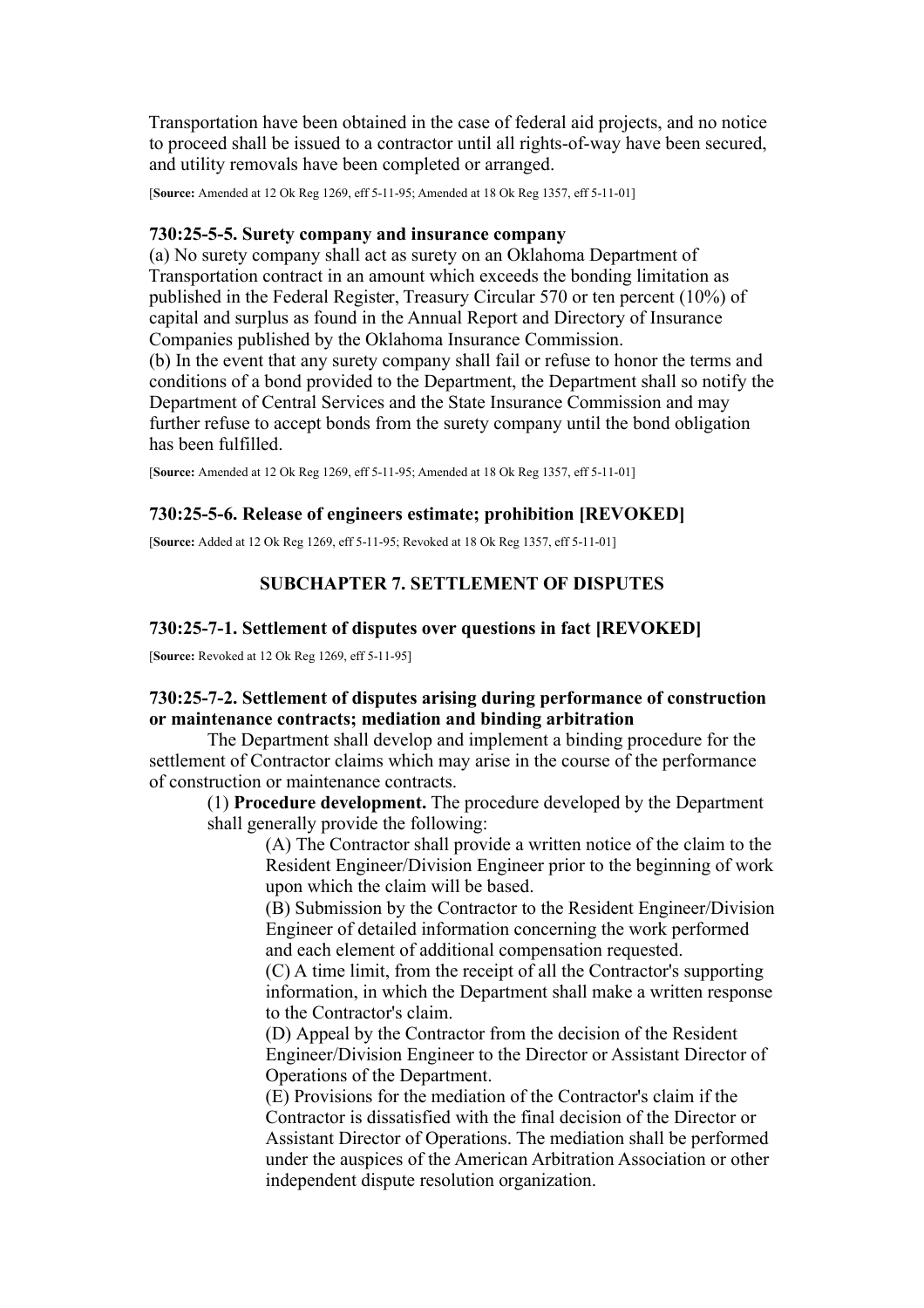(F) Upon mutual consent of the Department and the contractor and upon order of the District Court in Oklahoma County, disputes arising from construction or maintenance contracts and relating to work performed or conditions under which work was performed under the contract may be referred to binding arbitration which shall be performed under the auspices of the American Arbitration Association or other independent dispute resolution organization.

(2) **Implementation.** The Department will present its proposed procedure for settlement of contractor claims to the Commission for approval. The approved procedure shall thereafter be incorporated in each proposal for construction or maintenance contracts advertised by the Department. (3) **Procedure review.** The Department shall periodically review the procedure set forth in this section with highway construction industry and propose recommended changes to the Commission to insure the fair and efficient handling of Contractor claims.

[**Source:** Amended at 12 Ok Reg 1269, eff 5-11-95; Amended at 18 Ok Reg 1357, eff 5-11-01]

# **APPENDIX A. EXAMPLE FORM OF PETITION**

### [Figure 1](https://oklahomarules.blob.core.windows.net/appendix-figures/730_25A1.tif) [Figure 2](https://oklahomarules.blob.core.windows.net/appendix-figures/730_25A2.tif)

[**Source:** Added at 12 Ok Reg 1269, eff 5-11-95]

### **CHAPTER 30. HIGHWAY DESIGN**

[**Authority:** 61 O.S., §§ 60 et seq.; 69 O.S., §§ 101, 301, 303, 304, 689, 701, 708.2, 1210, 1401 et seq., 4002, and 4006; 47 O.S., §§ 14-118, 14-101 et seq., and 1129; 23 U.S.C. 101, 127 and 315; 49 U.S.C. 101 through 113; 23 CFR 658] [**Source:** Codified 12-31-91]

### **SUBCHAPTER 1. GENERAL PROVISIONS**

## **730:30-1-1. Purpose**

The purpose of this chapter is to delineate the areas involved in the design, specification, and permit process that the Commission must approve to ensure safe, efficient and economical roads for all of the citizens of Oklahoma and its visitors.

[**Source:** Amended at 18 Ok Reg 1369, eff 5-11-01]

## **SUBCHAPTER 3. DESIGN POLICIES AND SPECIFICATIONS**

### **730:30-3-1. Geometric design policy**

The Commission shall approve a geometric design policy for roadways and bridges on the State and Federal-aid Highway Systems. The policy shall be developed, maintained and kept current by the Department and be in general conformance with the policies adopted by the American Association of State Highway and Transportation Officials entitled "A Policy on Geometric Design of Highways and Streets", as well as the requirements of the United States Department of Transportation. The current policy which shall remain in effect until amended, is entitled,"Oklahoma Department of Transportation Roadway Design Manual".

[**Source:** Amended at 18 Ok Reg 1369, eff 5-11-01]

#### **730:30-3-2. Standard specifications**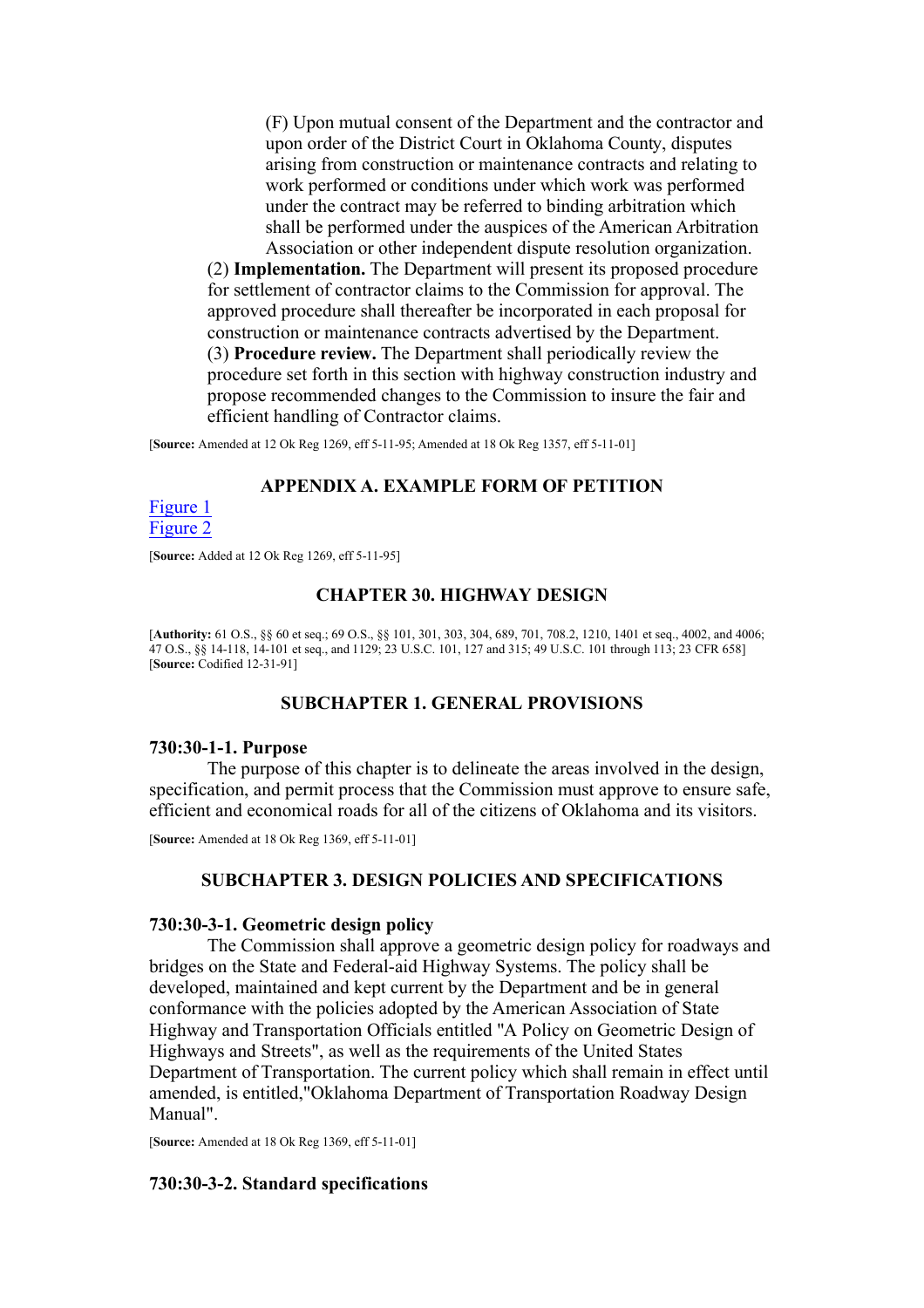(a) The Commission shall approve the standard specifications for construction on the State and Federal-aid Highway Systems. These standards shall be developed and kept current by the Department and be in general conformance with the standards adopted by the American Association of State Highway and Transportation Officials and the requirements of the United States Department of Transportation. The current standards, subject to future amendment, are entitled, "1999 Standard Specifications for Highway Construction".

(b) The Department is hereby authorized to issue special provisions, when necessary, to supplement the standard specifications.

[**Source:** Amended at 18 Ok Reg 1369, eff 5-11-01]

## **730:30-3-3. Permit system for driveway entrances and exits**

The Commission shall approve a policy on a permit system providing for the control of driveway entrances to and exits from all State and Federal-aid Highways. The policy shall be developed, maintained and kept current by the Department and be in general conformance with standards adopted by the American Association of State Highway and Transportation Officials. The policy which is currently in effect subject to periodic amendments is the latest edition of, "Policy on Driveway Regulations for Oklahoma Highways".

[**Source:** Amended at 18 Ok Reg 1369, eff 5-11-01]

# **730:30-3-4. Climbing lanes [REVOKED]**

[**Source:** Revoked at 18 Ok Reg 1369, eff 5-11-01]

# **730:30-3-5. Basis for determination of designs**

Roadway and bridge designs will be determined on the basis of engineering knowledge, judgment and economics for all materials involved.

### **730:30-3-6. Salvaged and used material**

The use of salvaged or used material shall be permitted in the construction or reconstruction of the Oklahoma State Highway System only when determined to be adequate for the type and class of facility under construction.

# **SUBCHAPTER 5. CONSULTING ENGINEERING SERVICES**

### **730:30-5-1. Department consultant contracts**

(a) The Oklahoma Department of Transportation may utilize consultant contracts to assist in the delivery of the Department's eight year construction work plan and other transportation improvements. All requests for consultant services must be approved by the Chief Engineer or an appointed designee. The Department will contract for professional services when one or both of the following conditions exist:

(1) The inability to complete the required work within the desired time frame with available resources.

(2) The work requires specialized experience or expertise that is not available within the agency.

(b) The Department will utilize two (2) basic forms of professional service contracts:

> (1) Project Specific Contracts. Contracts that provide for a general project location and specific definition of the anticipated services that will be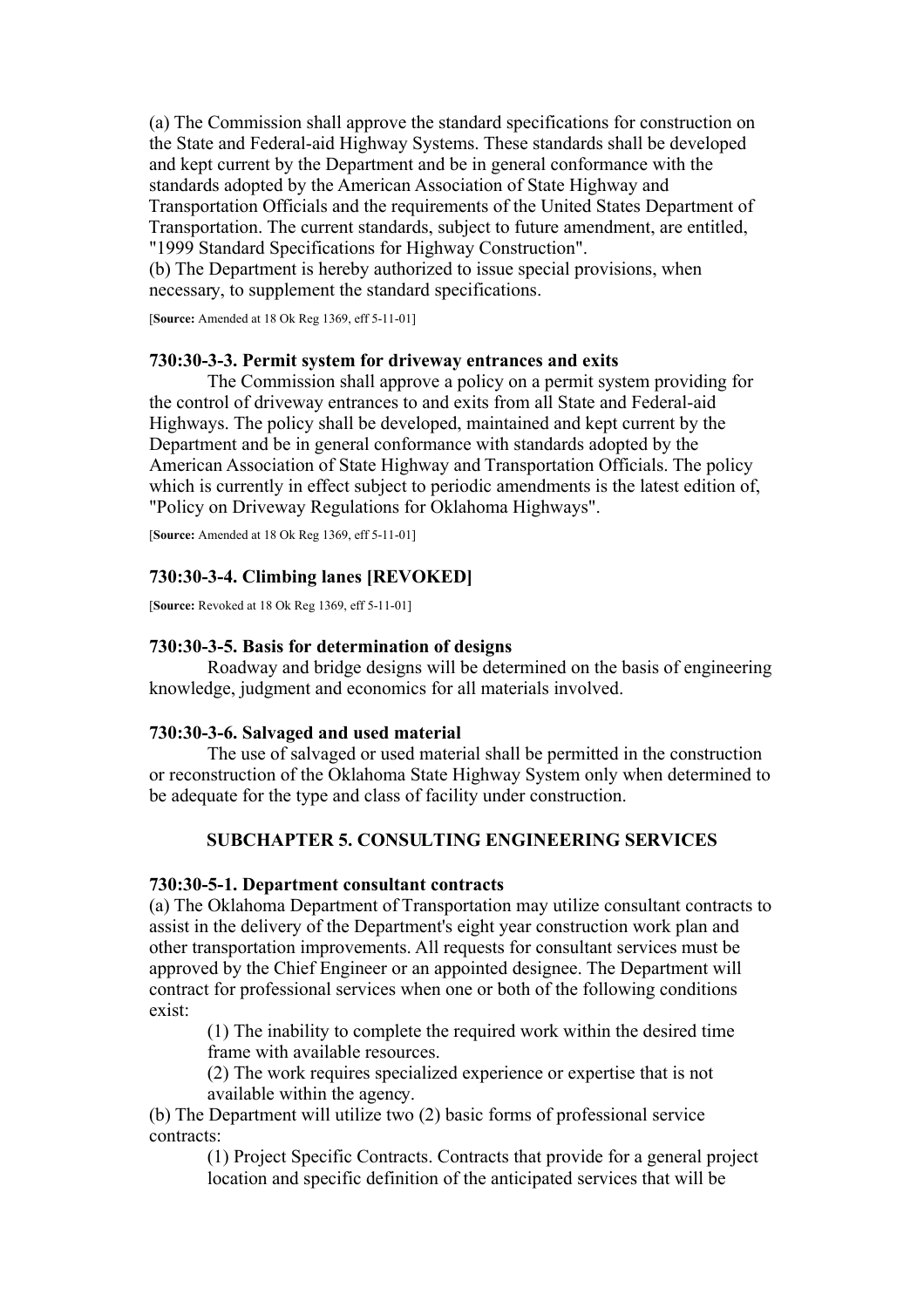required.

(2) Demand Service Contracts. Contracts that require a consultant to provide work and services on an as-needed or on-call basis. Demand service contracts that encompass all the preconstruction services necessary to provide a complete Plan, Specification and Estimate (PS&E) submission shall not exceed a total of five hundred thousand dollars (\$500,000) per consultant, per state fiscal year.

(c) The Department will solicit for project specific contracts on an as-needed basis and for demand service contracts on a periodic basis. The Department will maintain a list of all consulting firms that submit a consultant information form. The Department will solicit for professional services from the list and will utilize the technological means available to notify interested consultants in a manner that will maximize their opportunity to respond. For unusual or specialized services, the Department may deviate from the list of consulting firms and solicit in a manner that will provide notice to the greatest number of consulting firms determined to be qualified and capable of providing the services required.

(d) A consultant selection committee composed of representatives with knowledge and expertise in critical aspects of the projects and services will be utilized for the consultant selection for professional service contracts.

(e) The Oklahoma Transportation Commission must approve each obligation of funds for engineering and planning work prior to contract execution.

[**Source:** Amended at 18 Ok Reg 1369, eff 5-11-01; Amended at 26 Ok Reg 19, eff 8-22-08 (emergency); Amended at 26 Ok Reg 1099, eff 7-1-09]

#### **730:30-5-2. City and county consultant contracts**

Where the Local Public Agency (LPA) proposes the use of federal funds for professional services on a non-highway project (local city street or county road) and where there are local matching funds but no state funds involved in the project, the local unit of government having jurisdiction over the project, shall have the right to select and employ the professional service provider subject to compliance with State statutes, federal regulations, Department procedures and Department approval.

[**Source:** Amended at 18 Ok Reg 1369, eff 5-11-01; Amended at 29 Ok Reg 1495, eff 6-25-12]

## **SUBCHAPTER 7. BRIDGE UTILITY ATTACHMENTS**

### **730:30-7-1. License agreement; annual license fee**

The Department may execute a license agreement with a utility company or governmental political subdivision, permitting them to attach their public service or public convenience utility line to a bridge, subject to the following conditions:

(1) The proposed method of attachment submitted by the utility company or governmental political subdivision shall not encroach on the waterway or roadway, walkway or railing of the bridge and shall not overstress the structure so as to impair its structural adequacy, and shall not pose any detrimental effect to the bridge. The submission shall include detailed plans showing the proposed method of attachment. The Bridge Division may reject or require alterations to the proposed method of attachment to protect the bridge. Approved plans shall be stamped by the Bridge Division and considered part of the agreement. The Bridge Division shall prepare the agreement document.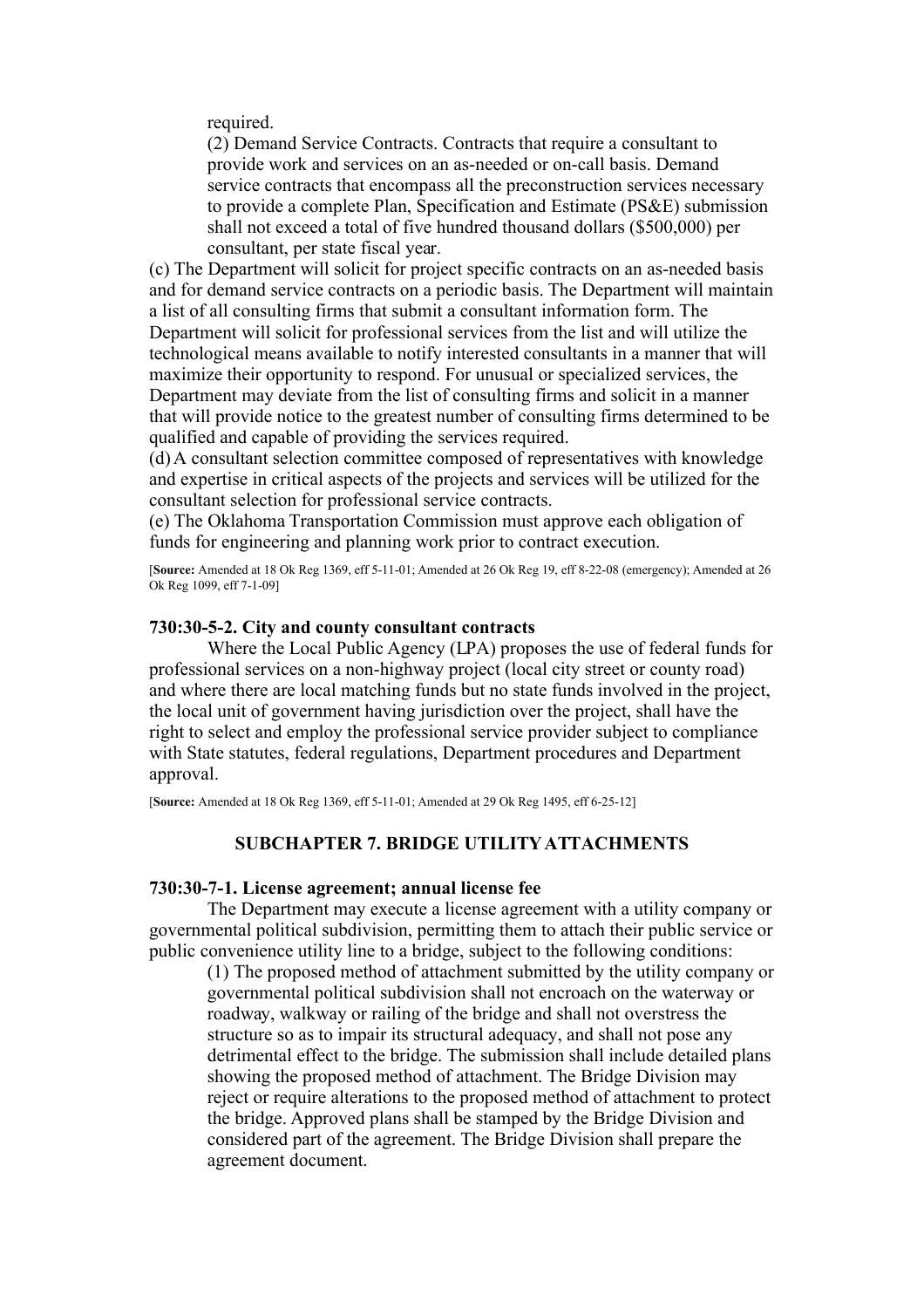(2) The utility company or governmental political subdivision shall execute the Department's standard license agreement. The utility company, upon completion of the attachment installation, shall pay the annual license fee listed in the license agreement. The utility company shall pay the fee annually until the termination of the agreement. The fee amount shall be based on the Schedule of Annual License Fees provided as Appendix C to this chapter.

[**Source:** Amended at 18 Ok Reg 1369, eff 5-11-01]

## **730:30-7-2. Waiver of license fee**

The license fee shall be waived on attachments of the U.S. government, state agencies, county governments, city governments, townships and any public non-profit "District" or not-for-profit "Corporation" as defined in Title 82, Section 1324.41 of the Oklahoma State Statutes. Requests for other waivers of the license fees will be referred to the Transportation Commission for their action.

[**Source:** Amended at 18 Ok Reg 1369, eff 5-11-01]

## **730:30-7-3. Liability insurance**

The license agreement shall provide that the utility company shall furnish and maintain a liability insurance policy in the amount of \$200,000.00 payable to the OKLAHOMA DEPARTMENT OF TRANSPORTATION for all lines carrying electrical power, petroleum gas and fluid products, and water. This liability insurance policy requirement shall not be retroactive to existing agreements. Liability insurance policy requirements shall be waived for the same entities for which license fees are waived in 730:30-7-2.

[**Source:** Amended at 18 Ok Reg 1369, eff 5-11-01]

### **730:30-7-4. Termination of license agreement**

(a) License agreements shall terminate when either the attachment or the bridge is removed. A new agreement, following the provisions of this subchapter, shall be required for any subsequent attachment.

(b) Any change to the attachment which would change the license fee shall void the existing agreement, and the provisions of this Subchapter for obtaining a new agreement shall be followed.

(c) License agreements shall be terminated if the attachment has not been completed within the time period specified in the agreement, usually one (1) year from the agreement execution date for existing bridges or one (1) year from the completion date of the bridge for new bridges.

[**Source:** Amended at 18 Ok Reg 1369, eff 5-11-01]

# **SUBCHAPTER 9. PERMITTING OF OVERSIZED, OVERWEIGHT AND SPECIAL COMBINATION VEHICLES**

# **730:30-9-1. System of issuance [REVOKED]**

[**Source:** Revoked at 10 Ok Reg 4685, eff 10-11-93]

### **730:30-9-2. Purpose**

The purpose of this Subchapter is to provide rules which will serve as a basis for the development of a system by the Commissioner of Public Safety for the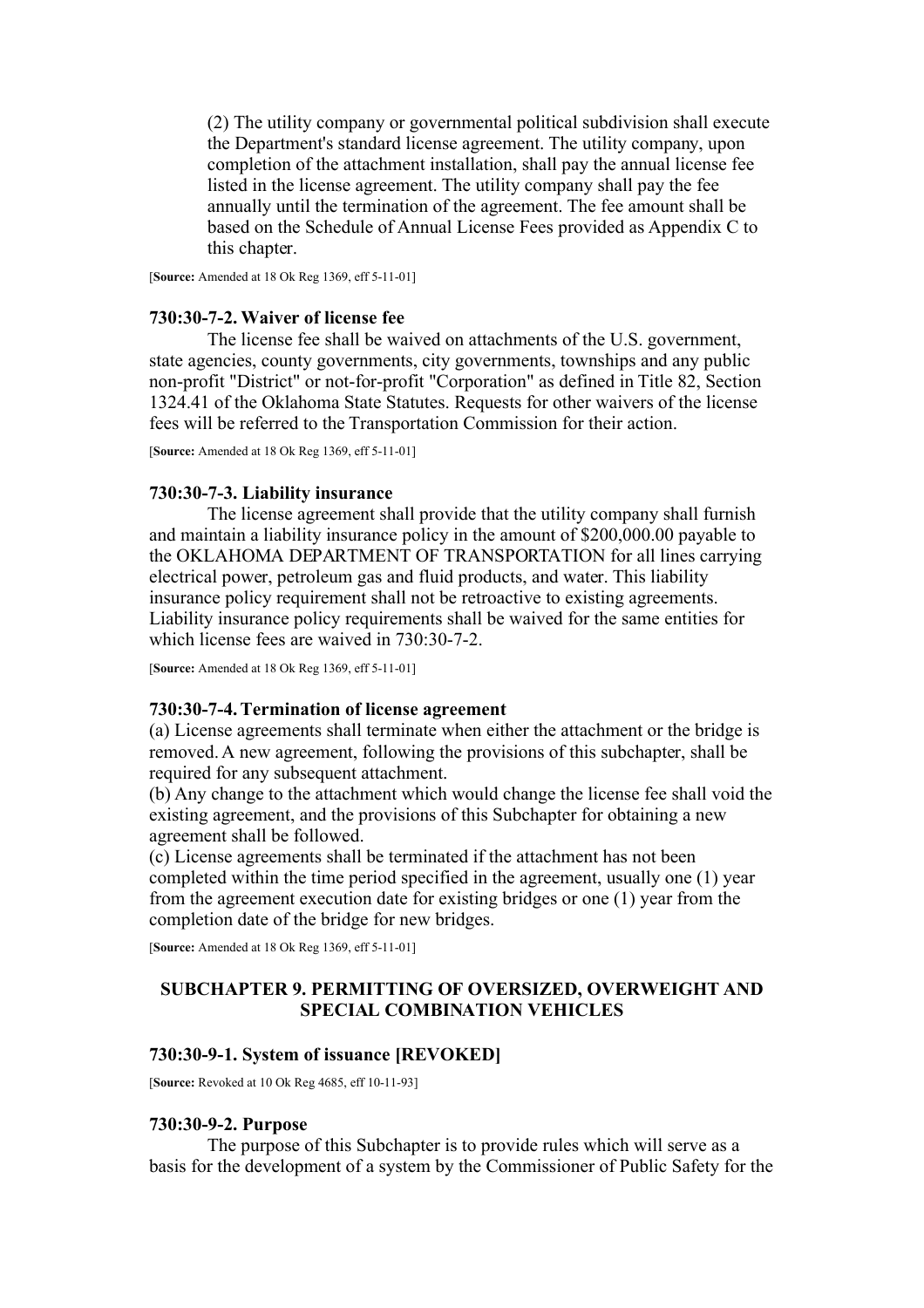issuance of permits for the controlled movement of reasonably oversize and/or overweight vehicles upon appropriate transportation facilities which are adequately designed to accommodate such vehicle sizes and with minimal disruption to the normal flow of traffic, creating damage to public facilities or impairing the public safety. It is the intent of the Oklahoma Transportation Commission to ensure, to the greatest extent possible, that the traveling public is protected from potential traffic hazards and the public interest and investment in state owned transportation facilities are protected through meaningful control of vehicle sizes and weights exceeding statutory limitations while providing adequate eligibility to permit, where in the public interest, the non-routine movements of oversize and/or overweight vehicles.

[**Source:** Added at 10 Ok Reg 4685, eff 10-11-93; Amended at 30 Ok Reg 713, eff 5-27-13]

# **730:30-9-3. Applicability**

The provisions of this Subchapter pertain to all routes of the State Highway System including, without limitation, the Dwight D. Eisenhower National System of Interstate and Defense Highways and all toll facilities (turnpikes) carrying an Interstate Highway, US Highway or State Highway designation, and such other roads, streets, or public ways as the Commissioner of Public Safety shall deem appropriate.

[**Source:** Added at 10 Ok Reg 4685, eff 10-11-93; Amended at 11 Ok Reg 3581, eff 6-27-94]

### **730:30-9-4. Permit defined**

A permit, when issued by the Commissioner of Public Safety in accordance with the laws of the State of Oklahoma and provisions of this Subchapter shall, subject to the conditions and restrictions of the law and these rules, constitute the limited written permission of the State of Oklahoma for the movement of a specific vehicle and/or load which exceeds any size or weight limitations of Title 47 O.S. 1991, Chapter 14 and any lawful amendments thereto, or, with regard to the Dwight D. Eisenhower National System of Interstate and Defense Highways, exceeds any of the provisions of Title 23 U.S.C., Section 127 or associated federal regulations.

[**Source:** Added at 10 Ok Reg 4685, eff 10-11-93]

## **730:30-9-5. Assumption of liability and responsibility for damages to public facilities by permittee**

(a) The driver, owner, operator, and any person, firm, or corporation causing or responsible for any vehicle being on any public road, street, or highway of this state operating under the limited authority of an oversize, overweight or other special permit shall, by operation of the vehicle under such permit, assume full and absolute responsibility for any damage to any road, street, highway, bridge, overpass, pavement, or other transportation facility.

(b) The issuance of an oversize or overweight permit shall, under no circumstances, be considered or construed to be a warranty, either express or implied, or a representation in any form by the State of Oklahoma or any agency or political subdivision of the State that any road, street, highway, or bridge provides adequate support or clearance for the permitted load or vehicle. No permit shall be valid except in strict conformance with the conditions precedent of this provision and all provisions contained in the permit. The Commissioner of Public Safety shall provide, on the face of each permit as determined by the Commissioner, notice of these conditions precedent for the use of the permit.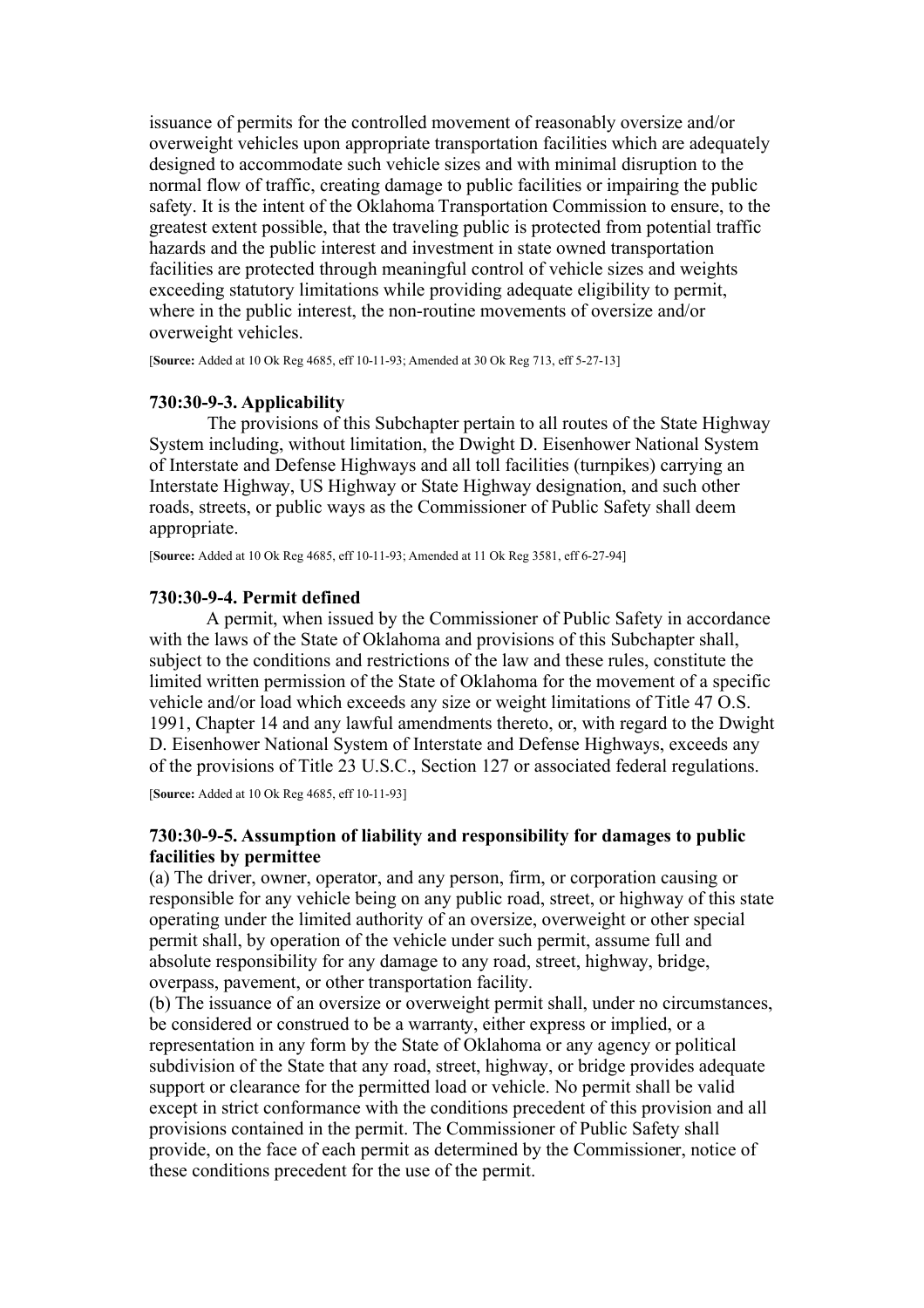### **730:30-9-6. General conditions and restrictions on permits**

Unless otherwise specifically required by law, the following provisions shall apply to the eligibility for permits issued by the Commissioner of Public Safety for the operation of oversize and/or overweight vehicles:

(1) Vehicles bearing an out-of-state license are ineligible for a permit of any type for a movement between an origin and destination, both of which are located within Oklahoma (intrastate movement), unless said vehicle is covered under an agreement between the licensing state and the State of Oklahoma which prorates the licensing and/or registration fees for such vehicles, or unless such vehicle has been temporarily licensed for operation in this state. Evidence of compliance with the provisions of this subparagraph must be provided with the application for any such permit. (2) Only single trip permits may be requested by the vehicle owner or operator for non-divisible overweight vehicles and/or loads.

> (A) A non-divisible load means any load or vehicle exceeding applicable length or weight limits which, if separated into smaller loads or vehicles, would:

> > (i) Compromise the intended use of the vehicle, i.e., make it unable to perform the function for which it was intended; (ii) Destroy the value of the load or vehicle, i.e., make it unusable for its intended purpose; or

(iii) Require more than eight (8) work hours to dismantle using appropriate equipment. The applicant for a nondivisible load permit has the burden of proof as to the number of work hours required to dismantle the load.

(B) Emergency response vehicles and casks designed and used for the transport of spent nuclear materials, and military vehicles transporting marked military equipment and material shall be considered for permits as non-divisible vehicles or loads. (C) Non-divisible loads not operating on the interstate Highway System mean loads which, in the opinion of the Commissioner of Public Safety, cannot be reasonably and efficiently dismantled and which may safely operate on the permitted route.

(D) Permits may be issued only after proper consideration of:

(i) allowable weights on, and dimensions of, bridges;

(ii) potential damage to roadways;

(iii) highways under construction;

(iv) construction or other detours;

(v) traffic volumes;

(vi) interference with the normal flow of traffic; and

(vii) existing or reasonably anticipated weather conditions such as excessive winds, rain, fog, snow or ice, or any other condition which, in the opinion of the issuing agency, or any law enforcement officer, may adversely affect the safe operation of permitted vehicles or the public safety.

(3) Single trip permits for non-divisible overweight vehicles and/or loads may be requested only for vehicles which have been lawfully registered to carry the requested weight and only for the time reasonably necessary to accommodate the movement of said vehicle and/or load from its point of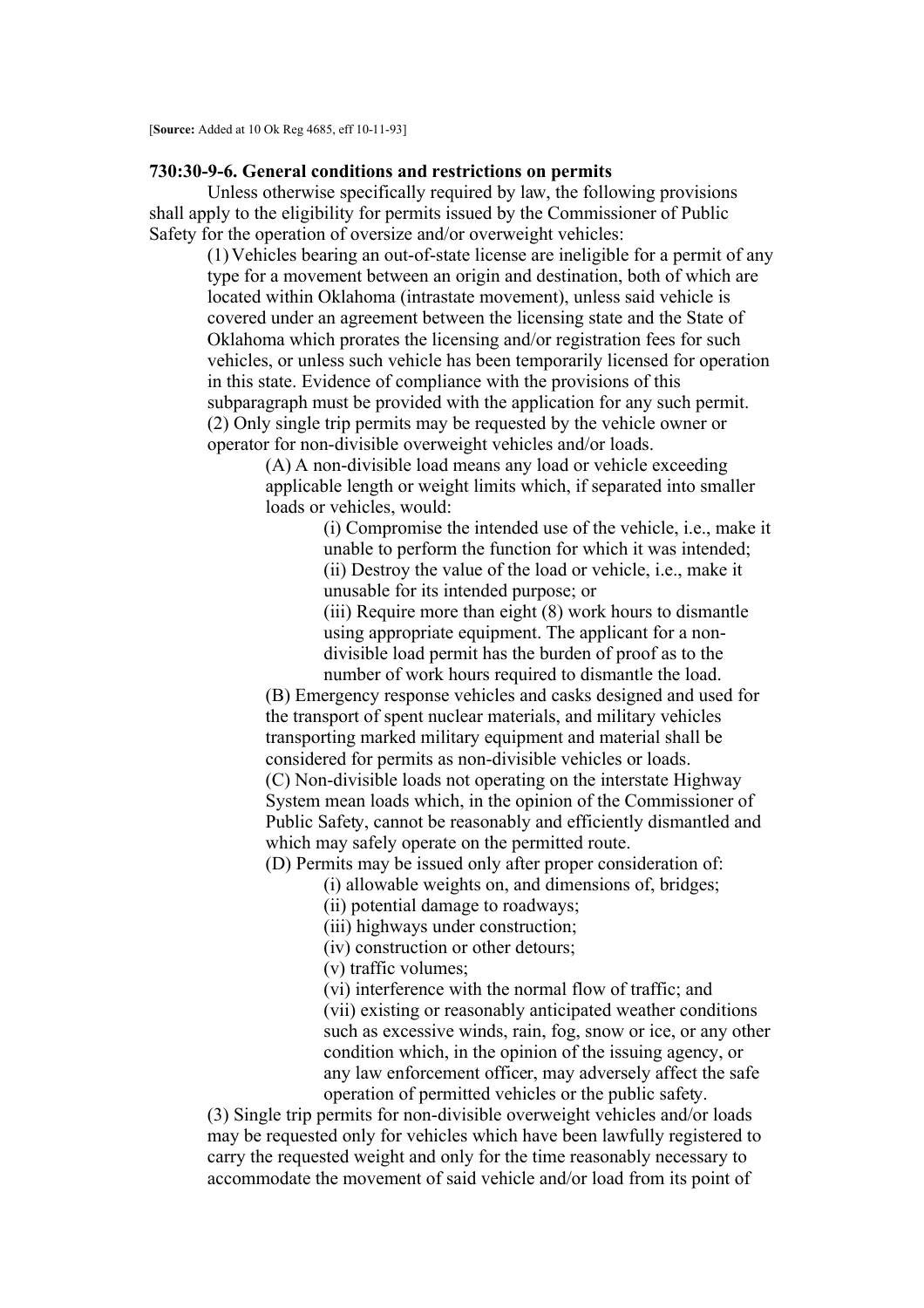origin to its point of destination via the shortest practicable routing. Any return trip of said identical vehicle and/or load shall require an additional permit.

(4) All permit applications and issued permits must clearly and specifically identify the name and address of the vehicle owner, the vehicle involved including make, model, license number and state of issuance, the number of trailers, their license numbers and state of issuance, a brief description of the load to be transported and, if overweight, the gross permitted vehicle weight, the number of axles, axle configurations, spacings and weights and, if oversize, all oversize dimensions, the lengths of any front or rear load overhang and, for the movement of unlicensed equipment or mobile homes, a serial or other identification number unique to said load.

(5) No enforcement tolerances shall apply to any permitted vehicle and/or load.

(6) Permitted vehicles shall neither access nor move upon any part of the National System of Interstates and Defense Highways or four-lane divided Federal Aid Primary System Highways, state highway or bridge unless the properly signed original permit or true and correct facsimile or copy thereof, specifically authorizing such movement, is in the driver's possession.

(7) All vehicles and/or loads moving under provisions of a permit shall travel to the right of the center of the roadway and shall yield the right of way to other traffic. An exception occurs on bridges when the permit specifies traveling on the centerline of the roadway.

(8) Permitted vehicles and/or loads, the movement of which requires an escort, shall not travel in convoy.

(9) Failure of the vehicle owner or driver to comply with any applicable law, rule, regulation, ordinance, posted speed limit or any permit term, condition, limitation or requirement including, but not limited to routes of travel shall, in addition to all other legal remedies, immediately invalidate the permit.

(10) Vehicles carrying loads of other vehicles or equipment whose reasonably emovable appendages require an oversize permit shall have such appendages removed prior to movement, thereby eliminating the need for an oversize permit.

(11) Vehicles and/or loads which are both overweight and oversize shall require the issuance of a permit covering both the overweight and oversize movement; however, the permit fees shall apply as though both permits had been issued separately.

[**Source:** Added at 10 Ok Reg 4685, eff 10-11-93; Amended at 12 Ok Reg 1283, eff 5-11-95; Amended at 13 Ok Reg 2263, eff 6-13-96; Amended at 16 Ok Reg 1261, eff 5-13-99; Amended at 19 Ok Reg 1222, eff 5-13-02; Amended at 30 Ok Reg 713, eff 5-27-13]

### **730:30-9-7. Overweight permits - specific conditions and restrictions**

(a) Unless otherwise specifically required by law, in addition to the applicable General Conditions and Restrictions on Permits as contained in 730:30-9-6, no overweight vehicle and/or load and no combination of vehicles and/or loads shall be eligible for a permit unless all the following conditions are met:

(1) the permit application is for a single trip only; and

(2) the vehicle and/or load to which the application applies cannot be divided; and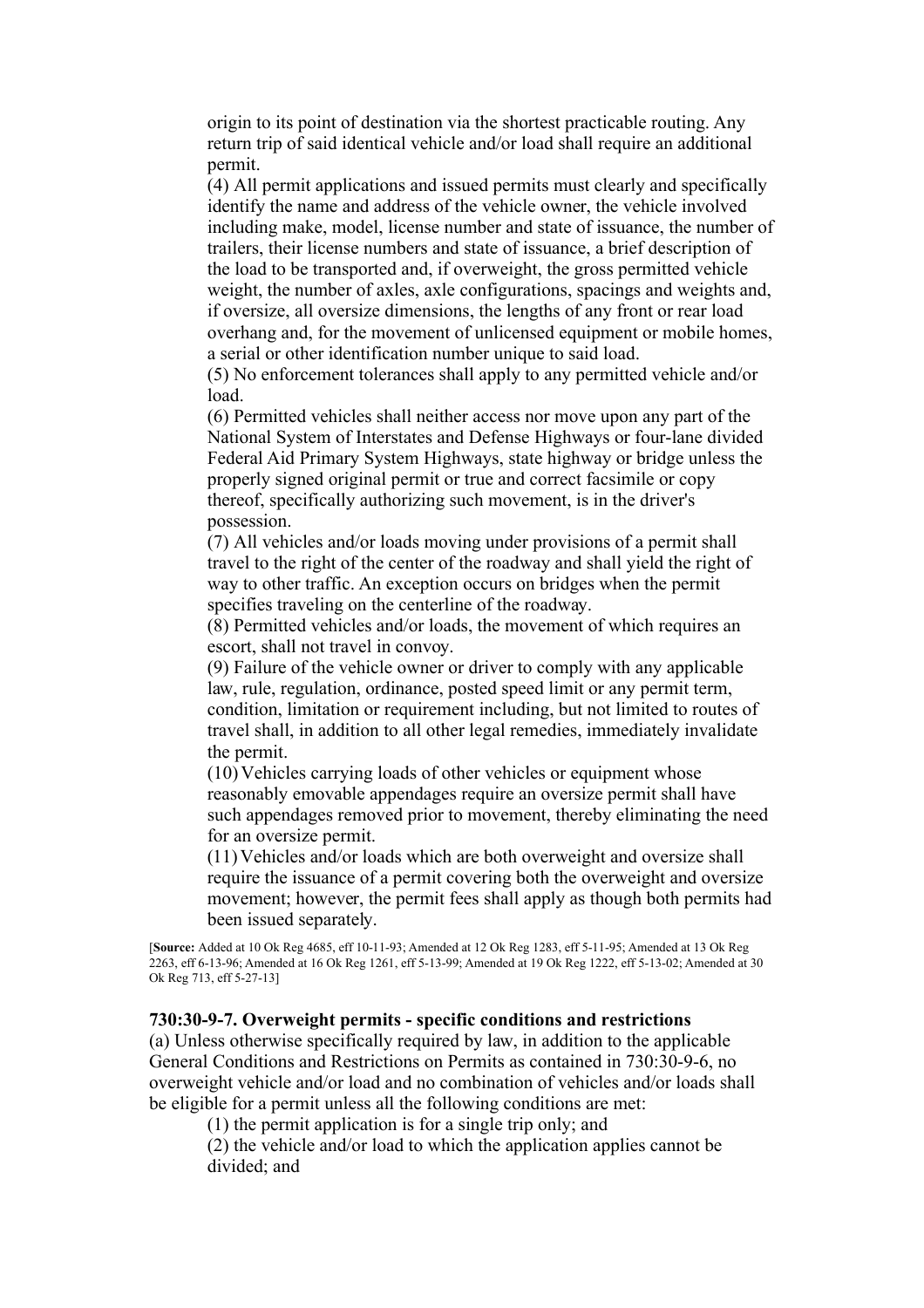(3) the applicant has justifiably certified that the movement proposed in the application is necessary due to the existence of a specific public emergency requiring the use of the State Highway System and the Commissioner of Public Safety has concurred in the existence of such emergency; and (4) the route requested constitutes the shortest practicable routing available; and

(5) the overweight vehicle and/or load to which the application applies does not require a fixed single axle loading in excess of 20,000 pounds or 600 pounds per inch and fractional part thereof of nominal tire tread width, whichever is the lesser.

(b) Except as otherwise provided in this subchapter overweight permits shall be required for the movement of vehicles and/or loads exceeding 80,000 pounds or any of the provisions of federal Formula "B" or Table "B" when proposed for movement on the Dwight D. Eisenhower National System of Interstate and Defense Highways and for the movement of vehicles and/or loads exceeding 90,000 pounds or any of the provisions of the Oklahoma Weight and Axle Spacing Table shown in 47 O.S. 1991, Section 14-109(a)2, when proposed for movement on any other portion of the State Highway System.

(c) In accordance with the Federal Highway Administration interpretation of 23 U.S.C. § 127 longer combination vehicles, (LCV's) which are defined in § 127(d) (4) as any combination of a truck tractor and two or more trailers or semitrailers which operates on the Interstate System at a gross vehicle weight greater than 80,000 pounds in accordance with Federal Weight Formula "B" shall be allowed to operate on the Interstate System in Oklahoma at a gross vehicle weight of not to exceed 90,000 pounds, if the LCV configuration was in regular or periodic operation as permitted by the Commissioner of Public Safety on or before June 1, 1991. LCV's shall be subject to all other requirements provided for by federal law, state law and this subchapter. The Federal Highway Administration requires that any LCV operating on the Interstate Highway in the State of Oklahoma at a gross vehicle weight in excess of 80,000 pounds, but not exceeding 90,000 pounds, first obtain from the Commissioner of Public Safety a special annual divisible load permit for such operation on the Interstate Highways.

(d) The gross permitable axle weight on any axle which is capable of being lowered for use in supporting a load or retracted from such use by controls located in or accessible from the vehicle cab, shall not exceed the lesser of 8,000 pounds or the axle manufacturer's gross axle weight rating and no tire on any such axle shall be permitted to carry weights in excess of 240 pounds per inch and fractional part thereof of tread width. All tires on any such axle shall be compatible in size, width and air pressure with the tires on fixed load axles.

(e) No operator shall move any load without a permit which is over the weight limits provided by law.

(f) Maps for Load Posted Bridges on Oklahoma Highway System are available on the Department of Transportation web site and updated within two weeks of when changes occur. The map indicates, at the time of its updating, the locations of all load restricted bridges and highways on the state highway system. The map does not, in any event, constitute a warranty, either express or implied.

(g) All applications shall be entered into the Department of Public Safety automated overload permitting system and shall indicate all proposed axles, axle spacings and weights, the inner bridge dimensions, gross vehicle weight, vehicle width, height and length, origin, destination and the proposed routing, and shall be referred in writing to the Department of Transportation for a specific load route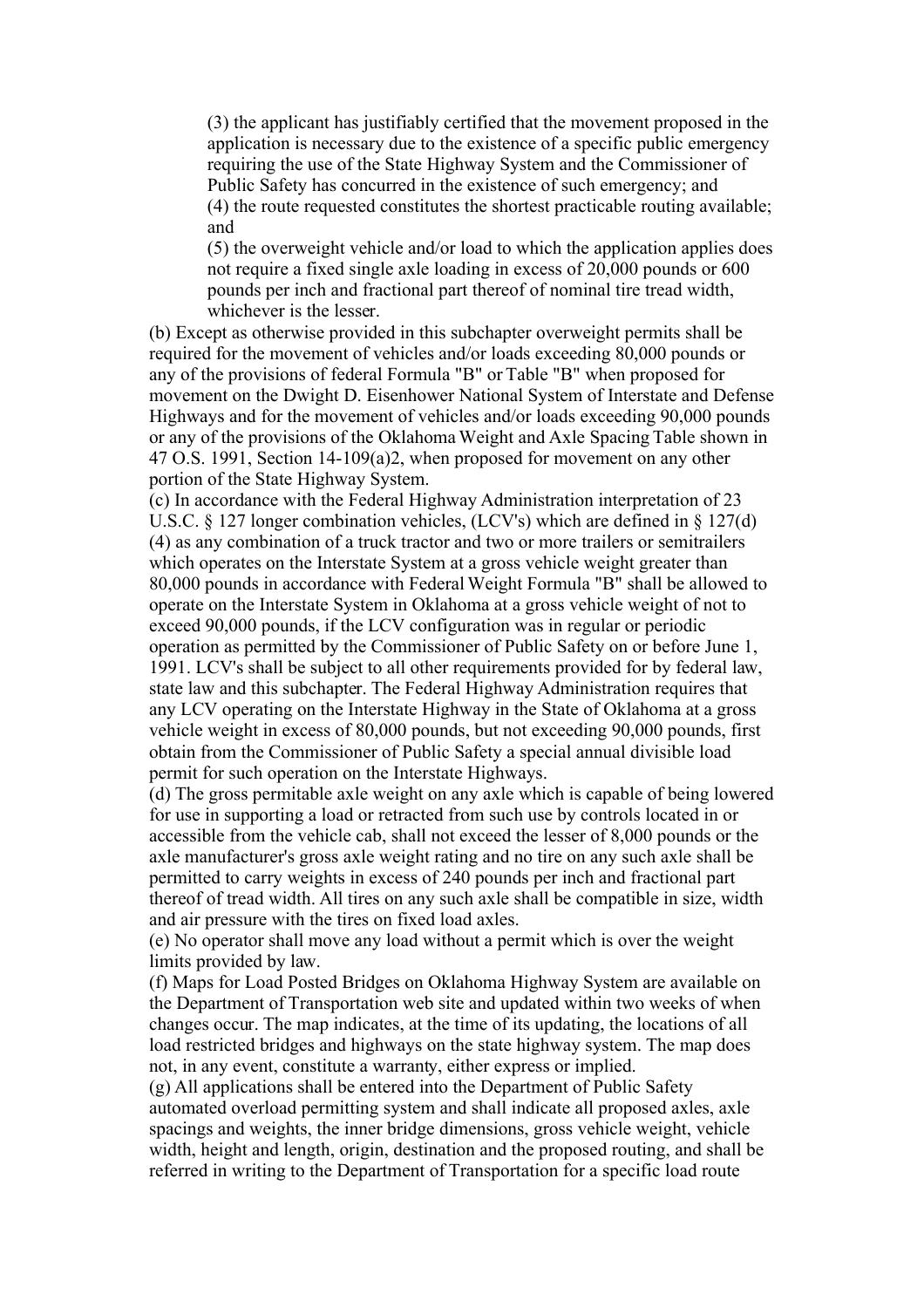review. Based upon the findings of that review, the Department of Transportation shall notify the Commissioner of Public Safety whether such a permit may be issued or whether such movement will pose an unacceptable risk of damage to the highways and/or bridges of this state or create a hazard to the public safety. Permits for proposed movements which pose an unacceptable risk in the opinion of the Department of Transportation shall be denied.

(h) Overweight load route reviews shall be made by the Department's Bridge and Maintenance Divisions. Bridge reviews shall be performed in strict compliance with provisions of the current AASHTO Manual ForBridge Evaluation. The computed stresses for a bridge due to an overweight load proposed for permitting shall not, under any circumstances whatsoever, exceed those specified in said manual; provided, the Department of Transportation may reduce the AASHTO recommended allowable computed stress values where necessary to account for deterioration in any of the structural members of any bridge.

(i) Based upon previously completed load route reviews, the Department has compiled and maintains anOverweight Truck Permit Map which is intended for use in permitting the movement of standard configurations of overweight trucks which have been previously studied and are shown on Standard Drawing OL-1. Said drawing indicates the maximum gross vehicle weight and axle group loading, minimum number of axles and inner bridge dimensions for all truck combinations shown. The Overweight Truck Permit Map and the Standard Drawing OL-1 are herein incorporated by reference and constitute an integral part of this Subchapter and will be updated by the Department not less than once every two years and furnished to the Commissioner of Public Safety in such quantities as he may reasonably require for the purpose of approving or rejecting applications for overweight permits for the movement of indicated vehicles and/or loads without requesting a load route review by the Department for the previously studied routes shown on the map. The Department reserves the right to add, delete or modify at any time, any routes or portions thereof shown on the map due to any change in the condition of highways relating to their ability to carry such loads, by oral or written notification to the Commissioner of Public Safety or his designated representative. Neither the Overweight Truck Permit Map or the Standard Drawing OL-1 constitutes a warranty, express or implied.

(j) All requests for overweight permits must go through the Department of Public Safety automated overload permitting system. Requests must be received a minimum of five working days prior to the date requested for actual movement of the load. Additional time may be required where several bridges are involved. Routes shown in red on said map are incapable of supporting permitted overweight vehicles shown on the Standard Drawing OL-1. Permits may be issued for vehicles shown on Standard Drawing OL-1 on routes shown in green on said map. (k) Reducing bridge impact loading by restricting the speed of more conventional permit loads shall not be considered by the Department of Transportation where long hauls are to be made by permitted overweight vehicles. Restricted speed will be considered only for extremely short hauls where it can be shown that analternate means of transportation is not readily available.

(l) The Department of Transportation will review specific routes and bridges for various combinations of oversize and overweight trucks including superloads to determine the probability of specific structures and pavements to support such loads; however, due to unknown factors, such as recent changes in conditions or any other unknown factor, neither the Commissioner of Public Safety nor the Department of Transportation shall warrant, guarantee or certify that a particular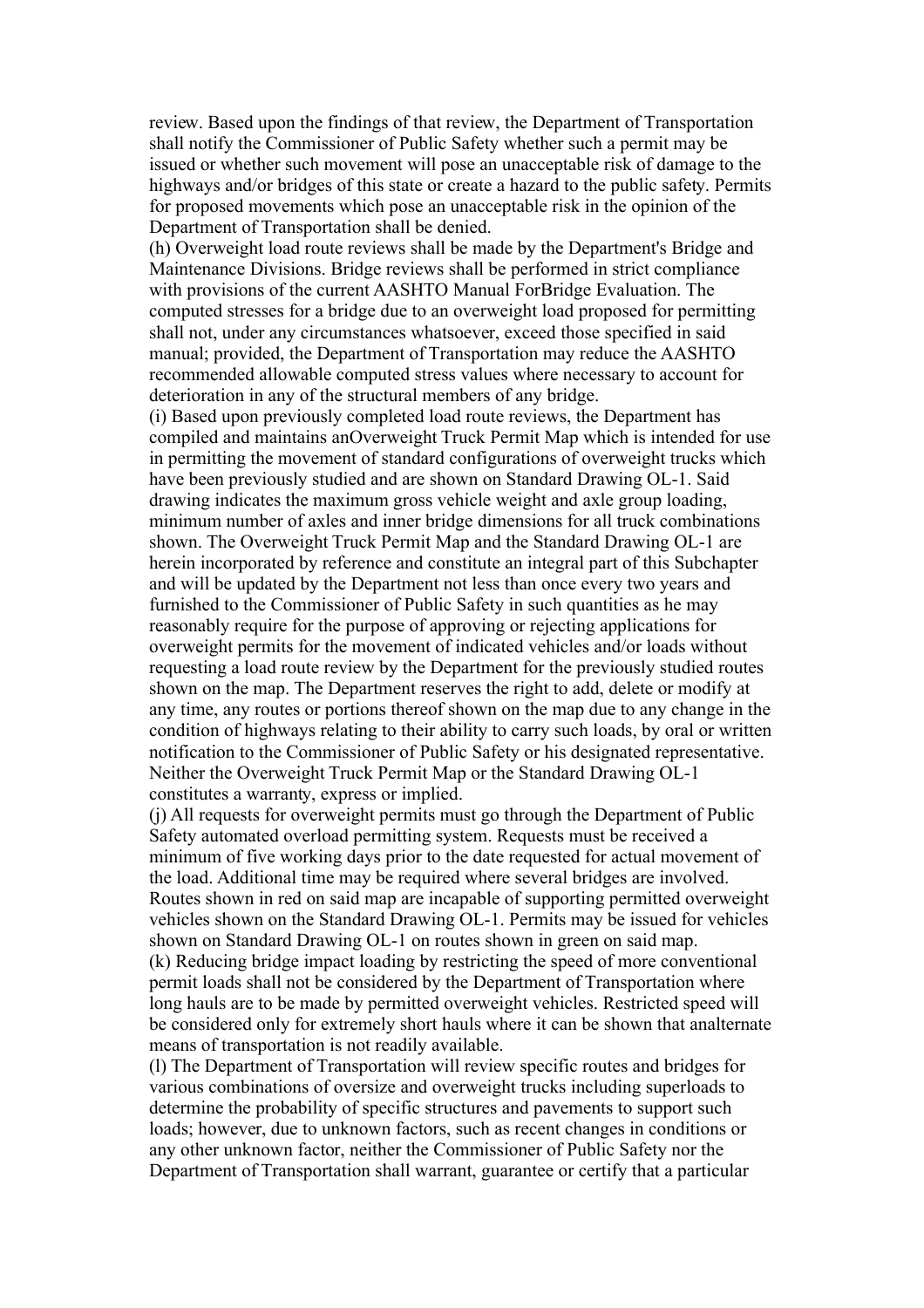overweight load or superload can be safely moved over any route without incurring a substantial risk of structural failure to the paving surface or bridge structure due to the higher level of stress permitted for these oversize or overweight loads and no such warranty, guarantee or certification is hereby expressed or implied. The Department of Transportation reserves the right to require an evaluation of potential damage to the pavement on a specific route. A superload is defined as any overweight permit load that exceeds the Standard Drawing OL-1 trucks described in paragraphs (i) and (j) of this subsection. If the route has not been studied previously for the proposed superload, a detailed structural analysis will be required to check each bridge to be crossed by the proposed superload to determine if adequate safety factors exist in the bridge to assure that damage will not occur unless it can be shown by a comparative analysis that it will not exceed stresses developed by OL-1. Bridge stress and safety factors shall be in strict conformance with paragraph (h) of this subsection.

(m) Superloads with dual lanes axles may be considered as separate side-by-side axles for analysis and permit purposes as shown by the Oklahoma Department of Transportation Standard Drawing OL-1. Superloads with dual lanes meeting the following requirements will be reviewed by the Oklahoma Department of Transportation for specific routes:

(1) Each axle shall include a minimum of four (4) tires and not exceed 20,000 lbs. or 600 lbs. per inch and fractional part thereof of nominal tire tread width, whichever is the lesser. No more than one axle per lane will be allowed for dual lane configurations.

(2) The lateral distance, "W", between consecutive dual wheels on each axle must be a minimum of 4'-0" regardless of the type of equipment being used.

(3) The Gage, "G", or split inside distance separating axles between centers of inside dual wheels must be a minimum of 6'-0" measured between centers of inside dual wheels regardless of the type of equipment being used.

(4) The permit application is for a single trip only.

(5) The vehicle and/or load cannot be reasonably modified or dismantled for operation in compliance with all legally defined maximum dimensions. (6) The load does not exceed 16 feet in width when proposed for operation on the Dwight D. Eisenhower National System of Interstate and Defense Highways during any portion of the trip or 20'-0" on the state highway system.

(7) The height of the vehicle and/or load will clear, by a minimum of two (2) inches, the minimum posted height limitation for any overhead structure. A Vertical Clearanceof Bridge Structures Map is produced by and available from the Oklahoma Department of Transportation, but the map does not, in any event, constitute a warranty, either expressed or implied. (8) The track of the vehicle and/or load does not require the use of highway shoulders and the turning radius of the vehicle and/or load does not require leaving the surface of roadway travel lanes, the travel lanes of interchange loops or ramps, to negotiate turns.

(9) The towing vehicle has sufficient power to move the oversize load safely at reasonable highway speeds.

(10) All applications received by the Commissioner of Public Safety for overweight permits shall indicate all proposed axle spacings including gage and wheel spacings, axle spacings and weights, the inner bridge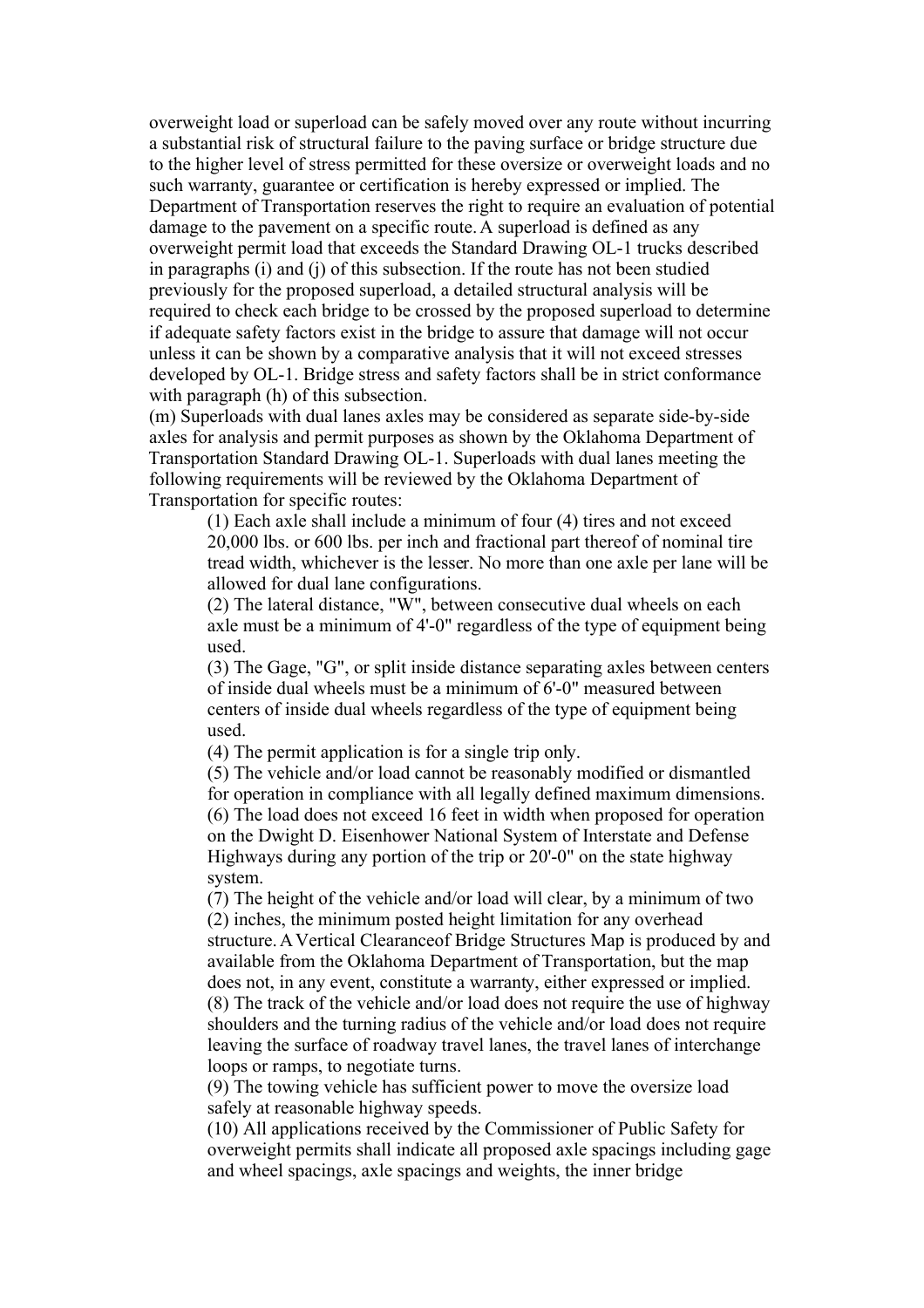dimensions, gross vehicle weight, vehicle width, height and length, origin, destination and proposed routing, and shall be referred to the Department of Transportation for a specific load route review. **As a general rule, increasing the Gage, "G", and the wheel spacing, "W", will, in most cases, improve the load distribution and allow larger gross vehicle weights to pass over the bridges.**

(11) As a general rule, the allowance of dual lane axelsare intended for shorter hauls or, for instances when no other means is available, to move the load and the movement originates or terminates in the State of Oklahoma. In order to minimize disruption to traffic, preference should be given to the use of single lane equipment.

[**Source:** Added at 10 Ok Reg 4685, eff 10-11-93; Amended at 12 Ok Reg 1283, eff 5-11-95; Amended at 18 Ok Reg 1369, eff 5-11-01; Amended at 30 Ok Reg 713, eff 5-27-13]

#### **730:30-9-8. Special crossing permits**

(a) Special Crossing Permits for Industrial Use (Crossing Permits) may be applied for regarding the use of specific locations where private roads cross non-access controlled state highways and the load exceeds 20,000 lbs /axle when the following conditions and requirements are met.

(1) An initial Crossing Permit application for each such crossing shall be submitted through the Department of Public Safety to the Department of Transportation indicating, as a minimum, highway route number, station location, county, township and range, the proposed vehicle size, the number of axles and axle spacings, the maximum gross weight, maximum axle loadings and such additional information as the Commissioner of Public Safety may require.

(2) The Crossing Permit application shall be accompanied by appropriate plans, specifications and details necessary for said crossing, and shall have been prepared by a Registered Professional Engineer. The plans must show structural adequacy for the proposed reinforced surface of the highway crossing, including a soils study as well as appropriate traffic warning and control devices necessary to insure the safety of the traveling public. (3) The Department of Transportation engineering staff shall make a comprehensive study of the proposal, make recommendations for any necessary revisions or modifications, and submit the request to the Transportation Commission for approval or rejection. If rejected, the Department will so notify the Commissioner of Public Safety. (4) If the request is approved by the Transportation Commission, the requesting party shall enter into an agreement with the Director of the Department of Transportation to pay all costs of or associated with the construction and maintenance of the crossing, including the perpetual daily maintenance of the heavy load crossing and any safety warning and traffic control devices. The requesting party shall file with the Department evidence of sufficient liability insurance in amounts equal to the maximum amounts of liability for state agencies provided in the Governmental Tort Claims Act, naming the State of Oklahoma, ex rel. Department of Transportation as an additional insured and shall further agree to hold harmless the State of Oklahoma, its agents and employees from any and all claims of damages whatsoever which arise from the industry's use of, or as a result of the existence of, the highway crossing, associated warning or traffic control devices or any impairment of public safety at the crossing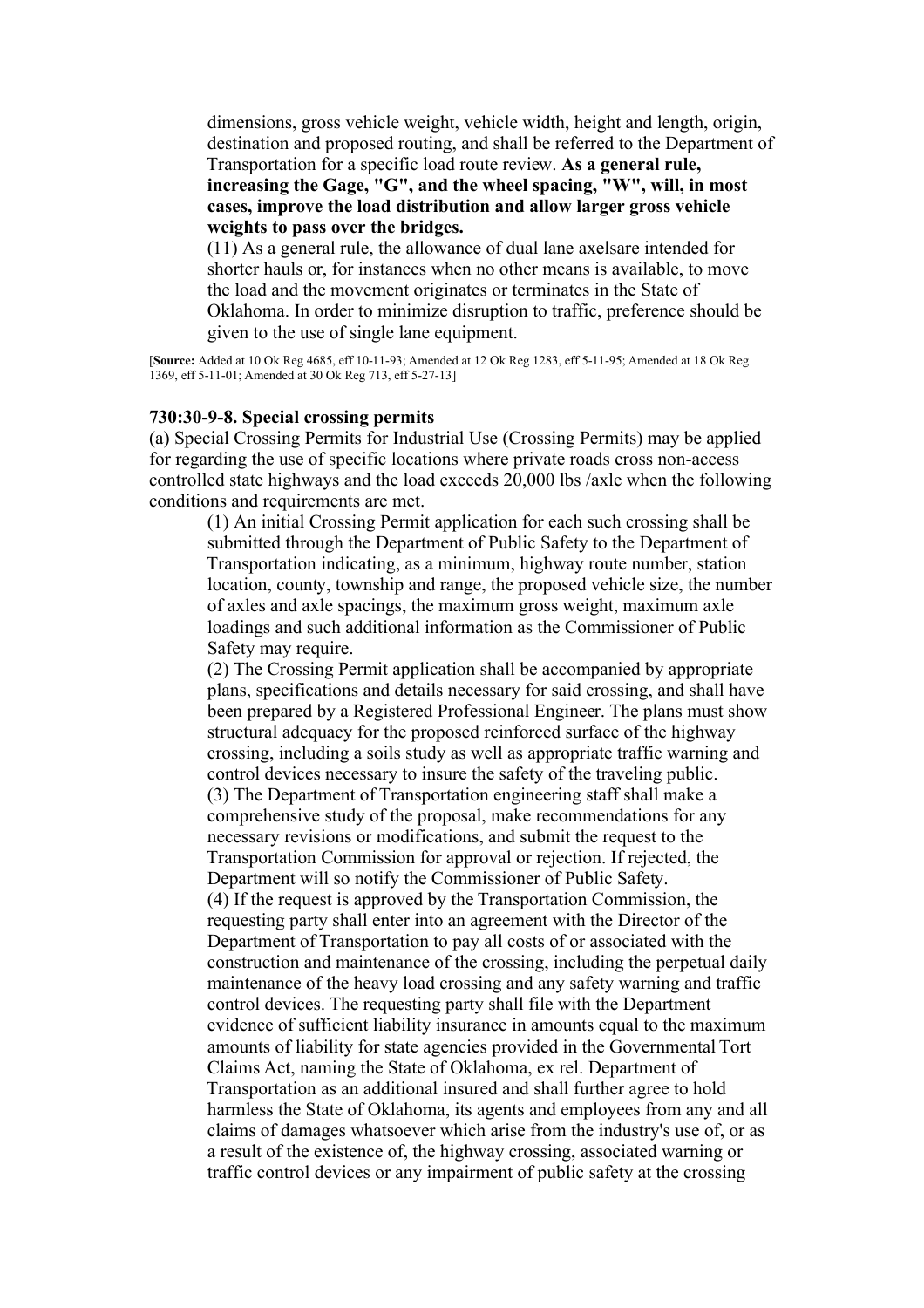location.

(5) When construction of the crossing is completed and accepted, the Department of Transportation shall notify the Commissioner of Public Safety that an inspection has been made and the crossing satisfies the requirements of the plans and agreement and that the initial Crossing Permit may be issued.

(6) Subsequent Crossing Permits issued by the Commissioner of Public Safety shall authorize a specific vehicle to cross the state highway at an identified and approved crossing location. Said permits shall further specify a maximum gross weight and the maximum axle loadings and minimum inner bridge dimensions, as well as the length and width of each vehicle and may specify times of day, weather conditions or other factors limiting the use of such crossings.

(b) Failure on the part of the vehicle owner to comply with any of the Crossing Permit requirements or operation of the vehicle on or across a state highway at any non-permitted location shall constitute grounds for closing the crossing and the revocation of all special permits at that location. Any revocation of such permits shall be for a period of not less than 1 year.

[**Source:** Added at 10 Ok Reg 4685, eff 10-11-93]

### **730:30-9-9. Oversize permits - specific conditions and restrictions**

(a) Unless otherwise specifically required by law, in addition to the applicable General Conditions and Restrictions on Permits as contained in 730:30-9-6, no oversize vehicle shall be eligible for a permit unless all of the following conditions are met:

(1) the permit application is for a single trip only; however, in cases where an industry located near the Oklahoma State line routinely ships oversize loads directly across the nearby state line, or in other unusual instances, the Commissioner of Public Safety may issue multi-trip oversize permits for specific movements as set forth in 730:30-9-9(j); and

(2) the vehicle and/or load is nondivisible as defined in 730:30-9-6(2); and (3) the load does not exceed 16 feet in width when proposed for operation on the Dwight D. Eisenhower National System of Interstate and Defense Highways during any portion of the trip; and

(4) the height of the vehicle and/or load will clear, by a minimum of 2 inches, the maximum height limitation for any overhead structure shown on the Vertical Clearance of Bridge Structures Map produced by and available from the Oklahoma Department of Transportation, which map does not, in any event, constitute a warranty, either express or implied; and

(5) the track of the vehicle and/or load does not require the use of highway shoulders and the turning radius of the vehicle and/or load does not require leaving the surface of roadway travel lanes or the travel lanes of interchange loops or ramps, to negotiate turns; and

(6) the towing vehicle has sufficient power to move the oversize load safely at reasonable highway speeds.

(b) Unless otherwise provided for in this subchapter the following trailer and semitrailer lengths may be permitted by the Commissioner of the Department of Public Safety:

(1) Semitrailers exceeding 53 feet in length, but not exceeding 59 feet 6 inches in ength, operating in a truck tractor-semitrailer combination may operate without a permit on the National Network of highways as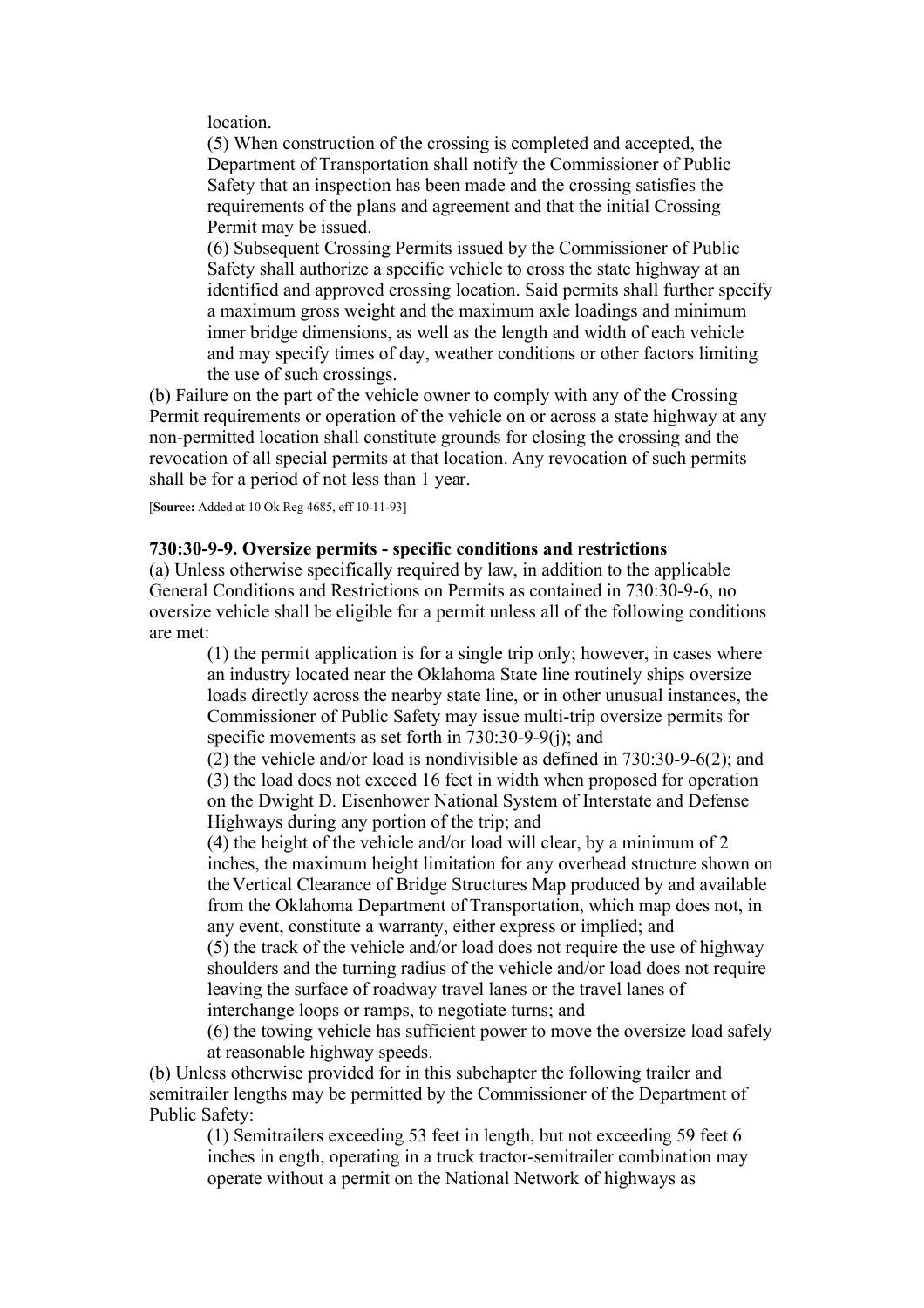designated by the United States Secretary of Transportation, plus the reasonable access provided for in this section as such combination is authorized by 49 U.S.C. App. § 2311 and 23 CFR Part 658.

(2) Semitrailers and trailers operating in a truck tractor-semitrailer and trailer combination shall not exceed 53 feet in length. No permit may be issued for any such combination in which a semitrailer or trailer exceeds 53 feet in length. In no event shall the total length of the cargo carrying units exceed 110 feet. Such combination vehicles may only operate on the Interstate and four lane divided federal-aid primary systems.

(3) Semitrailers and trailers operating in a truck tractor-semitrailer-trailer and trailer combination shall not exceed 29 feet in length for any semitrailer or trailer which is a part of the vehicle combination, and no permit may be issued for such combination if any semitrailer or trailer exceeds 29 feet in length or the overall cargo carrying capacity exceeds 95 feet in length. Such combination vehicles may operate only on the Interstate System and four lane divided highways plus reasonable access.

(4) In no case shall any trailer or semitrailer be placed ahead of another trailer or semitrailer which carries a 5,000 pound or more heavier load. The heaviest trailer or semitrailer shall be placed in front and the lightest at the rear. An empty trailer or semitrailer must not precede a loaded trailer or semitrailer.

(5) Semitrailer or trailer lengths shall be measured from the front of the trailer to the rear of the trailer or any extension of the load beyond the rear of the trailer. Any appendages to the rear of the trailer shall be included in the trailer length measurement.

(c) An automobile transporter, defined as a truck and semitrailer or truck tractor and semitrailer which has the fifth wheel assemblage located on a drop from behind and below the rear most axle of the power unit and which exceeds 70 feet in length but does not exceed 75 feet in length, inclusive of both the front and rear bumpers, may, under the authority of 23 CFR Section 658.13(d), operate on the National Network as designated by the United States Secretary of Transportation, plus reasonable access, without a permit. Automobile transporters may carry an extension of the load, not to exceed 3 feet beyond the front nor more than 4 feet beyond the rear of such transporter.

(d) Truck or truck tractor and semitrailer or trailer combinations which exceed 102 inches but not exceeding 120 inches in width may operate under authority of a special annual overwidth permit. Such permit shall be valid for the movement of single trip overwidth loads exceeding 8½ feet on roads and highways having a surface width of 20 feet or more and for travel to and subsequent travel from the initial permitted movement. Such vehicles may be utilized to transport legal dimensioned loads only when a single trip overwidth permitted movement precedes or follows the legal load movement. Proof of the overwidth permitted movement shall be made available upon demand. Such permits shall be specific to the truck tractor.

(e) Semitrailers exceeding 53 feet but not exceeding 59 feet 6 inches and which are transporting a legal load or no load may operate on roads and highways which are not part of the National Network of Highways under the authority of a special round trip overlength permit issued for the vehicle to proceed to and/or return from a single trip overlength (more than 53 foot long load or where the use of the longer trailer to move a non-divisible load would cause axle weights which would exceed the legal weight to conform to the legal limits) movement performed under permit.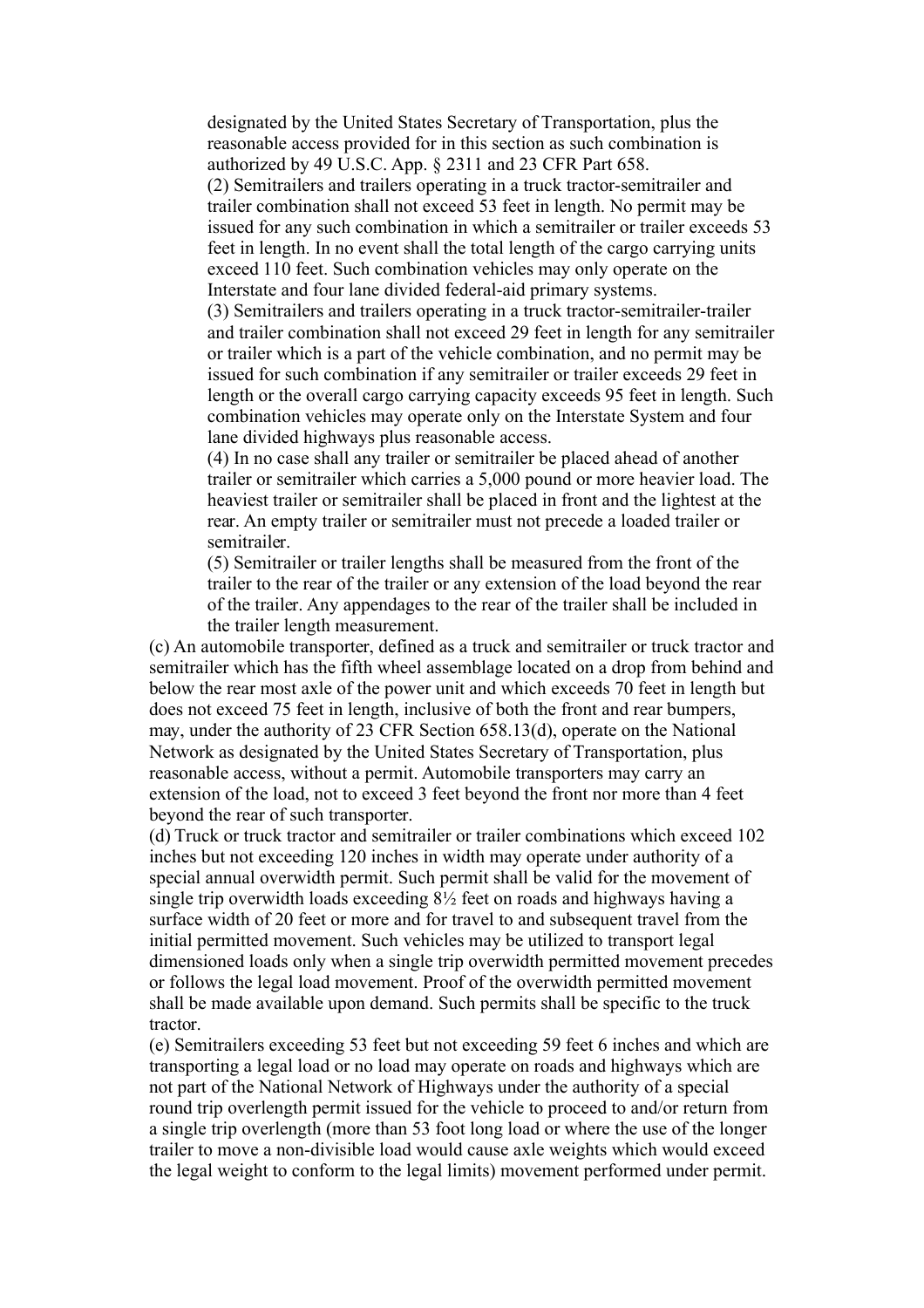The permit shall state the specific route of the trip. Special round trip permits shall be trailer specific.

(f) Permits for vehicles or loads thereon which exceed 13½ feet in height shall operate in accordance with Section 730:30-9-6 and 730:30-9-9 of this subchapter and no special annual permits shall be authorized for movement of any vehicle or load thereon exceeding such height on the state highway system.

(g) Manufactured homes used in the course of construction, oil field, or seasonal farming activities may operate under authority of an annual special manufactured home permit, however, such manufactured home must comply with the provision of Oklahoma Statutes Title 47 Chapter 14 Section 103F.

(h) Reasonable access as used in this section shall mean a distance of 5 miles measured by the most direct route of travel and not by a radius from the terminal or point of service.

(i) Reasonable access as used in 730:30-9-9(b) may, in the discretion of the Commissioner and consistent with safety, include two lane segments of the National Network in instances where four lane divided federal-aid primary highways which are part of the National Network are separated by a two lane segment of such highway which is not greater than 15 miles in length as designated by the Department to the Commissioner of Public Safety. Use of such two lane segment shall only be for direct travel between the four lane divided segments of the National Network.

(j) Applications for special oversize nondivisible load multi-trip permits for loads to be transported on a vehicle of legal dimensions shall be filed with the Commissioner of Department of Public Safety and shall specify the size of the vehicle with load; its weight; its configuration; the route or routes proposed or area of proposed operation; and such other information as the Commissioner may require. No special multi-trip permit shall be issued for a vehicle with load which is more than 10 feet 6 inches wide, more than 14 feet in height or more than 80 feet in length. The Commissioner shall document with the application the circumstances requiring the issuance of the special multi-trip permit. For industries located near the state line as set forth in  $730:30-9-9(a)(1)$ , and regulated public utilities, an annual permit may be issued. All other multi-trip permits shall be for a period of not longer than thirty (30) days and for operation only within the area or routes designated in the application. In no event shall such special oversize multi-trip permit include an authorization for overweight operations, operations on a roadway where the width of the load exceeds the lane width, or operation not in conformance with the provisions of  $730:30-9-9(a)(4)$  and (5). The face of the permit shall state these restrictions.

[**Source:** Added at 10 Ok Reg 4685, eff 10-11-93; Amended at 11 Ok Reg 1017, eff 1-7-94 (emergency); Amended at 11 Ok Reg 3581, eff 6-27-94; Amended at 12 Ok Reg 1283, eff 5-11-95; Amended at 13 Ok Reg 2265, eff 6-13-96; Amended at 14 Ok Reg 3767, eff 9-10-97 (emergency); Amended at 15 Ok Reg 2048, eff 5-26-98; Amended at 30 Ok Reg 713, eff 5-27-13]

### **730:30-9-10. Unitized equipment**

Unless otherwise specifically required by law:

(1) unitized equipment, for purposes of this Subchapter, is defined as a single unit vehicle and inseparable load; and

(2) unitized equipment exceeding 8 feet 6 inches in width, excluding both tire bulge and approved safety devices when traveling on highways of twenty feet or more in width or exceeding 8 feet 6 inches in width, excluding both tire bulge and approved safety devices, when traveling on highways of less than twenty feet in width, constitutes an overwidth vehicle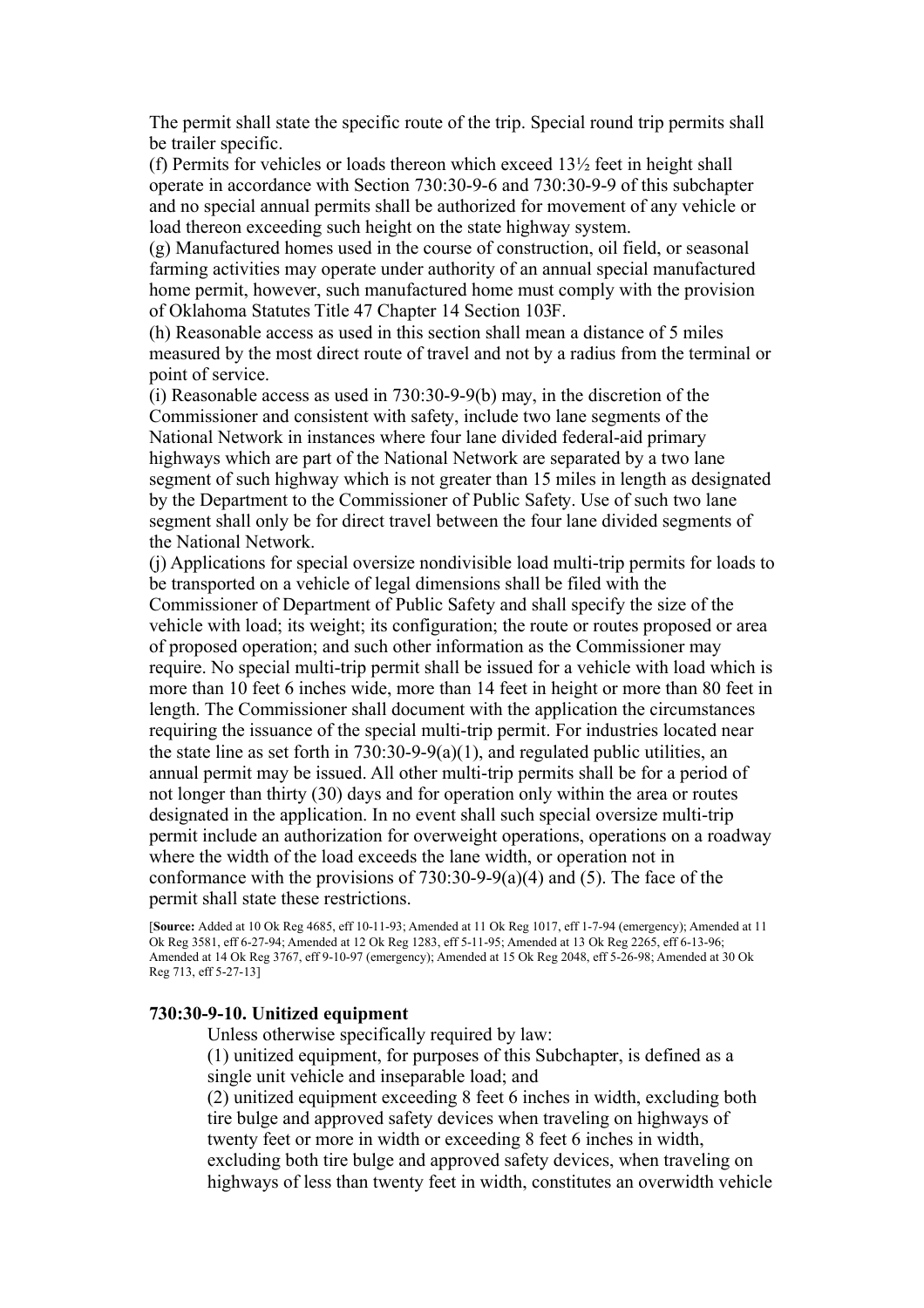and is eligible for a permit; and (3) unitized equipment exceeding 13 feet 6 inches in height constitutes an overheight vehicle and is eligible for a permit; and (4) unitized equipment having a vehicle length of more than 45 feet, exclusive of any protrusion of its unitized equipment, constitutes an overlength vehicle and is eligible for a permit; and (5) unitized equipment with longitudinal protrusions extending beyond the vehicle a distance in excess of two-thirds (2/3) of the vehicle's wheelbase shall only operate on the state highway system under the authority of an annual oversize permit. Protrusion length shall be measured by adding the front and rear overhang distances. Protrusions shall be properly counterbalanced with such additional weight or by a transfer of weight as may be required for equal weight distribution; and (6) unitized equipment, when traveling by permit, shall tow no trailer or

[**Source:** Added at 10 Ok Reg 4685, eff 10-11-93; Amended at 11 Ok Reg 3581, eff 6-27-94]

semitrailer.

# **730:30-9-11. Special mobilized machinery, rubber tired truck cranes and rubber tired construction vehicles**

Unless otherwise specifically required by law:

(1) all equipment of this class shall move upon the highways of Oklahoma only by an Annual Operating Permit in accordance with the provisions of 47 O.S. 1991, Section 1129 and any lawful amendments thereto; and (2) any such equipment which is to be moved on the Dwight D. Eisenhower National System of Interstate and Defense Highways and which is oversize and/or overweight by any of the provisions of 23 U.S.C., Section 127 or 47 O.S. 1991, Chapter 14, shall in addition to the Annual Operating Permit, operate under authority of an oversize and/or overweight permit, applied for and issued in accordance with the provisions of this Subchapter, or under authority of a Special Annual Oversize and/or Overweight Permit issued by the Department of Public Safety. Unless otherwise provided by law, the Commission shall determine the fee for such permit; and (3) the weight of any special mobilized machinery, rubber tired road construction equipment, or rubber tired truck crane manufactured before January 1, 1994 operating under authority of a special overweight permit which vehicle is overweight as to the overall gross weight only, shall not exceed 650 pounds multiplied by the nominal width of the tire multiplied by the number of tires. Such equipment manufactured after January 1, 1994 operating under the authority of a special overweight permit for overweight by axle, group of axles, or overall gross weight shall not exceed 650 pounds multiplied by the nominal width of the tire multiplied by the number of tires. These provisions shall be effective on the National System of Interstate and Defense Highways. These provisions shall also apply to such equipment operating off the National System of Interstate and Defense Highways previously, however such vehicles shall not be required to obtain a special overweight permit for operation on non Interstate and Defense Highways.

[**Source:** Added at 10 Ok Reg 4685, eff 10-11-93]

### **730:30-9-12. Special combination vehicles - permits**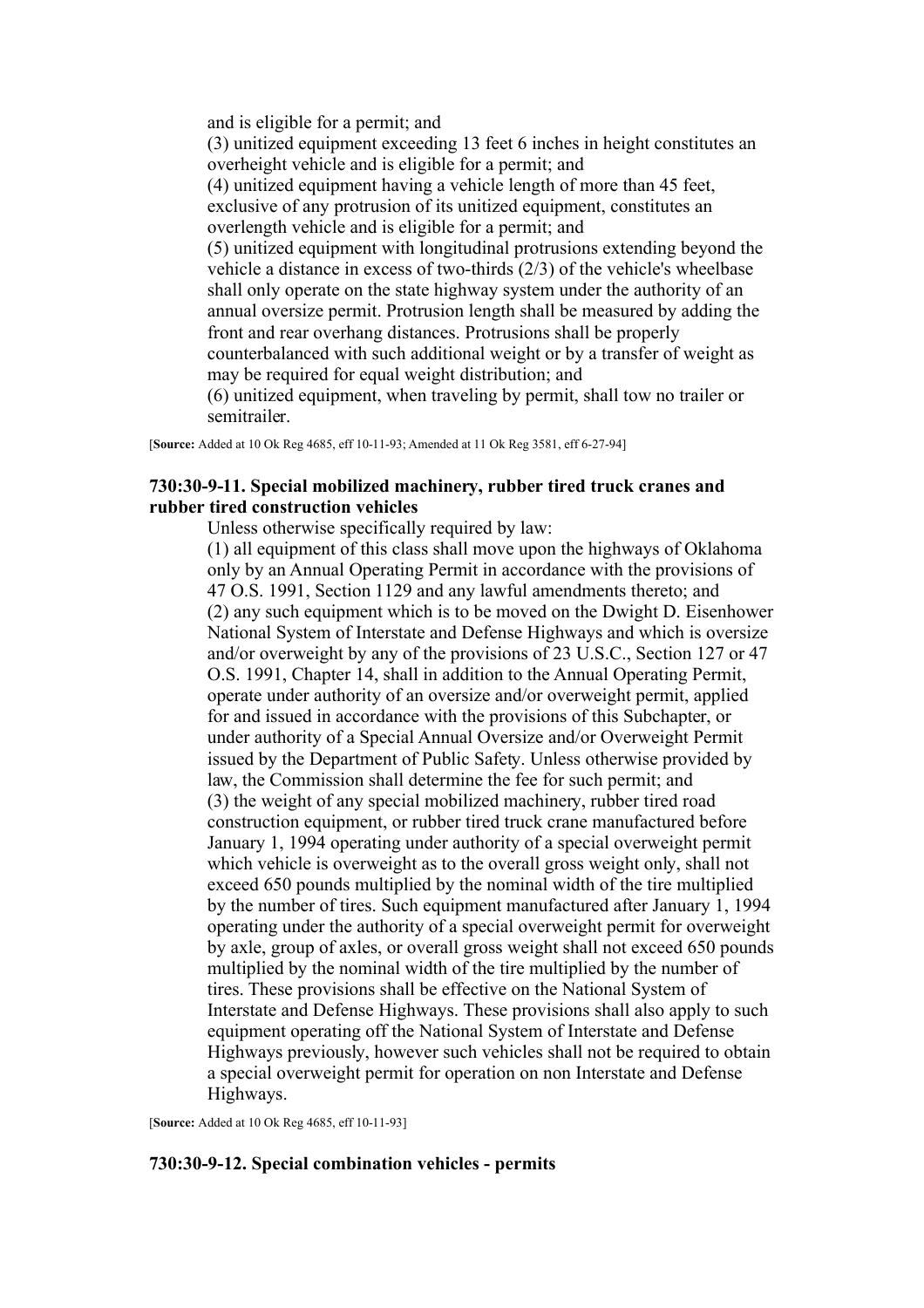(a) Unless otherwise specifically required by law, no special combination vehicle, as defined in 47 O.S. 1991, Section 14-121 and any lawful amendments thereto, shall be eligible for operation in this state except by authority of an Annual Operating Permit.

(b) The Commissioner of Public Safety is required by law to promulgate rules for the issuance of such permits and no person, firm or corporation shall operate or authorize the operation of any such vehicle unless a valid Annual Operating Permit has been issued to the owner of such vehicle by the Permits Section of the Department of Public Safety, properly signed by the Commissioner of Public Safety or his authorized designee, and the original or certified copy thereof is available for inspection at all times in the vehicle cab. No other trailer configuration or multiple trailer combination shall be authorized or operated under said permit. Any violation of a permit provision shall constitute grounds for immediate permit suspension or revocation of said permit.

(c) The content, requirements and limitations of Annual Operating Permits for special combination vehicles are subject to the provisions of this Subchapter and all such permits issued shall require the operation of such vehicles in accordance with the following provisions:

(1) vehicles bearing an out-of-state license are ineligible for a permit of any type for a movement between an origin and destination, both of which are located within Oklahoma (intrastate movement), unless said vehicle is covered under an agreement between the licensing state and the State of Oklahoma which prorates the licensing and/or registration fees for such vehicles, or unless such vehicle has been temporarily licensed for operation in this state; and

(2) no such vehicle combination shall operate under conditions of decreased visibility or when lateral winds in excess of 45 miles per hour are present or during periods when pavement surfaces are slick, icing, icy or snow packed; and

(3) such vehicle combinations shall operate only upon the Dwight D. Eisenhower National System of Interstate and Defense Highways or other four-lane divided highways which are part of a lawfully identified federalaid system and may operate on other routes only for purposes of reasonable access, as hereinafter prescribed, between points of origin and destination; and

(4) reasonable access to and from terminals and for fuel, food, repairs and rest shall not exceed 5 statute miles from the vehicle's point of access to, or exit from, those highways authorized for use in paragraph (3) of this subsection and as set forth in 730:30-9-9(h); and

(5) the maximum weight on any single axle of such vehicle shall not exceed 20,000 pounds or 600 pounds per inch and fractional part thereof of nominal tire tread width, whichever is the lesser; and

(6) except as otherwise provided in these rules the maximum gross vehicle weight for any such vehicle and/or load shall not exceed 80,000 pounds or any of the provisions of federal Formula "B" or Table "B" when operating upon any highway of the Dwight D. Eisenhower National System of Interstate and Defense Highways or 90,000 pounds or any of the provisions of the Oklahoma Weight and Axle Spacing Table shown in 47 O.S. 1991, Section 14-109(a)2, when operating on other state highways as are authorized in paragraph (3) of this section for use by such vehicles; and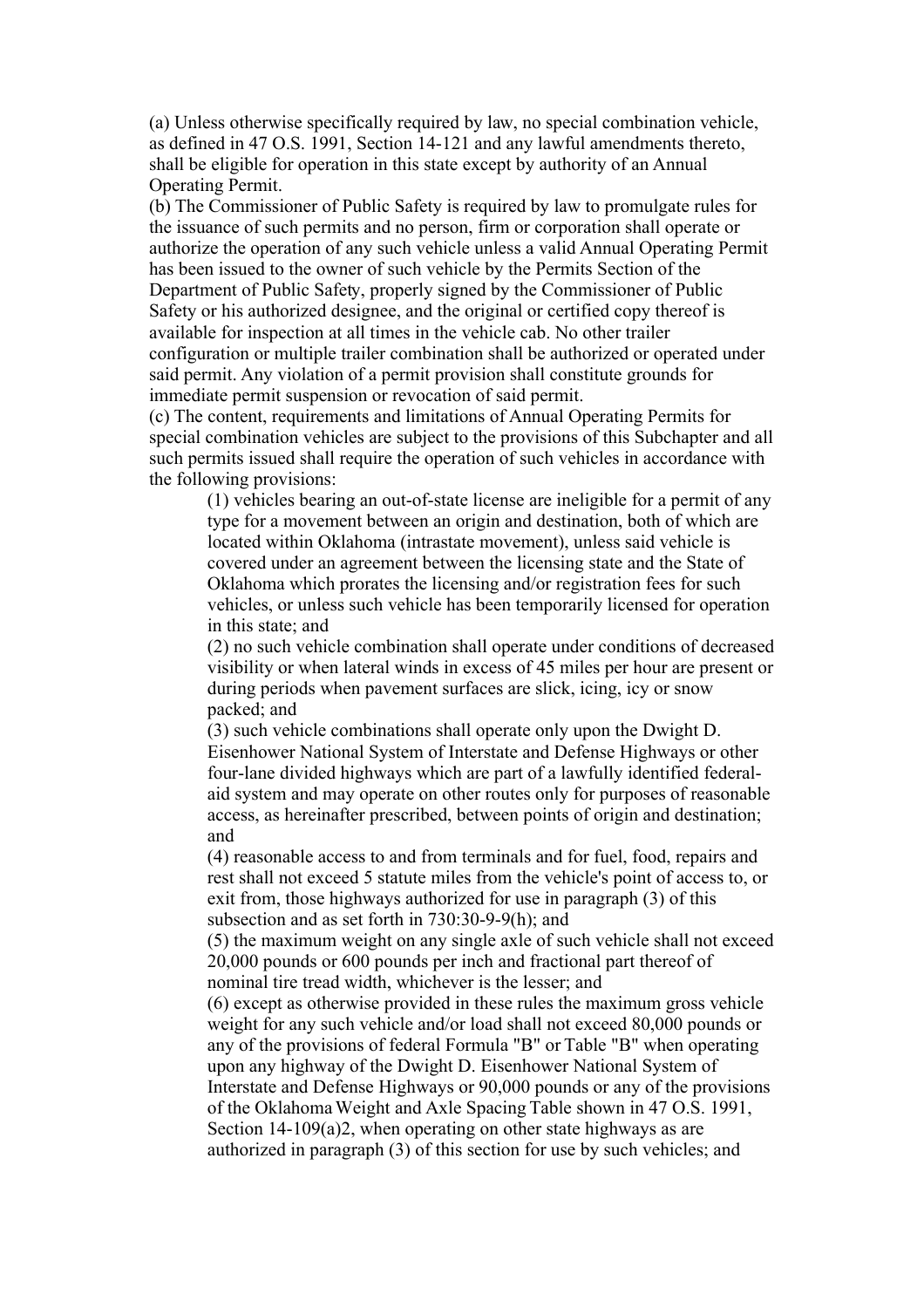(7) in no case shall any trailer or semitrailer be placed ahead of another trailer or semitrailer which carries a 5,000 pound or more heavier load. The heaviest trailer or semitrailer shall be placed in front and the lightest at the rear. An empty trailer or semitrailer must not precede a loaded trailer or semitrailer; and

(8) no vehicle, trailer or semitrailer used in such combination vehicle shall exceed 8 feet 6 inches in width, exclusive of both tire bulge and approved safety devices, or 13 feet 6 inches in height, or 29 feet in length; and (9) vehicles or combinations thereof with cargo carrying capacity exceeding

95 feet shall not be eligible for such special combination vehicle permit. (d) All special Annual Operating Permit holders and drivers must comply with the latest Federal Motor Carrier Safety Regulations [49 CFR Parts 390-397] of the U. S. Department of Transportation.

(e) The driver must at all times during operation of said vehicle be under the control and supervision of the holder of the special Annual Operating Permit. (f) Failure to comply with any of the provisions of this Section shall constitute grounds for the immediate suspension or revocation of the Annual Operating Permit in a manner prescribed by the Commissioner of Public Safety. Any suspension of said permit shall remain in effect for a period of not less than 6 months. Any revocation of said permit shall be for a period of not less than 1 year. (g) Special combination vehicle permits shall be truck tractor specific.

[**Source:** Added at 10 Ok Reg 4685, eff 10-11-93; Amended at 11 Ok Reg 3581, eff 6-27-94; Amended at 13 Ok Reg 2265, eff 6-13-96]

#### **730:30-9-13. Permits on toll facilities (turnpikes)**

(a) The Oklahoma Transportation Commission has no lawful authority to establish rules for the issuance of oversize or overweight permits for movement of vehicles upon toll facilities not a part of the State Highway System; however, the Commissioner of Public Safety may apply the provisions of this Subchapter to such facilities, subject to approval by the Oklahoma Turnpike Authority.

(b) All highway approaches to, or exits from, toll facilities which are not a part of the State Highway System but which have been constructed with public funds by the Oklahoma Department of Transportation, shall be subject to the provisions of this Subchapter.

[**Source:** Added at 10 Ok Reg 4685, eff 10-11-93]

### **730:30-9-14. Movements of military oversize and/or overweight vehicles**

(a) The routine peacetime non-emergency movement of oversize and/or overweight military vehicles or equipment shall comply with the provisions of this Subchapter. Marked military vehicles and equipment shall be considered as nondivisible for the purposes of permitting. Marked military equipment which may be transported as a nondivisible load is equipment or material directly related to a combat or defense mission. It does not include general purpose items such as household furniture or office equipment even though marked and owned by the military. Marked military vehicle includes only vehicles actually owned and operated by the military and does not include vehicles operating under lease or contract to the military. (b) The Commissioner of Public Safety may establish rules in general consonance with the rules contained herein for life threatening emergencies, covering the issuance of military oversize and/or overweight vehicle movements under wartime conditions or in the event the President of the United States and/or the Governor of Oklahoma declares an emergency to exist which requires that such movements be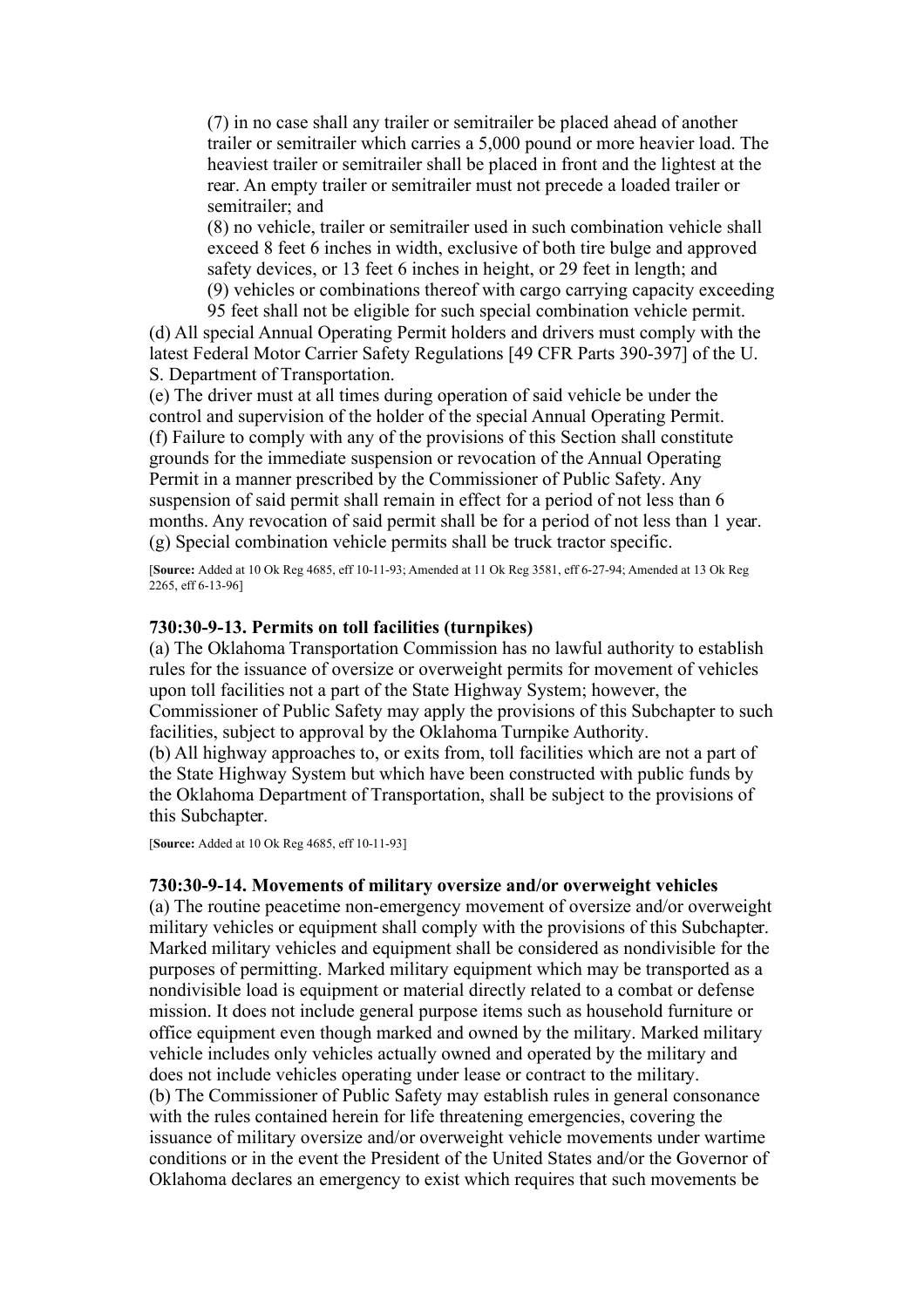#### allowed.

[**Source:** Added at 10 Ok Reg 4685, eff 10-11-93; Amended at 19 Ok Reg 1222, eff 5-13-02]

### **730:30-9-15. Movements of oversize and/or overweight vehicles during a life threatening emergency**

(a) For purpose of thus subchapter, "Disaster" includes flood, tornado, fire, or any other large scale emergency situation that causes or threatens to cause the loss of life or destruction or damage to property of such magnitude as to seriously endanger the public health, safety, or welfare, or causes or threatens destruction of or major damage to any transportation system.

(b) During major emergencies, authorization may be obtained from the Department of Public Safety Permit Office for the emergency movement of necessary vehicles and/or loads which exceed the maximum legal dimensions and weight limitations, to or within the emergency area without a standard oversize or overweight permit; however, normal permit requirements shall be observed unless otherwise authorized. During regular office hours, the Department of Public Safety Permit Office shall be contacted for assistance in routing. When the Permit Office is closed, the Communications Center of the Department of Public Safety (405/425- 2424) will contact Permit officials for permit authorization. All movements made on emergency authorization are required to obtain the applicable permit or permits on the next Department of Public Safety working day.

(c) Following the emergency, unless otherwise authorized, the vehicles and/or loads shall be moved from the disaster area under normal permit, conditions and authority. The Commissioner may issue an emergency authorization or permit for movement to an emergency and return on the same route to the point of origin. The permit or authorization for vehicles going to the emergency may also allow night, weekend, or holiday travel. The permit or authorization to return to the point of origin may also allow daytime weekend or holiday travel.

(d) In the event an area has been declared a disaster area by the President or Governor, manufactured homes may be authorized to move into the area without a standard permit; provided, the 16 feet maximum width limitation shall apply when traveling on routes of the Dwight D. Eisenhower National System of Interstate and Defense Highways. The manufactured homes must be owned by the victims of the disaster or otherwise brought into the area for public relief purposes. If the units are furnished by the Federal Department of Housing and Urban Development (HUD), the Permit Office of the Department of Public Safety will generally authorize movement in conformance with the American Association of State Highway and Transportation Officials' National Policy; the Permit Office may include such additional restrictions in its authorization as are considered necessary. Movements under this emergency authorization are required to obtain the appropriate permit or permits on the next business day.

(e) The emergency movement of vehicles and/or loads to railroad derailments may be authorized on state highways during periods when normal permits are restricted, provided:

(1) a loss of life is threatened, or hazardous materials are involved, or a mainline railroad or other major rail line or transportation facility is blocked; and

(2) during normal working hours, the emergency service company shall obtain standard permits by contacting a Department of Public Safety Permit Office. If the emergency occurs when the Permit Office is closed, the emergency service company may, if authorized, self issue a provisional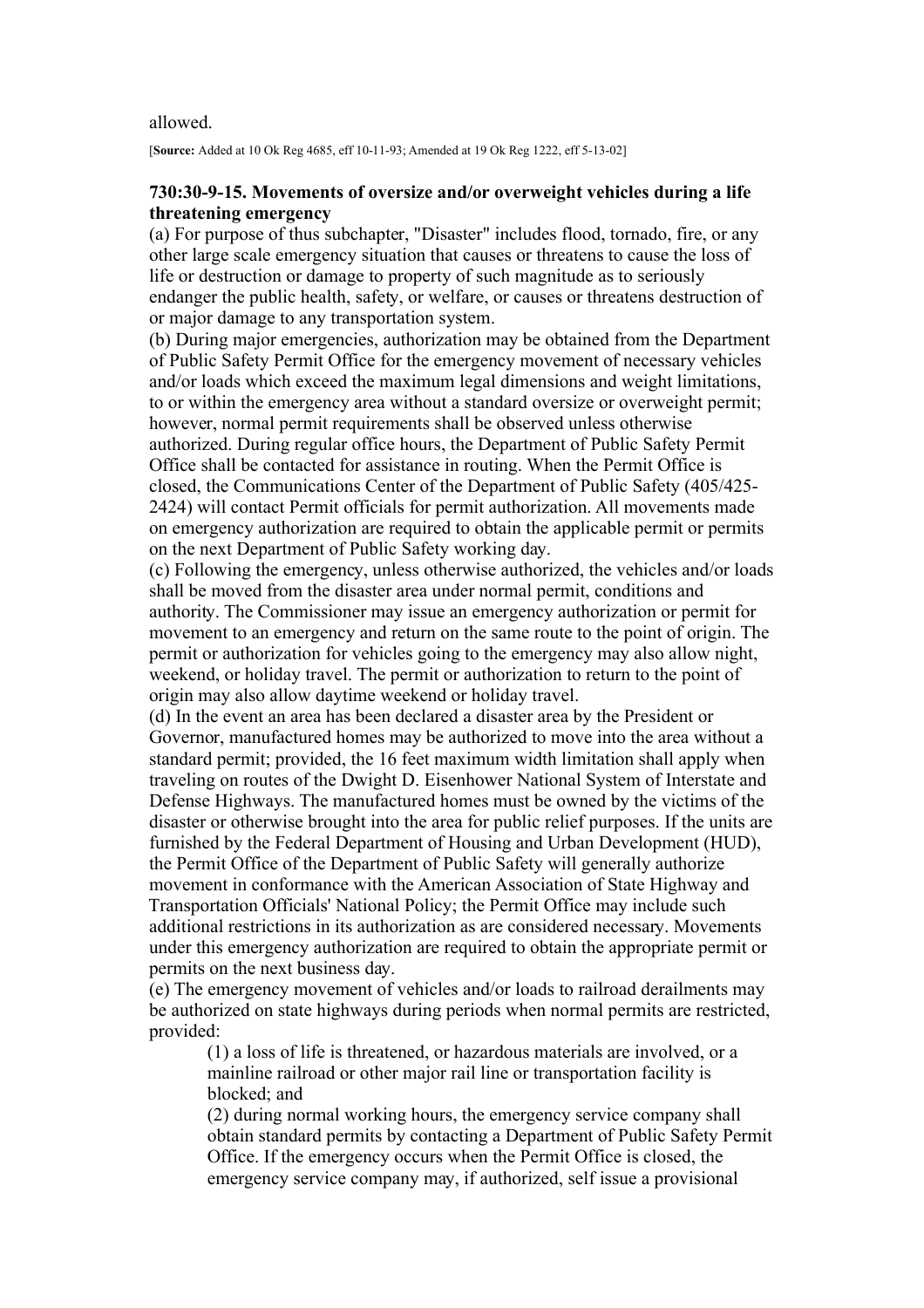permit under established rules. If not authorized, a representative shall contact the Department of Public Safety Communications Center (405/425- 2424) to request emergency movement authorization. The information required before authorization will be granted includes the location of the incident, time of occurrence, description of equipment needed and the origin and requested routing of the movement. If loss of life is threatened or any major transportation facility is blocked, Permit Officials may waive the requirement for certain items of such information.

[**Source:** Added at 10 Ok Reg 4685, eff 10-11-93; Amended at 22 Ok Reg 1583, eff 6-11-05]

### **730:30-9-16. Annual Envelope Vehicle Permit**

(a) The Commissioner of the Department of Public Safety may issue an Annual Envelope Vehicle Permit in accordance with 47 O.S. § 14-103G, to a specific vehicle, for the movement of non-divisible oversize or overweight vehicles or loads as defined in 47 O.S. § 14-107(3). Unless otherwise noted, permits issued under this rule are subject to the conditions described.

(1) Vehicle Permit Dimensions

(A) A vehicle transporting an oversize or overweight non-divisible load operating under an Annual Envelope Vehicle Permit may not exceed any of the following:

(i) 12 feet in width;

(ii) 14 feet in height;

(iii) 110 feet in length;

(iv) 120,000 pounds gross weight.

(B) Except as provided in section (c) of this rule, the Annual Envelope Vehicle Permit will be issued for these dimensions and weights.

(2) A vehicle transporting an oversize or overweight non-divisible load operating under an Annual Envelope Vehicle Permit may not transport a load that has more than 25 feet of front overhang, or more than 30 feet of rear overhang.

(3) The fee for an Annual Envelope Vehicle Permit is \$4,000, and is nonrefundable.

(4) The Annual Envelope Vehicle Permit shall be valid for a period of one year beginning on the date of issue stated on the permit.

(5) An Annual Envelope Vehicle Permit authorizes operation of the permitted vehicle only on the state highway system.

(6) The permitted vehicle is not permitted travel on any part of the Interstate Highway System. Further, the permitted vehicle may only be operated on routes shown as "green" routes on the current Annual Envelope Vehicle Permit Map. The Commissioner shall provide a copy of this rule and a copy of the Annual Envelope Vehicle Permit Map to the permittee when the permit is issued. The permittee assumes the responsibility for assuring that the Annual Envelope Vehicle Permit Map in its possession is current. The most current edition of the Annual Envelope Vehicle Permit Map may be found on the Oklahoma Department of Transportation's website. The permittee also assumes responsibility for obtaining the Vertical Clearance of Bridge Structures Map from the Department of Transportation and assuring the map is correct. The most current edition of the map may be found on the Oklahoma Department of Transportation website. The permittee is also responsible for determining the location of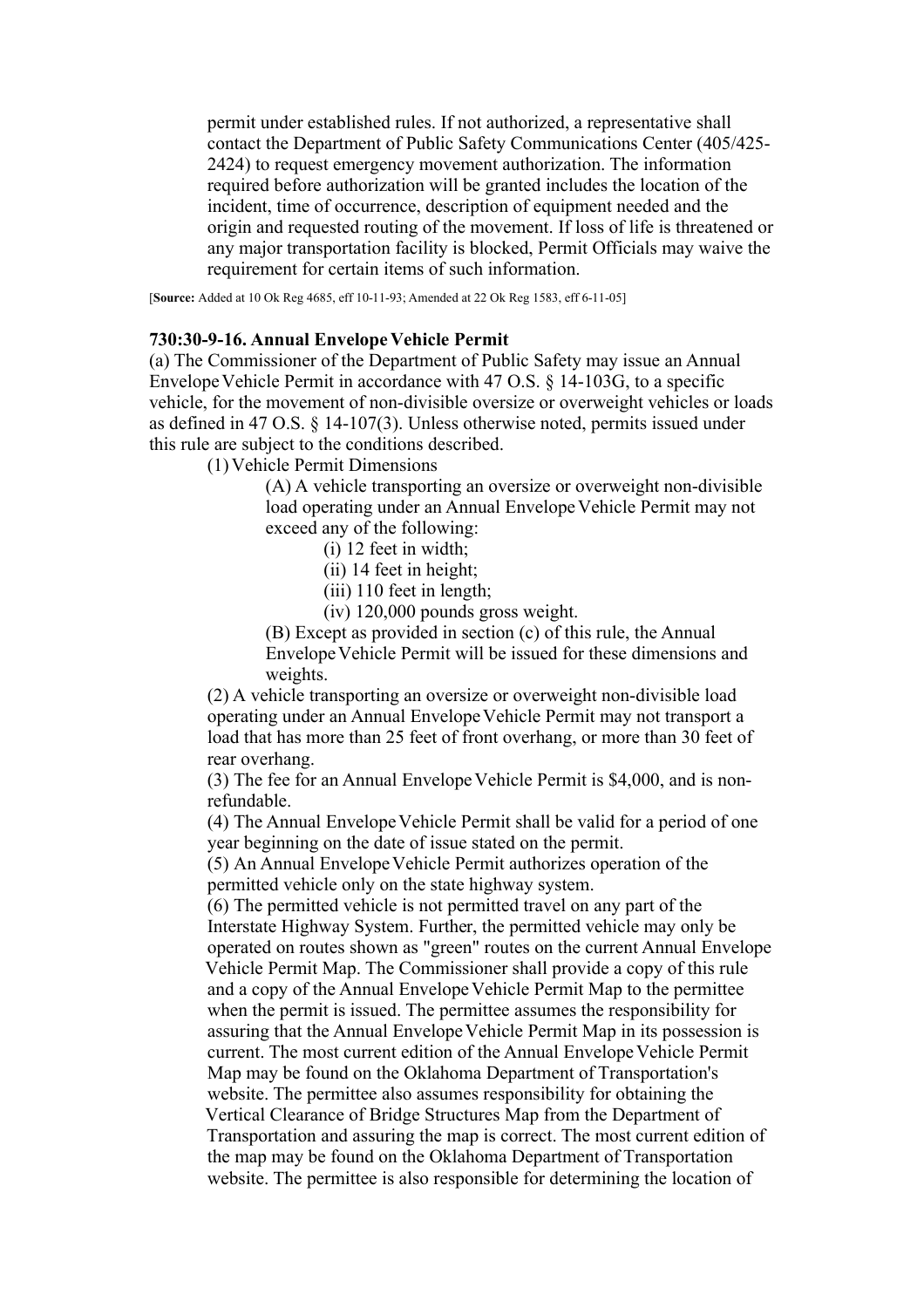any construction restriction. Construction restrictions may be found on the Department of Public Safety Size and Weight Permit website.

(7) The vehicle or vehicle combination operating under the authority of an Annual Envelope Vehicle Permit must be registered in accordance with 47 O.S. § 1151A(4), for not less than the maximum weight allowed by the Annual Envelope Vehicle Permit.

(8) A permit issued under section 14-103G or this rule is non-transferable. (9) A permit issued under section 14-103G or this rule may be transferred from one vehicle to another vehicle in the permittee's fleet provided:

> (A) the permitted vehicle is destroyed or otherwise becomes permanently inoperable, to an extent that it will no longer be utilized, and the permittee presents proof that the negotiable certificate of title or other qualifying documentation has been surrendered; or

(B) the certificate of title to the permitted vehicle is transferred to someone other than the permittee, and the permittee presents proof that the negotiable certificate of title or other qualifying documentation has been transferred from the permittee.

(b) The Commissioner may issue an Annual Envelope Vehicle Permit to a specific motor carrier, for the movement of a vehicle transporting an oversize or overweight non-divisible load as defined in 47 O.S. § 14-107(3). Unless otherwise noted, permits issued under this section are subject to the conditions described in section (a) (1-8) of this rule. A permit issued under section 14-103G or this rule may be transferred from one vehicle to another vehicle in the permittee's fleet provided:

(1) that no more than one vehicle per permit is operated at a time; and

(2) the original certified permit is carried in the vehicle that is being operated under the terms of the permit.

(c) The Commissioner may issue an Annual Envelope Vehicle Permit for vehicles transporting turbine blades used for the purpose of wind power generation. Unless otherwise noted, permits issued under this section are subject to the conditions described in section (a) (1-8). A vehicle operating under this permit may not exceed a cargo length of one hundred sixty (160) feet when transporting the turbine blades. The permit shall be valid only when the vehicle is transporting the blades. (d) An Annual Envelope Vehicle Permit issued under section (a), (b) or (c) of this rule will be sent to the permittee via registered mail, or at the permittee's request and expense, by overnight delivery service. This permit will be replaced only if:

(1) the permittee did not receive the original permit within seven business days after its date of issuance;

(2) a request for replacement is submitted to the department within 10 business days after the original permit's date of issuance; and

(3) the request for replacement is accompanied by a notarized statement signed by a principle or officer of the permittee acknowledging that the permittee understands the permit may not be duplicated or altered, and that if the original permit is located, the permittee must return either the original or replacement permit to the Department of Public Safety Size and Weights Permit Office.

(e) A request for replacement of a permit issued under section (a), (b) or (c) of this rule will be denied if the Commissioner can verify that the permittee received the original.

(f) Lost, misplaced, damaged, destroyed, or otherwise unusable permits will not be replaced. A new permit will be required.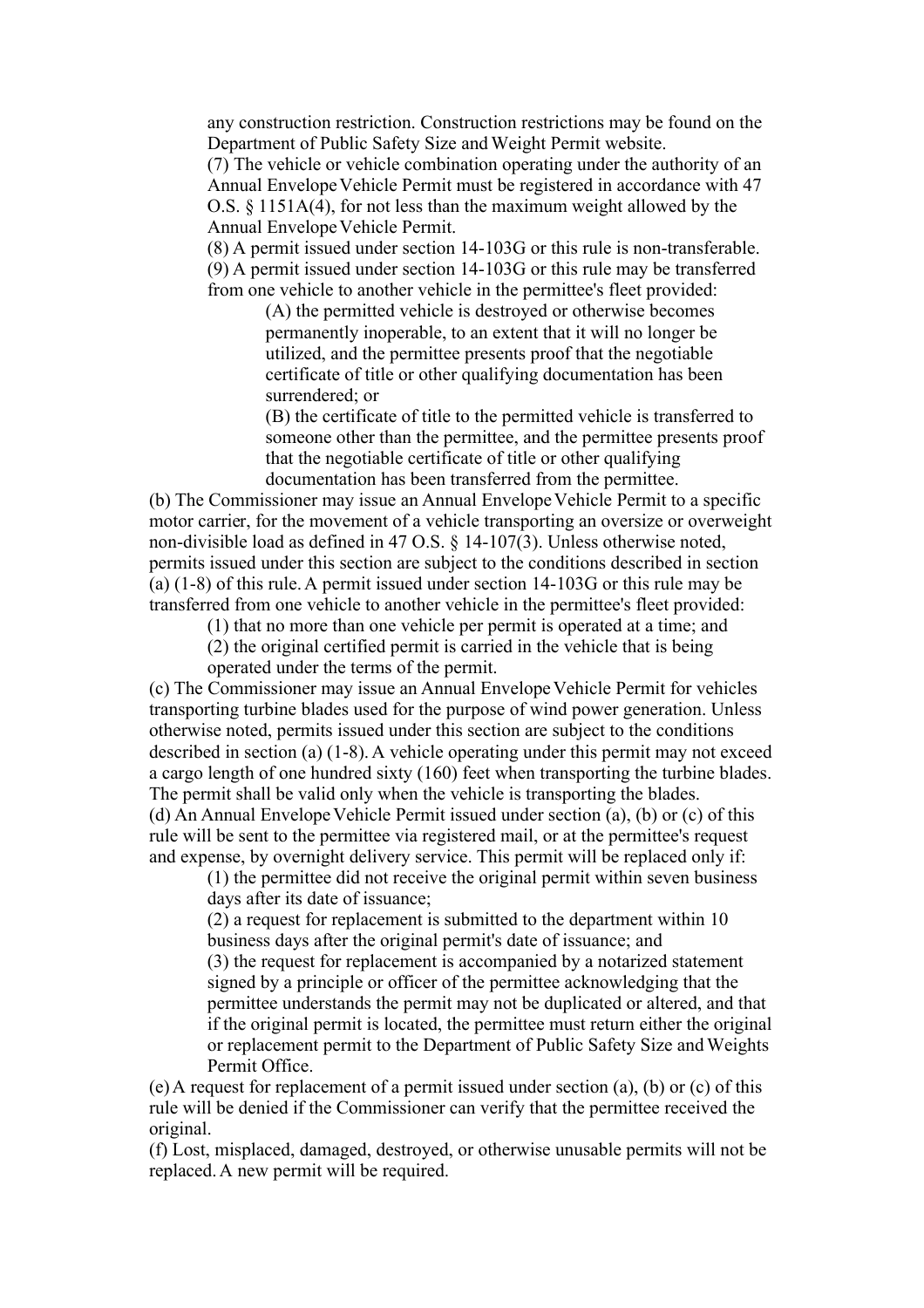(g) No duplication or alteration of the Annual Envelope Vehicle Permit is authorized. The permit shall be issued on title quality or better paper and shall have a raised gold or similar seal. Any duplication or alteration of the permit by any means voids the permit.

(h) Operation of a vehicle under the authority of an Annual Envelope Vehicle Permit authorized by 47 O.S. § 14-103G or this rule on an Interstate Highway or a route not listed as a "green" route on the current Annual Envelope Vehicle Permit Map, except as provided in section (n) of this rule, voids the permit.

(i) Operation of a vehicle under the authority of an Annual Envelope Vehicle Permit during the hours of darkness in violation of 47 O.S. § 14-101(D) voids the permit. (j) Operation of a vehicle under the authority of an Annual Envelope Vehicle Permit in excess of any limit set forth in section (a)  $(1)$  or  $(2)$  of this rule voids the permit, except as provided herein. If the violation of section (a) (1) does not exceed one thousand (1,000) pounds on any axle, or group of axles or the gross weight of the vehicle, the Annual Envelope Vehicle Permit shall not be valid for that move only and the permit remains valid for additional moves. The one thousand (1,000) pound allowance is cumulative among the axles and groups of axles so that the total allowance in no event shall exceed one thousand (1,000) pounds.

(k) Axle Weight Limitations

(1) No axle on a vehicle operating under the authority of an Annual Envelope Vehicle Permit shall exceed any of the following:

> (A) Steer axle 600 lbs. x the nominal inch per tire tread width x number of tires, not to exceed a maximum of 15,000 lbs.

(B) Single axle 20,000 lbs. per axle.

(C) Tandem (2) axle groups 40,000 lbs. / 20,000 per axle, not less than 4 tires per axle.

(D) Triple (3) axle groups 60,000 lbs. / 20,000 per axle, not less than 4 tires per axle.

(2) Except as provided for in subsection (j), operation of a vehicle under the authority of an Annual Envelope Vehicle Permit in excess of the weights set forth in this section and Appendix E voids the permit.

(l) Annual Envelope Vehicle Permits are valid only on the State highway system. Operation of the equipment on city streets or county roads may require additional authorization from local officials.

(m) Operators of vehicles operating under an Annual Envelope Vehicle Permit shall comply with the holiday restrictions of 47 O.S. § 14-101E.

(n) Operators of vehicle operating under the Annual Envelope Vehicle Permit shall comply with the curfew restrictions in Oklahoma, Tulsa and Cleveland Counties which are set forth in Department of Public Safety rule OAC 595:30-3-4(1). Violation of these curfew restrictions voids the permit.

(o) Operators of vehicles operating under Annual Envelope Vehicle Permit shall comply with the weather restrictions set forth in OAC 595:30-3-4(5).

(p) The Annual Envelope Vehicle Permit is not valid for the operation of unitized equipment or special mobilized machinery. Use of the permit for the movement of unitized equipment or special mobilized machines voids the permit.

(q) Operators of vehicles operating under an Annual Envelope Vehicle Permit shall comply with the escort requirements set forth in Department of Public Safety rule OAC 595:30-3-18(b).

(r) The operator of any vehicle shall, upon request, surrender a void permit to any commissioned law enforcement officer. Upon receipt of a surrendered permit, the officer shall return the permit to the Department of Public Safety Size and Weights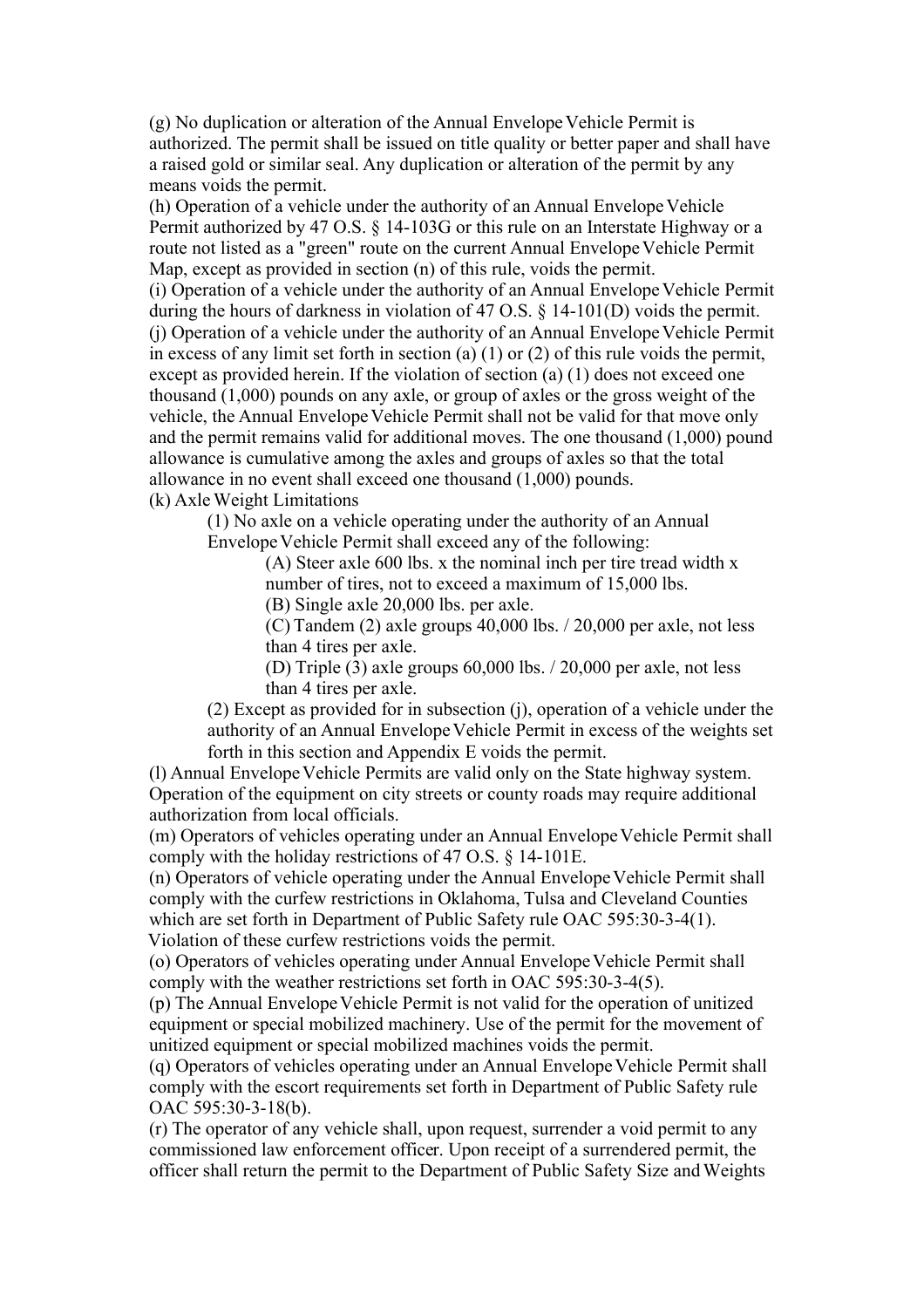Permit Office.

[**Source:** Amended at 27 Ok Reg 1973, eff 7-1-10; Amended at 30 Ok Reg 713, eff 5-27-13]

#### **APPENDIX A. GROSS WEIGHT LOAD TABLE FOR OVERWEIGHT PERMITS BASED ON BRIDGE INVENTORY [REVOKED]**

[**Source:** Revoked and reenacted at 10 Ok Reg 4685, eff 10-11-93; Revoked at 30 Ok Reg 713, eff 5-27-13]

#### **APPENDIX B. MINIMUM AXLES, AXLE SPACING AND INNER BRIDGE DIMENSIONS [REVOKED]**

[**Source:** Added at 10 Ok Reg 4685, eff 10-11-93; Revoked at 27 Ok Reg 1973, eff 7-1-10]

### **APPENDIX C. SCHEDULE OF ANNUAL LICENSE FEES**

[Figure 1](https://oklahomarules.blob.core.windows.net/appendix-figures/730_30c1.tif)

[**Source:** Added at 18 Ok Reg 1369, eff 5-11-01]

### **APPENDIX D. DUAL LANE AXLES**

[Figure 1](https://oklahomarules.blob.core.windows.net/appendix-figures/730_30D1.tif)

[**Source:** Added at 18 Ok Reg 1369, eff 5-11-01; Revoked and reenacted at 30 Ok Reg 713, eff 5-27-13]

## **APPENDIX E. OKLAHOMA DEPARTMENT OF TRANSPORTATION WEIGHT SUPPLEMENT SHEET FOR ANNUAL ENVELOPE PERMIT NOT TO EXCEED 120,000**

### [Figure 1](https://oklahomarules.blob.core.windows.net/appendix-figures/730_30E1.tif)

[**Source:** Added at 27 Ok Reg 1973, eff 7-1-10; Revoked and reenacted at 30 Ok Reg 713, eff 5-27-13]

### **CHAPTER 35. MAINTENANCE AND CONTROL OF STATE HIGHWAY SYSTEM**

[**Authority:** 47 O.S., §§ 11-202, 11-203, 11-204, 11-204.1, 11-205, 11-307, 11-308, 11-313, 11-701, 11-702, 11-703, 11- 802, 11-1301, 11-1302, 15-104, 15-105, and 15-108; 69 O.S., §§ 212, 218, 226, 232, 304, 501, 502, 504, 701, 901, 1208, 1209, 1210, 1213, 1251 et seq., 1271 et seq., 1502, 1510, 1403, 1903, 4002, and 4021 et seq.; 74 O.S., § 3117; 23 U.S.C. 131, 135, and 136; 23 CFR 750 and 751] [**Source:** Codified 12-31-91]

### **SUBCHAPTER 1. MAINTENANCE**

#### **730:35-1-1. Purpose**

The purpose of this subchapter is to define the Oklahoma Department of Transportation's responsibilities for maintenance of the State Highway System and its components. This subchapter describes the various types of highway maintenance, and establishes certain limitations, on a statewide basis, which ensure equity and a reasonable assurance that the system will be properly maintained.

[**Source:** Amended at 17 Ok Reg 1384, eff 5-11-00]

#### **730:35-1-2. Definitions**

The following words or terms, when used in this subchapter, shall have the following meaning, unless the context clearly indicates otherwise:

**"Frontage road"** means a road constructed on Department owned right-ofway, adjacent and parallel to but separated from the highway and which has connections to the highway, at least on both ends, for service to abutting property and for control of access. See Appendices A and B of this Chapter.

**"Highway maintenance"** means the preservation and upkeep of a highway, including all of its elements, in as nearly as practicable its original as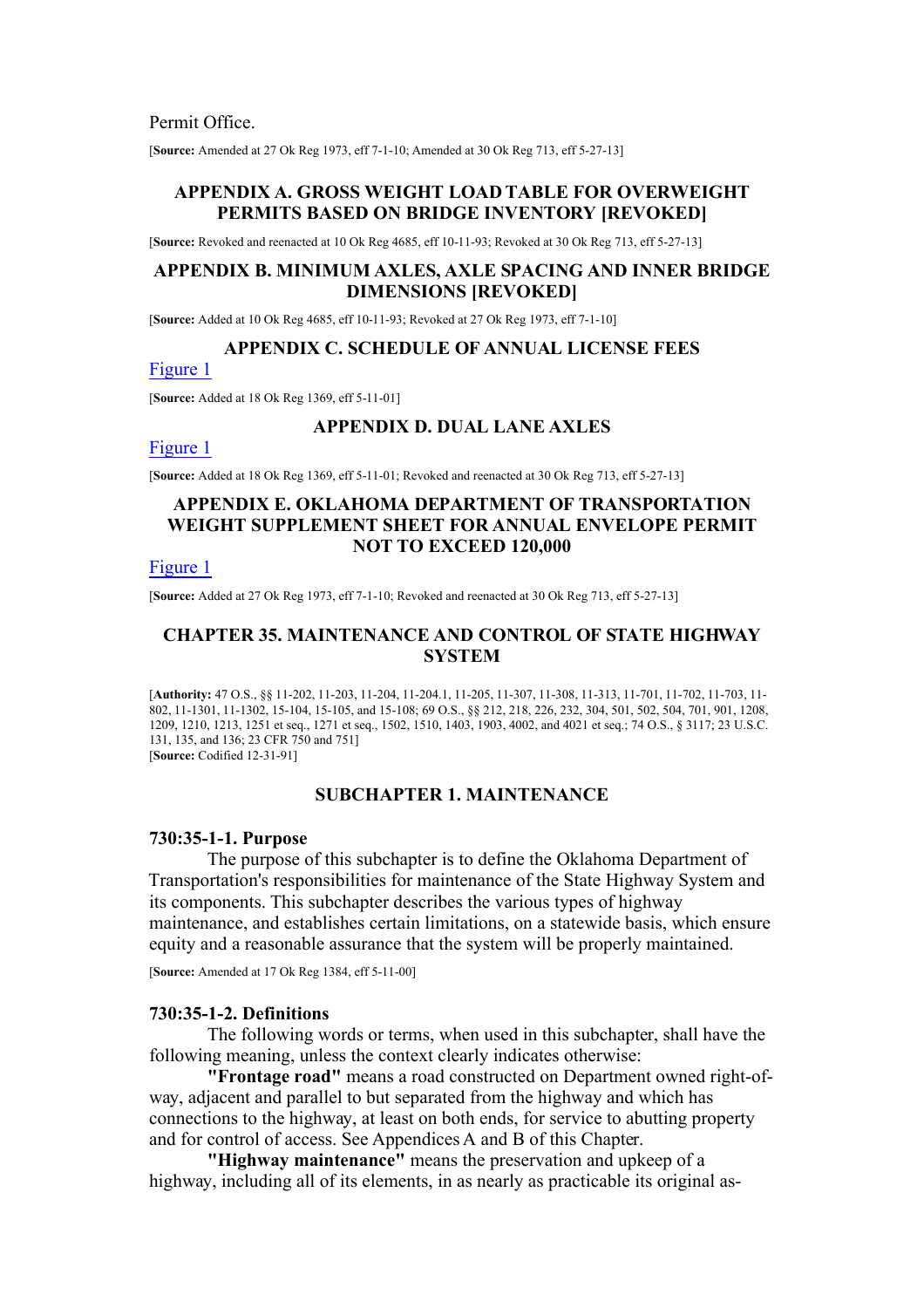constructed condition or its subsequently improved condition.

(A) **"Routine maintenance"** means all work performed by the normal maintenance forces with regularly assigned equipment and materials as needed.

(B) **"Special or heavy maintenance"** means work of considerable magnitude, usually beyond the capability of routine maintenance forces, requiring special appropriations and special organizations of men, equipment and materials.

**"Interchange-collector-distributor road"** on Department owned right-ofway means a road constructed parallel to the mainline that collects and distributes traffic between ramps and the mainline and which is not connected to any crossroads. See Appendices A and B of this Chapter.

**"Local road"** on Department owned right-of-way, means a road constructed to provide access to property abutting or adjacent to the highway and which has only one connection to the highway. See Appendix B of this Chapter.

**"Public road"** on Department-owned right-of-way means a road constructed to connect other public roads or streets, but not necessarily connected to the highway, nor allowing access to the highway. See Appendix C of this Chapter.

[**Source:** Amended at 17 Ok Reg 1384, eff 5-11-00]

### **730:35-1-3. Maintenance programs**

Maintenance improvement programs shall be planned to make the fullest use of equipment, materials and finances, to ensure that all state highways are kept in the best possible condition.

[**Source:** Amended at 17 Ok Reg 1384, eff 5-11-00]

### **730:35-1-4. Maintenance responsibilities**

(a) The Department shall pay the cost or perform the act of constructing, improving, or maintaining roads, including frontage roads, public roads, local roads, and interchange ramps or any sections thereof, which have been designated by the Transportation Commission as part of the state highway system.

(b) The Department shall pay the cost of maintaining all official traffic signs and pavement markings except for parking space markings, crosswalks, and stop lines, from right-of-way line to right-of-way line.

(c) Within a municipality, the Department shall maintain the roadway pavement and pavement structure only. The department may pay the cost of construction or reconstruction of drainage systems, curbs, sidewalks, and driveways when necessary to construct or reconstruct an existing highway within a municipality. The Department shall not perform maintenance on or pay the cost of accident or spill clean up, sweeping, mowing the right-of-way, drainage systems, and facilities including inlets, curbs, sidewalks, driveways, electronic traffic control devices or highway system lights.

(d) The Department may participate in the cost of construction or replacement of highway lighting systems and electronic traffic control devices on highways within municipal limits.

(e) At places where city streets or county roads intersect with the state highway system, the city or county shall be responsible for maintaining all advance warning signs and for roadside maintenance activities outside the highway right-of-way line including sight distance clearance on the city street or county road leading to the stop intersection.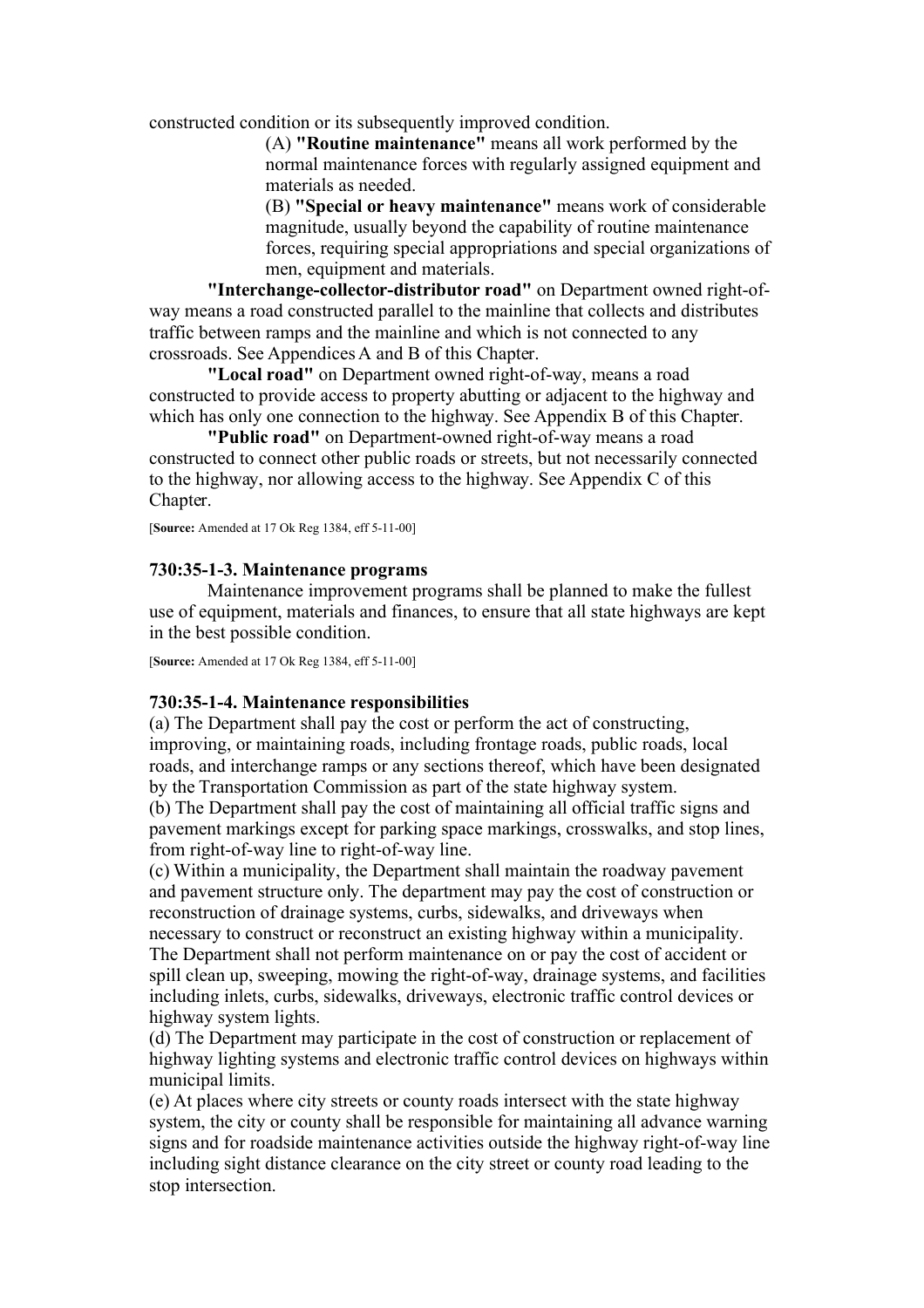## **730:35-1-5. Limited access highways**

On limited access highways where county roads or streets extend over or under the highway or public roads are constructed on state rights-of-way but there is no immediate ingress and egress from the highway, responsibility shall be as follows:

(1) The public roads as defined in 730:35-1-2 shall be maintained by the city or county and shall be included in their roadway mileage inventory. (2) Where county roads or streets extend over the highway, the roadway, approaches and bridge surfaces, including the deck, shall be maintained by the city or county. The approach guardrail, bridge structure, and highest clearance posting on the structure shall be maintained by the Department. (3) Where county roads or city streets extend under the highway, the roadway approaches and advance signing shall be maintained by the city or county. The Department shall maintain the approach guardrail, bridge structure and surface, and the height clearance posting on the structure.

[**Source:** Amended at 17 Ok Reg 1384, eff 5-11-00]

## **730:35-1-6. Public access connections**

The Department may, at the direction of the Commission, maintain as a part of the state highway system any public roads connecting public use areas, public lakes, State Parks, National Parks or State-owned institutions with the state highway, county highway or city street system. The right-of-way for such connection must have been obtained and title thereto held by the State of Oklahoma or an agency thereof.

[**Source:** Amended at 17 Ok Reg 1384, eff 5-11-00]

#### **730:35-1-7. Roads within park and memorial boundaries**

The Department, at the direction of the Commission may improve or maintain roads and highways within the boundaries of State Parks and Memorials, subject to the availability of funds.

[**Source:** Amended at 17 Ok Reg 1384, eff 5-11-00]

#### **730:35-1-8. State Capitol Park roads and parking lots**

The Department shall maintain as part of the state highway system all streets, roads and parking lot surfaces between the gutter lines (excluding islands), located on the State Capitol grounds and the streets designated by Statute as part of State Capitol Park #1.

[**Source:** Amended at 17 Ok Reg 1384, eff 5-11-00]

#### **730:35-1-9. Special maintenance programs**

(a) When feasible, and in the best interests of the State, special maintenance projects may be performed by the contract method.

(b) Special maintenance programs shall be submitted to the Commission for programming and financing. A minimum of fifty (50) percent of the special maintenance program will be done by the contract method.

(c) Characteristics of maintenance projects which should be considered for contracting are:

(1) Projects which lend themselves to a firm contract arrangement.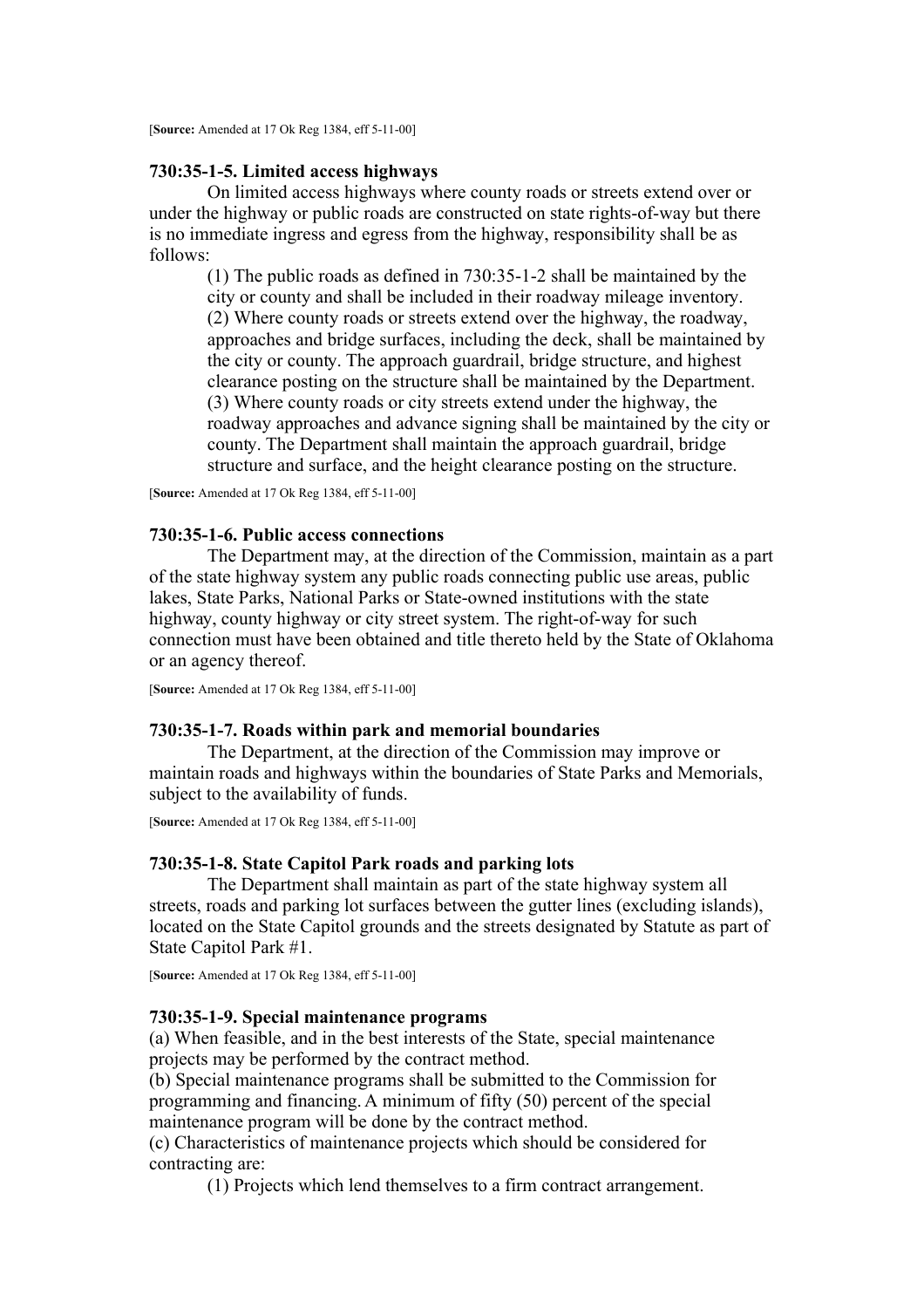(2) Projects on which accurate units of work can be determined.

(3) Projects which are of such magnitude as to obtain the interest of two or more contractors.

(d) Special maintenance by contract is most applicable to the following types of projects:

(1) Widening and resurfacing projects on pavements where prequalified contractors can supply materials at favorable prices.

(2) Projects where the surface type is to be changed and standard specification material is to be used in the transition.

(3) Major bridge repairs requiring skills and techniques beyond the capability of the department.

(4) Major bridge painting.

(5) Placement of raised plastic stripe and pavement markings.

(6) Extreme emergency projects.

(e) Special maintenance by State Forces is most applicable to the following types of projects:

(1) Resurfacing projects where the length and overall cost of the project is such that it would not be economical to contract the work.

(2) Armor coat projects.

(3) Base repair, spot leveling and patching.

(4) Shoulder repair and shoulder widening.

(5) Pavement widening projects where stage construction is contemplated.

(6) Improvement of drainage, reshaping shoulders, slopes, ditches and roadway sections.

(7) Minor repair of erosion damage.

(8) Patching concrete pavement.

(9) Minor bridge repair.

(10) Minor bridge painting.

(11) Other miscellaneous projects which do not readily lend themselves to the contract maintenance method of improvement.

[**Source:** Amended at 17 Ok Reg 1384, eff 5-11-00]

### **730:35-1-10. Side drains**

The installation of side drains after the completion of a construction project is not considered a maintenance function. Maintenance of side drains consists of removing, cleaning, replacing or modifying a side drain to insure proper drainage of the highway. Driveways constructed on highway rights-of-way will be maintained by the applicant as directed by the Department of Transportation.

[**Source:** Amended at 17 Ok Reg 1384, eff 5-11-00]

### **730:35-1-11. Department maintenance within municipalities**

(a) **Discretionary funding.** The Commission shall, except as provided by law, exercise sole discretion in the expenditure of State Transportation funds for work involving Department personnel, equipment or material on roads, streets or other locations in municipalities. Such cases may include but are not strictly limited to the following:

(1) Maintenance, construction or other improvement of designated portions of the state highway system.

(2) Right-of-way or other properties owned or under jurisdiction of the Department.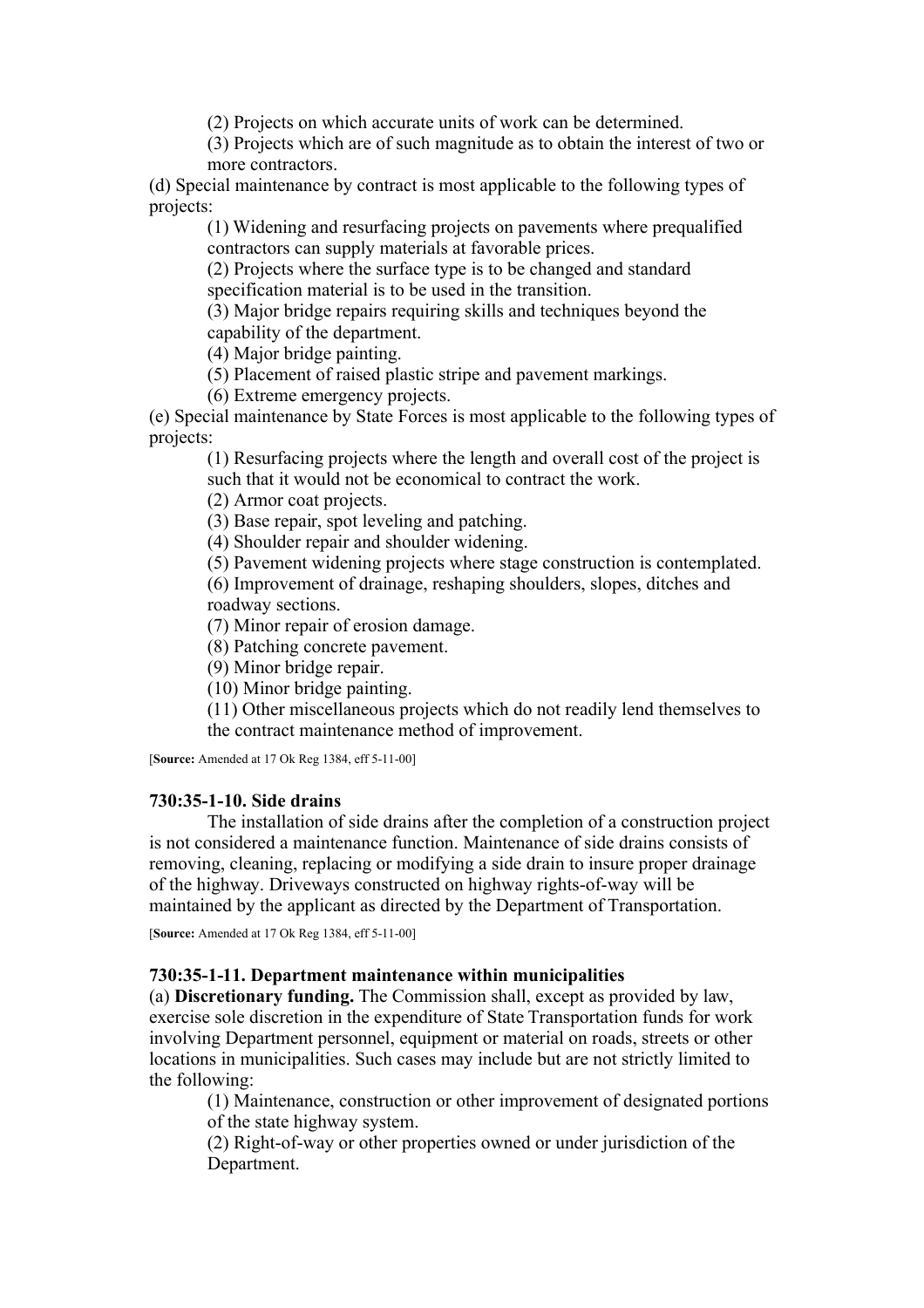(3) Maintenance, construction or other improvement of the principal access roads or streets providing connections from the designated state highway system to state institutions, as provided in 730:35-1-6.

(4) Construction or improvement of industrial access, airport access, lake access, or state park roads, when such facilities are part of an approved industrial access, lake access, or state park road program.

(b) **Routine maintenance.** The following shall govern routine maintenance on the state highway system including frontage roads, local roads, public roads and interchange-collector-distributor roads thereto, within the corporate limits of cities and towns.

(1) The Department shall maintain, or pay the cost of maintaining, any municipal streets where such streets are a continuation of the State or Federal highway system as follows:

> (A) The Department shall maintain the area of the roadway pavement and pavement structure between the gutter lines excluding curbs and sidewalks, and, if no curb exists, only that portion of the roadway pavement and pavement structure between the outer edge of the shoulder lines, excluding any underground utilities and appurtenances. The Department shall not perform maintenance on or pay the cost of accident or spill clean up, sweeping, mowing the right-of-way, drainage systems, and facilities including inlets, curbs, sidewalks, driveways, electronic traffic control devices or highway system lights. In areas where cities or towns have annexed additional rural lands into the corporate limits, the Department may choose to continue turf management prior to the development of such lands.

(B) The Department shall maintain or pay for the cost of installation, repair and maintenance of signs and lane markings. (C) The Department may participate in or pay the cost of lighting and electronic traffic control devices. The maintenance of such equipment shall be the responsibility of the cities and towns.

(D) The Department may maintain, or participate in the cost of constructing or improving any safety appurtenances.

(E) The cities and towns shall maintain that portion of the rights-ofway beyond the gutter or shoulder lines, including storm sewers and inlets as well as all other underground facilities.

(F) The cities and towns shall maintain any public roads as defined in 730:35-1-2 within their corporate limits.

(2) Maintenance of the designated Interstate Routes which are a part of the National Highway System, urban freeways with fully controlled access, together with all frontage roads, local roads, public roads and interchangecollector-distributor roads thereto, within the limits of the cities and towns which are a part of the state highway system shall be as follows:

> (A) The Department shall maintain the highway, interchange ramps, interchange-collector-distributor roads, and that portion of the frontage roads or local roads between the nearest edge of the first crossroad or street and the ramp from the mainline connecting to the frontage road or local road. This maintenance shall include all signs, pavement markings, and other traffic control devices, except for traffic signals and lighting.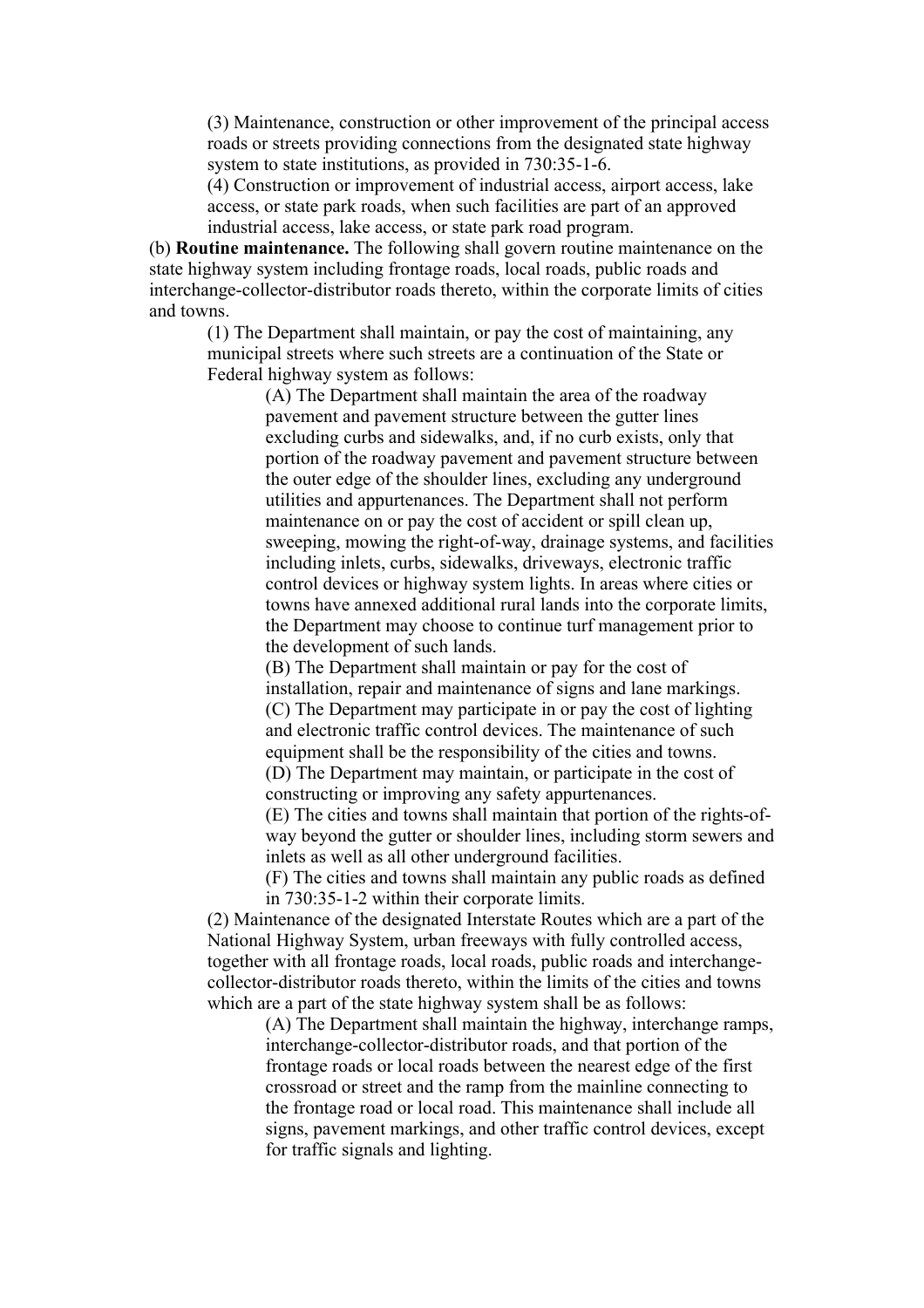(B) Cities and towns shall maintain only that area of the right-ofway occupied by a frontage road or local road between the control of access line and the right-of-way line, and that portion of frontage roads or local roads that is not considered a part of an interchange ramp.

(C) The Department shall maintain all interchange and cross-over bridge structures, exclusive of the surface and/or deck as provided in 730:35-1-5.

(D) The cities and towns shall maintain all streets connecting to the highway or Department maintained frontage road, including all signs, pavement markings and traffic control devices along the cross streets, except as noted in  $730:35-1-11(b)(2)(A)$ .

(E) Cities and towns shall maintain any Public Roads as defined in 730:35-1-2 within their corporate limits.

(c) **Maintenance agreements.** In all cases, the Department will obtain written maintenance agreements from the governing bodies of such cities and towns. These maintenance agreements shall incorporate the foregoing provisions and such other provisions to which the parties agree delineating maintenance responsibilities. Where written agreements concerning maintenance responsibilities within cities and towns have heretofore been obtained, they are hereby approved if reasonably conforming to the provisions of this section. The provisions of this subchapter are supplemental to such maintenance agreements and shall be used to carry into effect the overall policy of the Commission. Where maintenance agreements cannot be obtained, the provisions of this subchapter and State law shall govern in determining maintenance responsibilities.

(1) The Department will not participate in the improvement or maintenance of campus streets or parking areas at the various state college and university campuses.

(2) Any other uses of funds, personnel or equipment under the jurisdiction of the Commission in municipalities, except in instances of legislative mandate, shall be considered contrary to established policies of the Commission.

(3) The Department shall control, by means of a permit system, driveway entrances and exits on the state highway system, but may delegate this responsibility to a city or town. Before permanent authority is delegated, the city or town involved must enact an ordinance adopting the policy of the Commission on driveway regulations for Oklahoma highways. (4) The Department shall control, by means of a permit system, the installation of landscaping within the rights-of-way on the state highway system. Modification of right-of-way on controlled access facilities is considered to be a landscape improvement and will be considered for approval in accordance with the Commission policy on fencing for controlled access highways.

[**Source:** Amended at 17 Ok Reg 1384, eff 5-11-00]

### **SUBCHAPTER 3. JUNKYARD CONTROL**

### **730:35-3-1. Purpose**

It is the purpose of this subchapter to establish regulations which enable the Department to implement and enforce effective control of the establishment and maintenance of junkyard and metal processing facilities if they are located adjacent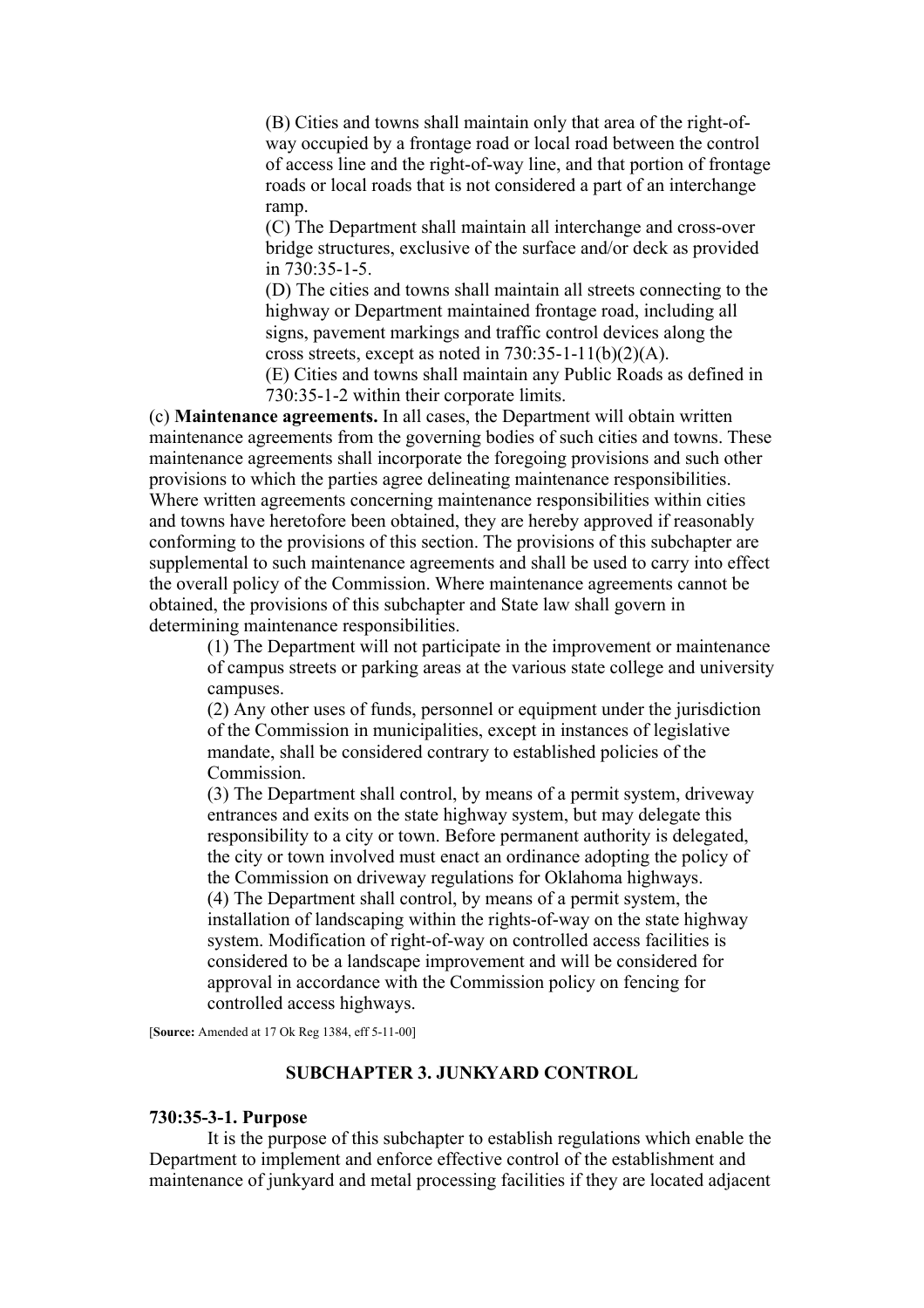to Interstate and Federal aid Primary highways in this State.

[**Source:** Amended at 17 Ok Reg 1384, eff 5-11-00]

### **730:35-3-2. Application**

The provisions of this subchapter are applicable to areas within 1,000 feet of the nearest edge of the right-of-way if they are visible from the main traveled way. Highways which are controlled for the purposes of this subchapter are the Federal-aid Primary System and Interstate Systems regardless of whether Federal funds were utilized in their construction. Turnpikes which are incorporated in the Federal-aid Primary or Interstate Systems are controlled highways.

[**Source:** Amended at 17 Ok Reg 1384, eff 5-11-00]

### **730:35-3-3. Definitions**

The following words or terms, when used in this subchapter, shall have the following meaning, unless the context clearly indicates otherwise:

**"Automobile graveyard"** means any establishment or place of business which is maintained, used, or operated for storing, keeping, buying or selling wrecked, scrapped, ruined or dismantled motor vehicles or motor vehicle parts. Ten or more such vehicles will constitute an automobile graveyard.

**"Illegal junkyard"** means a junkyard which was established or is maintained in violation of State law.

**"Industrial activities"** means those activities permitted only in industrial zones, or in less restrictive zones by the nearest zoning authority within the State. It may also refer to activities prohibited by said zoning authority but generally recognized as industrial by other zoning authorities within the State. None of the following shall be considered industrial activities:

(A) Outdoor advertising signs, displays or devices;

(B) Agricultural, forestry, ranching, grazing, farming and related activities, including, but not limited to, wayside fresh produce stands;

(C) Activities normally and regularly in operation less than three (3) months of the year;

(D) Transient or temporary activities;

(E) Activities not visible from the traffic lanes of the main-traveled way;

(F) Activities more than three hundred (300) feet from the nearest edge of the main-traveled way;

(G) Activities conducted in a building principally used as a residence;

(H) Railroad tracks, minor sidings, and passenger depots;

(I) Strip or other open mining activities; and

(J) Junkyards, automobile graveyards or scrap metal processing facilities.

**"Interstate system"** means that portion of the National System of Interstate and Defense Highways located within this State, as officially designated, or as may hereafter be so designated by the Transportation Commission, and approved by the Secretary of Transportation, pursuant to the provisions of Title 23, United States Code.

**"Junk"** means old or scrap copper, brass, rope, rags, batteries, paper, used or dismantled household appliances, trash, rubber debris, waste, or junked, dismantled or wrecked automobiles, or parts thereof, iron, steel and other old or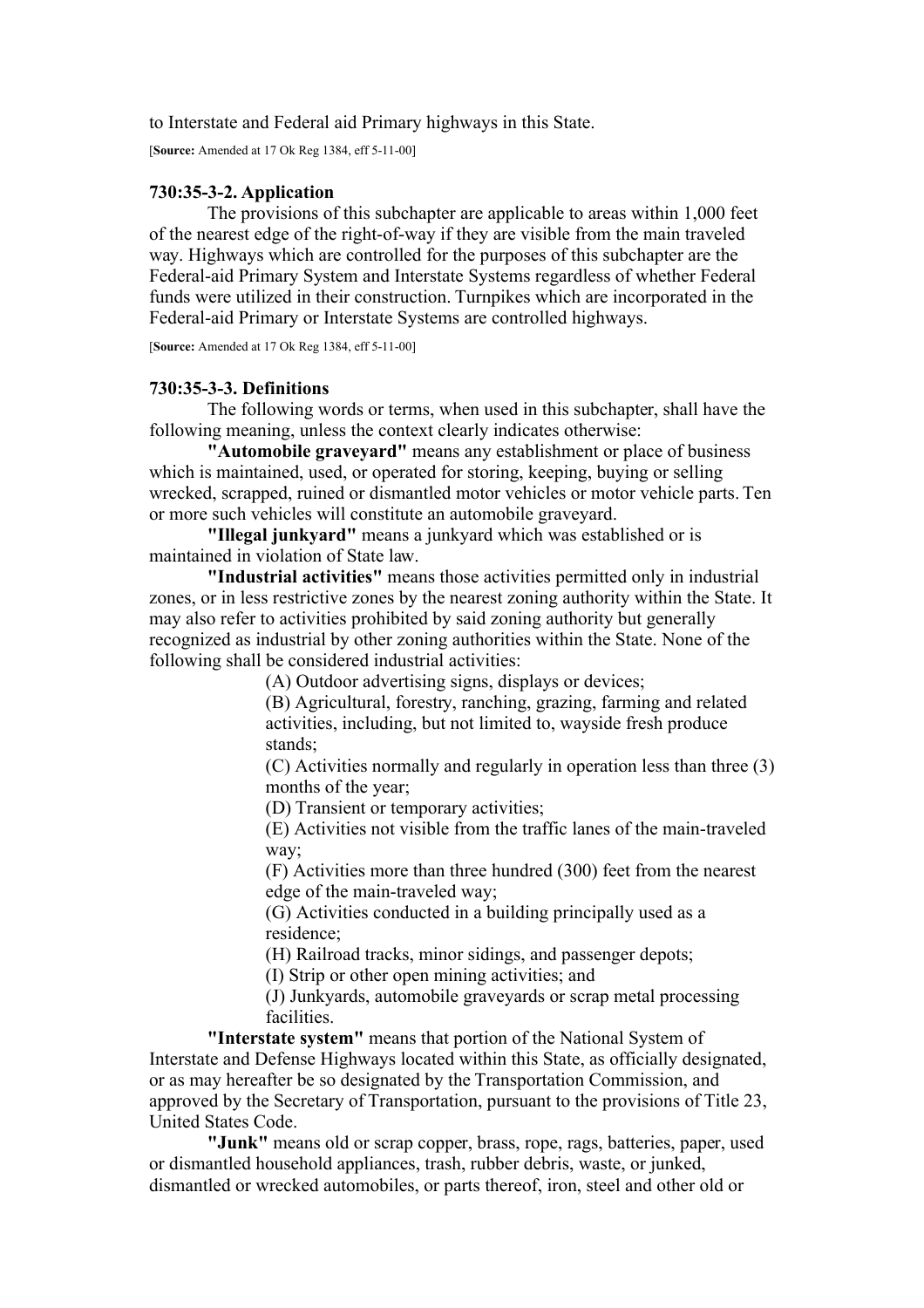scrap ferrous or non-ferrous material.

**"Junkyard"** means an establishment or place of business which is maintained, operated or used for storing, keeping, buying or selling junk, or for the maintenance or operation of an automobile graveyard, and the term shall include garbage dumps and sanitary fills.

**"Nonconforming junkyard"** means one which was lawfully established, but which now does not comply with the provisions of State law.

**"Primary system"** means that portion of the highway system as officially designated, or as may hereafter be so designated, by the Transportation Commission, and approved by the Secretary of Transportation, pursuant to the provisions of Title 23, United States Code.

**"Scrap metal processing facility"** means an establishment having facilities used primarily for processing iron, steel or non-ferrous metals and whose principal product is such iron, steel or scrap for sale, for remelting purposes only, the processor being considered a manufacturer.

**"Unzoned industrial areas"** means any areas not zoned by state or local law, regulation or ordinance, which are occupied by one or more industrial activities. They include all lands along the highway for a distance of one thousand (1,000) feet in each direction as measured from the outer edges of the regularly used buildings, parking lots, storage, or processing areas of the activity, and which lie parallel to the edge of the pavement and which are located on the same side of the highway as the principal industrial activity. Measurements shall not begin at the property lines but rather shall begin at the outer edges of the area containing the regularly used buildings, parking lots, storage or processing areas related to the industrial activities.

[**Source:** Amended at 17 Ok Reg 1384, eff 5-11-00]

### **730:35-3-4. Nonconforming junkyards**

(a) A junkyard shall be deemed nonconforming, when the following terms and conditions exist:

(1) The junkyard must have been actually in existence on or before April 1, 1968.

(2) There must be existing property rights in the junkyard or junk affected by State law. (Abandoned junk and junkyards, trash dumps and land fills are not considered nonconforming junkyards.) In the case of abandoned junk or junkyards, the State will participate in the cost of removal only if said junk or junkyard was in place prior to April 1, 1968.

(3) If the location of a nonconforming junkyard is changed as a result of a right-of-way taking or for any other reason, it shall cease to be a nonconforming junkyard and shall be considered as a new junkyard at a new location.

(4) If the size of a nonconforming junkyard increases to include land not utilized as a junkyard on or before April 1, 1968, the junkyard shall cease to be a nonconforming junkyard and be considered as a new junkyard over its entire area.

(5) The nonconforming junkyard must have been lawful on the effective date of the State law, April 1, 1968, and must continue to be lawfully maintained.

(b) The nonconforming junkyard may continue as long as it is not extended, enlarged, or changed in use. Once a junkyard has been made conforming, the placement of junk so that it may be seen above or beyond a screen or otherwise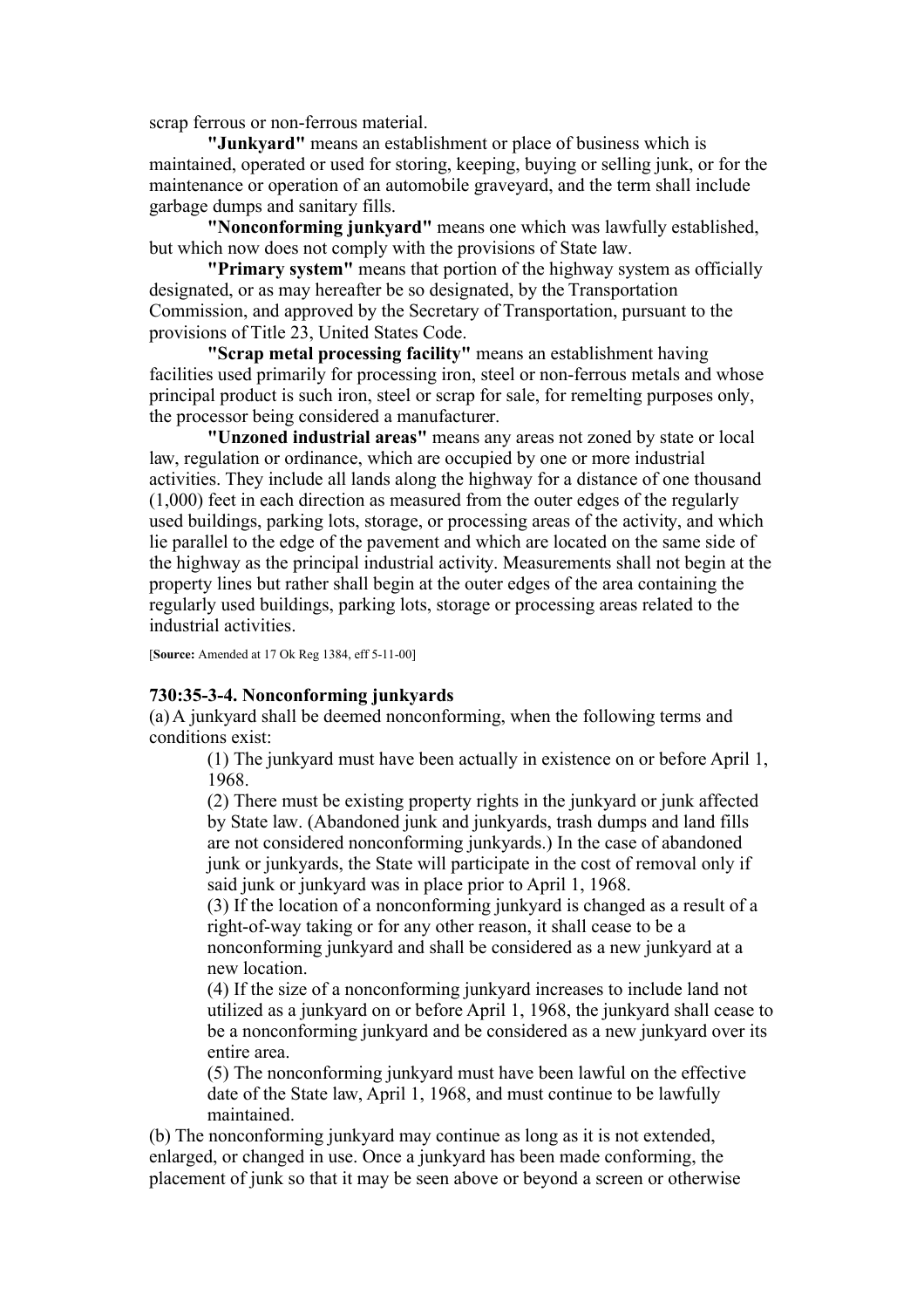become visible, shall be treated the same as the establishment of a new junkyard.

[**Source:** Amended at 17 Ok Reg 1384, eff 5-11-00]

## **730:35-3-5. Control measures**

(a) Junkyards located outside of zoned and unzoned industrial areas must be screened or located so as not to be visible from the controlled highway.

(b) Recycling of junk and scrap shall be used to the greatest extent practical in the implementation of the junkyard control program. To facilitate recycling, junk or scrap should be moved to an automobile wrecker, or a scrap processor, or put to some other useful purpose.

(c) Every effort shall be made to screen off the area if the junkyard is to continue as an ongoing business. Screening may be accomplished by the use of natural objects, earth mounds, landscape planting, fences, and other appropriate means, including relocating inventory on site to utilize an existing natural screen or a screenable portion of the site.

(d) Where screening is used, it must, upon completion of the screening project, effectively screen the junkyard from the controlled highway on a year-round basis, and be compatible with the surroundings. The Department will evaluate the visual and aesthetic equality as well as determine the effectiveness of all proposed screen designs.

(e) When screening is to be provided by the operator of a nonconforming junkyard, the cost will be controlled by requiring the operator to submit his plan to the Department for approval prior to actual construction. Through this approval process only the minimum expenses actual and necessary to constructing an effective screen will be reimbursed to the operator.

(f) A junkyard shall be relocated only when other control measures are not feasible. Junkyards shall be relocated to a site not visible or beyond 1,000 feet from a controlled highway, or to an industrial area. They shall not be relocated to residential, commercial, or other areas where foreseeable environmental problems may develop.

[**Source:** Amended at 17 Ok Reg 1384, eff 5-11-00]

## **730:35-3-6. Maintenance of screen**

Once a screen is planted or constructed, it shall be the responsibility of the person, firm, or corporation operating the junkyard and/or scrap metal processing facility to maintain it. The screen must be maintained in such a manner as to present a pleasing appearance and to continue effectively screening the junkyard and/or scrap metal processing facility from sight.

[**Source:** Amended at 17 Ok Reg 1384, eff 5-11-00]

### **730:35-3-7. Compensation for mandated removal, relocation or disposal**

(a) If a junkyard which was lawfully established under State lawis required to be removed, relocated, or disposed of pursuant to Title 69, Oklahoma Statutes, Section 1251 et seq., just compensation shall be paid to the owner.

(b) No right to compensation shall accrue until a taking, removal, relocation, or screening has occurred. The conditions which established a right to maintain and continue a nonconforming junkyard as provided in 730:35-3-4 must still exist at the time of the taking or removal in order to establish a right to just compensation.

[**Source:** Amended at 17 Ok Reg 1384, eff 5-11-00]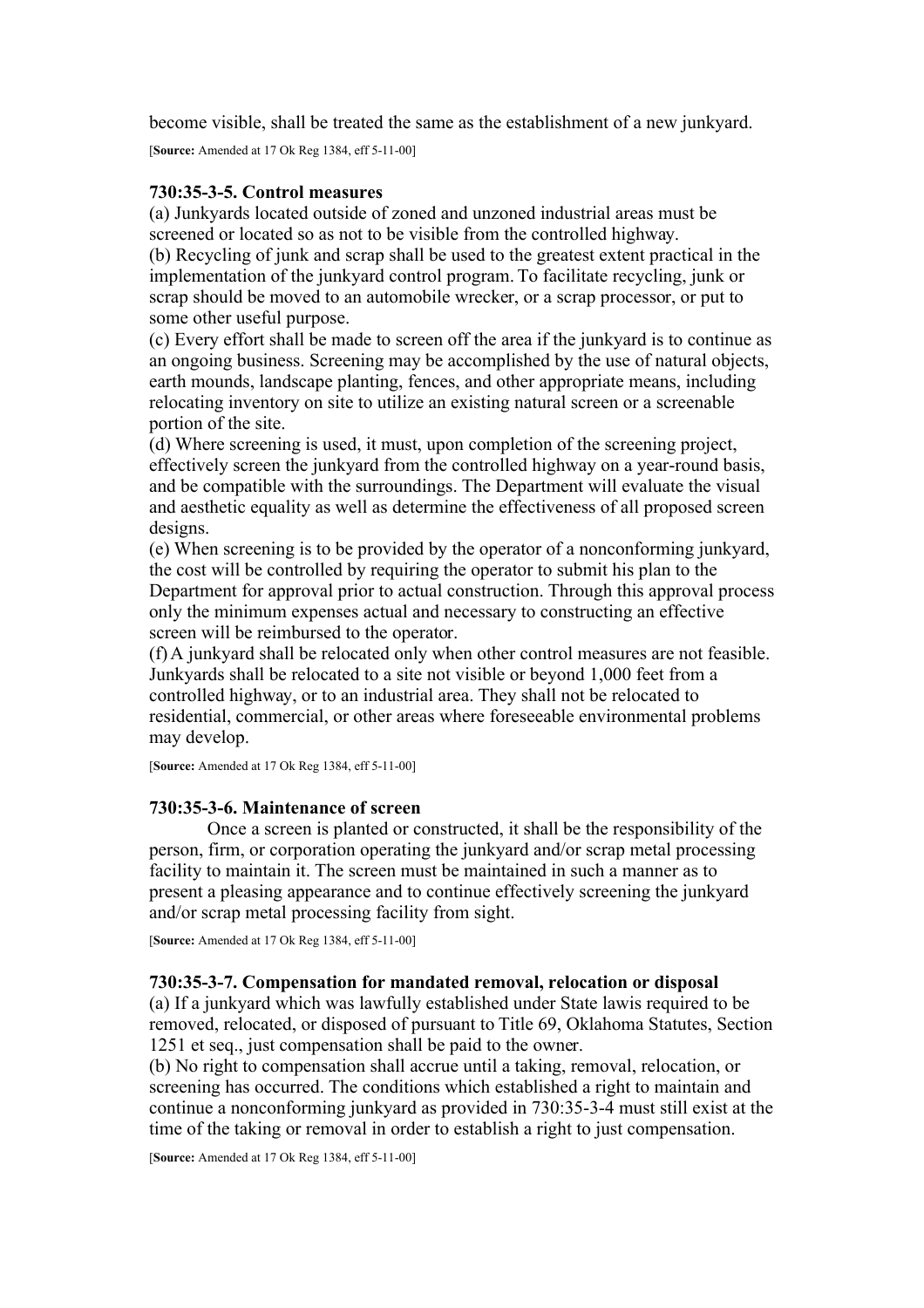### **SUBCHAPTER 5. HIGHWAY ADVERTISING CONTROL**

#### **730:35-5-1. Purpose**

It is the purpose of this subchapter to promulgate regulations which enable the Department to effectively administer a program to control the erection and maintenance of controlled outdoor advertising signs, displays, and devices located adjacent to the Interstate and National Highway System in this State.

[**Source:** Amended at 17 Ok Reg 1384, eff 5-11-00]

#### **730:35-5-2. Application**

The provisions of this subchapter apply to the erection and maintenance of outdoor advertising signs, displays, and devices located in adjacent areas within six hundred sixty (660) feet from the nearest edge of the right-of-way and which are visible from the controlled highway. They also apply to those signs, displays and devices which are located in controlled areas beyond six hundred sixty (660) feet from the nearest edge of the right-of-way, if the sign display or device is visible from the controlled highway and has the purpose of being read from the highway.

[**Source:** Amended at 17 Ok Reg 1384, eff 5-11-00]

#### **730:35-5-3. Definitions**

The following words or terms, when used in this subchapter, shall have the following meaning, unless the context clearly indicates otherwise:

**"Abandoned sign"** means a registered sign in need of substantial repair, or which is overgrown by trees or other vegetation not on the highway right-of-way or is otherwise no longer being utilized as an outdoor advertising device, for a period of one (1) year, shall be considered "abandoned" and any nonconforming or grandfather status granted by the Highway Advertising Control Act shall be terminated. Leasing information shall not be considered advertising content for purposes of this definition.

**"Adjacent area"** or "control area" within urban areas means the area which is adjacent to and within six hundred sixty (660) feet of the nearest edge of the right-of-way on any Interstate or the National Highway System. The six hundred sixty foot (660) distance shall be measured horizontally along a line perpendicular to, or ninety degrees (90°) to the centerline of the highway. Outside of urban areas, adjacent area or control area means the area which is visible from the main traveled way on any interstate or the National Highway System and has the purpose of being read. All spacing considerations are determined by whether or not they exist within the adjacent or control area. Signs located outside the "control area" will not be registered.

**"Adjacent Property Owners"** means any person, firm or corporation owning property which is located adjacent to a "Clearance Area," as defined in this subsection. Applicant shall submit written consent from any such property owner when making application for a clearance permit.

**"Advertisement"** means any writing, printing, picture, painting, display, emblem, drawing, sign or similar device which is posted or displayed outdoors on real property and is intended to invite or to draw the attention or to solicit the patronage or support of the public to any goods, merchandise, real or personal property, business, services, entertainment or amusement manufactured, produced, bought, sold, conducted, furnished, or dealt in by any person; the term shall also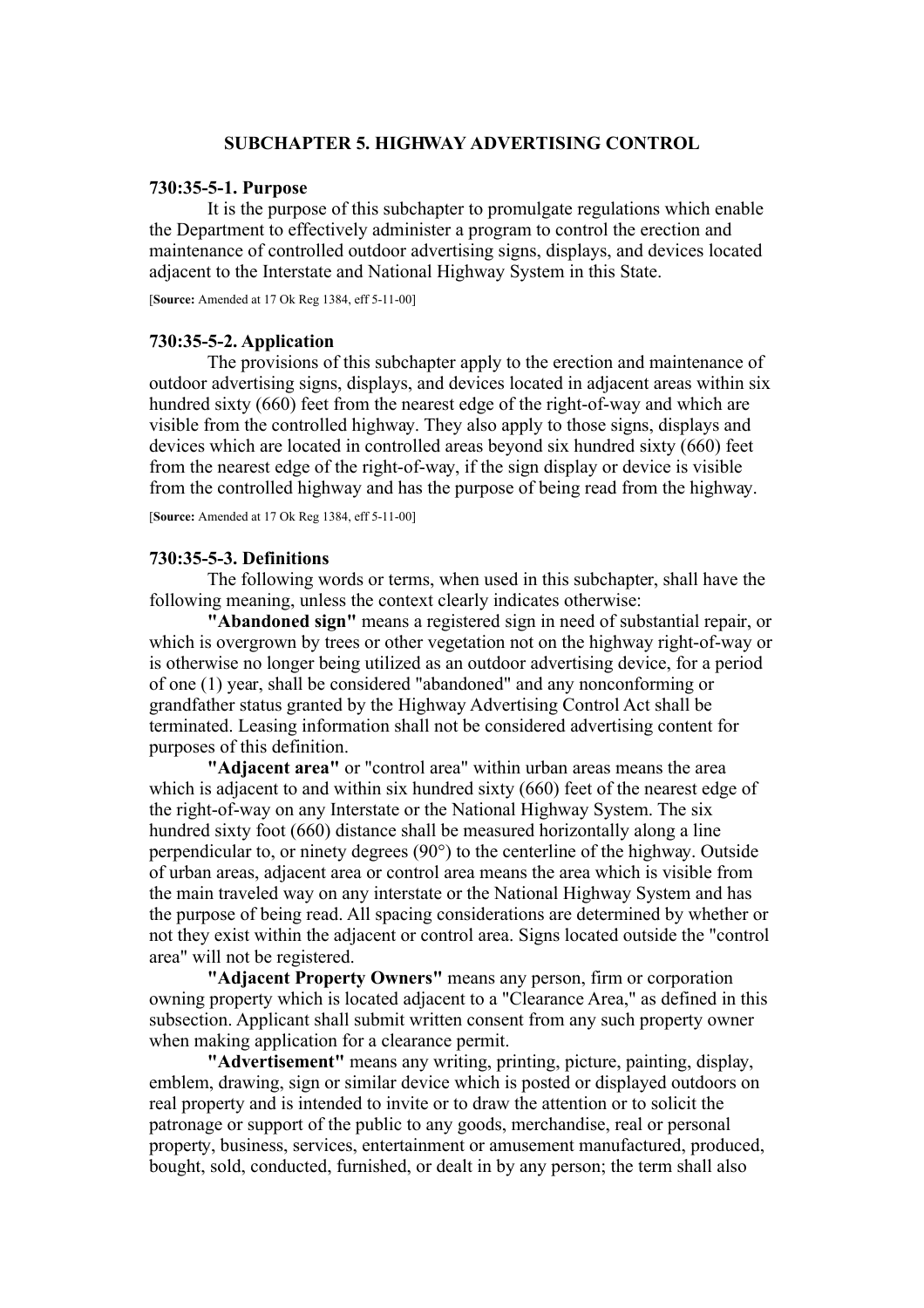include any part of an advertisement recognizable as such, whether a permanent or portable installation, but shall not include surface markers showing the location or route of underground utility facilities or pipelines or public telephone coin stations installed for emergency use; nor shall same include temporary election candidate campaign signs or voters' referendum signs, if erected not more than forty-five (45) days prior to an election and removed within seven (7) days following the election or within seven (7) days following the final election if more than one is required to settle the advertised candidate election or non-election, or referendum issue.

**"Agreement"** means the agreement between the Director of the Oklahoma Department of Transportation and the Secretary of the Transportation of the United States, regarding the enforcement of the Highway Beautification Act of 1965.

**"Business area"** means any part of an adjacent (control) area which is zoned for business, commercial or industrial activities under the authority of any law of this state, or not zoned, but which constitutes an unzoned commercial or industrial area as herein defined.

**"Centerline of the highway"** means a line equidistant from the edges of the median separating the main-traveled ways of a divided highway, or the centerline of the main-traveled way of a non-divided highway.

**"Commercial or industrial area"** means any part of a control area which is within six hundred sixty (660) feet of the nearest edge of the right of way and is:

> (A) Zoned for industrial or commercial activities under the authority of any state zoning law, or city or county zoning ordinance of this State. Any commercial or industrial area created or established by any zoning authority must actually be capable of supporting commercial or industrial activities. A zoning action which is not a part of a comprehensive zoning plan and is created primarily to allow outdoor advertising structures does not constitute valid zoning for outdoor advertising control purposes. (B) Not zoned, but which constitutes an unzoned commercial or

industrial area as herein defined.

**"Clearance Area"** means the area of state right-of-way adjacent to property upon which a legal outdoor advertising sign is located, of which said sign owner wishes to remove vegetation. This area shall not exceed 800 feet in length, from any face of the sign, along the highway. This distance shall be determined by measuring horizontally along the highway from a line perpendicular from the support pole, nearest the highway, of the sign to the centerline of the highway.

**"Commercial and industrial activities"** means those activities, clearly visible and recognized as a commercial or industrial activity from the main traveled way, generally recognized as commercial or industrial by zoning authorities in the state.

**"Comprehensive zoning"** means a complete approach to land use within the jurisdiction of a zoning authority. For example, the mere placing of the label "zoned commercial or industrial" on land does not constitute comprehensive zoning, but rather, the establishment of a complete set of regulations to govern the land use within the entire jurisdiction of the zoning authority.

**"Control of access"** means the Department shall not issue a permit for any sign which cannot be erected or maintained from private property without violating control of access boundaries.

**"Customary maintenance"** means maintenance that shall only include, change of message, replacing electrical wiring and bulbs, painting of the face and structure, clearing vegetation (not on right-of-way), reinforcing the structure with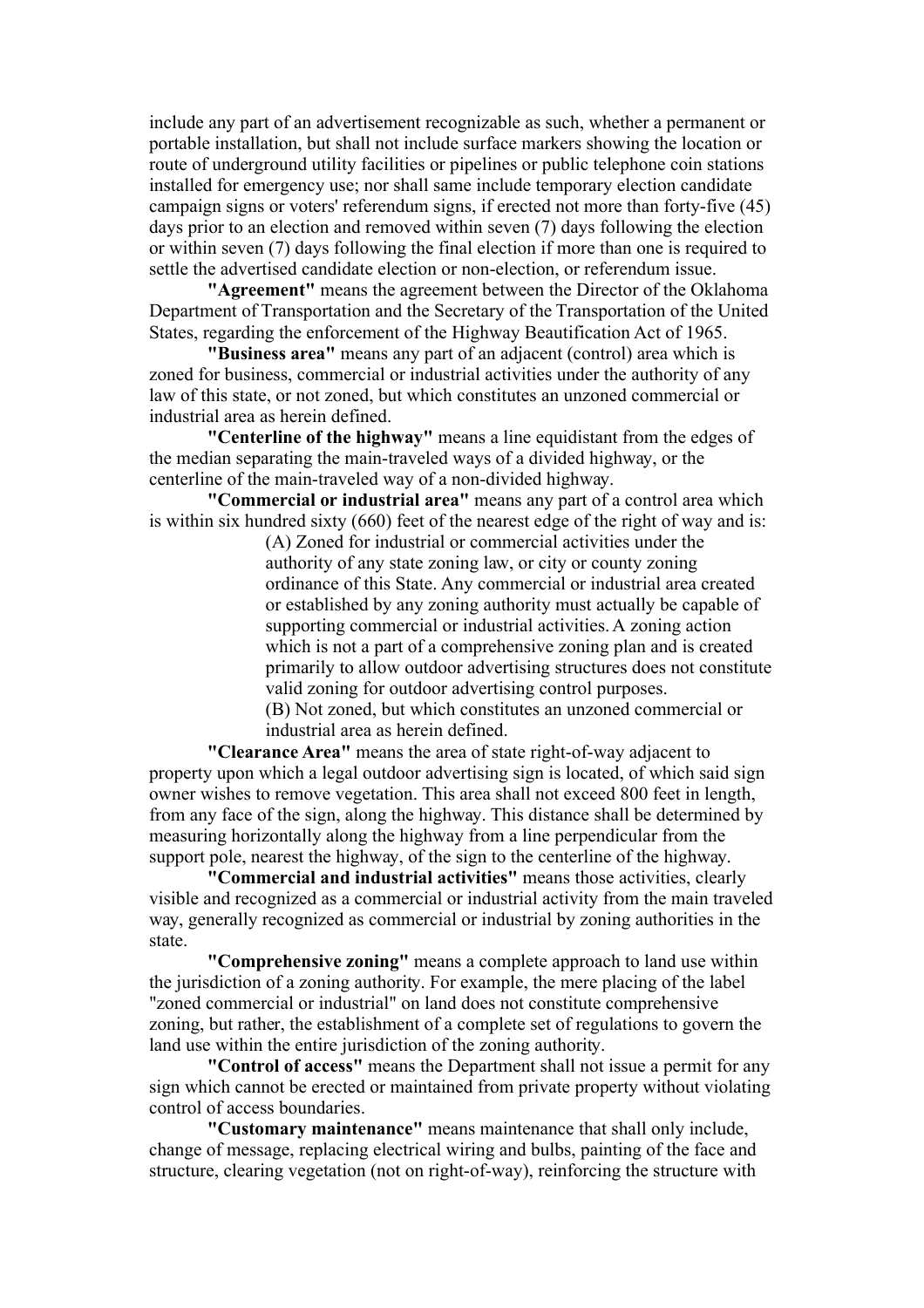banding or nails, and repairing the apron or catwalks. Additional maintenance activities may be approved upon written request to the Department. An increase in dimension, any change in location, increase in height, change in location in lighting, or the addition of lighting does not constitute customary maintenance. An increase, change, addition or any maintenance which is not listed above, shall terminate any nonconforming or grandfather status granted by the Act and the sign shall be considered illegal, thus a public nuisance subject to summary abatement and removal without compensation.

**"Damage"** means injury or harm as a result of wear and tear, storms, or other natural causes including, but not limited to, insect damage. If such damage occurs, the owner of the damaged sign shall notify the Department by letter within thirty (30) days of the occurrence, giving the sign's registration number, date damage occurred, whether or not the sign will be repaired, an itemized list of repairs, and a picture of the damaged structure. Failure to comply with any part of the above requirements before repairing a damaged sign shall result in forfeiture of any nonconforming or grandfather status granted by the 1972 Highway Advertising Control Act. After receiving authorization and repairs have been completed, the owner shall send a picture of the repaired structure to the Department.

**"Department"** means the Oklahoma Department of Transportation.

**"Destroyed"** means that a sign shall be considered destroyed when damaged, from any cause except a criminal or tortious act, exceeds fifty percent (50%) of the sign structure.

**"Directional signs"** means signs giving directional information about goods and services of interest to the traveling public. Such signs shall be limited to those pertaining to rest stops, camping grounds, food services, fuel and automotive services, and lodging.

**"Director"** means the Director of the Department of Transportation or his designee.

**"Discontinued or blank sign"** means a registered sign not displaying products or service advertising contents for a period of one (1) year shall be considered discontinued and removed at the expense of the sign owner. Leasing information shall be considered advertising content for purposes of this definition.

**"Divided highway"** means that part of a primary highway which has been constructed as divided, dual lane fully controlled access to the throughways except for the established interchanges.

**"Federal-aid primary highway"** means any highway at any time officially designated as part of the Federal-aid Primary System by the Department and approved by the appropriate authority of the federal government.

**"Grandfathered sign"** means a sign which was lawfully erected but does not comply with all the provisions of the State law or State regulations passed at a later date or later fails to comply with State law or State regulations due to changed conditions. Illegally erected or maintained signs are not nonconforming signs. (Same as Non-conforming (grandfathered) sign.)

**"Illegal sign"** means signs that are situated in control areas adjacent to Interstate and Federal-aid Primary Systems which are outside zoned and unzoned commercial or industrial areas, are not listed on the 1972 inventory and do not qualify either as on-premise, directional or official signs and notices required or authorized by law. Signs erected within zoned and unzoned commercial and industrial areas without the benefit of a permit or which are erected or maintained not in accordance with permit requirements are also illegal.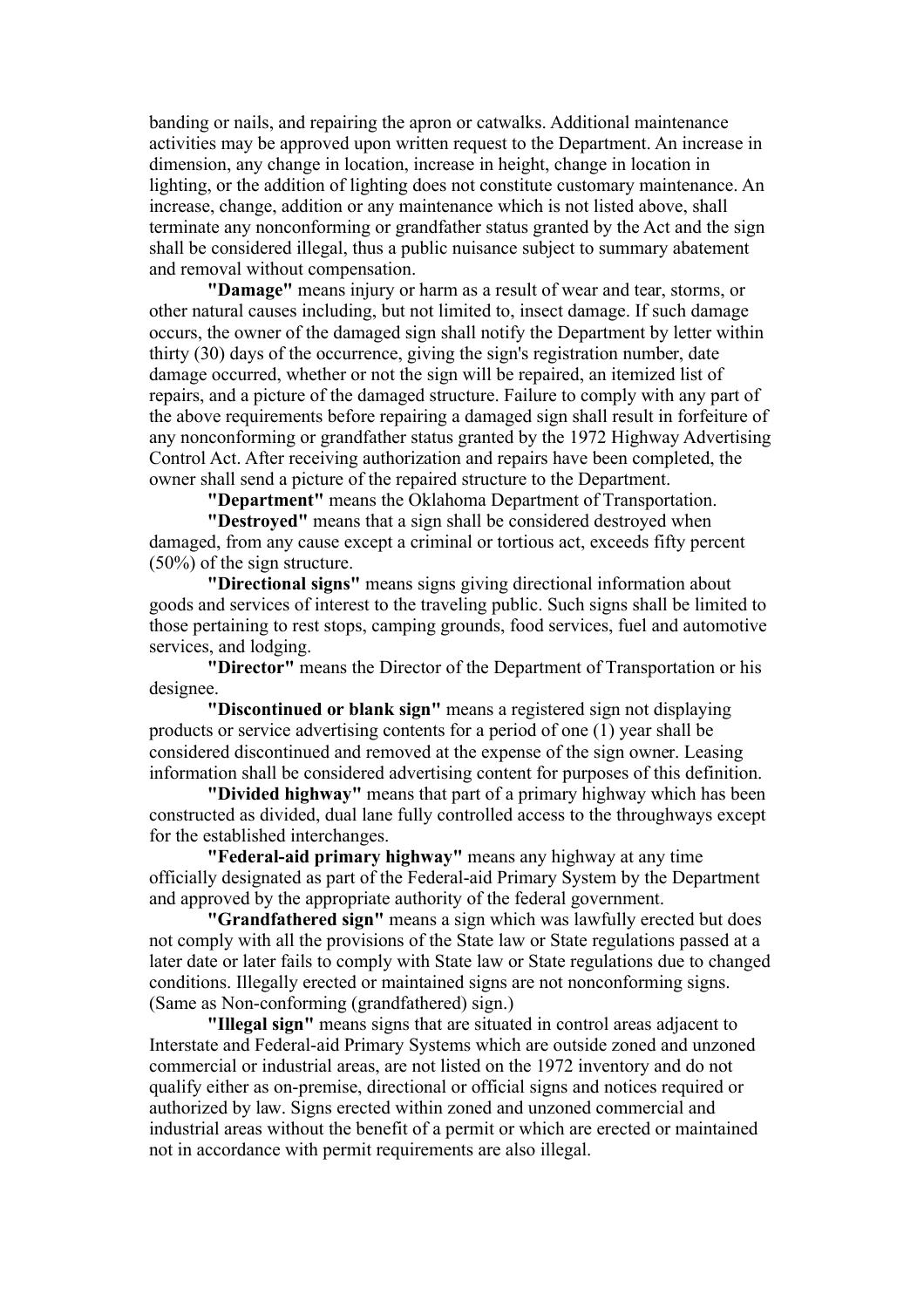**"Informational signs"** mean signs containing directions or information about public persons or public places which are owned or operated by federal, state, or local governments or their agencies. It also refers to public or privately owned natural phenomenon, historic, cultural, educational, or religious sites, and areas of natural scenic beauty or naturally suited for outdoor recreation, when deemed to be of interest to the traveling public. Informational signs do not include political campaign signs or posters.

**"Interstate highway"** means any highway at any time officially designated a part of the National System of Interstate and Defense Highways by the Department and approved by the United States Department of Transportation.

**"Lease"** means an agreement, in writing, by which possession or use of land or interests therein is given by the owner to another person for a specified period of time.

**"License"** means the privilege granted by the Department to do business as an outdoor advertising company in the State of Oklahoma.

**"Main traveled way"** means the traveled portion of a highway on which through traffic is carried. In the case of a divided highway, the traveled way of each of the separated roadways for traffic in opposite directions is a main traveled way. It does not include such facilities as frontage roads, turning roadways, or parking areas.

**"Maintain"** means to hold or keep in a state of continuing existence.

**"Non-conforming (grandfathered) sign"** means a sign which was lawfully erected but does not comply with all the provisions of the State law or State regulations passed at a later date or later fails to comply with State law or State regulations due to changed conditions. Illegally erected or maintained signs are not non-conforming signs.

**"Non-conforming (grandfathered) sign maintenance"** means the sign must remain substantially the same as it existed on the effective date of State law. (Also see "Customary Maintenance" and "Destroyed" above.)

**"Official signs and notices"** mean signs and notices erected and maintained by public officers or public agencies within their territorial or zoning jurisdiction and pursuant to and in accordance with direction or authorization contained in federal or state law for the purpose of carrying out an official duty or responsibility. These signs must not exceed thirty-two (32) total square feet in area.

**"On-premise sign"** mean signs consisting solely of the name of the establishment, or which identify the establishment's principal or accessory products, or the services which are offered on the business premises. Signs advertising the sale or lease of the property on which they are located, are considered on-premise signs. Signs located on narrow strips of land contiguous to the advertised activity when the purpose clearly is to circumvent the Oklahoma Highway Advertising Control Act shall not qualify as on-premise signs. (See 730:35-5-14)

**"Outdoor advertising business"** means any person, firm or corporation which builds, leases, sells, or rents advertising space upon an outdoor advertising sign, display or device to others for profit.

**"Permittee"** means a person, firm or corporation who has applied for and received a permit from the Department for the express purpose of removing brush and/or trees from the state highway rights-of-way.

**"Primary highway"** means any highway at any time officially designated a part of the Federal-aid Primary System by the Department and approved by the United States Department of Transportation.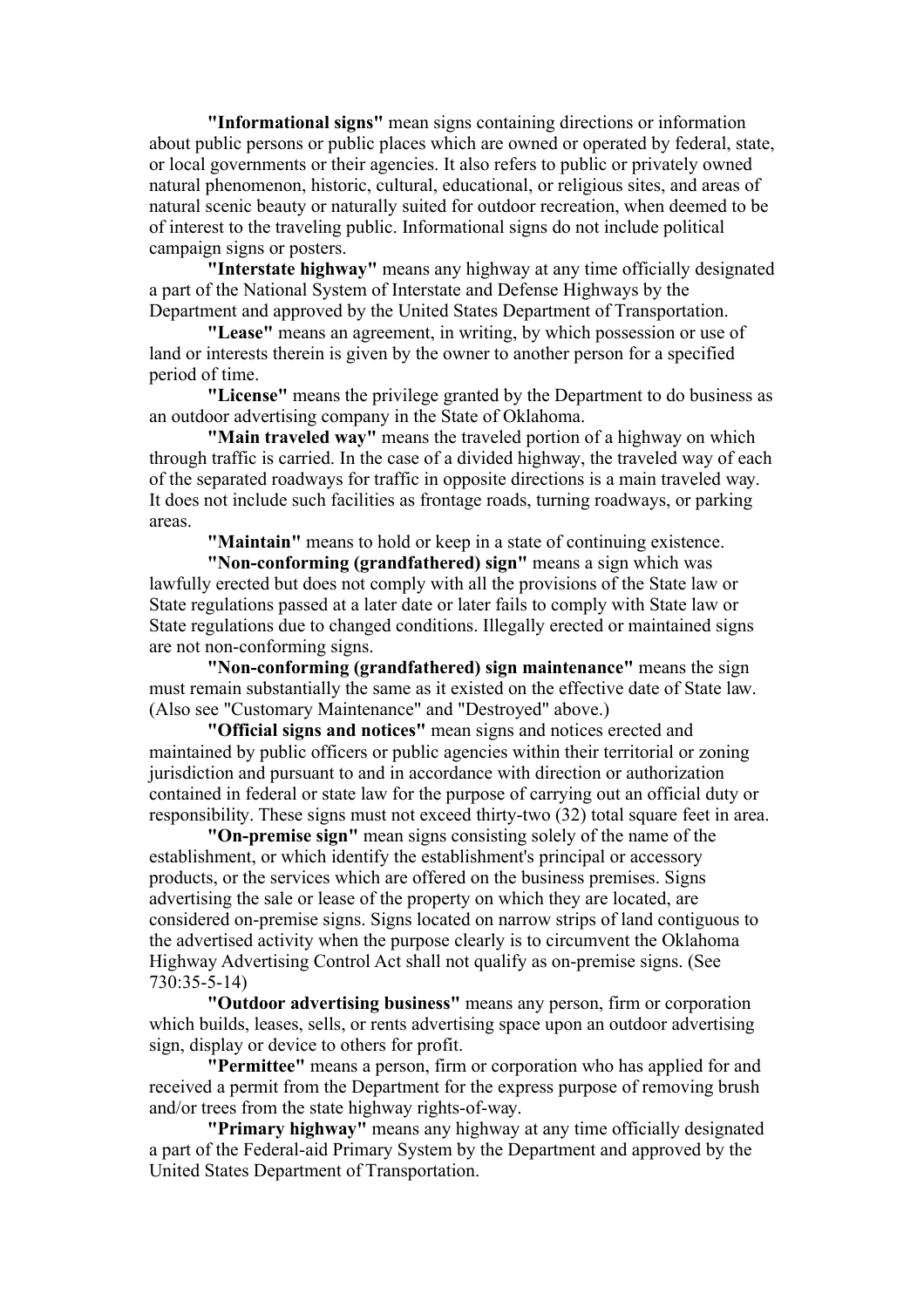**"Public utility signs"** mean warning signs, informational signs, notices or markers which are customarily erected and maintained by publicly or privately owned utilities, as essential to their operations.

**"Rest area"** means an area or site established and maintained within or adjacent to the highway right-of-way by or under public supervision or control for the convenience of the traveling public.

**"Scenic turnout"** means an area or site established and maintained within or adjacent to the highway right-of-way by or under public supervision or control which provides a shelter off the main-traveled way for stopped vehicles for the purpose of viewing an area of scenic significance.

**"Service club and religious notices"** mean signs and notices relating to the existence or meetings of non-profit service clubs, including but not limited to, garden clubs, charitable associations or religious services. Service club or religious notice signs shall not exceed eight (8) square feet in area.

**"Sign, outdoor advertising or outdoor advertising device"** means any outdoor sign, display, device, notice, figure, painting, drawing, message, placard, poster, billboard or other thing which is designed, intended or used to advertise or inform, any part of the advertising or information contents of which is visible from any place on the main-traveled way of the Interstate or National Highway System. It includes permanent or portable installations, but shall not include surface markers showing the location or route of underground utility facilities or pipelines or public telephone coin stations installed for emergency use. It also shall not include temporary election candidate campaign signs or voters' referendum signs, if erected not more than 45 days prior to an election and removed within 7 days following the election or within 7 days following the final election if more than one election is required to fill the office or settle the referendum issue.

**"Sign facing"** means the total advertising surface of an outdoor advertising sign, display or device which is visible from the main-traveled way of the highway. For purposes of this definition, a single sign facing may consist of one or more sign panels facing in one direction.

**"Sign panel"** means a separate advertising area contained upon a sign facing, including any border or trim, but excluding ornamental base or apron supports; provided however, that such ornamental base or apron supports shall not contain an advertising message or messages.

**"Sign standards by sign type"** means Class "A" signs, Class "B" signs, Class "C" signs, Class D signs, "on premise" signs, exempt signs, prohibited signs and all their zoning, spacing, lighting and size requirements. (See 730:35-5-12, 730:35-5-13, 730:35-5-14, 730:35-5-15, and 730:35-5-16.)

**"Sign structure support"** includes all structures, poles, bracings, lateral supports and other material of every kind and nature used to support a face or surface on which outdoor advertising is placed, whether located on or attached to the surface of the earth or man-made structure.

**"The Act"** means the Highway Advertising Control Act contained in Title 69 O.S., Section 1271 et seq., and any amendments thereto.

**"Truck weighing station"** means an area or site established and maintained within or adjacent to the highway right-of-way and upon which are located permanent truck weighing facilities operated by the Department, the Department of Public Safety, and/or the Oklahoma State Tax Commission.

**"Unzoned commercial or industrial areas"** means those areas which are not zoned by state or local law, regulation or ordinance, and on which there is located one or more permanent structures devoted to a commercial or industrial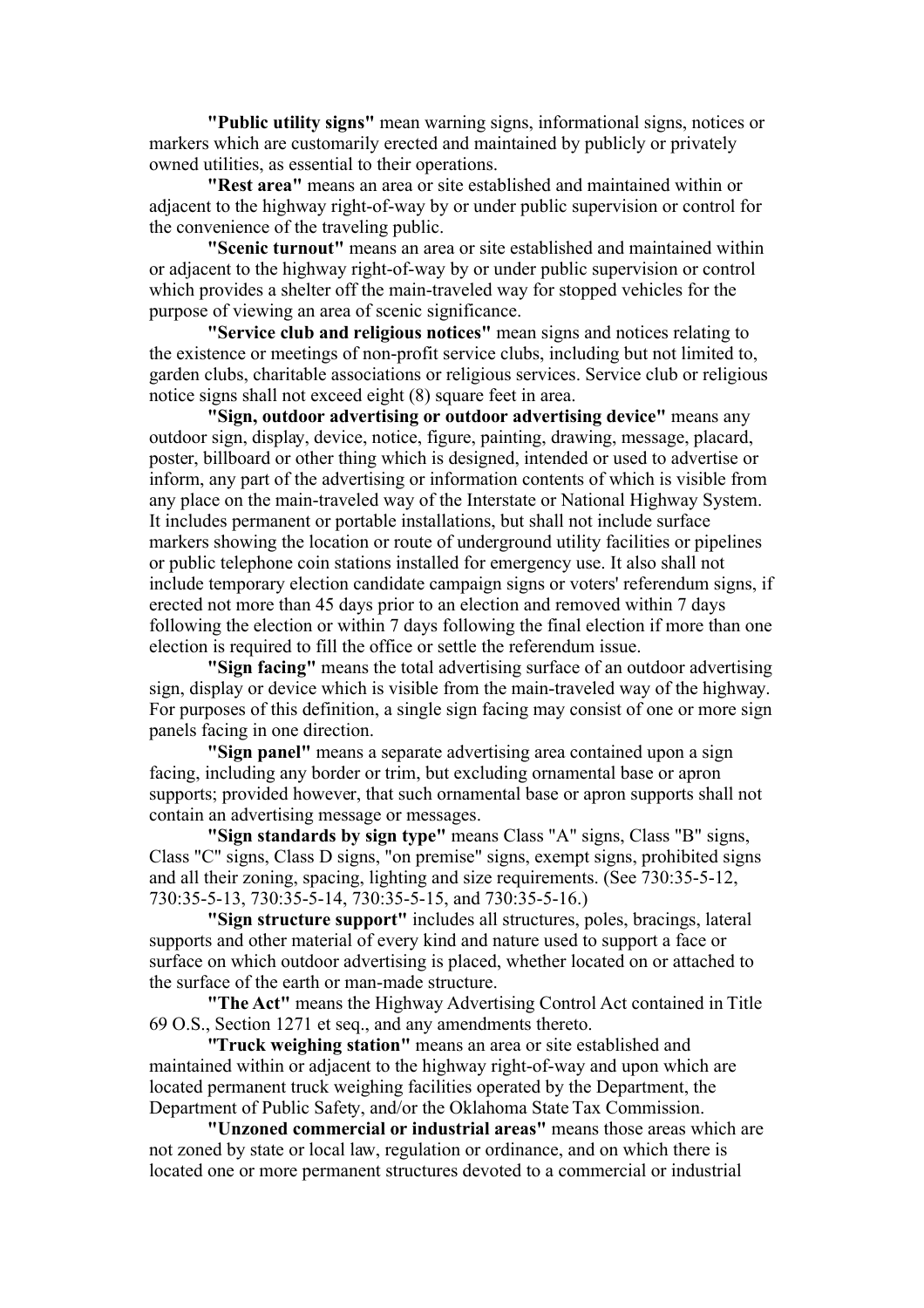activity or on which a commercial or industrial activity is actually conducted, whether or not a permanent structure is located thereon. No area upon which a commercial or industrial activity is conducted shall be considered as an unzoned commercial or industrial area if the commercial or industrial activity is conducted as a method, scheme or ruse designed for the purpose of conducting the business of outdoor advertising.

**"Urban area"** means an urbanized area or, in the case of an urbanized area encompassing more than one state, that part of the urbanized area in each state, or an urban place as designated by the Bureau of the Census having a population of five thousand (5,000) or more and not within any urbanized area, within boundaries to be fixed by responsible state and local officials in cooperation with each other, subject to approval by the Secretary of Transportation. Such boundaries shall, as a minimum, encompass the entire urban place designated by the Bureau of the Census.

**"Visible"** means capable of being seen without visual aid by a person of normal visual acuity.

**"Zoned commercial or industrial areas"** means those area zoned for commercial or industrial activities under the authority of any state law, or city or county zoning ordinance of this state. Any commercial or industrial area created or established by any zoning authority must actually be capable of supporting commercial or industrial activities. Any state or local zoning action which is not a part of a comprehensive zoning plan, such as strip zoning, spot zoning, or variances created primarily to allow outdoor advertising structures, will not be recognized by the Department as zoning for outdoor advertising purposes.

[**Source:** Amended at 10 Ok Reg 4695, eff 10-11-93; Amended at 11 Ok Reg 4697, eff 8-16-94 (emergency); Amended at 12 Ok Reg 1287, eff 5-11-95; Amended at 17 Ok Reg 1384, eff 5-11-00; Amended at 26 Ok Reg 1703, eff 7-1-09; Amended at 29 Ok Reg 1495, eff 6-25-12]

#### **730:35-5-4. Licensing outdoor advertising businesses**

(a) No person, firm or corporation shall engage in, or continue in, the outdoor advertising business by the erection and/or maintenance of outdoor advertising signs, displays, or devices in the adjacent area or control area on any Interstate or Primary highway in this State without first obtaining a license from the Department authorizing such person, firm, or corporation to conduct such business as an outdoor advertising company. The license fee shall be payable in advance, by certified check or money order only, in the amount of four hundred dollars (\$400.00). Each license shall expire on June 30 of each year and the license fee shall not be prorated for a part of a year. Applications for licenses shall be made upon forms provided by the Department and shall state the name and address of the applicant and such additional information as may be required by the Department for the purpose of administering the Act. The information contained in the application shall be verified under oath by the applicant, a partner of the firm or an authorized officer of the corporation.

(b) Applications for renewals of licenses shall be made to the Department, upon forms provided by the Department, on or prior to June 1st preceding the expiration date. Applications shall be accompanied by the annual renewal fee of two hundred dollars (\$200.00), payable by certified check or money order only. Renewal applications shall contain such information as may be required by the Department for the purpose of administering the Act and the information thus submitted shall be verified under oath of the applicant, a partner of the firm or an authorized officer of the corporation.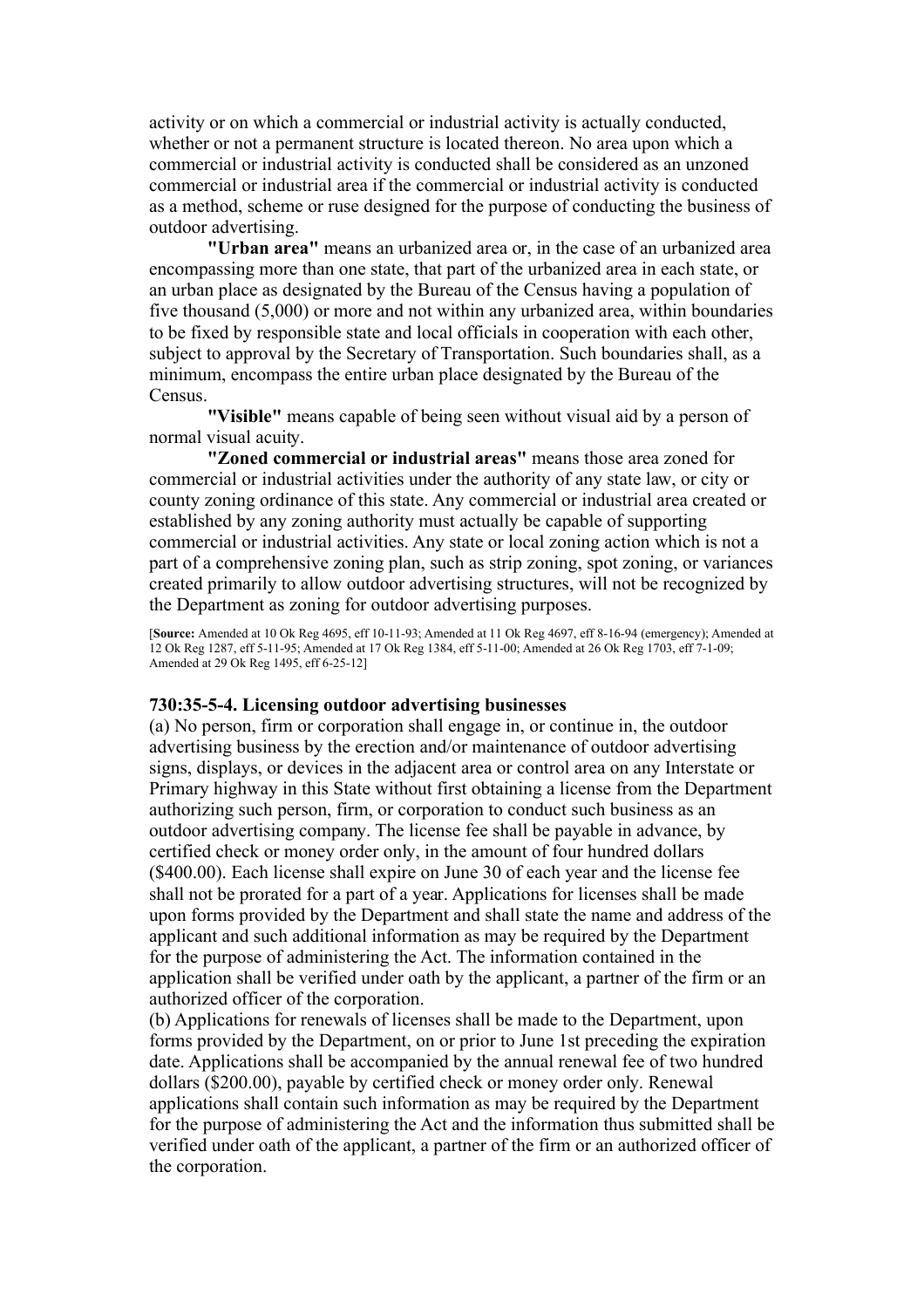(c) Any person, firm, or corporation erecting only outdoor advertising signs, displays, and devices which advertise his own business, products, or profession, and which signs are located upon the property where such business is conducted, products sold, or profession practiced, shall not be considered as being in the outdoor advertising business and shall not be required to obtain a license or sign permit from the Department.

(d) A late fee consisting of fifty dollars (\$50.00) per month or any part thereof shall be charged by the Department for any late filing for a license or license renewal. (Date of receipt will be determined by postmark.) All such fees are to be payable in advance by certified check or money order only.

(e) Failure to obtain a license as required by this rule or failure to renew a license when required shall immediately cause all outdoor advertising signs owned by the party to be in violation of these regulations and therefore a public nuisance subject to removal as provided by law.

(f) Providing false information on the application or renewal shall be sufficient grounds to deny the license or license renewal.

[**Source:** Amended at 10 Ok Reg 4695, eff 10-11-93; Amended at 17 Ok Reg 1384, eff 5-11-00; Amended at 26 Ok Reg 1703, eff 7-1-09]

### **730:35-5-5. Registration of outdoor signs, displays and devices**

(a) All signs, except for signs considered exempt, (see 730:35-5-15) that are adjacent to or located within six hundred sixty (660) feet of the right-of-way, and visible from the main traveled way of any Interstate or Federal-aid Primary highway in the state, are required to be registered and permitted by the Department. (b) Application forms to register and permit sign locations are provided by the Department, prior to the construction or relocation of any sign. The application form is to be filled out in its entirety, notarized and submitted to the Department, along with the application fee (\$100.00), two (2) photos of the proposed site location and a copy of the current lease agreement with landowner of the site location. Upon receipt of all required data, the Department will then process the application as expeditiously as possible. The applicant shall be notified of the Department's decision on the application and the reasons therefore, if denied, within sixty (60) days of receipt of the completed application. Upon approval, the sign location is assigned a registration number and is issued a registration certification (title), permit and tag.

(c) For each properly registered outdoor advertising sign, display, or device, the Department shall issue a registration certificate which contains a unique registration number, the name and address of the owner and such additional information as the Department considers necessary to properly identify the particular outdoor advertising sign, display, or device.

(d) The registration tag is to be affixed to the applicable outdoor advertising sign, display or device so as to be conspicuous and visible from the main traveled way within a period not to exceed sixty (60) days of its issuance. On or after July 1, 1973, any outdoor advertising sign, display or device located within the controlled areas, and which does not display its applicable registration tag may be considered by the Department to be unregistered, thus illegal, and subject to removal by the Department in accordance with provisions of law; provided further, that the Department may institute and pursue to a conclusion such other proceedings, criminal and civil in enforcement of the provisions of the Act and this rule as are provided by the law and this rule, which may include revocation of the company's license to do business.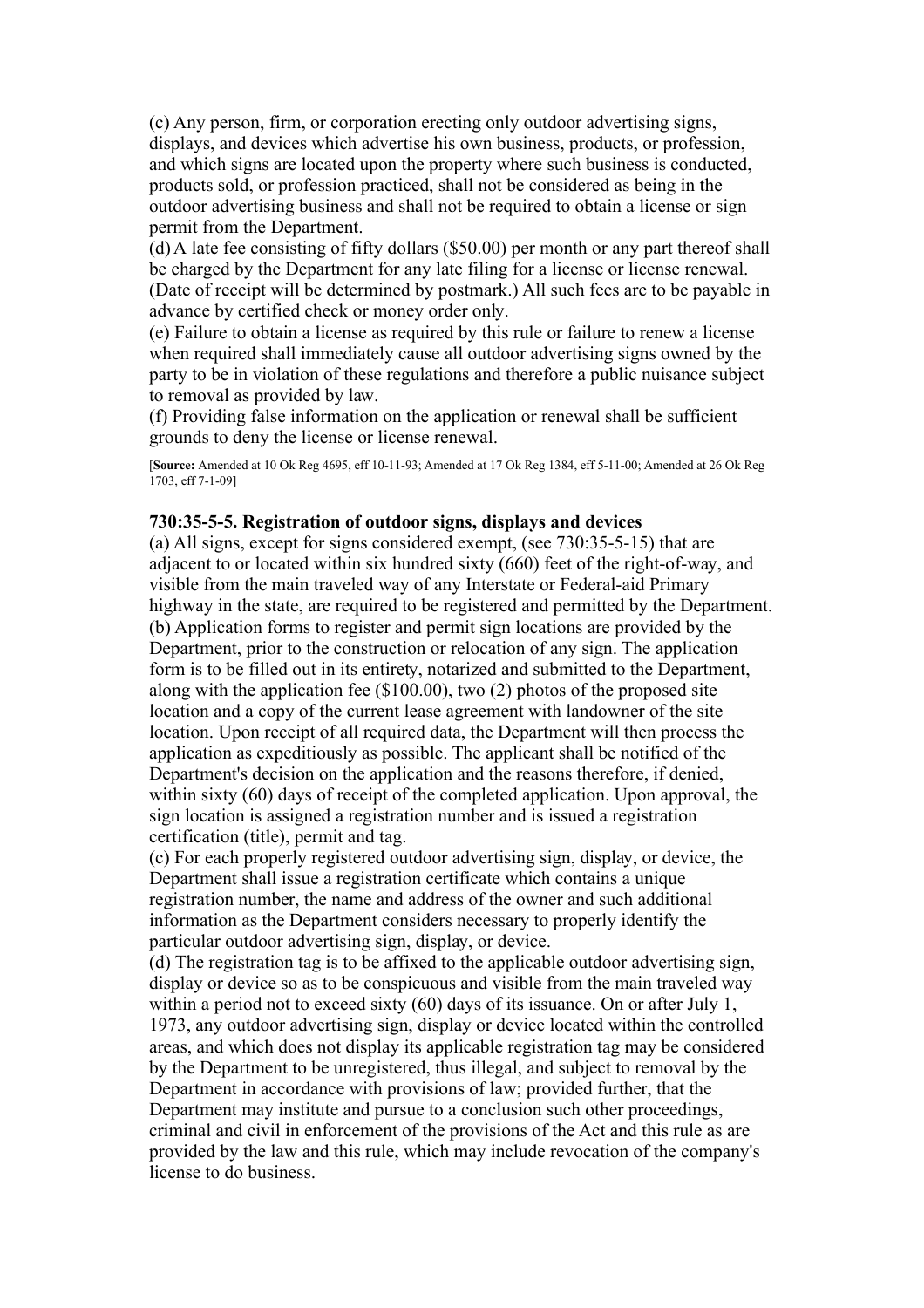(e) The registration of an outdoor advertising sign, display, or device shall be permanent for the registered sign as long as the sign remains in conformance with requirements of law and these rules; provided, however, that lost, stolen or destroyed registration tags or certificates may be replaced by the Department, such replacement tags or certificates to bear the same registration numbers as the originals. The replacement cost will be a fee of twenty-five dollars (\$25.00) for the registration tag, and a fee of twenty-five dollars (\$25.00) for the registration certificate.

(f) Upon change of ownership of any registered outdoor advertising sign, display, or device, the new owner shall, within ninety (90) days, notify the Department by presenting to the Department the current applicable registration certificate executed as provided for thereon, and request a transfer of registration. Provide a copy of a current lease, assignment of an assignable lease, or proof of current payment between the land owner(s) and the new owner of the sign. A new registration certificate issued by the Department shall provide for an assignment of registration, such assignment to be executed by the assignor and acknowledged by a Notary Public. A fee of twenty-five dollars (\$25.00) will be charged by the Department for a transfer of registration. Failure to request transfer within ninety (90) days shall be grounds for the Department to determine that the sign is illegal and subject to removal.

[**Source:** Amended at 10 Ok Reg 4695, eff 10-11-93; Amended at 17 Ok Reg 1384, eff 5-11-00]

### **730:35-5-6. Permits for outdoor advertising signs, displays, and devices**

(a) All signs, except for signs considered exempt, (see 730:35-5-14) that are adjacent to or located within six hundred sixty (660) feet of the right-of-way, and visible from the mail traveled way of an Interstate or Federal-aid Primary highway in the state, are required to be registered and permitted by the Department. (b) Application forms to register and permit sign locations are provided by the Department, prior to the construction or relocation of any sign. The application form is to be filled out in its entirety, notarized and submitted to the Department, along with the application fee (\$100.00), two (2) photographs of the proposed site location and a copy of the current lease agreement with landowner of the site location. Upon receipt of all required data, the Department will then process the application as expeditiously as possible. The applicant shall be notified of the Department's decision on the application and the reasons therefore, if denied, within sixty (60) days of receipt of the completed application. If approved, the sign location is assigned a registration number and issued a registration certificate (title), permit, and tag.

(c) Permits for new signs shall be renewed every two (2) years from the date of issuance thereof, and permit renewal invoice shall be accompanied by a twenty dollar (\$20.00) fee. The Department may require additional documentation to accompany any renewal(s) if deemed necessary.

(d) Failure to renew a permit when required shall cause the non-permitted outdoor advertising device to be in violation of these regulations and subject to removal according to law.

(e) The holder of a permit shall, during the term thereof, have the right to change the advertising copy, ornamentation, or trim on the outdoor advertising structure or device for which it was issued without payment of any additional fee.

(f) Educational, veterans, religious, charitable, governmental or civic organizations, not operated for profit, shall obtain a permit in accordance with the provisions of this Subchapter for each outdoor advertising sign, display, or device having more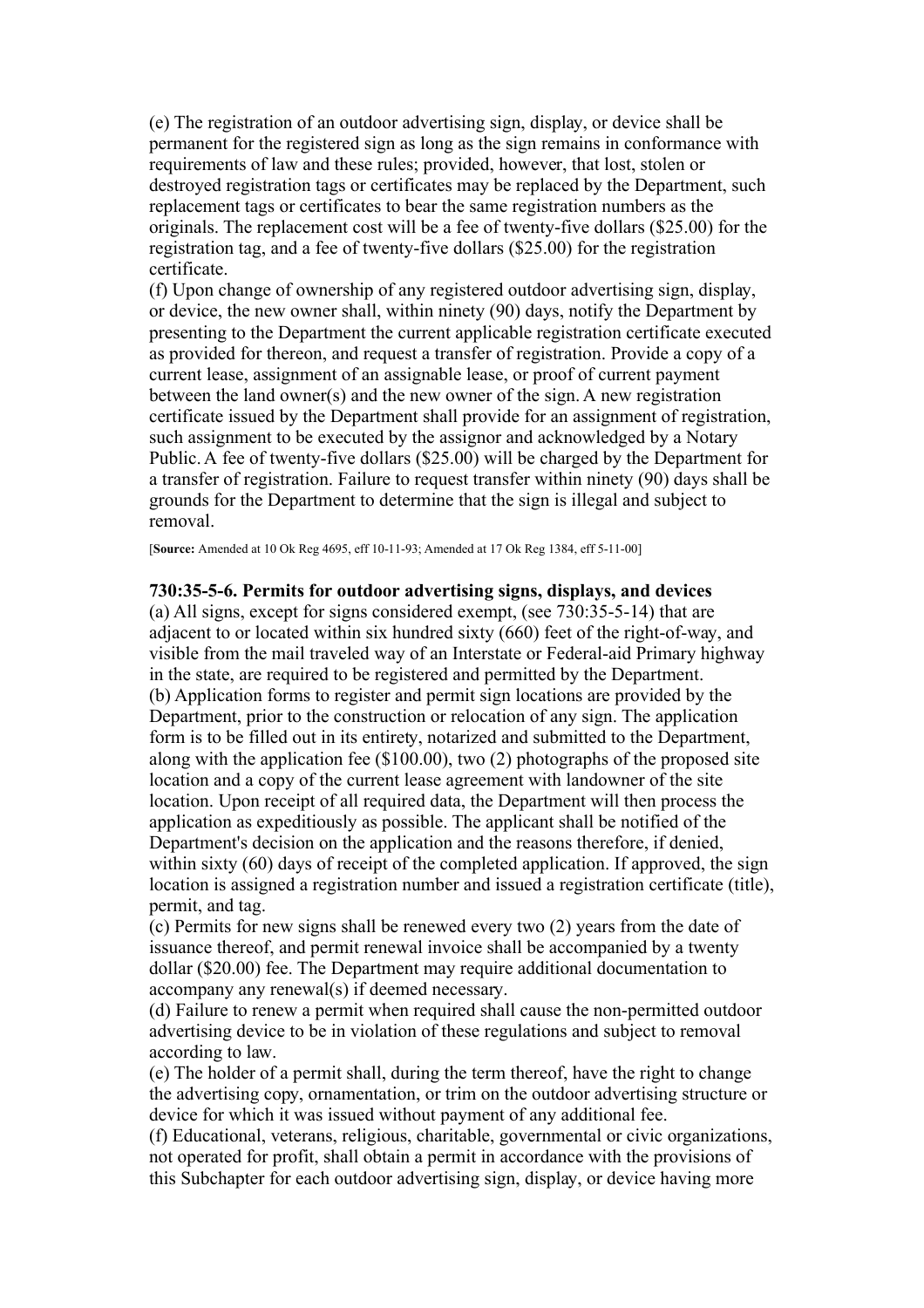than eight (8) square feet in area maintained or erected; provided, however, that no permit renewal fee shall be charged.

(g) Submission of false information in an application or in support of an application shall be sufficient grounds to deny or cancel the permit, renewal, or transfer. (h) Upon failure of the permit holder to make lease payments or other agreed upon compensation to the land owner, or when the lease for the use of the land is canceled for any other lawful reason, the Department shall, upon submission of a sworn affidavit and such other proper documentation as may be necessary, revoke the outdoor advertising permit. In the event that the lessee presents a sworn affidavit or other proper documentation that the lease remains valid, the Department shall accept no new applications, issue further permits or renew existing permits on the property until the lease expires or its validity is determined in a court of competent jurisdiction. Priority shall be to the existing permit holder. (i) In the event that the Outdoor Advertising Control Branch determines that the permit should not be issued, renewed, or transferred, the applicant shall be so notified in writing. The letter shall state specifically the grounds upon which the requested action is to be denied.

(j) If a sign structure has not been completed within one hundred eighty (180) days of the issuance of the permit, a permanent marker shall be erected to allow for placement of the registration tag.

[**Source:** Amended at 10 Ok Reg 4695, eff 10-11-93; Amended at 11 Ok Reg 4697, eff 8-16-94 (emergency); Amended at 12 Ok Reg 1287, eff 5-11-95; Amended at 17 Ok Reg 1384, eff 5-11-00; Amended at 26 Ok Reg 1703, eff 7-1-09]

### **730:35-5-7. Failure to provide complete information**

Failure of the applicant to provide full and complete information on any licensing, registration, or permit form required by this subchapter may result in the non-issuance of such license, registration or permit. This would cause the person, firm or corporation to remain unlicensed, or the outdoor advertising device to remain unregistered and would subject them to the penalties prescribed by law.

[**Source:** Amended at 10 Ok Reg 4695, eff 10-11-93; Amended at 17 Ok Reg 1384, eff 5-11-00]

### **730:35-5-8. Data required for licensing, registration, and permit application and renewal application forms**

(a) The Department shall require the following information and data from the applicant for the registration and permit for an outdoor advertising sign, display, or device. This information shall be written upon the application form supplied by the Department, or attached as collateral appendages thereto:

(1) One or more prints of a photograph of the staked or marked location, outdoor advertising sign, display, or device, taken contemporaneously with the date of the application, the print size to be as specified by the Department.

(2) Name and address of the applicant.

(3) Sign location data, including highway identification, county,

municipality if pertinent, identification of nearest intersecting numbered state highway and, if specifically requested to resolve a location dispute, a plotted land survey giving the distance from that highway intersection, and the legal description of the real property tract upon which the sign is located.

(4) Name and address of the owner or owners of real property on which the sign is located.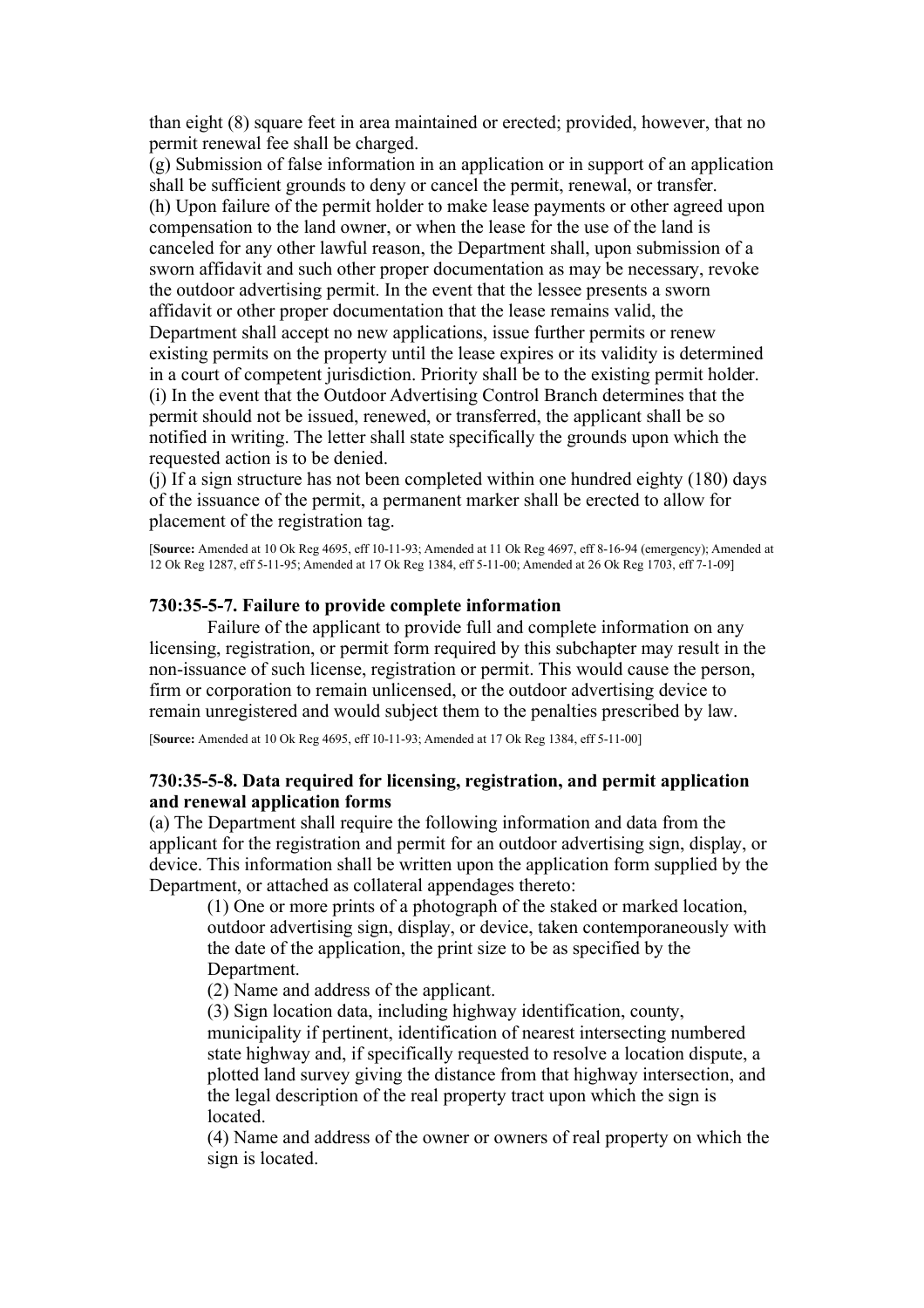(5) Whether or not the sign was erected and is being maintained under a lease or other authorizing agreement with the owner or owners of the real property on which the sign is located.

(6) Physical description of the sign as to size, sign panels, and sign facings arrangements, illumination, and contemporary sign advertising message.

(7) Whether or not the area in which the sign is located is zoned and, if zoned, the zoning classification.

(8) If the sign is not in a zoned area, whether or not it is within 600 feet of an identified business.

(b) In connection with the application for renewal of a permit for a sign, the Department may require a photograph of the subject outdoor advertising sign, display or device, taken contemporaneously with the date of the application for renewal, if a material change in the outdoor advertising sign, display, or device, other than in the advertising content, occurred or was brought about during the permit period preceding the renewal date.

(c) The Department shall require the applicant for registration, permit, or transfer of an outdoor advertising sign, display, or device, to furnish a copy of the current lease with the owner or owners of the real property on which the sign is located, authorizing the presence of the subject sign on the property.

(d) Any applicant for a license or for registration and permit for an outdoor advertising sign, display, or device, who is not a resident of this State must appoint and maintain an agent upon whom service or process may be had in any action to which the applicant may be a party. The agent shall reside in the State of Oklahoma and shall file with the Department a formal declaration as to his place of residence in the State of Oklahoma.

(e) The requirements to furnish information, data, proofs, and agent designations set forth in the foregoing 730:35-5-8, (a) through (d) shall not be deemed to restrict the information and data the Department may require, and the Department may require such other information, data, and proofs as it may reasonably deem necessary for the administration of its authority to implement and enforce the provisions of the Act. The Department may require the applicant to furnish written authority or permission from the owner of the real property upon which the pertinent sign is located, authorizing the Department, its agents, contractors, servants, or employees, to enter upon the property for such purpose or purposes as are reasonably necessary to promote the effective control of outdoor advertising and to carry out the Department's duties and responsibilities under this subchapter.

[**Source:** Amended at 10 Ok Reg 4695, eff 10-11-93; Amended at 17 Ok Reg 1384, eff 5-11-00; Amended at 26 Ok Reg 1703, eff 7-1-09]

### **730:35-5-9. Sign owner requirements**

Sign owners along highways which were added to the Interstate and Primary systems after March 28, 1972, shall be required to apply for registration and permit within ninety (90) days after receiving written notification from the Department.

[**Source:** Amended at 17 Ok Reg 1384, eff 5-11-00]

### **730:35-5-10. Exemption for directional signs lawfully erected prior to May 5, 1976**

(a) For signs, displays, and devices to be eligible for exemption under this section the following conditions must exist or apply:

(1) They must have been lawfully erected prior to May 5, 1976.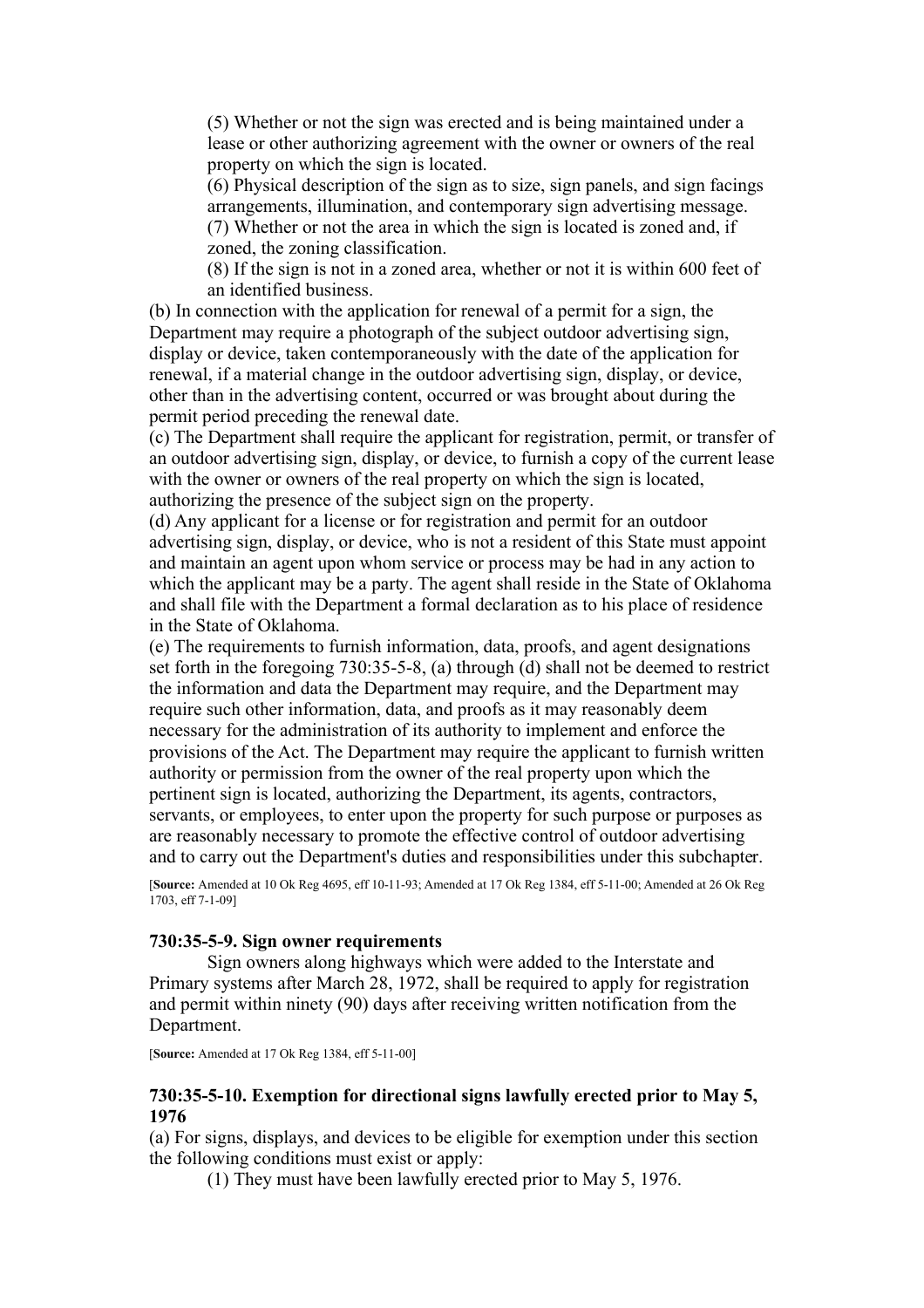(2) They must continue to provide directional information to goods and services in the interest of the traveling public and meet the requirements for directional content that were provided on May 5, 1976 as defined in 730:35-5-3 of this subchapter for "Directional Signs."

(3) They must be located within a defined area with clearly established

geographical boundaries which functions as an economic unit or entity.

(4) Removal of the signs, displays, or devices would work a substantial economic hardship throughout the area.

(b) To obtain the exemption as permitted by this Section, any person, firm, or corporation engaged in the business of outdoor advertising must apply in writing to the Department before December 31, 1979 furnishing an acceptable economic impact study containing the following information:

(1) An analysis which identifies the key economic activities of the area.

(2) The limits of the defined area requested for exemption.

(3) A listing of signs to be exempted, their location and the name of the enterprise advertised.

(4) The number and location of nonconforming signs providing similar information for which no exemption is requested.

(5) The number of conforming sign sites and locations where such signs exist or could be lawfully erected.

(6) The number and location of on-premise signs clearly visible from the main-traveled way.

(c) Those signs identified in 730:35-5-10(b)(3) must be demonstrated to have a direct relationship with the economic well-being of those enterprises advertising goods and services to the traveling public and must contribute to the defined areas' economy, independent of those signs listed in 730:35-5-10(b)(4), (5), and (6) to such a degree that their removal would work a substantial economic hardship throughout the area. Furthermore, such signs, in and of themselves, must generate substantial business and income for and within the defined area.

(d) Upon approval by the Department and acceptance by the Federal Highway Administration (FHWA) all exempted nonconforming signs, displays, and devices must continue to be lawfully maintained and the message content must remain substantially the same as provided on May 5, 1976.

(e) The defined area and economic study will be reviewed and evaluated by the Department at least every three (3) years to determine if an exemption is still warranted.

(f) In the event the Department contacts a sign owner concerning the acquisition and removal of signs under a compulsory beautification project prior to December 31, 1979, the sign owner, at his option, will have ten (10) days to inform the Department, in writing, that he is applying for an exemption as provided in this Section. It will then be necessary to submit the economic impact study as required by 730:35-5-10(b) to the Department within sixty (60) days.

[**Source:** Amended at 17 Ok Reg 1384, eff 5-11-00]

### **730:35-5-11. Enforcement**

The director of the Oklahoma Department of Transportation or his designee is hereby authorized to initiate such legal action as, in the Director's opinion, is necessary to ensure the enforcement of the Highway Advertising Control Act, and the rules and regulations promulgated thereunder by this Commission.

[**Source:** Amended at 17 Ok Reg 1384, eff 5-11-00]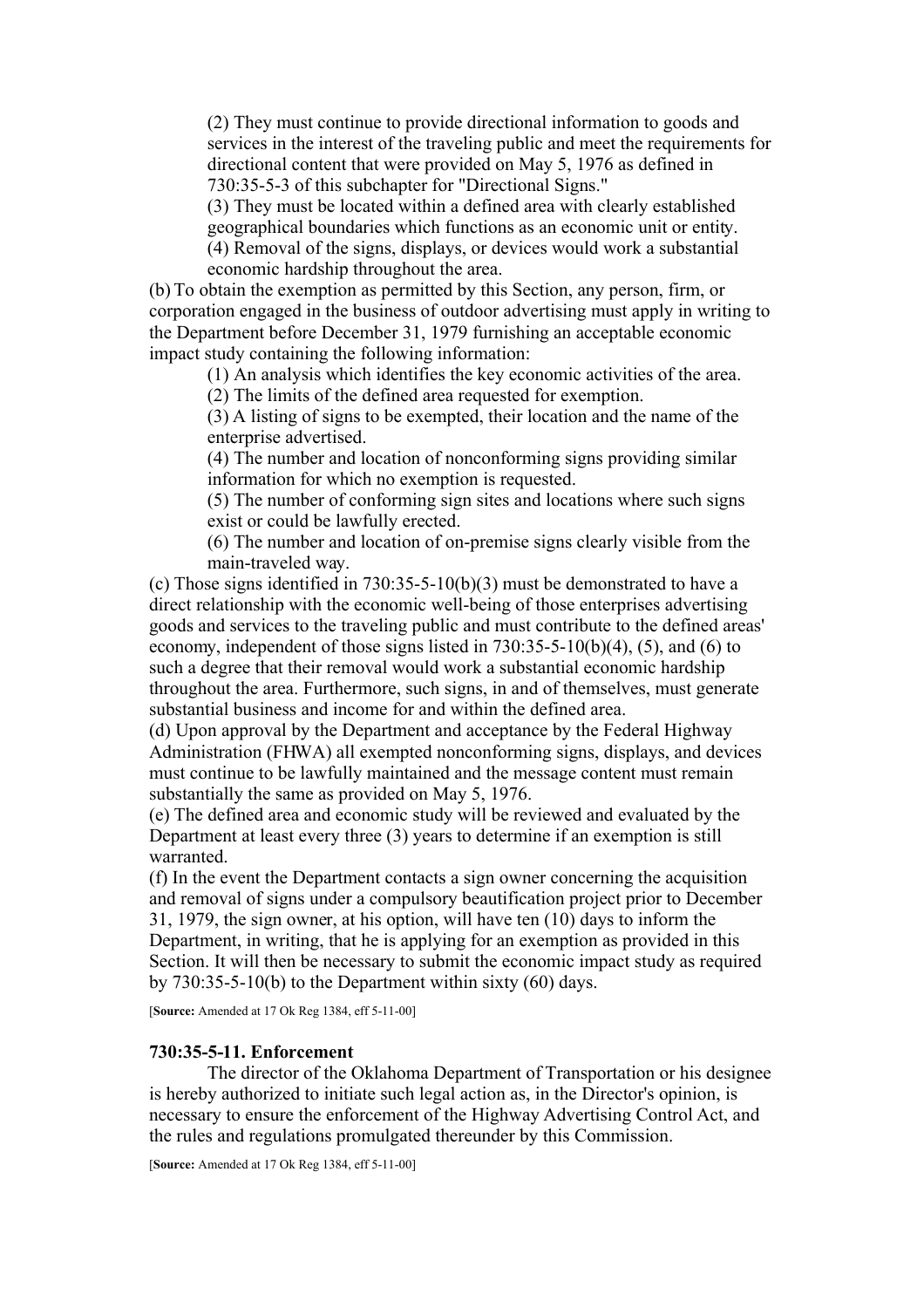### **730:35-5-12. Class "A" signs**

(a) **Site requirements.** Class "A" permitted signs must be located in a commercial or industrial area as defined in 730:35-5-3.

#### (1) **Zoning Qualifications.**

(A) Property upon which signs are to be erected within the control area must be zoned comprehensively for business, commercial or industrial activities under the authority of any state zoning law, or city or county zoning ordinance of this state, but shall not include areas which reflect strip or spot zoning granted strictly for the purpose of outdoor advertising.

(B) To determine whether a zoning action, past or present, is an attempt to circumvent outdoor advertising law or regulations, the following factors shall be taken into consideration:

(i) expressed reason for zoning

(ii) zoning for the surrounding area

(iii) actual land use

(iv) existence of plans for commercial or industrial development

(v) proper access to property

(vi) availability of utilities (water, electricity, sewage) in the newly zoned area, and

(vii) whether or not the property is being assessed in accordance with zoning.

(C) Failure to meet zoning qualifications based on the factors set forth in this subsection is grounds for permit denial. It is the responsibility of the applicant to provide support documentation if zoning is determined to be questionable. Questionable zoning would include areas which have no visible indications of development, are separated from the primary urban area under which authority they are zoned and areas which are being primarily used for agricultural, ranching or residential purposes.

(2) **Commercial or Industrial Activity Requirements.** Property upon which signs are to be erected must be unzoned but the sign is to be located within six hundred (600) feet of a qualifying commercial or industrial activity. The considerations are as follows:

> (A) Such an activity shall be equipped with all customary utilities, facilities and open to the public regularly or regularly used by the employees of the business as their principal work station or which due to the nature of the business is equipped, staffed, and accessible to the public as is customary. The activity must be clearly identified and recognized as a business from the main-traveled way. The majority of the business activity must be conducted on the premises during normal business hours. Permit applicant may be required to provide sufficient documentation to demonstrate the status of the activity as a qualifying commercial or industrial business. (B) It includes the area along the highway extending outward six hundred (600) feet from and beyond the edge of the regularly used area of said activity in each direction and a corresponding zone directly across a primary highway which is not also a limited or controlled access highway. All measurements shall be made from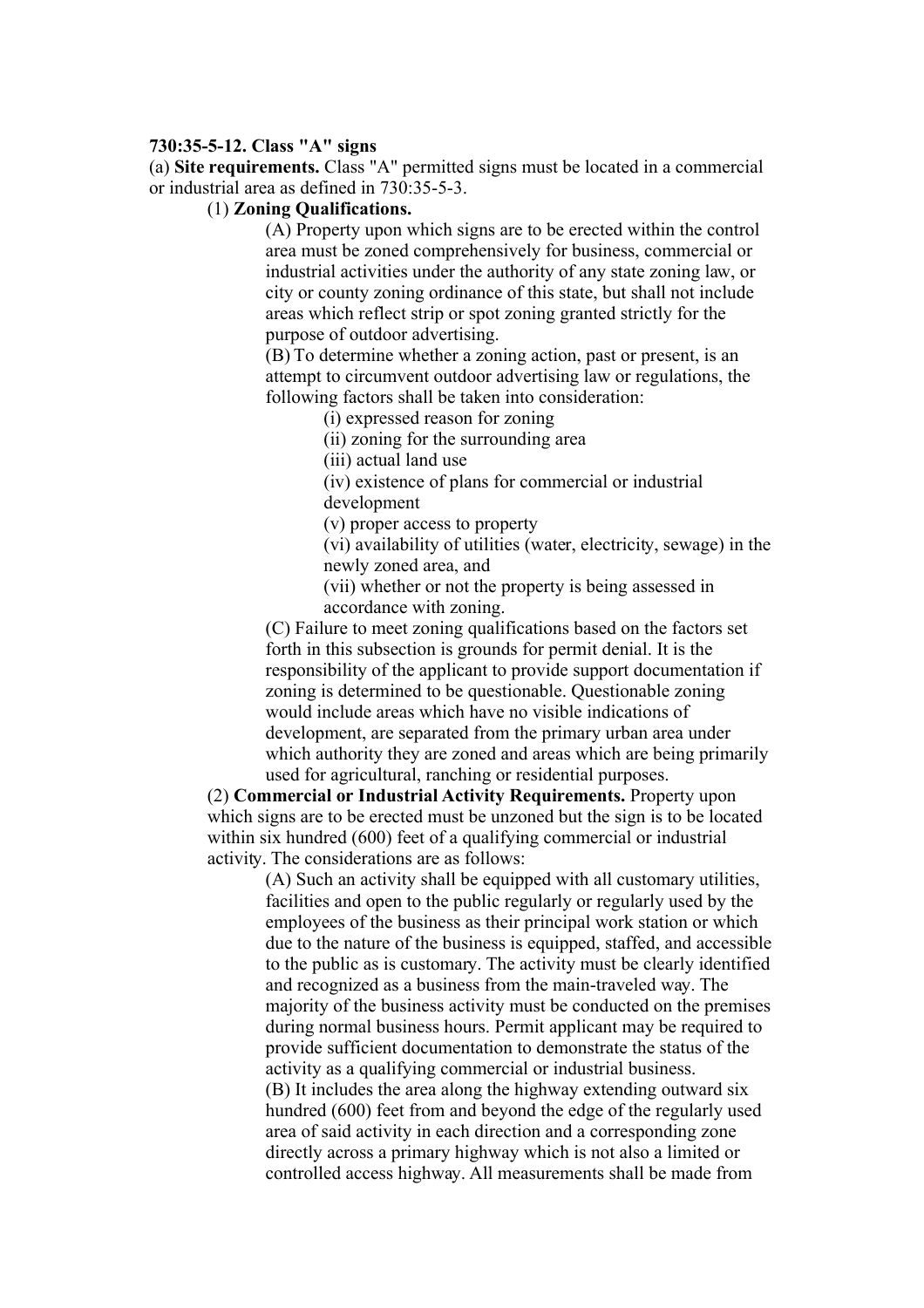the edge of the regularly used building, parking lots, storage or processing areas of the commercial or industrial activity, not from the property lines of the activity and shall be along or parallel to the edge of the pavement of the highway. Provided however, the unzoned area shall not include land on the opposite side of an interstate or dual-laned limited access primary highway from the commercial or industrial activity establishing the unzoned commercial or industrial area.

(C) None of the following, but not limited to the following, shall be considered commercial or industrial activities for the purpose of outdoor advertising:

(i) outdoor advertising structures

(ii) agricultural, forestry, ranching, grazing, farming, and related activities, including but not limited to wayside fresh produce stands

(iii) transient or temporary businesses and activities

(iv) activities more than six hundred sixty (660) feet from the nearest edge of the right-of-way

(v) activities conducted in a building principally used as a residence

(vi) local, county, state or federal governmental offices or entities

(vii) recreational activities which are designed to present park-like or pastoral aesthetic features to the travelling public. (Including but not limited to golf course greens and fairways, hunting club acreages, or other such type activities.)

# (b) **Spacing.**

## (1) **Interstates and Controlled Access Primary Highways.**

(A) No two (2) registered sign structures which are visible from the highway at any one time shall be spaced less than one thousand (1,000) feet apart on the same side of the highway.

(B) Outside incorporated municipalities, no structure shall be located within five hundred (500) feet of an interchange/ramp, intersection, intersection at grade, or rest area (measured along the interstate or freeway from the sign to the nearest point of the beginning or ending of the pavement widening at the exit or entrance to the main-traveled way).

# (2) **Primary Highway System (non-controlled access).**

(A) Inside the limits of an incorporated municipality, no two (2) registered sign structures shall be spaced less than one hundred (100) feet apart on the opposite side of the highway and three hundred (300) feet on the same side of the highway. (B) Outside the limits of an incorporated municipality, no two (2) registered sign structures shall be spaced less than three hundred (300) feet apart.

(C) Such spacing applies unless the signs are separated by a building or other obstruction in such a manner that only one display is visible from the highway at any one time from either lane of traffic.

## (3) **Explanatory notes.**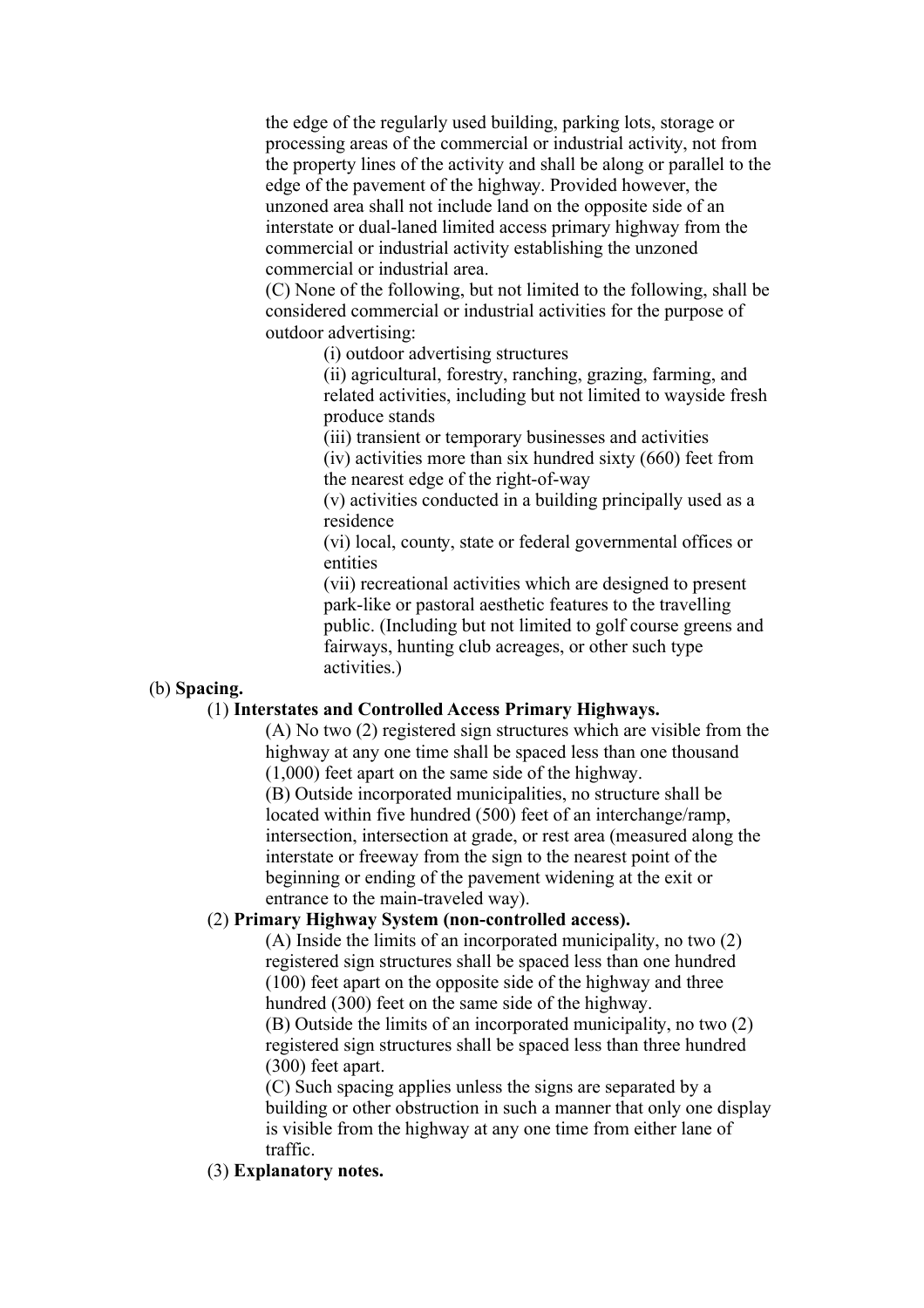(A) Directional, official, and exempt signs as herein defined, shall not be counted nor shall measurements be made from them for the purpose of determining compliance with spacing requirements. (B) The minimum distance between signs shall be measured along the nearest edge of the pavement between points directly opposite the signs along each side of the highway. Distances shall be measured utilizing the points of signs or staked locations nearest the highway.

## (4) **Disqualifiers.**

(A) Signs shall not be located within five hundred (500) feet of any of the following which are adjacent to any interstate (on the same side of the highway) or federal-aid primary highway:

- (i) public park
- (ii) public forest
- (iii) playground
- (iv) cemetery

(B) Signs in unzoned commercial or industrial areas shall not be located within five hundred (500) feet of the following which are adjacent to any interstate (on the same side of the highway) or federal-aid primary highway:

- (i) church
- (ii) school
- (iii) historical battlefield
- (iv) rest area

(C) Signs in unzoned commercial or industrial areas shall not be located within three hundred (300) feet of any residence without a written consent.

(5) For the purpose of providing a method and opportunity to minimize the cost of acquiring legally erected outdoor advertising signs to be taken when the state purchases land under eminent domain, the Director of the Department shall have the option to approve the issuance of permits for outdoor advertising signs visible from interstate and freeway primary facilities which are to be erected less than one thousand (1,000) feet from another such sign. Permits issued pursuant to this option shall be only for the purpose of providing a relocation site for a sign being taken by the state, and in no case shall such permits allow an outdoor advertising sign to be erected less than the distance provided for in this title from another such sign. Provided, when the Department issues a permit pursuant to this subsection to accommodate the relocation of a structure:

> (A) If the structure to be removed is visible from an interstate highway inside an incorporated area, the relocation site shall be inside the same incorporated area and shall be visible from an interstate highway.

(B) If the structure to be removed is visible from a freeway primary highway inside an incorporated area, the relocation site shall be inside the same incorporated area and shall be visible from a freeway primary highway or an interstate highway.

(C) If there are not suitable relocation sites meeting the provisions of subparagraph A of this paragraph and the structure to be removed is visible from an interstate highway inside an incorporated area, notwithstanding the provisions of subparagraph A of this paragraph,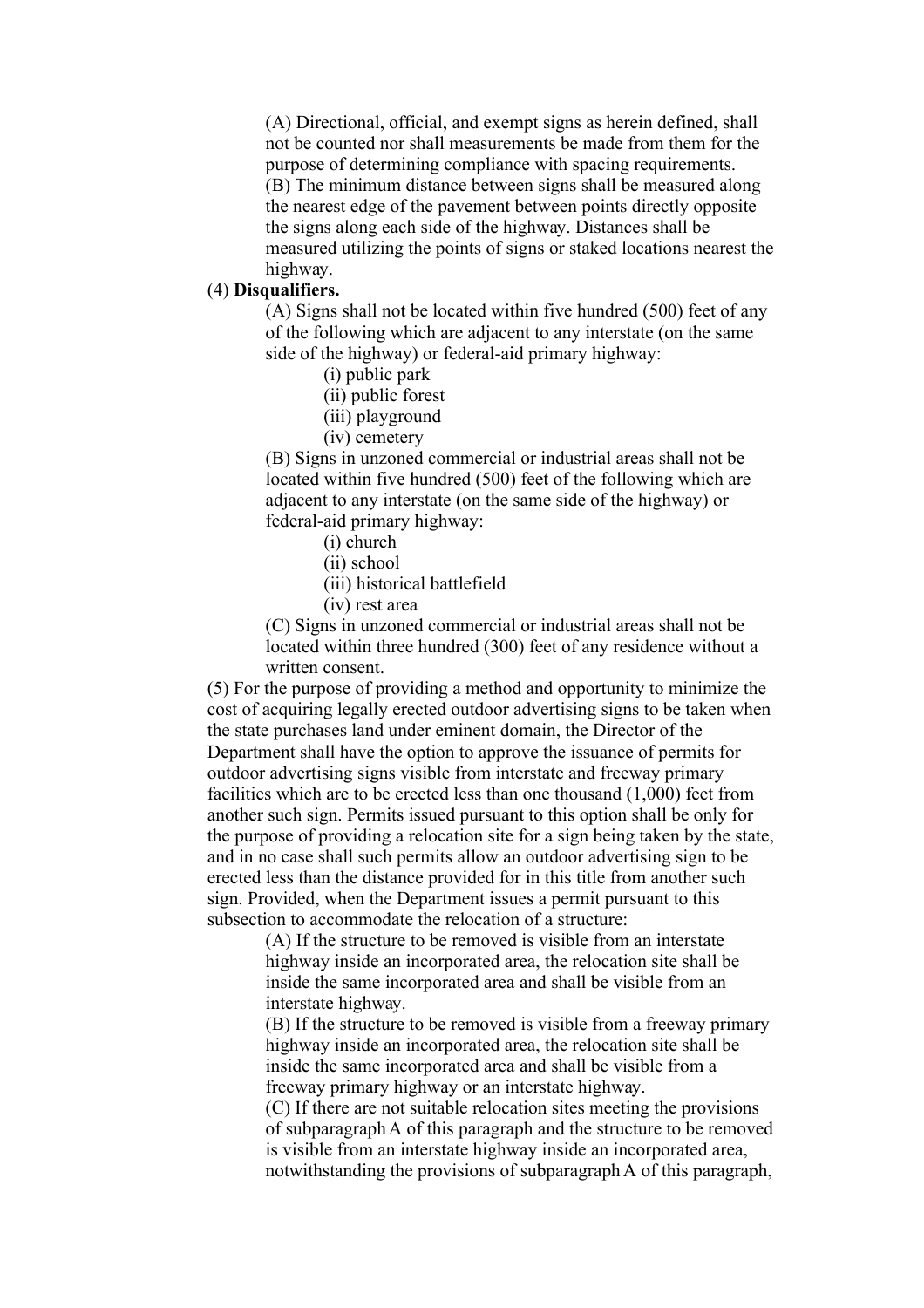the Department may issue a permit for a relocation site outside of the incorporated area which shall be visible from an interstate highway, and

(D) If there are no suitable relocation sites meeting the provisions of subparagraph B of this paragraph and the structure to be removed is visible from a freeway primary highway inside an incorporated area, notwithstanding the provisions of subparagraph B of this paragraph, the Department may issue a permit for a relocation site outside of the incorporated area which shall be visible from a freeway primary highway or an interstate highway. (E) Provided further, the square footage of display face on the relocated sign shall not exceed the square footage of display face of the taken sign. The Transportation Commission shall have the authority to promulgate rules necessary to implement the use of the permit option provided for in this subsection and to request the cooperation of municipalities where local permits are required.

(6) Notwithstanding any other provision of law, the Department shall, after determining the need to acquire property upon which outdoor advertising structures are located, have the authority to negotiate directly with the owner of the outdoor advertising structure the terms for maintaining such structures in their current position or for the relocation of such structures. Such negotiations may begin prior to the Department's initiation of formal condemnation proceedings and shall be completed within six (6) months or at the time of the court-appointed appraiser's report, whichever occurs first. The owner of the outdoor advertising structure shall initiate such negotiations by written request to the Department, provided such request shall include proof of sole ownership of the structure. Nothing in this section shall be construed to prevent the owner of the land from pursuing a claim of interest in any lease existing between the landowner and the outdoor advertising structure owner, or to prevent the outdoor advertising structure owner from pursuing a claim for fair market value of the owner's interest if negotiations with the Department for a lease or structure relocation arrangement are not successful.

(c) **Lighting.** Signs may be illuminated, subject to the following restrictions: (1) Signs which contain, include, have attached or are illuminated by any flashing, intermittent or moving light, or lights which involve moving parts are prohibited, except on-premise signs and those giving public service information, such as, but not limited to, time, date, temperature, weather, news, or similar information.

(2) Signs which are not effectively shielded as to prevent beams or rays of light from being directed at any portion of the traveled way of any interstate or primary highway and are of such intensity or brilliance as to cause glare or impair vision of the driver of any motor vehicle, or which otherwise interferes with any driver's operation of a motor vehicle, are prohibited. (3) No sign shall be so illuminated that it interferes with the effectiveness of, or obscures any official traffic sign, device or signal, or imitates or may be confused with any such official traffic sign, device or signal. (4) A non-conforming (grandfathered) sign cannot have lighting added after it has become non-conforming.

(5) Signs which include the steady illumination of sign faces, panels or stats that rotate to different messages in a fixed position, commonly known as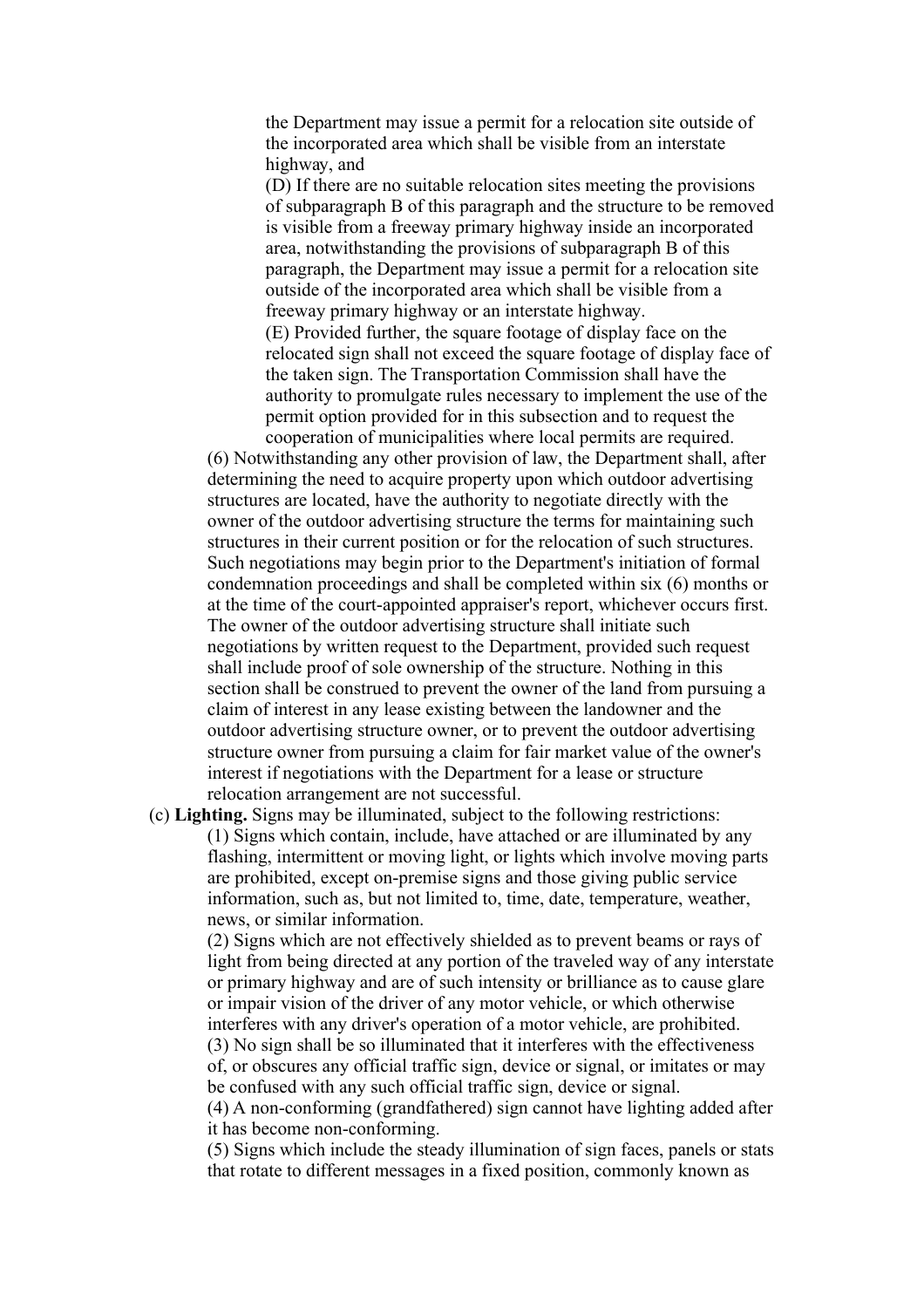tri-vision faces or multiple message signs are allowed; provided, the rotation of one (1) sign face to another is no more frequent than every eight (8) seconds and the actual rotation process is accomplished in four (4) seconds or less. Some LED type displays may be used under these guidelines, however moving or flashing lights are strictly prohibited. Change from one panel to another must be accomplished with static displays only. Scrolling or fading from one display to the next is not allowed.

(6) Approval to upgrade an existing Class A registered sign to allow Tri-Vision or LED technology to a registered sign not already designated with such use must be obtained from the Outdoor Advertising Control Branch prior to actual changes being made. Request for approval must be submitted in writing, listing the Registration Number, type of technology intended and a document confirming current land use consent.

(d) **Size.**

(1) The maximum area for any one sign shall be one thousand two hundred (1,200) square feet including border and trim, but not including the base or apron, supports and other structural members. If an advertising message appears on the base or apron, it must be included as part of maximum allowable area. The sign may not be more than twenty-five (25) feet in height or sixty (60) feet in length.

(2) The area shall be measured by the smallest square, rectangle, triangle, circle, or combination thereof which will encompass the entire sign, including any cutouts or extensions.

(3) The maximum size limitations shall apply to each side (facing) of a sign structure. Two (2) signs not exceeding six hundred (600) square feet each may be erected in a facing, "side by side" or "double decked" (stacked.) "Back to back" and "V-type" signs will be permitted and shall be treated as one structure with one thousand two hundred (1,200) square feet permitted for each facing. "V-type" signs shall not exceed thirty (30) feet between faces at the widest point. "Tri-face" signs are prohibited.

[**Source:** Added at 17 Ok Reg 1384, eff 5-11-00; Amended at 26 Ok Reg 1703, eff 7-1-09]

### **730:35-5-13. Informational or class "C" signs**

(a) An "informational" or Class "C" sign, is one that is owned by a public person, place or organization, which contains directions or information about public places, owned or operated by federal, state or local governments or their agencies, publicly or privately owned natural phenomena, historic, cultural, educational and religious sites (not including churches), and areas of natural scenic beauty or naturally suited for outdoor recreation, deemed to be in the interest of the traveling public. Commercial advertisement is prohibited on informational signs. There are no zoning requirements.

(b) **Size requirements.** Maximum area shall not exceed one hundred fifty (150) square feet. Sign height or width shall not exceed twenty (20) feet.

# (c) **Spacing requirements.**

(1) Interstate and Limited Access Federal-aid Primary Highways (Divided) (Applies to same side of highway only) - An informational sign can not be erected within one thousand (1,000) feet from another registered sign. (2) Non-Interstate Federal Aid Primary Highway (Non-Divided)

(A) An informational sign can not be erected less than three hundred (300) feet from another registered sign outside the limits of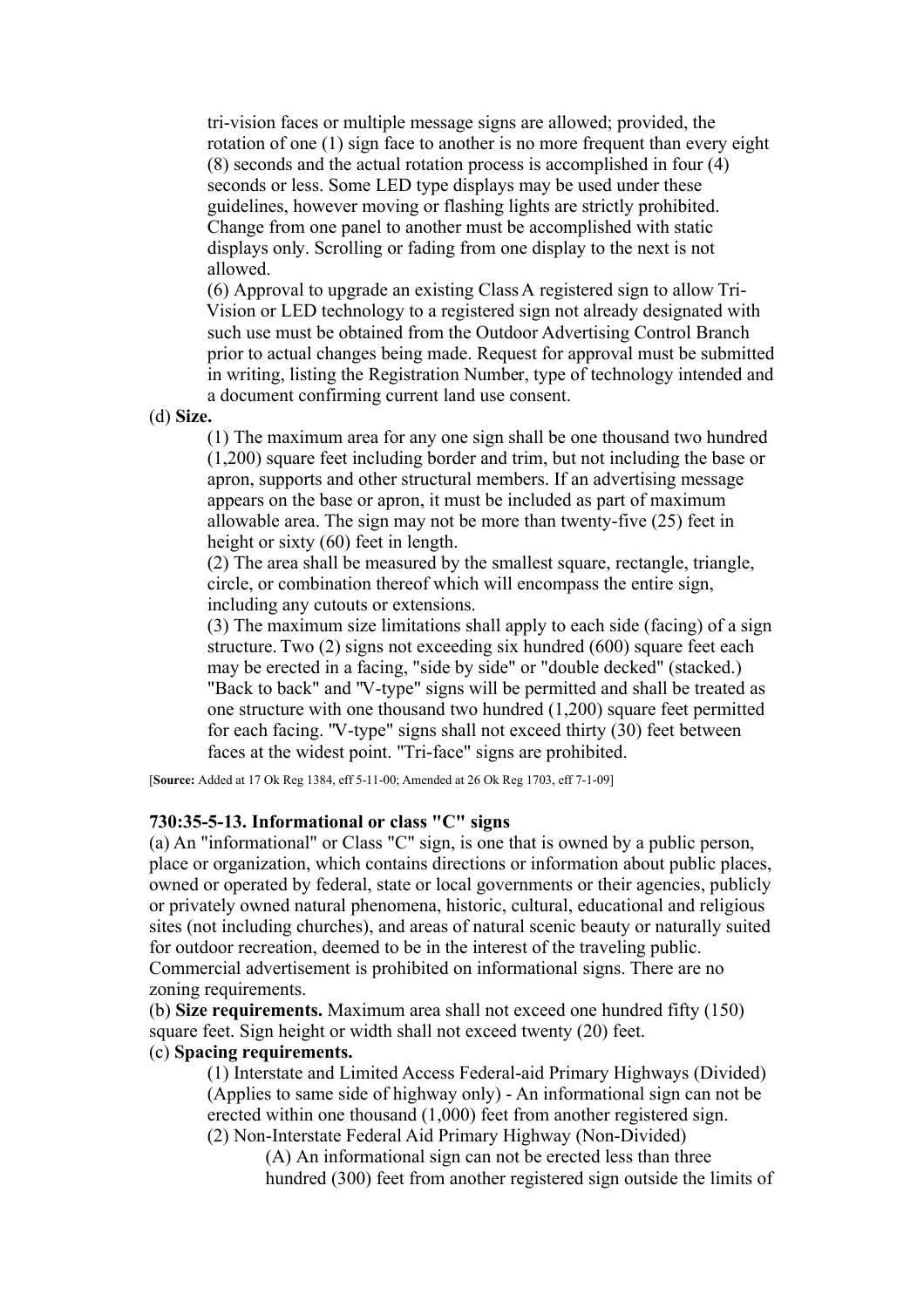any incorporated municipality.

(B) An informational sign cannot be erected less than one hundred (100) feet from another registered sign on the opposite side of the highway and three hundred (300) feet on the same side of the highway within the limits of an incorporated municipality.

(3) On all Interstates and Federal-aid Primary highways (applies only to same side of highway when adjacent to Interstates or Limited Access Federal-aid Primary highways), no informational sign shall be erected within five hundred (500) feet of the following:

- (A) park
- (B) playground
- (C) cemetery
- (D) forest preserve

# (d) **Lighting requirements.**

(1) Signs shall not be erected which contain, include or are illuminated by any flashing, intermittent, revolving or moving light, except on-premise signs and those giving public service information such as but not limited to, time, date, temperature, weather or news. Steadily burning lights in configuration of letters or pictures are not prohibited.

(2) Signs shall not be erected or maintained which are not effectively shielded to prevent beams or rays of light from being directed at any portion of the traveled way of any interstate or federal-aid primary highway and are of such intensity or brilliance as to cause glare or to impair the vision of the driver of any motor vehicle.

(3) Signs shall not be erected or maintained which shall be so illuminated that they obscure any official traffic sign, device, or signal or may be confused with any such official traffic sign, device or signal.

(4) Signs which include the steady illumination of sign faces, panels or slats that rotate to different messages in a fixed position, commonly known as tri-vision faces or multiple message signs are allowed; provided the rotation of one (1) sign face to another is no more frequent than every eight (8) seconds and the actual rotation process is accomplished in four (4) seconds or less. Some LED type displays may be used under these guidelines, however moving or flashing lights are strictly prohibited. Change from one panel to another must be accomplished with static displays only. Scrolling or fading from one display to the next is not allowed.

[**Source:** Added at 17 Ok Reg 1384, eff 5-11-00; Amended at 26 Ok Reg 1703, eff 7-1-09]

#### **730:35-5-14. On-premise signs**

An "on-premise" sign advertises the activities conducted upon the property upon which they are located and signs advertising the sale or lease of the property on which they are located.

(1) **Characteristics of an on-premise sign.** A sign will be considered to be "on-premise" if it meets the following requirements:

> (A) **Premise.** The sign must be located on the same premises as the activity or property advertised.

- (B) **Purpose.** The sign must have as its purpose:
	- (i) the identification of the activity, or its products or services or

(ii) the sale or lease of the property on which the sign is located, rather than the purpose of the general advertising.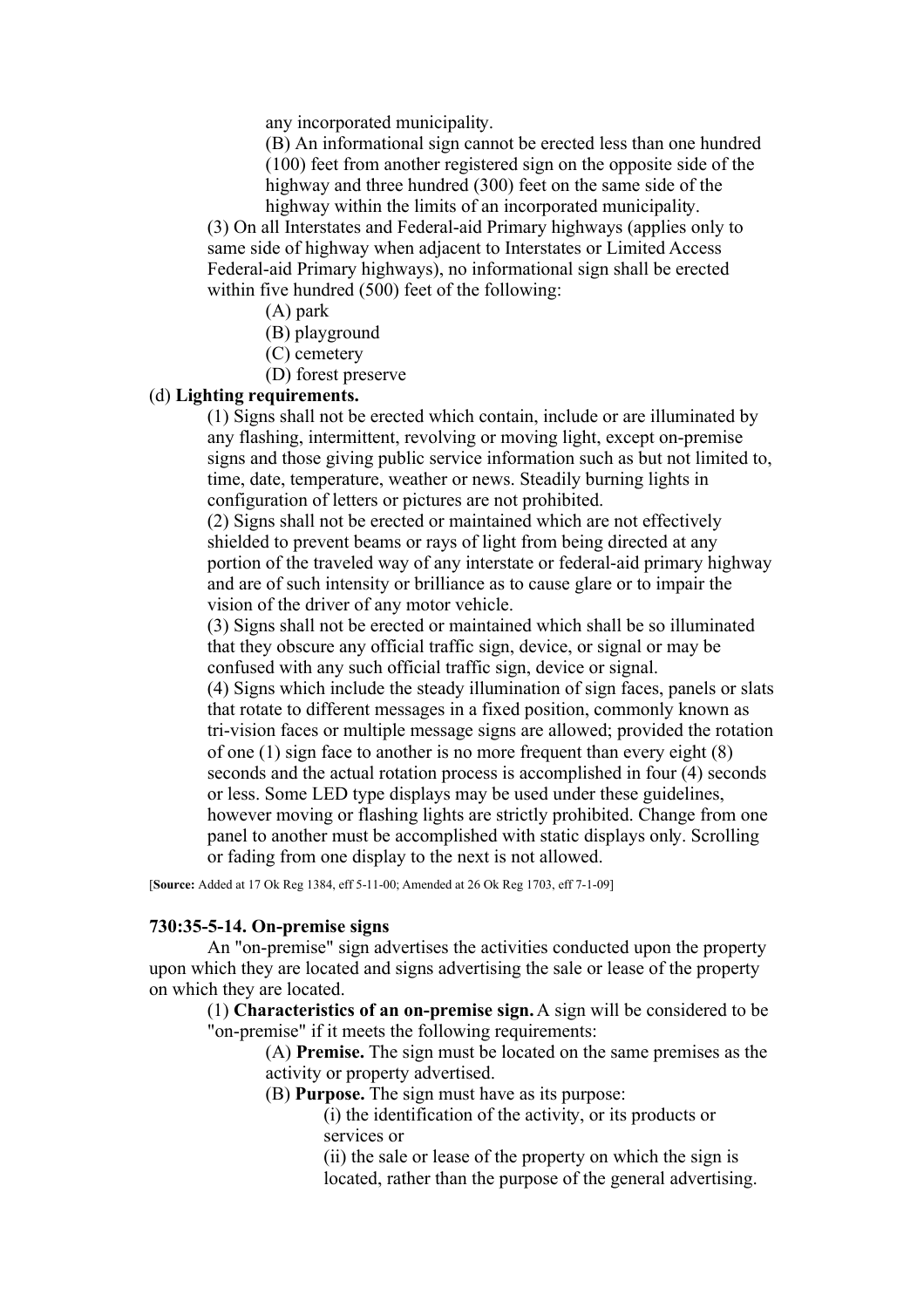(2) **Premises Test.** The following criteria shall be used in determining whether a device is located the same premises as the activity or property advertised.

> (A) The premises on which an activity is conducted is determined by physical facts rather than property lines. Generally, it is defined as the land occupied by the buildings or other physical uses essential to the activity including such areas as are arranged and designed to be used in connection with such building or uses. (B) The following will not be considered to be a part of the premises on which the activity is conducted and any signs located on such land will be considered "off-premise" advertising.

(i) Any land which is not used as an integral part of the principal activity. This would include but is not limited to, land which is separated from the activity by a roadway, highway or other obstructions and not used by the activity and extensive undeveloped highway frontage contiguous to the land actually used by a commercial facility even though it might be under the same ownership.

(ii) Any land which is used for, or devoted to a separate purpose unrelated to the advertised activity. For example, land adjacent to or adjoining a service station, but devoted to raising crops, residence, or farmstead uses other than commercial or industrial uses having no relationship to the service station activity would not be part of the premises of the service station, even though under the same ownership. (iii) Any land which is:

> (I) at some distance from the principle activity, and (II) in closer proximity to the highway than the principle activity, and

(III) developed or used only in the area of sign site or between the sign site and the principle activity, and

(IV) occupied solely by structures or uses which are only incidental to the principle activity, and which serve no reasonable or integrated purpose related to the activity other than to attempt to qualify the land for signing purposes. Generally, these will be facilities such as picnic, playground, or camping areas, dog kennels, golf driving ranges, skeet ranges, common or private roadways or easements, walking paths, fences, and sign maintenance sheds.

(C) **Narrow Strips.** Where the sign site is located at or near the end of a narrow strip contiguous to the advertised activity, the sign site shall not be considered part of the premises on which the activity being advertised is conducted. A narrow strip shall include any configurations of land which is such that it cannot be put to any reasonable use related to the activity other than for signing purposes. In no event shall a sign site be considered part of the premises on which the advertised activity is conducted if it is located upon a narrow strip of land.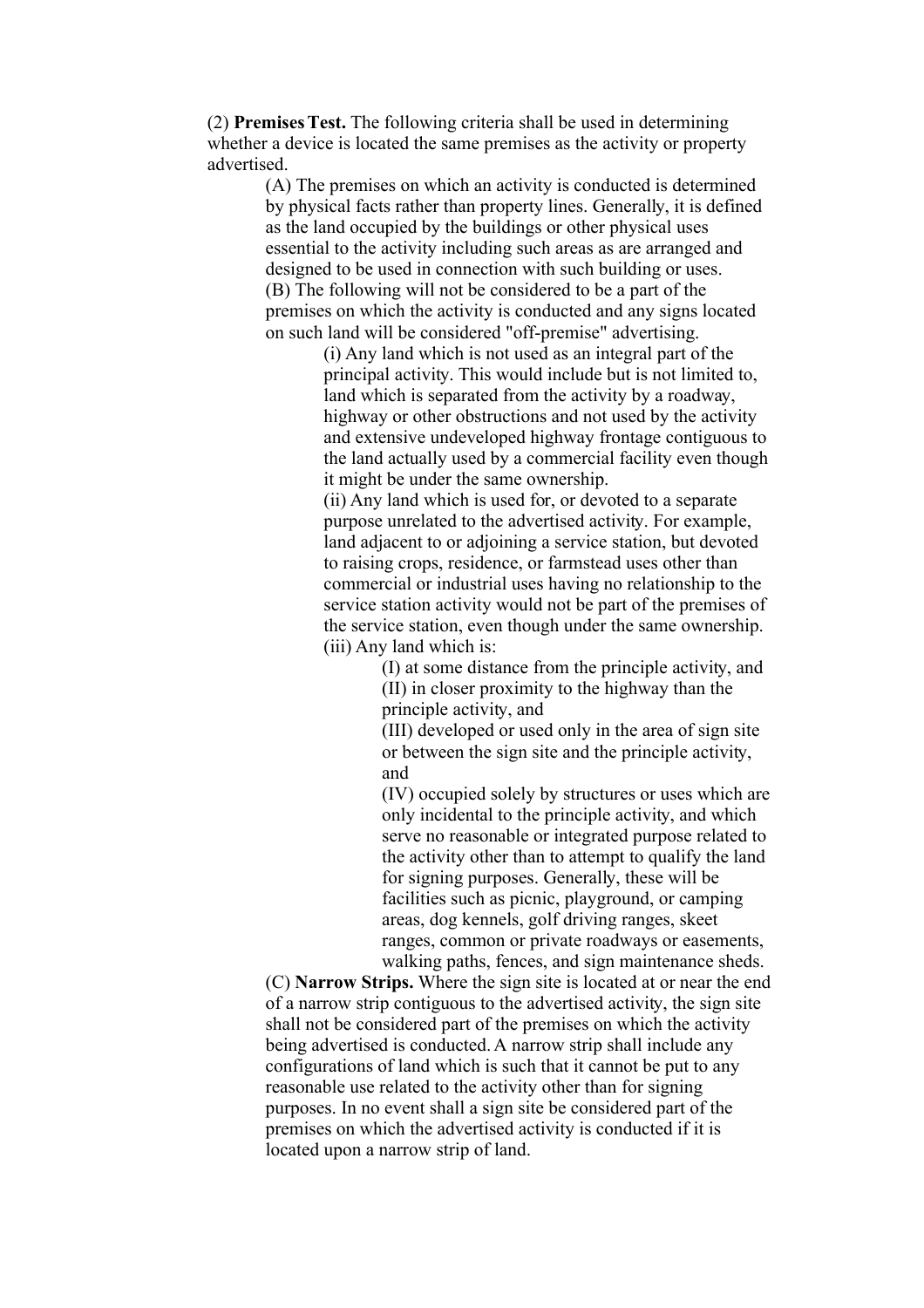(3) **Purpose Test.** The following criteria shall be used for determining whether a sign has as its purpose (1) the identification of the activity located on the premises or its products or services, or (2) the sale or lease of the property on which the sign is located, rather than the business of outdoor advertising.

## (A) **General.**

(i) Any sign which consists solely of the name of the establishment is an on-premise sign.

(ii) A sign which identifies the establishment's principle or accessory product or services offered on the premises is an on-premise sign.

(iii) An example of an accessory product would be a brand of tires offered for sale at a service station.

### (B) **Business of Outdoor Advertising.**

(i) When an outdoor advertising device (1) brings rental income to the property owner, or (2) consists principally of brand name or trade name advertising, or (3) the product or service advertised is only incidental to the principle activity, it shall be considered the business of outdoor advertising and not an on-premise sign. An example would be a typical billboard located on the top of a service station building that advertised a brand of cigarettes or chewing gum which is incidentally sold in a vending machine on the property. (ii) An outdoor advertising device which advertises activities conducted on the premises, but which also advertises, in a prominent manner, activities not conducted on the premises, is not an on-premise sign. An example would be a sign advertising a motel or restaurant not located on the premises with a notation or attachment stating "Skeet Range Here", or "Dog Kennels Here". The on-premise activity would only be the skeet range or dog kennel.

(C) **Sale or Lease Signs.** A sale or lease sign which also advertises any product or service not located upon and related to the business of selling or leasing the land on which the sign is located is not an on-premise sign. An example of this would be a typical: "This Property for Sale"; "Smith's Motel; 500 Rooms, Air Conditioned, Turn Right 3 blocks at Main Street".

[**Source:** Added at 17 Ok Reg 1384, eff 5-11-00]

# **730:35-5-15. Exempt signs**

The following signs and advertisements, if securely attached to real property or advertising structures are exempt from regulations as stated herein, and may be erected in controlled areas:

(1) Signs erected or maintained, or caused to be erected or maintained, on any farm by the owner or lessee of such farm and relating solely to farm produce merchandise, services or entertainment sold, produced, manufactured or furnished on such farm.

(2) Signs eight (8) square feet or less, which denote only the name of a civic or service club or church, location and directions for reaching the same, and the time of meeting of such organization and public utility signs.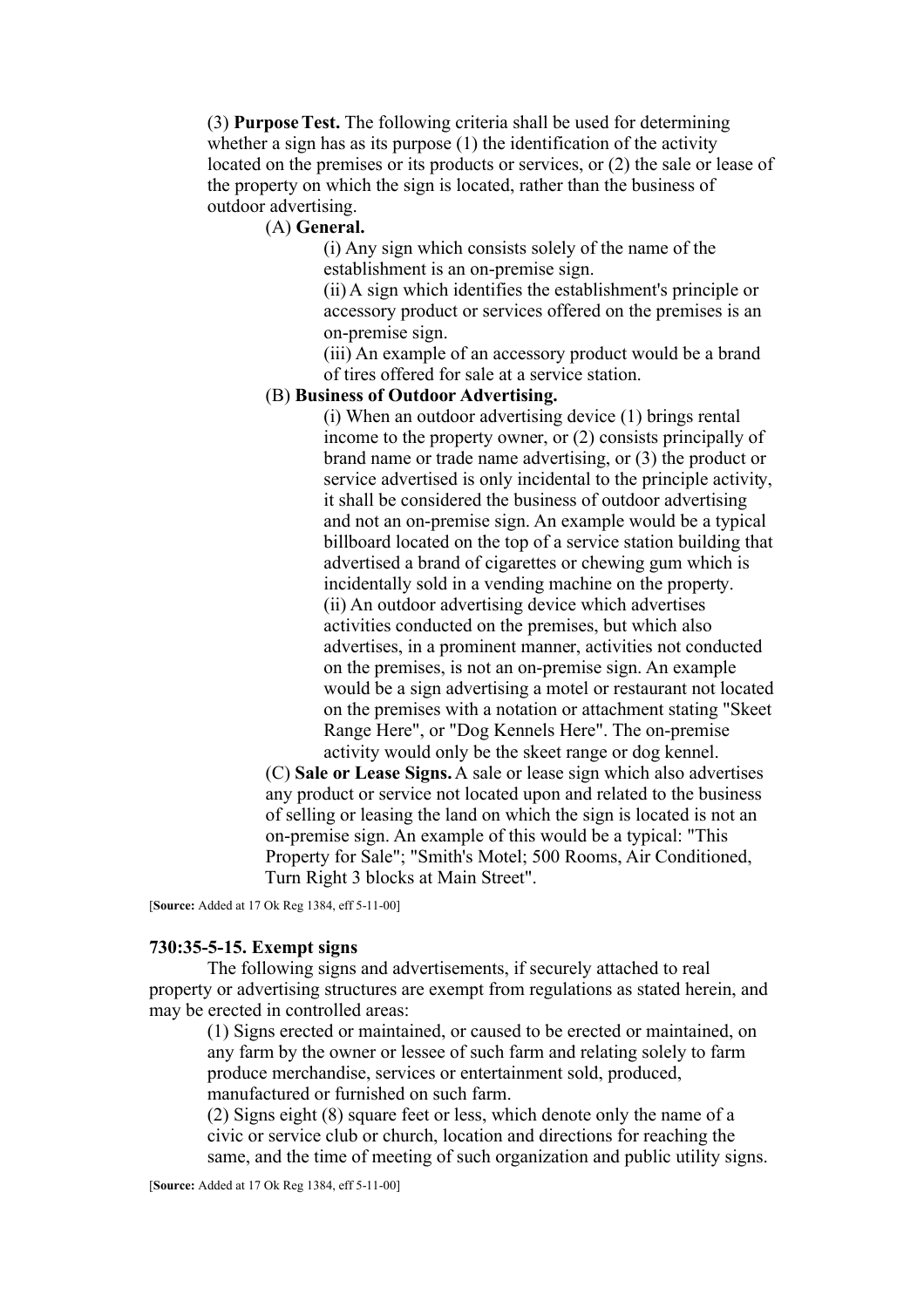# **730:35-5-16. Prohibited signs**

(a) Signs shall not be erected or maintained which:

(1) Imitate or resemble any official traffic sign, signal or device.

(2) Are erected or maintained upon trees or painted or drawn upon rocks or other natural features.

(3) Are not permanently affixed to real property or a sign structure (mobile signs).

(4) Are "Tri-face" signs.

(b) Scenic Byway Prohibition. Off-premise advertisement is prohibited adjacent to routes of highway that are officially designated as state or federal scenic byways under the National Scenic Byways Act. This applies only to portions of scenic byways which coincide with the regulated routes.

[**Source:** Added at 17 Ok Reg 1384, eff 5-11-00; Amended at 26 Ok Reg 1703, eff 7-1-09]

### **730:35-5-17. Signs - directions to recreation areas**

In counties that do not have county planning or zoning, signs located outside of incorporated municipalities which advertise or give directions to local outdoor recreation areas may be allowed adjacent to interstate highways if such signs are otherwise in compliance with this section, approval may be given by the Director of the Department.

[**Source:** Added at 26 Ok Reg 1703, eff 7-1-09]

## **730:35-5-18. Vegetation management**

(a) In accordance with 69 O.S. § 1275(e), the Department of Transportation is authorized to enter into written agreements ("Vegetation Clearing Agreement") with outdoor advertising sign owners/permit holders for the purpose of conducting vegetation management activities within a specific area on state highway rights-ofway.

(b) Unless otherwise noted, the following establishes the procedures, processes and criteria for an outdoor advertising sign owner/permit holder to make visible or ensure future visibility of the facing of a legal outdoor advertising sign:

(1) No person, firm or corporation shall trim or remove brush or trees from any portion of the state highway rights-of-way without first obtaining a written permit from the Department. The process for obtaining a vegetation clearance permit is as follows:

> (A) Application for a clearance permit shall be submitted to the appropriate Field Division Engineer using forms provided by the Department.

(B) Upon issuance, a permit shall be valid for a duration of up to six (6) months.

(C) The fee shall be two hundred dollars (\$200) per clearance area. (2) A copy of the approved clearance permit shall be available on the worksite for inspection at all times.

(3) No clearance permit shall be issued for a sign which has been deemed illegal by the Outdoor Advertising Control Branch as a result of, but not limited to, violations of the Highway Advertising Control Act of 1968 (69 O.S. § 1275).

(4) The Permittee will not occupy or operate any equipment within designated wildflower plots from initial growth until after the flowers have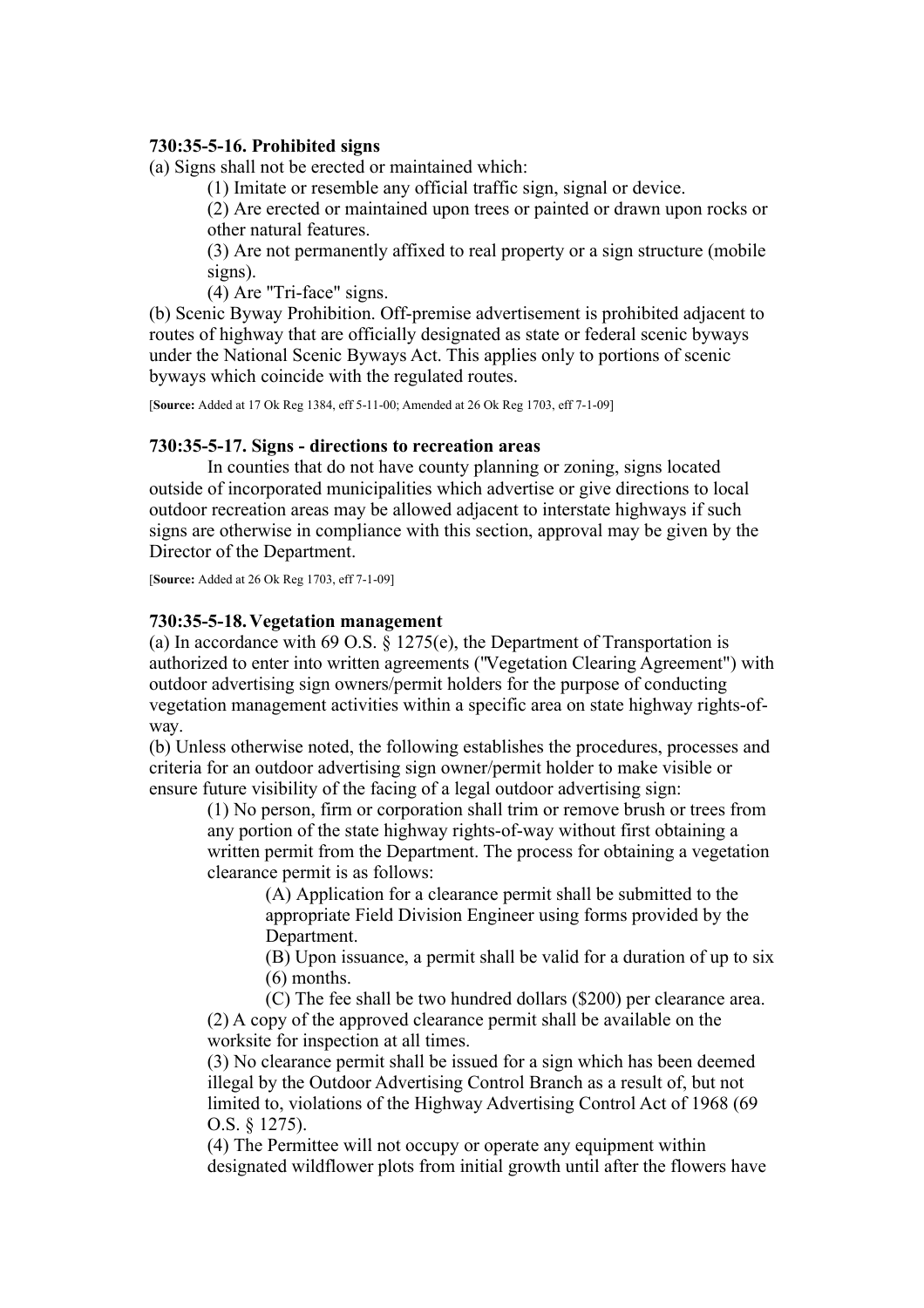gone to seed. Additionally, any necessary equipment will not be left unattended on the rights-of-way within thirty (30) feet of the roadway shoulder.

(5) The Permittee shall be solely responsible to ensure that proper agreements for vegetation clearance is granted from all adjacent property owners of the clearing area including the owner of the property upon which the outdoor advertising sign is located. The permit holder shall also be held solely responsible for any damages to fences, traffic signs, guardrails, or other highway features resulting from vegetation clearance operations. (6) All vegetation management activities shall be done in a workman-like manner and the cleared area shall be left in a neat condition upon completion of the work. Brush and tree clearing and debris removal will be contiguous within the designated area and selective clearing is not permitted. The burning of brush piles is not permitted, therefore, all brush and tree debris must be removed from the highway right-of-way within ten (10) days after clearing.

(7) All efforts will be made by the permittee to prevent erosion from occurring as a result of vegetation management activities.

(8) A Permittee shall be required to comply with any indemnification and assumption of risk clause(s) as part of the "Vegetation Clearing Agreement". A Permittee shall also be required to keep in force liability insurance throughout the permit period, as stated in the "Vegetation Clearing Agreement".

(9) All operations on state highway rights-of-way must be performed in accordance with the stipulations put forth in the "Vegetation Clearing Agreement". The Department reserves the right to cancel any and/or all clearance permits.

(c) The aforementioned procedures, processes and criteria are applicable to any person, firm or corporation that intends to perform brush or tree trimming or removal on state highway rights-of-way.

(d) All vegetation management activities are subject to Oklahoma Law as stated at 69 O.S. § 1213.

[**Source:** Added at 29 Ok Reg 1495, eff 6-25-12]

# **SUBCHAPTER 7. TRAFFIC CONTROL DEVICES**

### **730:35-7-1. Purpose**

It is the purpose of this subchapter to establish policies that will enable the Department to implement the provisions of state and federal law regarding the proper funding, construction, usage, maintenance, and ultimate disposition of traffic control devices on both the State and Federal-aid highway systems.

[**Source:** Amended at 11 Ok Reg 1897, eff 5-12-94; Amended at 17 Ok Reg 1384, eff 5-11-00]

### **730:35-7-2. Traffic control administration**

(a) **Federal control.** All traffic control devices erected on the State and Federal-aid Highway Systems shall conform to the Standards set forth in the current edition of the "Manual on Uniform Traffic Control Devices for Streets and Highways", as approved and published by the Federal Highway Administration. Such devices, including those within the corporate limits of cities and towns, shall conform to warrants established by the Department and shall, under no circumstances, be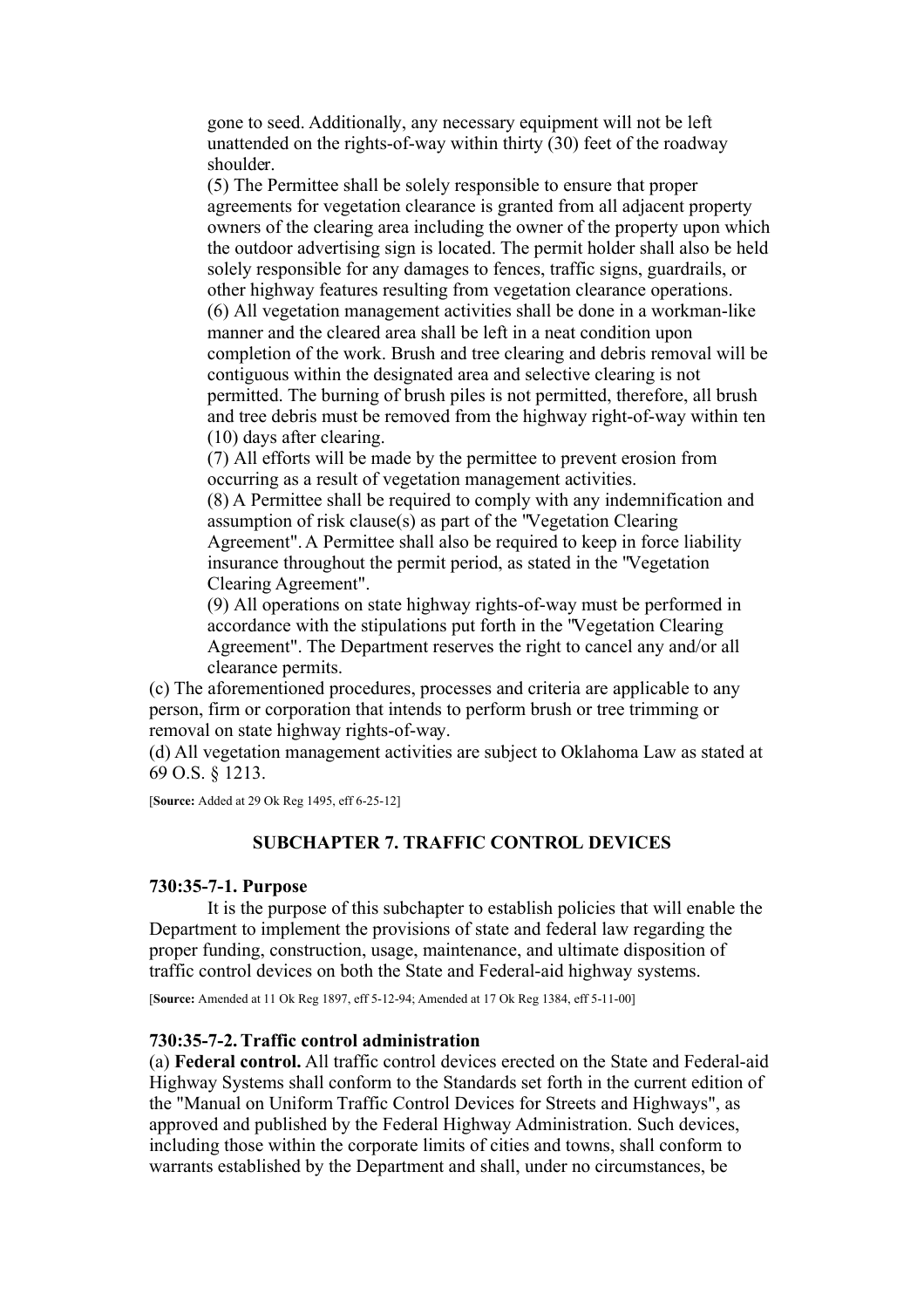erected without formal approval of the Director.

(1) Traffic control devices shall include traffic signals or other intersection control, signs, speed zones, parking prohibitions, channelization, attenuators, railroad signal devices, work zone devices, pavement markings including crosswalks and traffic lanes, turning prohibitions, and other devices used to regulate, warn, or guide traffic.

(2) All rights-of-way shall be acquired in accordance with Title 69, Oklahoma Statutes, Sections 1201 through 1206, as amended. On any project where federal funds are involved in any part thereof, all federal rules and regulations shall be complied with in acquiring the rights-of-way.

(b) **State control.** In accordance with Title 47, Oklahoma Statutes, which relates to motor vehicles, the Commission shall designate and cause a record to be maintained of all speed zones on the State or Federal-aid Highway Systems.

[**Source:** Amended at 11 Ok Reg 1897, eff 5-12-94; Amended at 17 Ok Reg 1384, eff 5-11-00]

# **730:35-7-3. Traffic control responsibilities**

(a) On the state highway system within cities and towns, the Department shall pay for the erection and maintenance of all traffic control signs, pavement markings, and traffic control devices, except as noted in 730:35-1-11.

(b) Following written approval by the Director, time parking restriction signs, parking space limit markings, crosswalks, and stop lines shall be purchased, installed, and maintained in a satisfactory condition by the individual governing body or school district involved. All such devices shall be in conformance with 730:35-7-2(a). This section shall not be construed to prohibit the Department from installing these or other special or supplemental signs or pavement markings where deemed necessary for proper operation and safety.

(c) The construction and maintenance of all traffic signs and markings on the interstate highway system shall be the responsibility of the Oklahoma Department of Transportation or the Oklahoma Transportation Authority.

(d) When Federal Funds are not available, the Oklahoma Transportation Commission shall participate in the cost of construction of warranted traffic control signals in cities, towns, or communities, without regard to population, on a 50-50 ratio of total cost where such traffic control signals are installed or erected on the state highway system. The city's or town's share of the Engineer's Estimate, or low bid, shall be on deposit with the Department's Comptroller prior to actual award of the contract.

(e) When Federal Funds are utilized, the local government shall participate in the cost based on the funding ratio designated by the Federal-aid program requirements. When it can be shown that the traffic control signal installation can be done more economically and quickly by the city concerned, the Director may enter into an agreement with the city to provide the project engineering in accordance with Transportation Department Policies and Standards.

(f) Prior to the installation of traffic control signals, the city or town where the signal is to be installed shall execute an agreement whereby the city or town shall furnish all maintenance and pay all power and electricity costs.

(g) Traffic control devices erected on the state highway system shall become the permanent property of the Oklahoma Department of Transportation, except, where by formal agreement, they become joint property of the city-county, and state, or the sole property of the city-county.

[**Source:** Amended at 11 Ok Reg 1897, eff 5-12-94; Amended at 17 Ok Reg 1384, eff 5-11-00]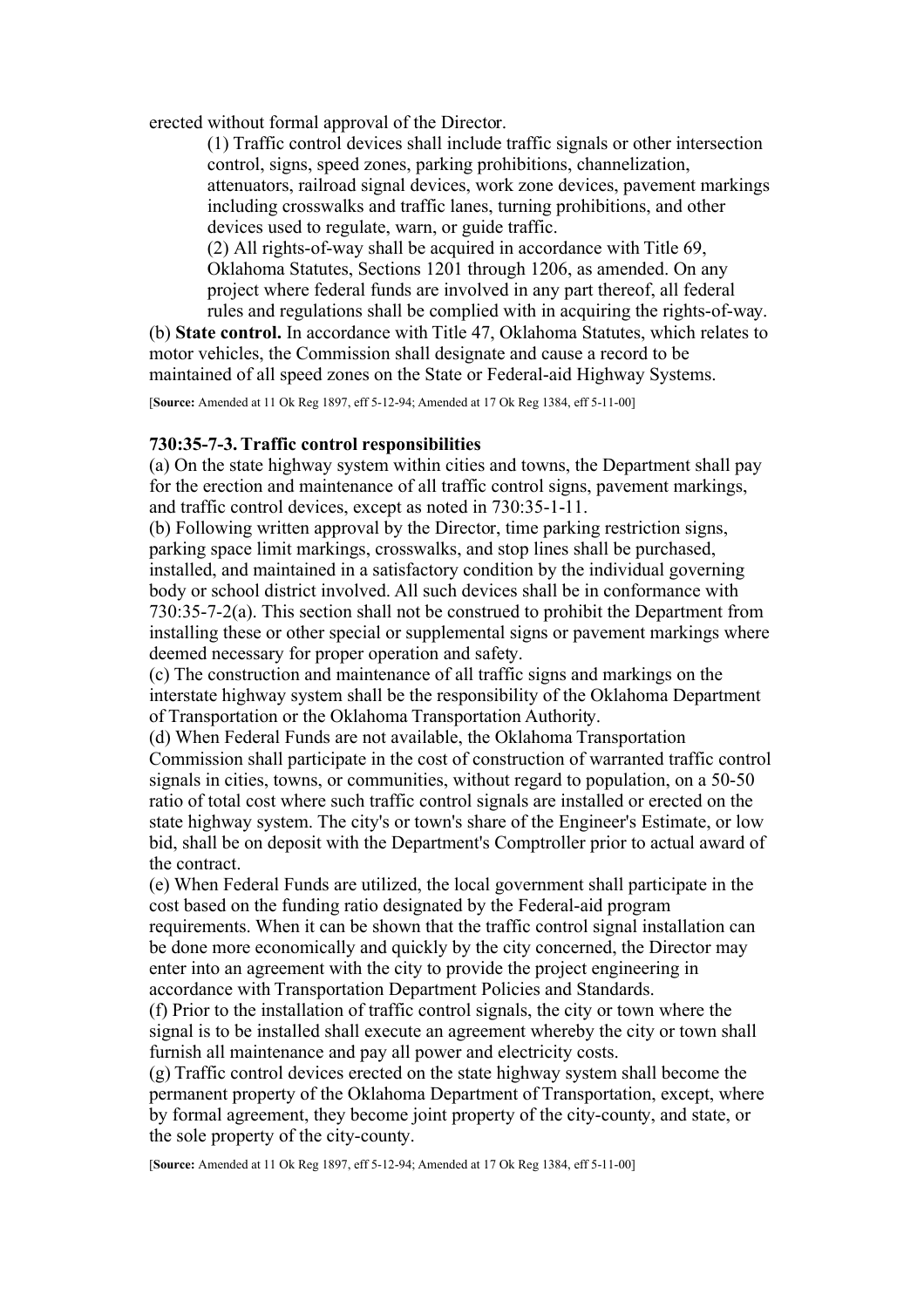# **730:35-7-4. Speed and vehicle restrictions on fully controlled access highways**

No non-motorized vehicular traffic will be allowed to operate on fully controlled access highways. This restriction includes, but is not limited to all bicycles, animals, wagons, or combinations of such vehicular types. The Department may, where no acceptable alternative route exists, designate and sign portions of the Interstate System as a bicycle route. On such designated routes bicycles shall not be ridden on the travel lanes of the highway..

[**Source:** Amended at 11 Ok Reg 1897, eff 5-12-94; Amended at 17 Ok Reg 1384, eff 5-11-00; Amended at 38 Ok Reg  $2567$ , eff 9-11-211

# **SUBCHAPTER 9. HIGHWAY LIGHTING**

#### **730:35-9-1. Purpose**

It is the purpose of this subchapter to outline the specific requirements that must, as a minimum, be met in order for the Department to participate in or approve the installation of any highway lighting projects. These requirements establish a standardized procedure to cover the installation of both federal/state/local government funded lighting systems and those wholly funded by the local governmental agency.

[**Source:** Amended at 17 Ok Reg 1384, eff 5-11-00]

### **730:35-9-2. Minimum requirements for funding lighting projects [REVOKED]**

[**Source:** Revoked at 17 Ok Reg 1384, eff 5-11-00]

#### **730:35-9-3. Warranting conditions for lighting**

Subject to Commission approval, the Department may program and fund highway lighting projects provided the following conditions are satisfied:

(1) **Projects with federal and/or state participation.** Any request for either federal and/or state participation in the funding of a proposed highway lighting project will be evaluated by an engineering study to determine if it meets the warranting conditions of this Section.

# (A) **General warrants.**

(i) The proposed project area must indicate a need for highway lighting after being analyzed in accordance with the warranting conditions of the "Transportation Research Board, NCHRP Report No. 152".

(ii) The local governmental entity must be willing to execute an agreement in which they agree to provide all operating and maintenance costs for the proposed highway lighting project and to participate in a substantial portion of the construction costs as specified in Section 730:35-9-4. (iii) The proposed project area must:

> (I) be within the city limits or jurisdiction of the local governmental entity,

(II) be on a designated state highway system or urban system,

(III) all traffic control devices must comply with Commission policies and the "Manual on Uniform Traffic Control Devices for Streets and Highways",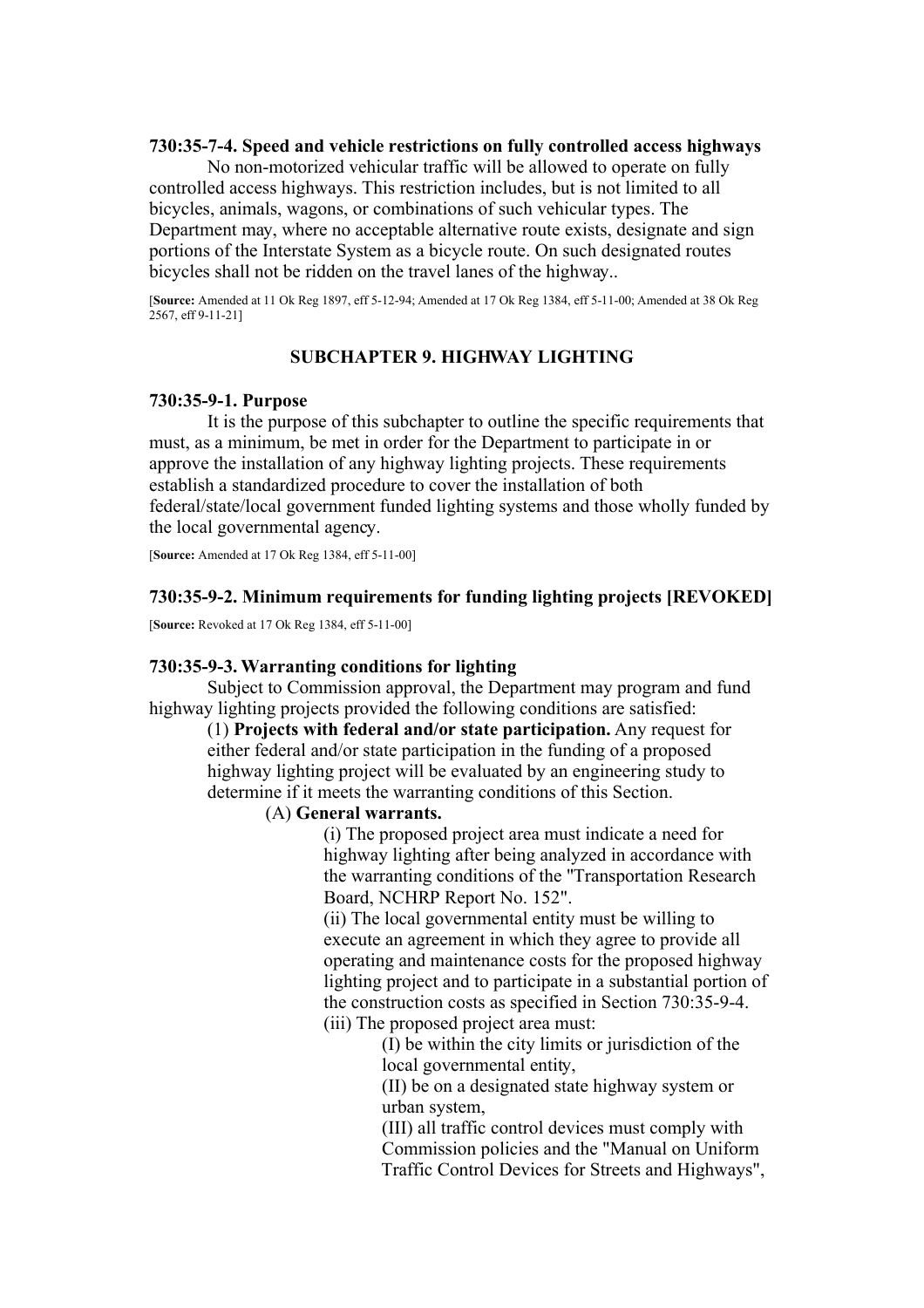(IV) the existing posted speed limit on the highway must be approved by the Transportation Commission, and

(V) the local government must agree to permanently ban all angle parking in the area if the existing roadway width is inadequate to meet current safety criteria.

(VI) any intersection which warrants traffic signals may also be lighted using combination traffic signal/highway lighting poles.

(B) **Warrants for freeways.** Warrants for highway lighting on freeways, expressways and interstates shall comply with the General Warrants above and the warranting conditions established by the latest edition of AASHTO's "An Informational Guide for Roadway Lighting" Section on FREEWAYS and the Department's established policies and procedures.

(C) **Warrants for all other highways.** Warrants for highway lighting on all other types of highways and streets shall comply with all the General Warrants above and at least two (2) of the following conditions designated i, ii, or iii.

(i)

(I) A two-lane highway section must have in excess of 6,000 ADT; a four-lane highway section must have in excess of 12,000 ADT, or (II) An urban highway intersection must have in excess of 10,000 ADT total for all approaches; a rural highway intersection must have in excess of 4,000 ADT on the main highways.

(ii)

(I) The highway section or intersection must exhibit high nighttime accident experience. That is the night-to-day accident ratio is at least 1.5:1 or greater. This ratio is to be verified by analysis of the crash studies for the highway section and compared to similar locations statewide, or

(II) Have accident potential conditions such as; numerous driveways, channelized islands, significant commercial or residential development or with a high percentage of truck traffic.

(iii) The area adjacent to the roadway should be substantially developed and with considerable existing lighting visible from the roadway.

(2) **Projects with no federal or state participation.** When the local government finds sufficient benefit in the areas of convenience, safety, security, or other social or economic benefit, they may warrant the installation of a highway lighting project and may elect to wholly finance the costs of construction and maintenance. This type of project may not meet the warranting requirements of the Department; therefore, an installation of this type does not obligate the Department to a replacementin-kind of the highway lighting system in the future, even if there is a roadway construction project thru the area that causes the removal or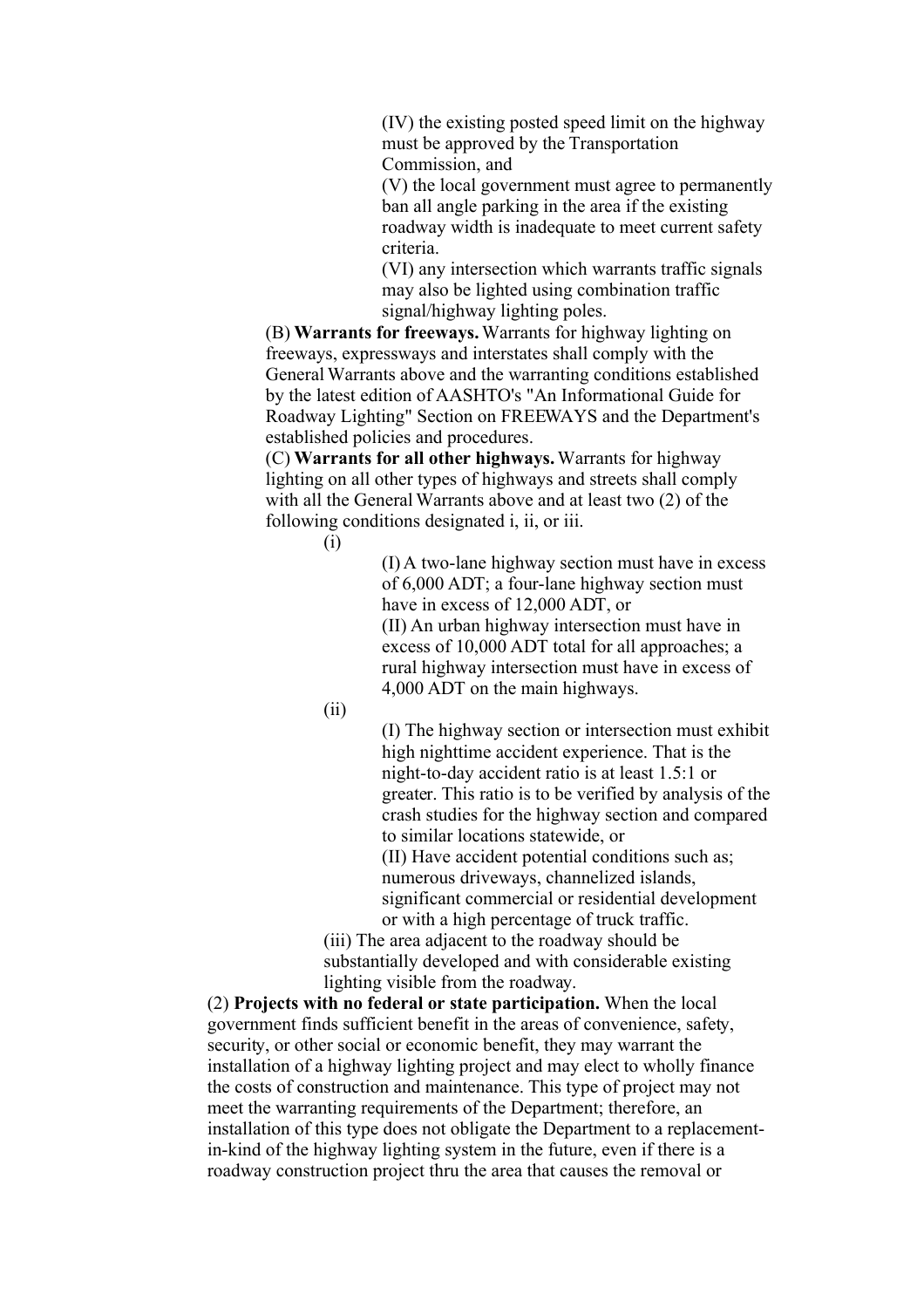relocation of the lighting system.

[**Source:** Amended at 17 Ok Reg 1384, eff 5-11-00]

# **730:35-9-4. Financing of lighting projects**

Subject to Commission approval, provided funds for participation in highway lighting projects are available, projects for warranted highway lighting on the state highway system may be programmed by the Department. However, any location that meets the above mentioned warranting conditions does not obligate the Department to provide funding for the requested highway lighting project.

(1) When federal and/or state funds are used, the Oklahoma Transportation Commission may participate in the construction costs of warranted highway lighting projects erected on the state highway system in cities, towns or communities based on the funding ratio designated by the Federalaid or State-aid program requirements. When federal funds are not available, the local government and the Department may share the costs, on a negotiated basis; but, the local government's share should not be less than 50%.

(2) The local government's share of the estimated project costs shall be on deposit with the Department's Comptroller prior to actual award of the contract or be in accordance with 730:10-1-7.

(3) Highway lighting projects involving the expenditure of federal and/or state funds will become the property of the Oklahoma Department of Transportation. In the event the section of highway on which the lighting project is constructed is transferred to another jurisdiction outside the area of the Department's responsibility, the ownership of the lighting system will be transferred to the jurisdiction assuming responsibility for the highway section.

(4) When the local government finds sufficient benefit in the areas of convenience, safety, security, or other social or economic benefit they may elect to wholly finance the costs of construction and maintenance, as specified in 730:35-9-5 and 730:35-9-6.

[**Source:** Amended at 17 Ok Reg 1384, eff 5-11-00]

### **730:35-9-5. Design and construction standards**

The design and construction of highway lighting systems installed on highways and streets under the jurisdiction of the Department shall be in accordance with one of the following conditions:

(1) Highway lighting projects funded with federal and/or state participation, in accordance with 730:35-9-4 of this policy, shall meet the latest minimum design, construction standards and specifications of the Department, including the latest editions of AASHTO's "An Informational Guide for Roadway Lighting" Roadway Lighting Design Guide and "Standard Specifications for Structural Supports for Highway Signs, Luminaries and Traffic Signals," the FHWA's "Roadway Lighting Handbook" and ODOT's "Roadway Design Manual" Chapter 14and any other applicable design and safety criteria established by the Department.

(2) Highway lighting installations funded wholly by the local governmental entity shall be designed and installed in accordance with 730:35-9-5(1) and 730:35-9-6, the latest editions of FHWA's "Roadway Lighting Handbook," ODOT's "Roadway Design Manual" Chapter 14 and any other applicable design and safety criteria established by the Department.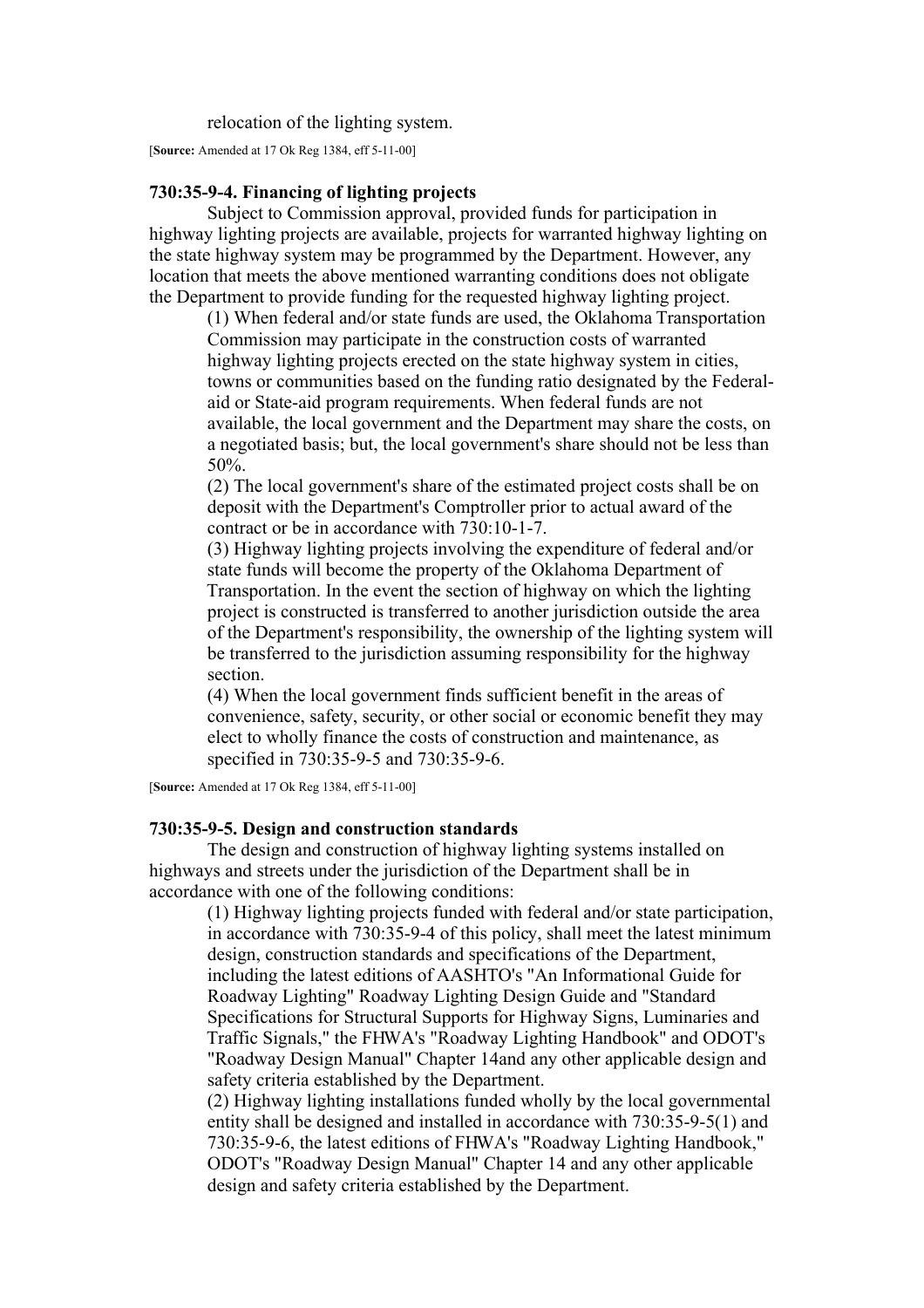[**Source:** Amended at 17 Ok Reg 1384, eff 5-11-00; Amended at 38 Ok Reg 2568, eff 9-11-21]

# **730:35-9-6. Permit regulating system**

All highway lighting projects not requiring an expenditure of funds by the Department shall be controlled by means of a permit, in accordance with 730:20-1- 4, which regulates the installation of highway lighting facilities on all state and federal highways and those county roads on which federal funds are involved. On any road not on the state highway system, the responsibility and authority may be delegated to the local government provided the local entity has a utilities accommodation policy which has been approved by the Department. The responsibility and authority for controlling the use and occupancy of right-of-way on the state highway system will be retained by the Department. All highway lighting utility permits shall be in accordance with the latest editions of the Department's "Roadway Design Manual" and "Utilities Manual" and any other applicable design and safety criteria established by the Department.

[**Source:** Amended at 17 Ok Reg 1384, eff 5-11-00]

### **SUBCHAPTER 11. SERVICES SIGNING [REVOKED]**

# **730:35-11-1. Purpose [REVOKED]**

[**Source:** Revoked at 17 Ok Reg 1384, eff 5-11-00]

## **730:35-11-2. Uniform system of services [REVOKED]**

[**Source:** Revoked at 17 Ok Reg 1384, eff 5-11-00]

# **730:35-11-3. Interchanges [REVOKED]**

[**Source:** Revoked at 17 Ok Reg 1384, eff 5-11-00]

### **SUBCHAPTER 13. FREEWAY SIGNING SUPPLEMENT GUIDE SIGNS**

### **730:35-13-1. Purpose**

The purpose of this subchapter is to establish criteria for determining when a destination qualifies as a traffic generator for which supplemental guide signs may be erected on freeways and expressways. Tourist oriented directional signs may be erected on freeways, expressways or conventional roadways.

[**Source:** Amended at 17 Ok Reg 1384, eff 5-11-00]

#### **730:35-13-2. Criteria and limitations for traffic generator signs**

(a) Before a sign for a traffic generator is installed, sufficient space should exist to accommodate the placement of the sign without interfering or conflicting with required signing. Supplemental guide signs for traffic generators should not be installed at freeway-to-freeway interchanges.

(1) Not more than one supplemental guide sign should be provided in each direction along any freeway. Signs for a traffic generator shall be located in advance of the intersecting road that provides the shortest and most direct route to the facility.

(2) Under exceptional circumstances, when the prime criteria shown in Appendix D of this Chapter is exceeded by at least 50 percent, consideration may be given to displaying the information at a second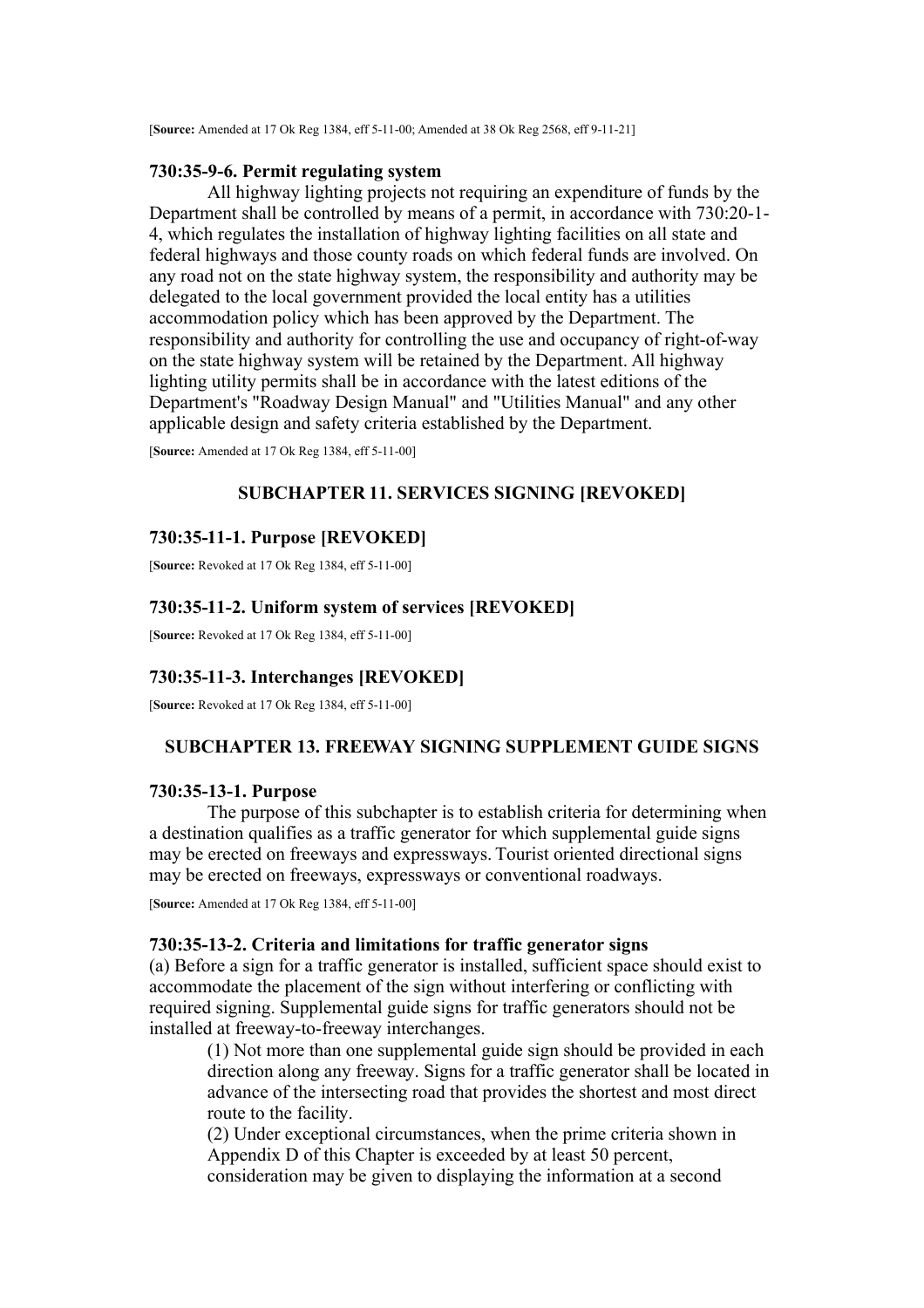freeway exit. This must be documented and justified by a traffic engineering study.

(3) Supplemental guide signs shall not be erected for a traffic generator that would require a motorist to travel on the intersecting road beyond a second freeway.

(4) Signing for a seasonal generator or an event may be displayed when warranted. When located within five (5) miles of the interchange, and when the Transportation Department determines it is justified to sign for seasonal events or specific events at auditoriums, convention halls, arenas, stadiums, and fairgrounds, supplemental guide signs may be erected. Such signing shall be removed at the end of the season or event.

(5) Only two traffic generators may be displayed on a single, permanent or seasonal supplemental guide sign. When more than two traffic generators meet the signing criteria, generators having the greatest demand for signing should be shown.

(6) Signing for a traffic generator should not be displayed on a supplemental guide sign until signing has been installed at the ramp terminals and trailblazing signing installed along the intersecting road leading to the generator. Trailblazer signs off the state highway system shall be erected and maintained by local governments and shall conform to the "Manual on Uniform Traffic Control Devices." Trailblazer signing that is not properly installed or maintained shall be justification for removal of the advance guide signs on the freeway system.

(b) Signs for a traffic generator may be erected on a freeway or expressway when all of the criteria specified in Appendix D of this Chapter are met for the particular generator.

[**Source:** Amended at 17 Ok Reg 1384, eff 5-11-00]

### **730:35-13-3. Traffic generators that do not normally warrant signing**

Except under unusual circumstances, supplemental signing should not be considered for the generators shown in Appendix E of this Chapter. Signs for these generators shall only be considered after a traffic engineering study and shall not be erected without written concurrence from the Chief Traffic Engineer.

[**Source:** Amended at 17 Ok Reg 1384, eff 5-11-00]

### **730:35-13-4. Tourist oriented directional signs (TODS)**

(a) The Oklahoma Tourism Signage Advisory Task Force as created by 74 O.S. § 1891 performs screening and issues recommendations to the Department concerning directional signs for tourism and travel-related attractions and enterprises in this state.

(b) Tourist Oriented Directional Signs provide directional information for attractions and points of interest to motorists as historic, cultural, parks, lakes, or as a site of natural scenic beauty or suited for outdoor recreation.

(c) In order to help motorists identify a qualified Tourist Attraction, an approved international logo is incorporated into the design of the sign. See Appendix F of this Chapter.

(d) The specific criteria for Tourist Oriented Directional Signs are included in The Oklahoma Tourist Oriented Directional Signs Policy. All signage must be in compliance with the MUTCD, "Manual on Uniform Traffic Control Devices", for consistency and uniformity. This program is handled through an application process administered by the Traffic Engineering Division. Requesting facilities are required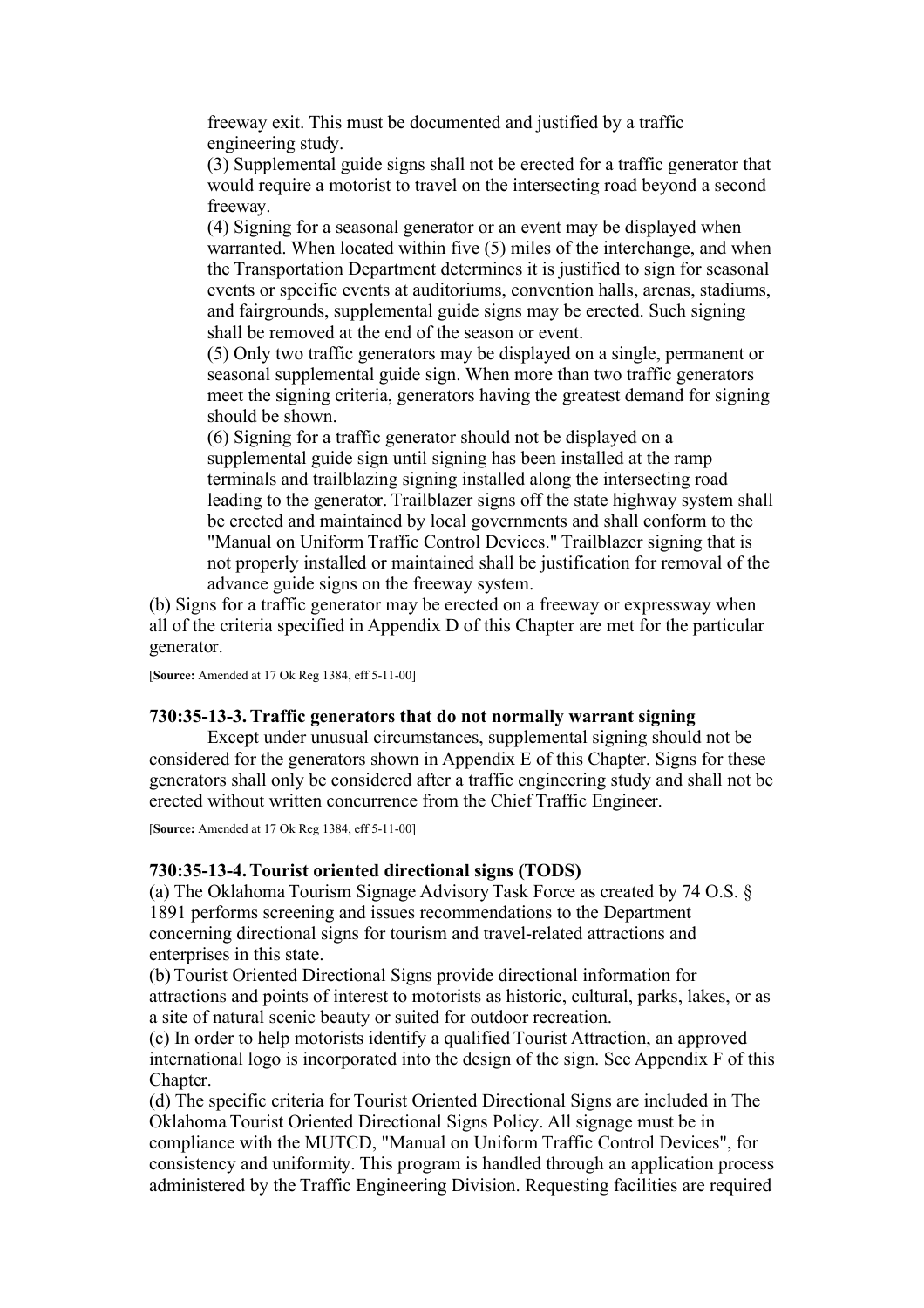to pay for approved signs.

[**Source:** Amended at 17 Ok Reg 1384, eff 5-11-00]

# **SUBCHAPTER 15. INTERSTATE LOOP AND SPUR SIGNING**

# **730:35-15-1. Purpose**

The purpose of this subchapter is to define the requirements for placing business loop and spur signing which directs traffic into communities on the interstate highway system. These business loops and spurs are for the purpose of routing interstate traffic into the communities for services and then back onto the interstate highway. A final purpose of this subchapter is to ultimately replace the current practice of multiple-highway route designations through communities wherever possible.

[**Source:** Amended at 17 Ok Reg 1384, eff 5-11-00]

# **730:35-15-2. Interstate loop and spur signing**

(a) To qualify for an interstate loop or spur, a city or town must be within five miles of the farthest interstate interchange involved and be on the old highway replaced by the interstate route.

(b) Interstate loops and spurs shall not be permitted to points other than incorporated cities and towns. No park, lodge, historic point, public facility, marina, etc., shall be signed with an interstate loop or spur.

(c) Loops and spurs shall be placed only upon the state numbered highway system with the exception that short stretches of a local road may be used to complete a loop. When it is necessary to use a local roadway, such use shall be with the full concurrence of the local governing body having jurisdiction on such road, and shall be for guidance purposes only. The local road shall not become part of the highway system. The Department of Transportation shall not be responsible in any way for maintenance or operation of traffic on such roads.

(d) Loops and spurs shall direct the interstate traveler to the business area of the city or town and shall not deviate from a direct path (subject to other provisions above) which directly serves a particular private or public facility, point of interest, etc.

(e) Loops and spurs shall not be placed unless the route is a major highway and is wholly adequate to serve the business area considering both geometric design and traffic control measures.

(f) Cities and towns otherwise qualifying for an interstate loop or spur shall have the following services available to the interstate traveler:

(1) Lodging - Minimum of 25 rooms; national accreditation; open all year.

(2) Food - Minimum of 75 seats; health certification; open normal meal hours 7 days per week; open all year, including holidays.

(3) Gas - Fuel and oil available 24 hours per day; mechanic during normal working hours; rest rooms.

(g) Loop and/or spur signing will not be used in the State's designated metropolitan areas.

(h) Loop and/or spur signing will not be used on turnpike routes carrying Interstate designations.

[**Source:** Amended at 17 Ok Reg 1384, eff 5-11-00]

# **SUBCHAPTER 17. MOWING AGREEMENTS**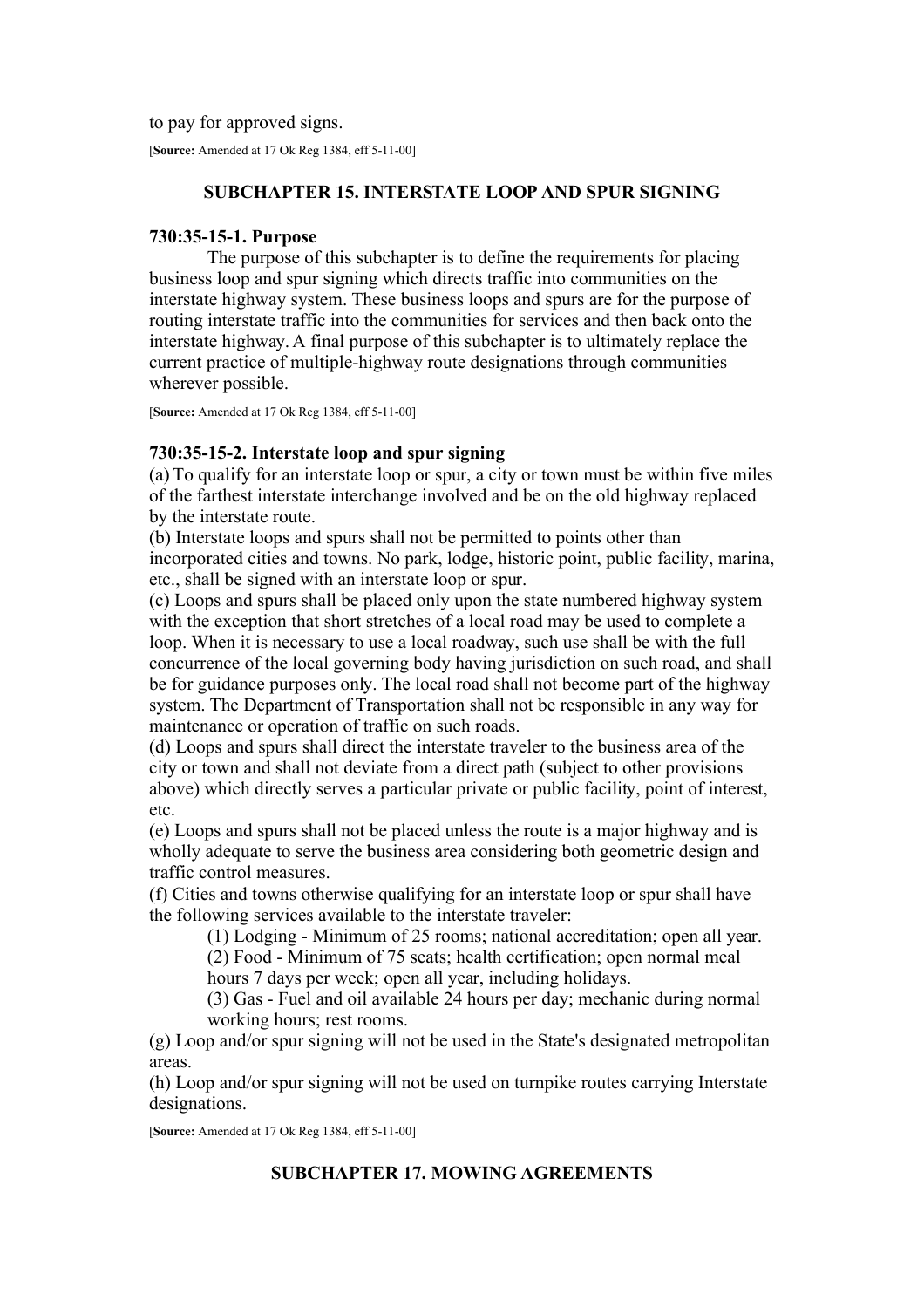## **730:35-17-1. Purpose**

It is the purpose of this subchapter to establish regulations which enable the Department to enter into written agreements with private citizens to allow such citizens to mow state highway rights-of-way and to keep the clippings from such mowing as the sole compensation.

[**Source:** Amended at 17 Ok Reg 1384, eff 5-11-00]

# **730:35-17-2. Application**

The regulations of this subchapter are applicable to any person, firm, or corporation who intends to mow state highway rights-of-way and keep the clippings from such mowing as sole compensation therefore.

[**Source:** Amended at 17 Ok Reg 1384, eff 5-11-00]

## **730:35-17-3. Definitions**

The following words or terms, when used in this subchapter, shall have the following meaning, unless the context clearly indicates otherwise:

**"Department"** means the Oklahoma Department of Transportation.

**"Mowing Guide"** means the Oklahoma Department of Transportation Mowing Guide, dated July 1, 1993.

**"Permittee"** means a person, firm, or corporation who has applied for and received a permit from the Department for the express purpose of mowing the state highway rights-of-way.

[**Source:** Amended at 17 Ok Reg 1384, eff 5-11-00]

### **730:35-17-4. Mowing permits**

(a) No person, firm, or corporation shall mow any portion of the state highway rights-of-way and keep the clippings from such mowing without first obtaining a written permit from the Department.

(b) Application for a permit shall be submitted to the appropriate Field Division Engineer using forms provided by the Department.

(c) Permits shall be for a duration of one year or for a specific mowing season.

(d) Consideration for permit applications to mow a given area of right-of-way will be granted first to the adjacent land owner. All others will be considered on a first come/first served basis.

(e) There shall be no fee for the permit.

(f) A copy of the approved permit shall be available on the worksite for inspection at all times.

[**Source:** Amended at 17 Ok Reg 1384, eff 5-11-00]

# **730:35-17-5. Responsibility for damage claims**

(a) The permittee shall indemnify, save, and hold harmless the Department, its officers, and employees thereof against all suits, actions, or claims of any character arising from any injuries or damage received or sustained by any person, persons, or property which may arise as a result of the mowing and baling operations of the said permittee; or on account of, or in consequence of any negligence on the part of the applicant in safeguarding his operations.

(b) The permittee shall carry and keep in force liability insurance during the permit period in the following minimum amounts:

(1) Bodily Injury, \$300,000 each occurrence; and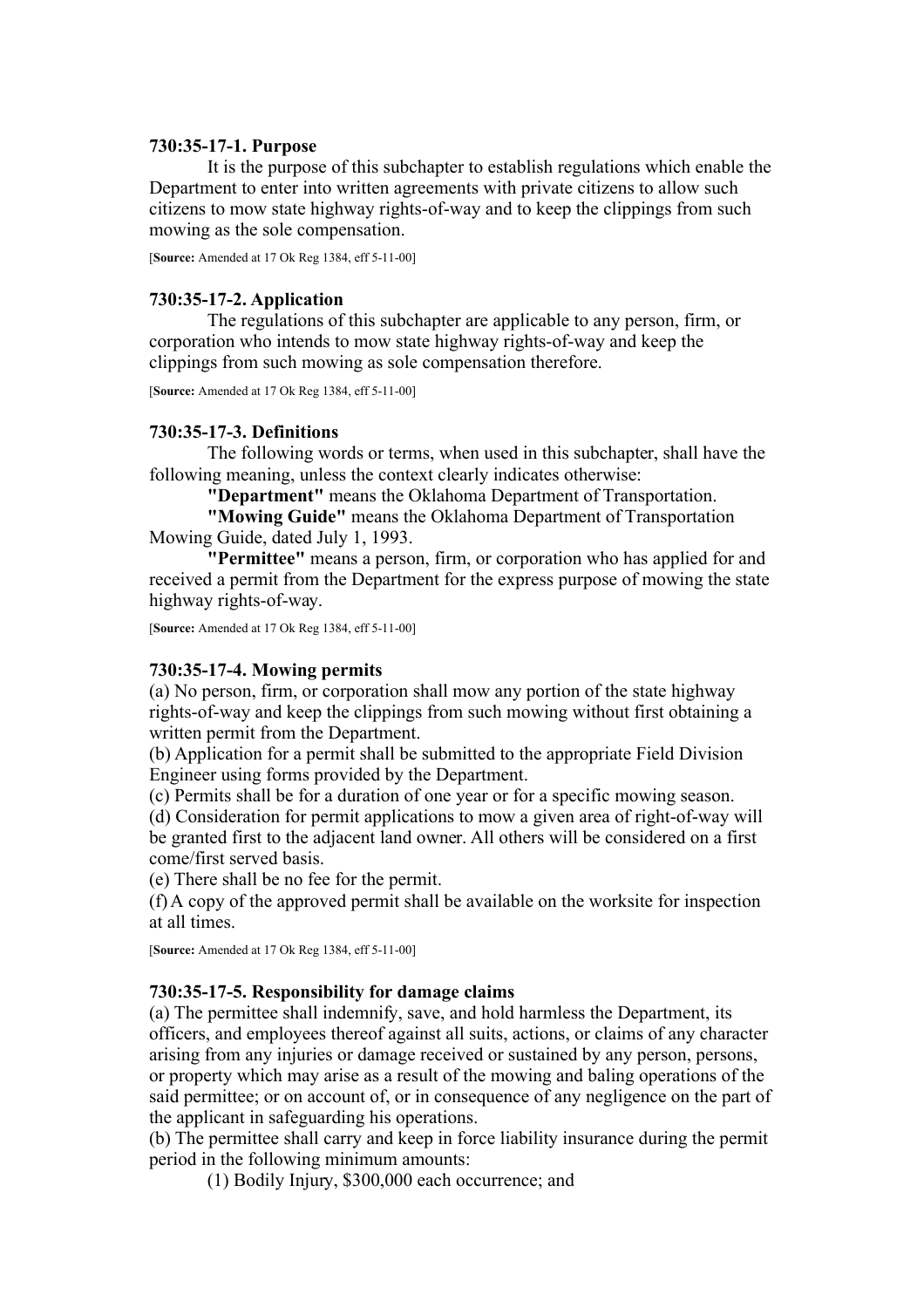(2) Property Damage, \$100,000 each occurrence; and

(3) Total Liability, \$400,000

(c) The permittee shall be held responsible for any damage to fences, signs, guardrail, landscape plantings, or other highway features resulting from his operations.

(d) The Department is not liable for the quality of the hay or for clippings obtained through this agreement and the applicant assumes all risk of injury or damage to himself, his property, or to others, or to the property of others which may result from debris, foreign objects or chemical contamination of such hay or clippings. (e) Mowing of state highway rights-of-way by the applicant will be done with the full knowledge that the vegetation may contain chemical residue of automotive emissions and chemical herbicides used for vegetative control.

[**Source:** Amended at 17 Ok Reg 1384, eff 5-11-00]

### **730:35-17-6. Mowing operations**

All operations upon the highway rights-of-way must be in accordance with the guidelines established in the Department's current Mowing Guide, and meet the approval of the Division Engineer. Failure to comply with the Mowing Guide or the provision of this subchapter shall be cause for immediate cancellation of the permit.

(1) Special attention is directed to the General Policy statements contained in the Mowing Guide.

> (A) Permittee is required to erect and maintain standard warning signs in advance of his operations. All mowing and baling equipment shall have the standard "Slow Moving" vehicle emblems.

(B) Normal mowing limits will be outlined in the Mowing Guide.

(i) No mowing will be allowed on newly constructed or planted rights-of-way for a period of two (2) years.

(ii) The permittee will confine his operation to daylight hours and no work will be performed on Saturday, Sunday, or on State observed holidays.

(iii) When soil conditions are such that damage to the slopes is caused by mowing and baling equipment, operations will be discontinued.

(C) The Department is cooperating with the Wildlife Conservation Department, garden clubs, and other civic organizations in the propagation and maintenance of native wildflowers, wildlife and the establishments of wildlife habitats. Mowing will be deferred in those areas where there is a predominance of the wildflowers and no mowing will be permitted in areas designated as "Wildflower Plots" or "Acres for Wildlife."

(D) The minimum mowing height shall be five (5) inches. (2) All mowing shall be done in a workman-like manner and the mowed area shall be left in a neat condition upon completion of the work. Mowing will be continuous within the designated area and selective mowing of vegetation will not be permitted; however, the permittee will be allowed to bale only those areas of vegetation he chooses.

(3) Equipment necessary for this operation will not be left unattended on the rights-of-way within thirty (30) feet of the roadway shoulder.

(4) Round bales or roll bales will not be permitted and all hay must be removed from the highway rights-of-way within ten (10) days after baling.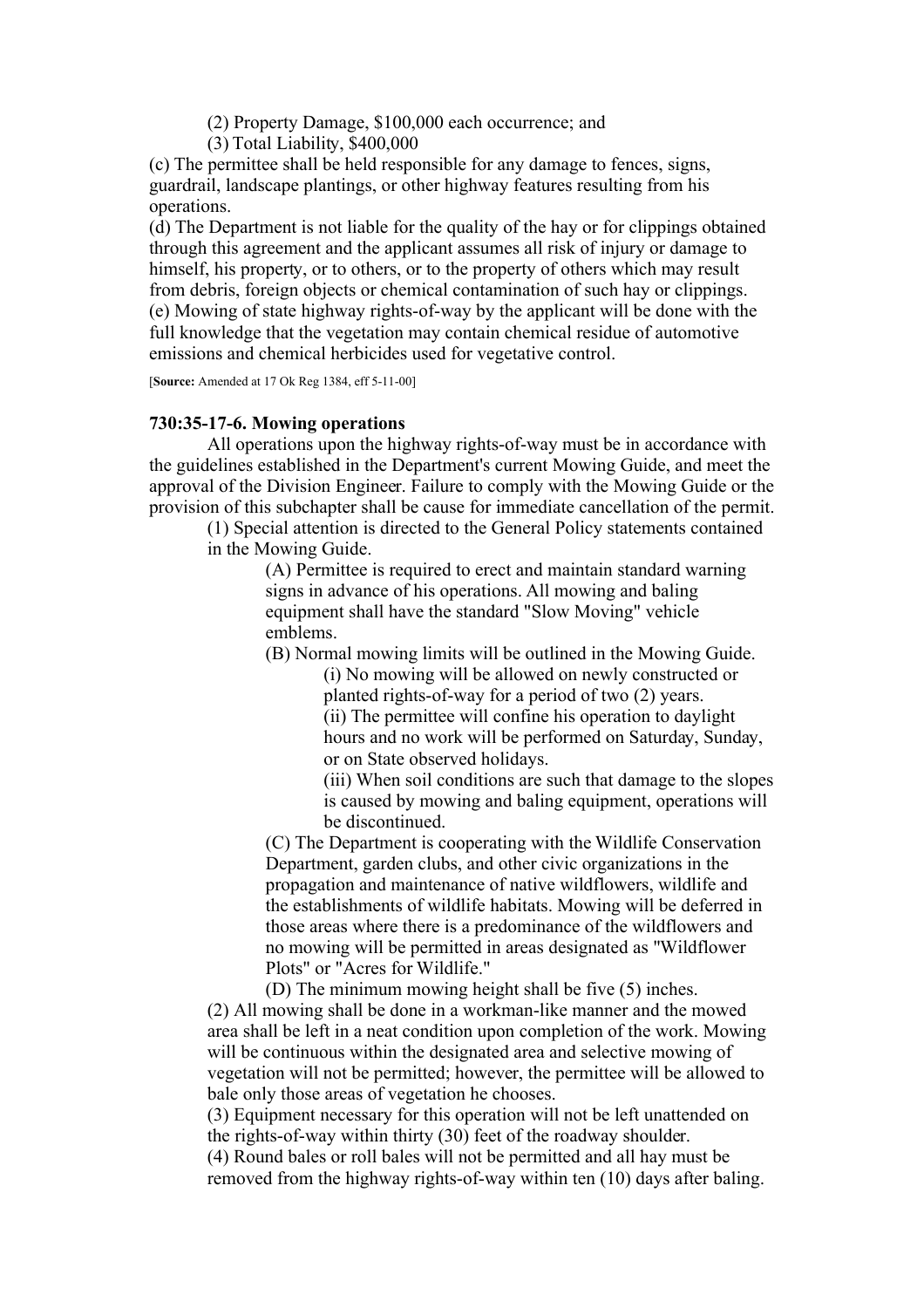Any bales not so removed may be removed by the Department without compensation to the permittee.

[**Source:** Amended at 17 Ok Reg 1384, eff 5-11-00]

# **SUBCHAPTER 19. OKLAHOMA TRAVELER INFORMATION LOGO SIGNING PROGRAM**

### **730:35-19-1. Purpose**

The purpose of this subchapter is to establish guidelines for "logo" signing within highway right-of-way along interstate and controlled access highways for gas, food, lodging, tourism attractions, and camping services which are readily available at the interchanges. Tourism attractions and camping services are limited to rural areas only. Logo signing is authorized as a public service, and when installed at an interchange, existing general motorist signs will be removed.

[**Source:** Amended at 17 Ok Reg 1384, eff 5-11-00; Amended at 27 Ok Reg 1978, eff 7-1-10]

### **730:35-19-2. Definitions**

The following words or terms, when used in this subchapter, shall have the following meaning, unless the context clearly indicates otherwise:

**"Business Sign"** means a separately attached sign mounted on the rectangular specific information sign panel to show the brand, symbol, logo, trademark, name, or a combination of these, for a motorist service available on a crossroad at or near an interchange.

**"Contractor"** means the firm awarded the contract to place logo signs.

**"Department"** means the Oklahoma Department of Transportation.

**"General Motorist Service Signs"** means signs with applicable words "FOOD," "PHONE," "GAS," "LODGING," "ATTRACTION," and/or "CAMPING" (or the international symbol for these services, and directional information.

**"LOGO"** means a business identification trademark or name for attachment to a specific service sign, ramp sign, or trailblazer sign.

[**Source:** Amended at 17 Ok Reg 1384, eff 5-11-00; Amended at 27 Ok Reg 1978, eff 7-1-10]

### **730:35-19-3. Criteria for logo signing**

(a) **Types of services.** Services eligible for logo signing are limited to gas, food, lodging, tourism attractions, and camping. To qualify, services shall be open to all persons regardless of race, religion, color, sex, or national origin. A business establishment meeting the following criteria for the designated type of business may be considered for placement of a business or logo sign on a specific service sign panel.

(1) "Fuel Facilities" shall provide:

(A) Vehicle services, which shall include fuel, oil, and water.

(B) Restroom facilities and drinking water.

(C) Continuous operation at least 12 hours per day, 6 days a week.

- (D) Public telephone.
- (2) "Food Facilities" shall provide:
	- (A) State or local licensing or approval, where required.
	- (B) Continuous operation to serve three meals a day, 6 days a week.
	- (C) Public telephone.
	- (D) Public restroom facilities.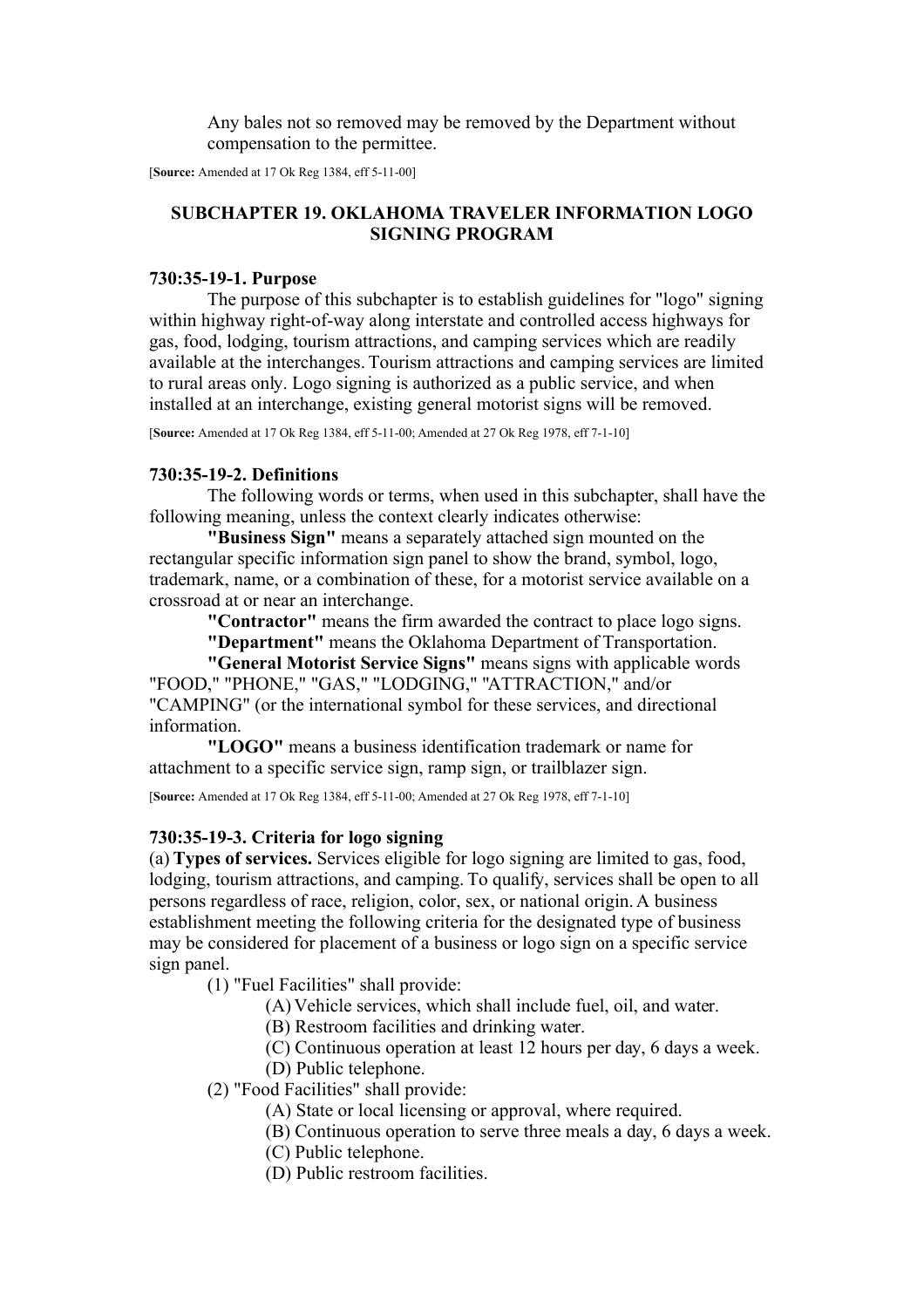- (3) "Lodging Facilities" shall provide:
	- (A) Adequate sleeping accommodations.
	- (B) Public telephone.
	- (C) State or local licensing or approval, where required.
- (4) "Camping Facilities" shall provide:
	- (A) Adequate parking accommodations.
	- (B) Modern sanitary facilities and drinking water.

(C) Adequate waste disposal.

(5) "Tourism Attractions" shall provide:

(A) Tourist oriented service of cultural, historical, recreational or educational significance.

(B) Federal, state or local licensing or approval pertaining to health, sanitation, accessibility and safety, where required.

(C) Adequate parking accommodations.

(D) Continuous operation at least 8 hours per day, 5 days a week, at the least one of which will be a Saturday or Sunday.

(E) Public telephone.

(F) Attendant on site or have conducted tours available.

# (b) **Distance to services and facilities.**

(1) **Rural.** The maximum distance that eligible rural services can be located from the end of the off-ramp to qualify for a business sign shall not exceed three miles in either direction, except where, within the three-mile limit, services of the type being considered are not available, or if available, choose not to participate in the logo program. In such cases, the limit of eligibility may be extended in three-mile increments until one or more services of the type being considered are included. The maximum distance that these eligible services can be located from the end of the off-ramp shall not exceed 15 miles in either direction.

(2) **Urban.** The maximum distance that eligible urban services can be located from the end of the off-ramp to qualify for a business sign shall not exceed one mile in either direction.

(c) **Location of logo signs.** The following locations shall not be approved for the installation of logo signs:

(1) An interchange with another freeway.

- (2) Where insufficient space exists to install logo sign panels.
- (3) Any location where the Department believes the installation of logo signs is not in the best interest of the traveling public.

(d) **Removal of general motorist service signs.** Where logo signing is erected for an interchange, existing general motorist service signs will be removed. If no business elects to participate in the logo program at an interchange, general motorist service signs will remain.

[**Source:** Amended at 17 Ok Reg 1384, eff 5-11-00; Amended at 27 Ok Reg 1978, eff 7-1-10]

# **730:35-19-4. Standards and design for specific information signs**

(a) **Standards.** Standards for specific information signs shall comply with generally recognized federal standards.

(b) **Design.**

(1) Logos may consist of a registered trademark for nationally or regionally known businesses, or a legend message identifying the name or abbreviation of the specific business. All special logo designs shall be reviewed and approved by the Department prior to fabrication. Any logo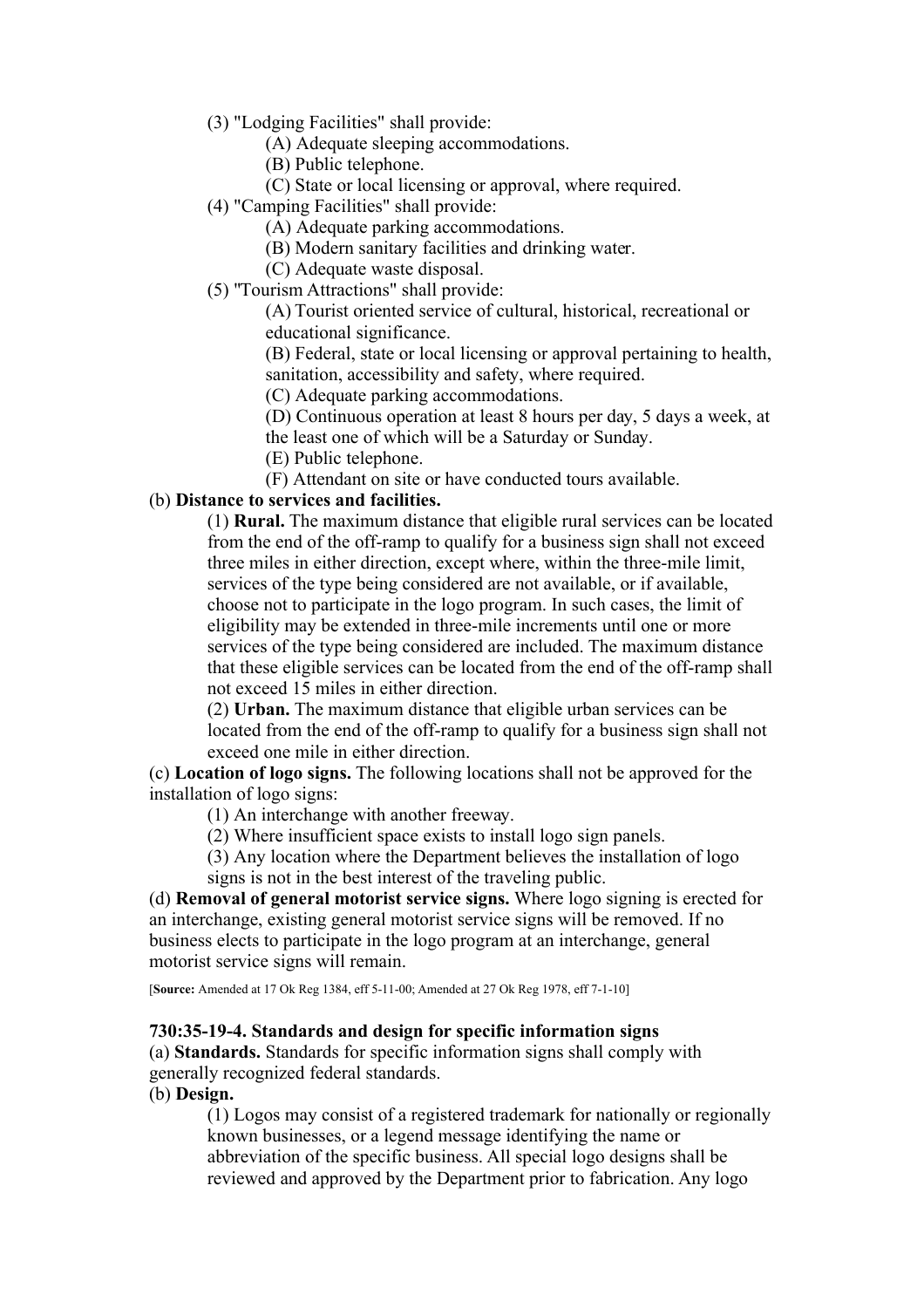which resembles an official traffic control device, contains advertising, or is determined to be in poor taste by the Department shall be prohibited. (2) The Department shall develop standards for the specific design and placement of logo signs. These standards shall include size, shape, color, number of logos permitted on each sign, size of copy, and location and spacing of signs.

[**Source:** Amended at 17 Ok Reg 1384, eff 5-11-00]

### **730:35-19-5. Specifications of sign materials**

Sign materials shall conform to the requirements of the most current edition of the Oklahoma Department of Transportation "Standard Specifications for Highway Construction", as supplemented.

[**Source:** Amended at 17 Ok Reg 1384, eff 5-11-00]

#### **730:35-19-6. Logo sign contractor**

(a) The Department of Transportation shall enter into a contract with a firm, group or association in the State of Oklahoma to establish a logo signing program. This program shall provide for logo signing on the right-of-way of controlled access highways. The signing shall contain specific information on gas, food, lodging, attractions, and camping for the benefit of the motoring public.

(b) The contractor shall administer the entire logo signing program, including contacting all eligible businesses, entering into lease agreements with the businesses, collecting fees to be charged, constructing and erecting the signs, and maintaining the signs.

[**Source:** Amended at 17 Ok Reg 1384, eff 5-11-00; Amended at 27 Ok Reg 1978, eff 7-1-10]

### **730:35-19-7. Logo agreement; fees** (a) **Application.**

(1) **Initial contacts.** When the program to install logo signing is initiated, business establishments in the vicinity of the interchange will be surveyed by the contractor to determine eligibility. The program and the costs involved will be explained by the contractor.

(2) **Logo signing agreement.** Eligible businesses that wish to participate in the logo signing program and which can be accommodated will enter into a "Logo Agreement" with the contractor. The logo agreement form must have been approved in advance by the Department.

(b) **Fees.** A monthly or annual fee will be charged by the Contractor to participating businesses. This fee will be used to pay the total project costs including the cost of making the survey and initial contacts, designing the project, all administration costs, construction, erection, and maintenance of the signs. There will be no expense to the Oklahoma Department of Transportation under this program. (c) **Surcharge.** The contractor, shall pay to the Department of Transportation, a negotiated amount which is no less than 10% of the contract price between the contractor and the advertiser. The contractor shall deliver to the Department of Transportation quarterly, a check, draft, or money order in the amount of the surcharge collected on all advertising rates during the preceding quarter. These monies will be paid to the Department of Transportation no later than the 15<sup>th</sup> day of January, April, July, and October of each year.

[**Source:** Amended at 17 Ok Reg 1384, eff 5-11-00; Amended at 27 Ok Reg 1978, eff 7-1-10]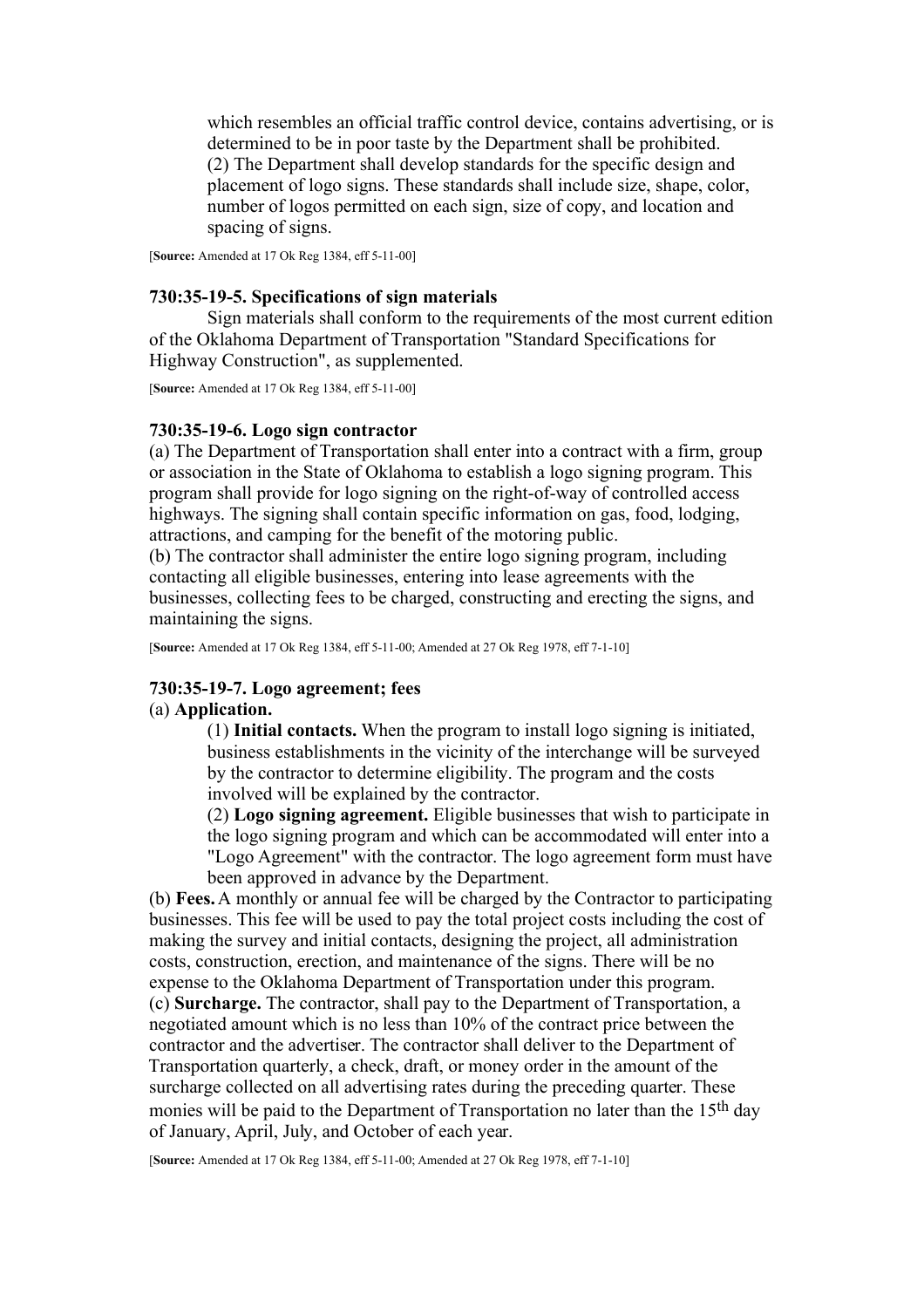### **APPENDIX A. URBAN INTERSTATE INTERCHANGE**

#### [Figure 1](https://oklahomarules.blob.core.windows.net/appendix-figures/730_35A1.tif)

[**Source:** Revoked and reenacted at 27 Ok Reg 1978, eff 7-1-10]

### **APPENDIX B. RURAL INTERSTATE INTERCHANGE**

#### [Figure 1](https://oklahomarules.blob.core.windows.net/appendix-figures/730_35B1.tif)

[**Source:** Revoked and reenacted at 27 Ok Reg 1978, eff 7-1-10]

# **APPENDIX C. RURAL AND URBAN PRIMARY INTERCHANGES** [Figure 1](https://oklahomarules.blob.core.windows.net/appendix-figures/730_35C1.tif)

[**Source:** Revoked and reenacted at 27 Ok Reg 1978, eff 7-1-10]

# **APPENDIX D. PREFERRED GUIDELINE CRITERIA FOR SIGNING TRAFFIC GENERATORS ON FREEWAYS OR EXPRESSWAYS**

# [Figure 1](https://oklahomarules.blob.core.windows.net/appendix-figures/730_35D1.tif)

[**Source:** Revoked and reenacted at 17 Ok Reg 1410, eff 5-11-00; Revoked and reenacted at 27 Ok Reg 1978, eff 7-1-10]

# **APPENDIX E. TRAFFIC GENERATORS THAT DO NOT NORMALLY WARRANT SIGNING**

#### [Figure 1](https://oklahomarules.blob.core.windows.net/appendix-figures/730_35E1.tif)

[**Source:** Revoked and reenacted at 27 Ok Reg 1978, eff 7-1-10]

# **APPENDIX F. TOURIST ORIENTED DIRECTIONAL SIGNING (TODS)** [Figure 1](https://oklahomarules.blob.core.windows.net/appendix-figures/730_35F1.tif)

[**Source:** Added at 17 Ok Reg 1411, eff 5-11-00; Revoked and reenacted at 27 Ok Reg 1978, eff 7-1-10]

### **CHAPTER 40. RAILROADS**

[**Authority:** 66 O.S., §§ 302.1 et seq., 309.1 et seq.; and 68 O.S., § 2357.104 ] [**Source:** Codified 12-31-91]

## **SUBCHAPTER 1. RAILROAD PROGRAM**

#### **730:40-1-1. Purpose**

It is the purpose of this Chapter to establish policies to enable the Department to encourage the continuation of a railroad network within Oklahoma, adequately linked to the regional and national rail network, and which, whenever possible, is privately owned and operated and capable of providing economically feasible and efficient rail service to the State.

### **730:40-1-2. Authority**

The policies of this Chapter are promulgated in accordance with: (1) The provisions of the Oklahoma Railroad Revitalization Act, Title 66, Oklahoma Statutes, Section 302.1 et seq. (the Act) and any amendments thereto.

(2) The findings of the Oklahoma Supreme Court in Application of State ex rel Department of Transportation, 646 P.2d 605 (1982), regarding the constitutionality of the Oklahoma Railroad Revitalization Act and certain programs of assistance to railroads contemplated thereunder.

(3) The provisions of Attorney General Opinion Number 79-299 as modified by the previously cited Supreme Court decision.

### **730:40-1-3. Administration**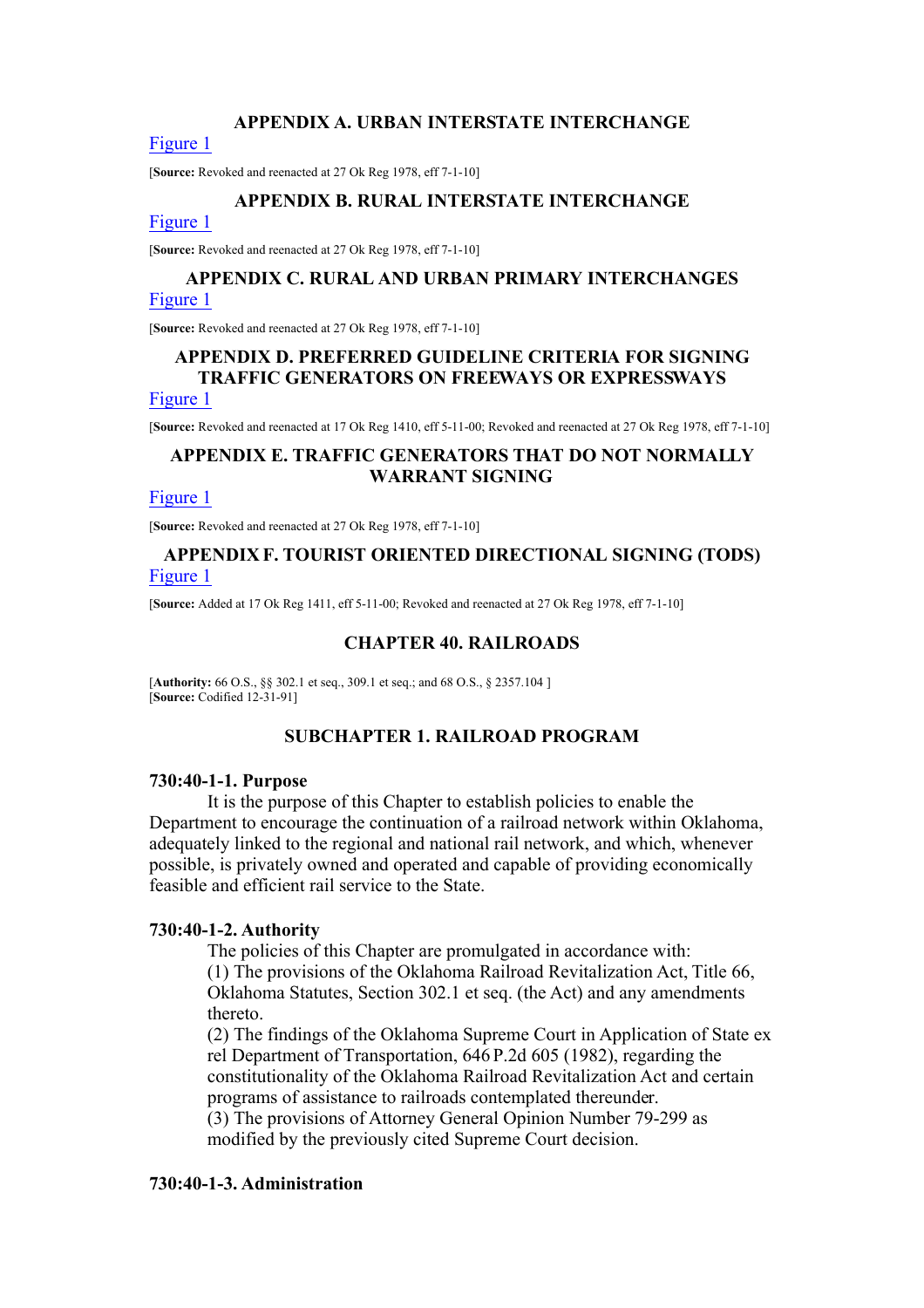Responsibility for administration of the State Rail Program of this Chapter is hereby vested in the office of the Deputy Director and the Office of Rail Programs; however, the Commission acknowledges the necessity for support of the program by all central office and field divisions in the performance of the Department's duties and responsibilities under the Act and this Chapter.

[**Source:** Amended at 16 Ok Reg 2033, eff 6-11-99]

### **730:40-1-4. Use of funds**

(a) The Department is authorized to expend any unobligated funds accumulated in the Oklahoma Railroad Maintenance Revolving Fund, any available federal grants, public or private donations or legislative appropriations for non-highway purposes in furtherance of its duties and responsibilities under the Act. With certain exceptions, the Department is expressly prohibited from expending highway user tax revenues or legislative appropriations for highway purposes in furtherance of the State Rail Program. Exceptions to the prohibition are the Highway-Railway Grade Crossing Safety Programs and those funds which have been expressly designated for:

(1) Regularly scheduled passenger rail operations, and

(2) Inclusion in an Industrial Development project.

(b) No state funds whatever shall be expended by the Department for rail service continuation payments or for the construction, reconstruction, rehabilitation, replacement, maintenance or repair of rail lines the title to which is not vested in the Department or other entity of the State of Oklahoma.

[**Source:** Amended at 16 Ok Reg 2033, eff 6-11-99]

### **730:40-1-5. Eligible projects**

(a) **Acquisition of rail lines and properties.** The Department may acquire by purchase, donation or exercise of the right of Eminent Domain such rail lines and collateral properties:

(1) Upon which rail service has been abandoned or is in imminent danger of abandonment or which are necessary to assure continued, justifiable and economically feasible rail operations or to insure or enhance the economic feasibility of such operations on state-owned rail properties; or (2) Upon which no rail service is to be provided immediately but which constitute a link in an otherwise operable system of rail lines, the eventual operation of which is vital to the economic prosperity of the state.

# (b) **Reconstruction or rehabilitation.** The Department may:

(1) Using state, federal or private funds or any combination of such funds, provide for the necessary reconstruction or rehabilitation of rail lines and properties owned by the Department. All track reconstruction or rehabilitation projects shall be designed to the appropriate standards necessary to safe and efficient movement of locomotives and equipment in accordance with the nature and extent of rail services provided or to be provided on the line; or

(2) Using federal or private funds, or a combination of such funds, provide for the necessary reconstruction or rehabilitation of rail lines owned by private corporations, other public agencies, or by railroads operating as common carriers, where the investment of public funds can be demonstrated to be in the public interest. Prior to requesting Commission approval of any project as set forth in this paragraph, the Department shall conduct a suitable investigation into the financial condition and operating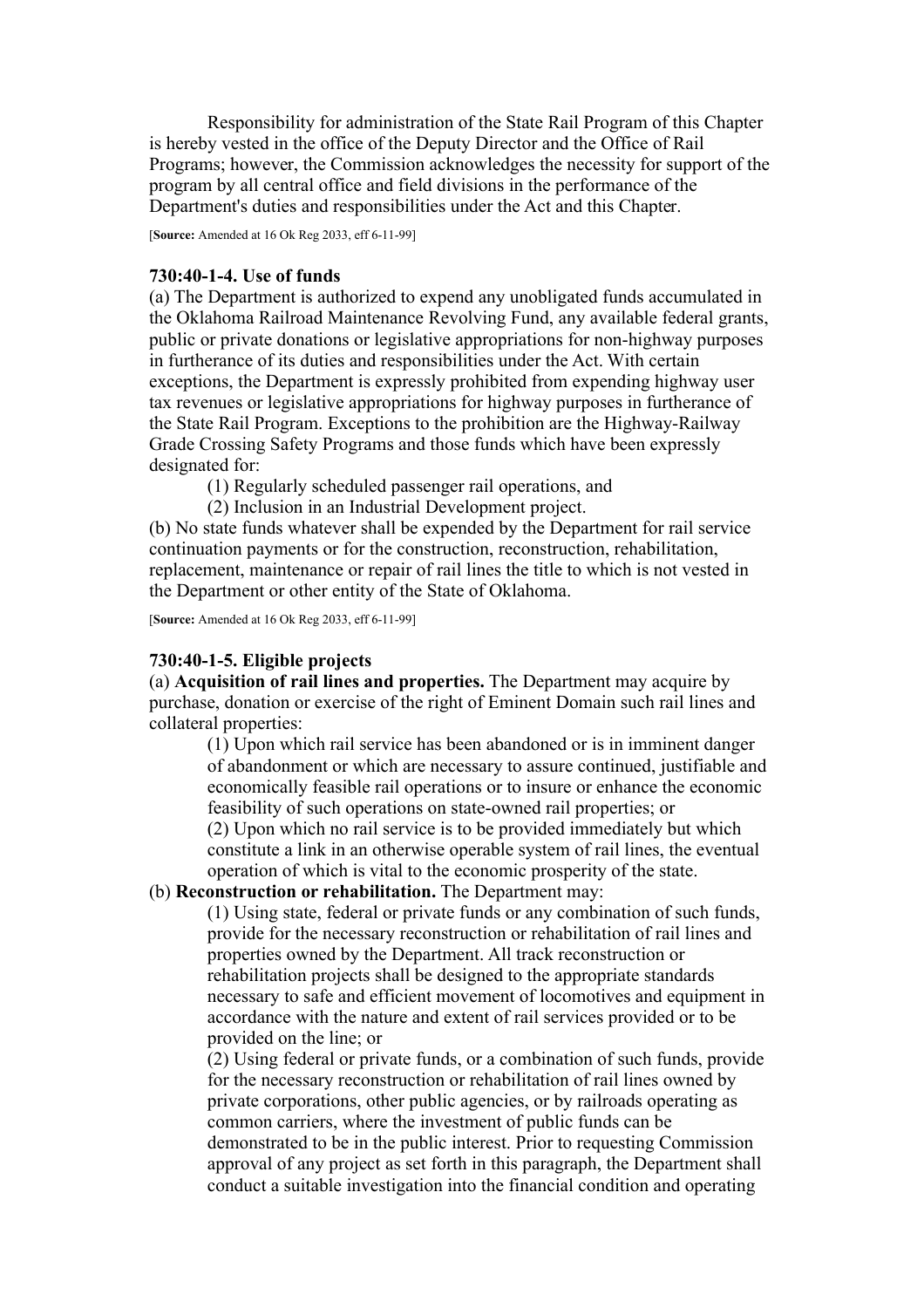history of the owner of the line (and the operator of the line if other than the owner) in order to assure that service on the reconstructed or rehabilitated line can be reasonably expected to continue over the useful life of the improvements.

(c) **Maintenance.** Maintenance of Department owned rail lines, facilities and properties shall be the responsibility of the rail service operators; provided, however, the Department may maintain in usable condition, by contract or with its own personnel and equipment, those lines, facilities and properties owned by the Department and upon which rail service is not presently provided.

(d) **Construction of new rail facilities.** New state-owned rail facilities may be constructed by the Department when the results of a complete economic study, including a through analysis of costs versus benefits, indicates such construction will have a substantial public benefit and an agreement for long term operation by a private carrier has been entered into in advance of construction. Rights-of-way for such construction may be acquired by purchase, donation, or exercise of the right of Eminent Domain.

(e) **Dismantlement.** Any state-owned rail line or facility may be dismantled by the Department, by contract or with its own personnel and equipment, when such line or facility is no longer needed for or in conjunction with the provision of rail freight service. Rail, bridges, cross ties, ballast and other track materials may be retained by the Department for use on other state owned rail lines, may be disposed of as surplus property as provided by law, or may be retained by the contractor as full or partial compensation under the dismantlement contract.

[**Source:** Amended at 16 Ok Reg 2033, eff 6-11-99]

### **730:40-1-6. Operation of railroads**

(a) **By state.** Although the Department is authorized by the Act to conduct rail operations as an operating railroad, the Commission is of the opinion that the dayto-day provision of rail services can best be performed by private enterprise. It is the intent of the Commission that lines of railroad acquired by the Department be operated by private carrier and, where feasible, returned to the private sector and reinstated to the ad valorem tax rolls at the earliest practical time after resumption of economical and continuing rail service.

(b) **By Private railroad company.** The Department may enter into lease or leasepurchase agreements with common carriers by rail to manage and operate all or any portion of any rail line owned by the Department. Such agreements shall require that the rail carrier properly maintain the rail, bridges, track structure and rights-ofway; indemnify and hold the Department harmless from claims or damages arising out of said carrier's performance and shall further require the carrier to acquire and maintain in force adequate insurance for that purpose. Such insurance shall name the Department as an additional insured.

#### **730:40-1-7. Disposition of railroad properties**

Subject to Transportation Commission approval, the Department may enter directly into agreements with the owners of operating railroads or persons intending to operate as common carriers by rail to sell outright or to sell by lease-purchase agreement any state-owned rail property on such terms and conditions as best serve the public interest. The Department may also dismantle state owned rail lines as provided for in 730:40-1-5(e). Surplus real property owned in fee by the Department in association with the State Rail Program may be disposed of as provided by law.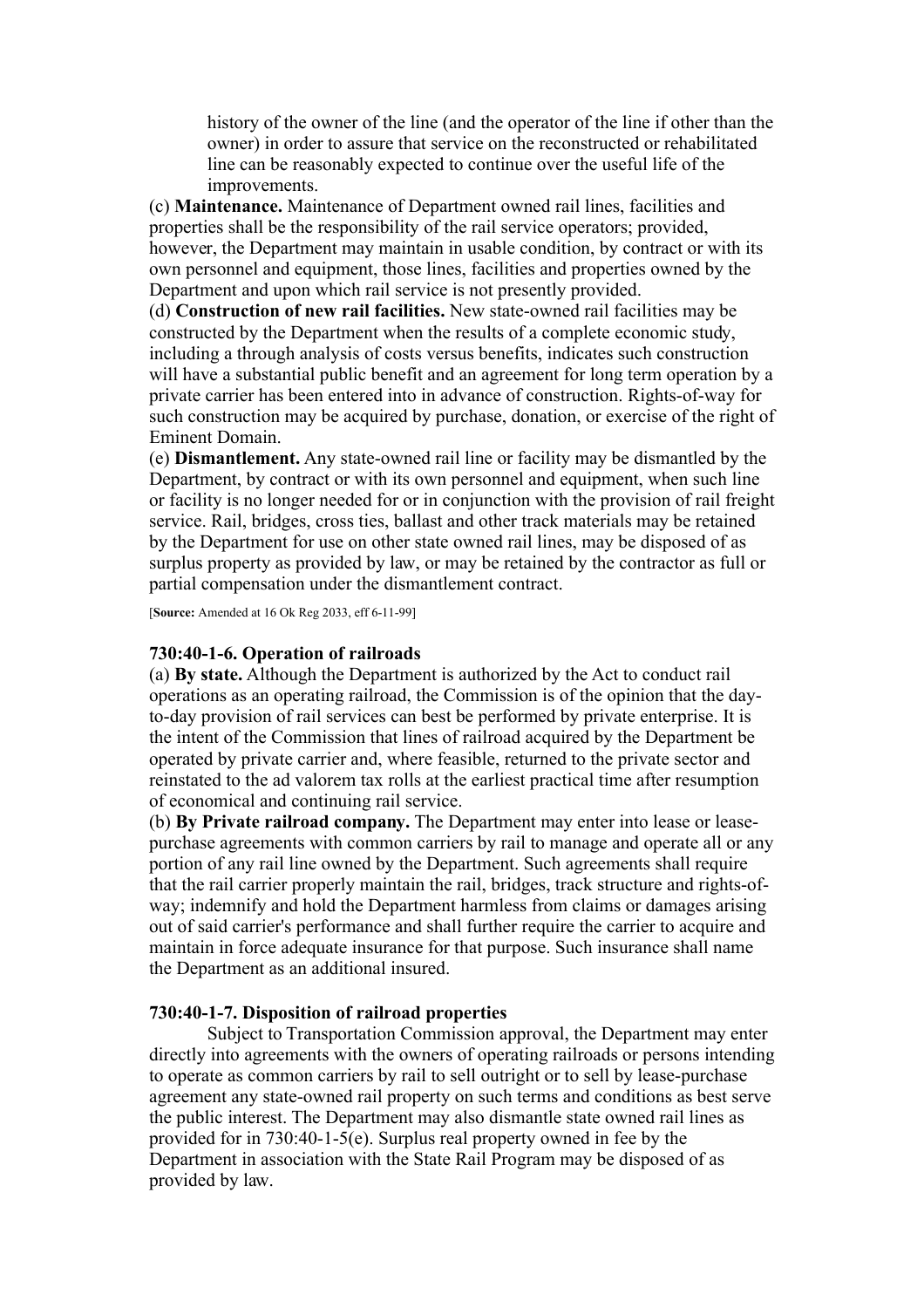### **730:40-1-8. Land leases**

The Department may lease parcels of railroad rights-of-way and/or trackage to persons, firms or corporations, provided such leases do not interfere with the provision of rail freight service. The terms and conditions of all such leases shall be fair and equitable and the lease price shall be based upon a reasonable percentage of the fair market value of the leased property. Land lease agreements shall provide for termination of the lease should it become necessary to utilize the leased property for railroad purposes. Land lease agreements may be marketed, managed, and administered by the Department or, in the alternative, the marketing, management, and administration may be performed by the Department's rail service operator pursuant to the provisions of said operator's track lease and operating agreement with the Department.

[**Source:** Amended at 16 Ok Reg 2033, eff 6-11-99]

#### **730:40-1-9. Easements and licenses**

Easements and licenses for public or private utilities and other facilities to be located along or across state-owned railroad properties may be granted by the Department provided their installation and maintenance do not unreasonably interfere with use of the property as a railroad. Easements and licenses may be marketed, managed, and administered by the Department or, in the alternative, such marketing, management, and administration may be performed by the Department's rail service operator pursuant to the provisions of said operator's track lease and operating agreement with the Department; provided, however, the Department shall retain in any such track lease and operating agreement the exclusive right to grant public road and highway crossings.

[**Source:** Amended at 16 Ok Reg 2033, eff 6-11-99]

#### **730:40-1-10. Income**

All income to the State Rail Program, including but not limited to the revenues generated by the Oklahoma Rail Freight Car Tax under provisions of 68 O.S. 1981, Section 2201 et seq., federal fund reimbursements, federal grants, contributions by any state or agency thereof, private donations and the proceeds from any use or sale of state-owned rail properties, shall be deposited in the Oklahoma Railroad Maintenance Revolving Fund and shall be expended only for the purposes permitted by the Act and this Chapter.

#### **730:40-1-11. Railroad-highway grade crossings**

(a) Although rail-highway crossing construction, maintenance, and repair are, in general, the responsibility of the operating railroad, the Department nevertheless has a primary responsibility for providing a system of safe and efficient state highways for the traveling public. That responsibility mandates coordination and cooperation between the Department and the operating railroads with regard to railhighway crossings.

(b) The Office of Rail Program under the authority of the Deputy Director is authorized to request assistance from the Field Division Engineers in carrying out cooperative efforts between the Department and operating railroads with regard to rail-highway crossing improvements. Field Division Engineers are authorized to respond in such cooperative efforts and to provide such services and exercise such control as they deem necessary and in the interest of the traveling public.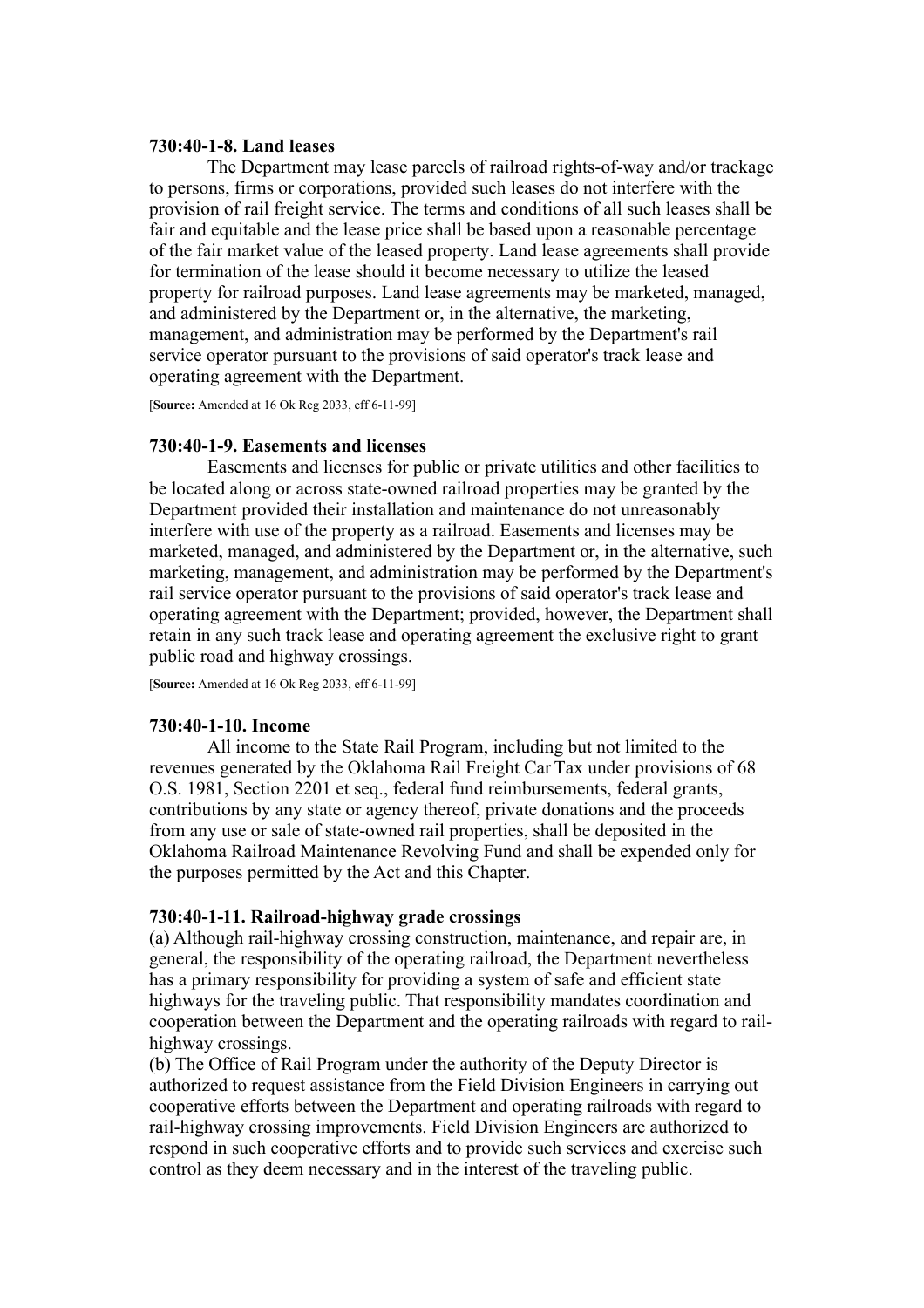# **730:40-1-12. Acquisitions, mergers and abandonments by private railroad companies**

The Department shall maintain a continuing review of the status and condition of the railroad network in this state. In that regard, the Department shall coordinate with private railroad companies in rail system rationalization projects, rail line abandonments, mergers of two or more railroad companies, acquisition of one company by another, or acquisition of an operating railroad by a non-carrier entity. Although the Oklahoma Corporation Commission is the state agency authorized by state law to represent the State of Oklahoma in railroad and rail related proceedings before the Interstate Commerce Commission, the Department shall cooperate with the Corporation Commission and its staff, including the provision of such data, information or advice as that Commission may request, in the interest of maintaining an adequate and efficient rail system throughout this State.

[**Source:** Amended at 16 Ok Reg 2033, eff 6-11-99]

## **SUBCHAPTER 3. RAILROAD REHABILITATION ACT LOAN PROGRAM**

# **730:40-3-1. Purpose**

The Railroad Rehabilitation Act was enacted to provide loans from the Oklahoma Railroad Maintenance Revolving Fund to qualified railroad entities for the purpose of financing the rehabilitation of railroad properties.

[**Source:** Added at 20 Ok Reg 248, eff 10-29-02 (emergency); Added at 20 Ok Reg 1814, eff 6-12-03]

### **730:40-3-2. Authority**

Pursuant to the provisions contained in Title 66 of the Oklahoma Statutes, Section 309.1, known and cited as the Railroad Rehabilitation Act which grants authority for the Department of Transportation to provide direct loans to qualified private railroad entities for the purpose of financing the rehabilitation of railroad properties and mandates the adoption of rules to effectuate this program.

[**Source:** Added at 20 Ok Reg 248, eff 10-29-02 (emergency); Added at 20 Ok Reg 1814, eff 6-12-03]

### **730:40-3-3. Definitions**

The following words and terms used in this Chapter shall have the following meaning, unless the context clearly indicates otherwise:

**"Qualified railroad entity"** means any certified freight railroad regulated by the United States Surface Transportation Board; and

**"Rehabilitation"** means the replacement of antiquated rail; replacement or reconstruction of deteriorating road beds with adequate rail, ties and ballast; reconstruction of sidings and industrial leads; and bridge replacement or reconstruction.

[**Source:** Added at 20 Ok Reg 248, eff 10-29-02 (emergency); Added at 20 Ok Reg 1814, eff 6-12-03]

### **730:40-3-4. Requirements and criteria**

The Department shall develop an application form which shall be made available to all qualified railroad entities. The initial loan application period will be from November 1, 2002 to December 31, 2002. Thereafter, the loan application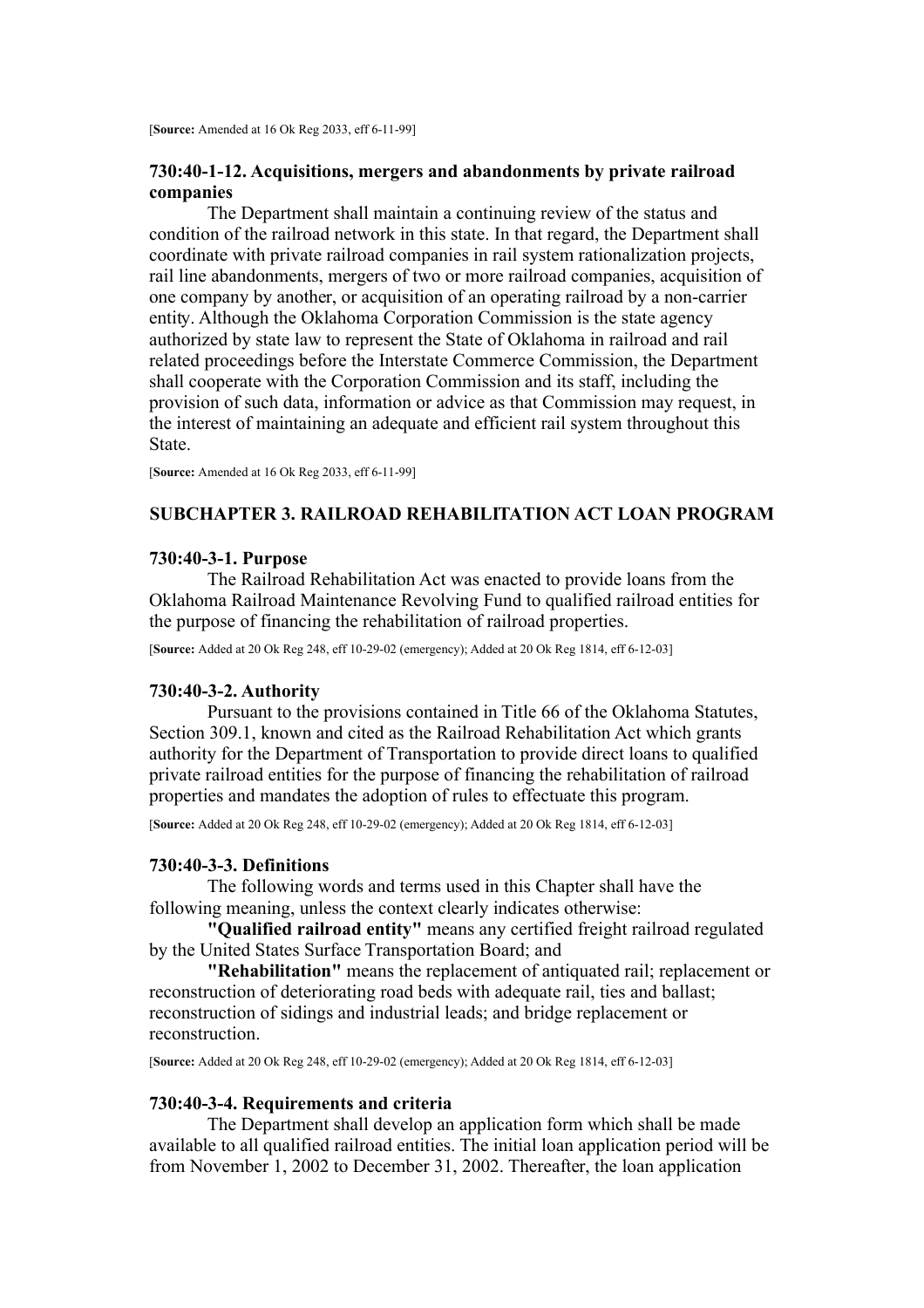period will be from January 1 to March 1 for each following state fiscal year beginning July 1, 2003. The application period may be waived by the Department of Transportation (Department) if sufficient unobligated funds are not available for the program. If the Director declares that a transportation emergency has occurred, a loan application(s) outside the annual application period may be submitted to the Department for consideration by the Oklahoma Transportation Commission. Applications submitted during the designated period shall be evaluated based on the following criteria:

(1) The ratio of benefits to costs for any project funded by such loan shall be greater than one. The benefit/cost methodology to be used for this determination shall be the most recent standard benefit/cost methodology approved by the Federal Railroad Administration of the United States Department of Transportation;

(2) The qualified entity shall demonstrate that it is financially sound and capable of fulfilling all obligations created by the proposed loan guarantee agreement; and

(3) The qualified railroad entity shall demonstrate that adequate funding for the proposed project is not otherwise available at terms that would make the proposed project financially feasible.

(4) Projects that are determined to be the most critical shall take precedence.

(5) The length of the loan repayment schedule shall be a major consideration in determining the viability of the loan application. (6) Privately owned rail facility rehabilitation projects shall take precedence.

(7) Projects with the earliest start and completion dates shall be given major consideration in determining the viability of the loan application.

[**Source:** Added at 20 Ok Reg 248, eff 10-29-02 (emergency); Added at 20 Ok Reg 1814, eff 6-12-03]

### **730:40-3-5. Procedures**

(a) Applications will be submitted to the Railroad Programs Division of the Department.

(b) The Director shall establish an application review process in conformance with the criteria established by the Oklahoma Transportation Commission. Loan eligibility will be determined within sixty (60) days of the close of the application period.

[**Source:** Added at 20 Ok Reg 248, eff 10-29-02 (emergency); Added at 20 Ok Reg 1814, eff 6-12-03]

## **730:40-3-6. Terms**

(a) The Department may choose one or more applications to present before the Transportation Commission for loan approval. The Commission shall have final authority on which, if any, applications will be approved.

(b) The loan interest rate shall be five percent (5%) for loans approved by the Commission during the calendar years of 2002-2003. The Commission shall establish an annual interest rate for the year 2004 and subsequent years no later than November 15, prior to each calendar year in which loan applications will be considered. Loans will not exceed Five Hundred Thousand Dollars (\$500,000.00) for a duration not to exceed ten (10) years. The loan portion of the agreement will include a promissory note and lien and/or mortgage. All loan applications are subject to the approval of the Transportation Commission.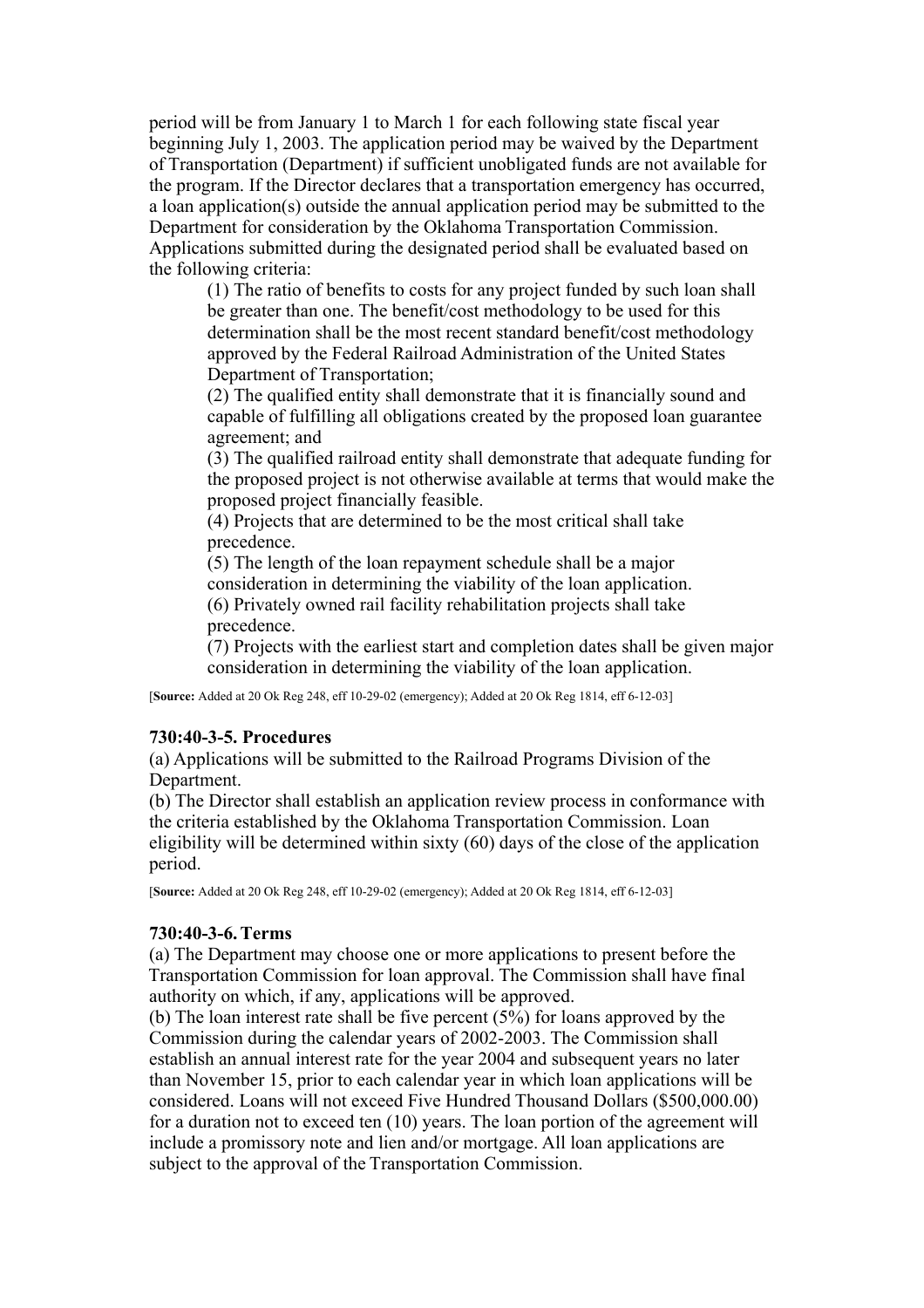(c) No more than fifty percent (50%) of the unobligated cash balance of the Oklahoma Railroad Maintenance Revolving Fund (Fund) for any one (1) year may be encumbered for Railroad Rehabilitation loans and the aggregate amount of all loans from the Fund shall not exceed Five Million Dollars (\$5,000,000,00). When these limitations have been reached, the application process will be suspended. (d) Loan proceeds will be applied by the qualified railroad entity only to the improvements and rehabilitation described in the loan application. The Department may request an audit of records and inspection of the physical location of the rehabilitation project at the expense of the qualified railroad entity. (e) An agreement between the Department and the qualified railroad entity shall include, but not be limited to, specifying that loan payments will be submitted monthly with a construction report for the duration of the rehabilitation project. All monies submitted for repayment made through the Railroad Loan program will be deposited back into the Fund.

[**Source:** Added at 20 Ok Reg 248, eff 10-29-02 (emergency); Added at 20 Ok Reg 1814, eff 6-12-03]

### **SUBCHAPTER 5. RAILROAD MODERNIZATION PROGRAM**

### **730:40-5-1. Purpose and authority**

(a) **Purpose.** The purpose of the Railroad Modernization Act is to permit verification of eligible taxpayer's qualified railroad reconstruction or replacement expenditures for the purpose of claiming credit for the tax imposed by 68 O.S. Section 2355.

(b) **Authority.** Pursuant to the provisions contained in 68 O.S. Section 2357.103, known and cited as the Railroad Modernization Act, the Department of Transportation is required to provide verification of eligibility of a taxpayer's expenditures for the purpose of claiming the credit. The Act directs that the approval of qualified railroad reconstruction or replacement expenditures be made prior to commencement of a project and to provide a certificate of verification upon completion of a project for such expenditures.

[**Source:** Added at 23 Ok Reg 429, eff 11-16-05 (emergency); Added at 23 Ok Reg 2879, eff 6-25-06]

#### **730:40-5-2. Definitions**

The following words and terms used in this Chapter shall have the following meaning, unless the context clearly indicates otherwise:

**"Class II and Class III railroad"** means a railroad that is classified by the United States Surface Transportation Board as a Class II or Class III railroad;

**"Eligible taxpayer"** means any Class II or Class III railroad; and

**"Qualified railroad reconstruction or replacement expenditures"** mean expenditures for:

(A) reconstruction or replacement of railroad infrastructure including track roadbed, bridges industrial leads and track-related structures owned or leased by a Class II or Class III railroads as of January 1, 2006 or

(B) new construction of industrial leads, switches, spurs and sidings and extensions of existing sidings by Class II or Class III railroad.

[**Source:** Added at 23 Ok Reg 429, eff 11-16-05 (emergency); Added at 23 Ok Reg 2879, eff 6-25-06]

### **730:40-5-3. Requirements and criteria**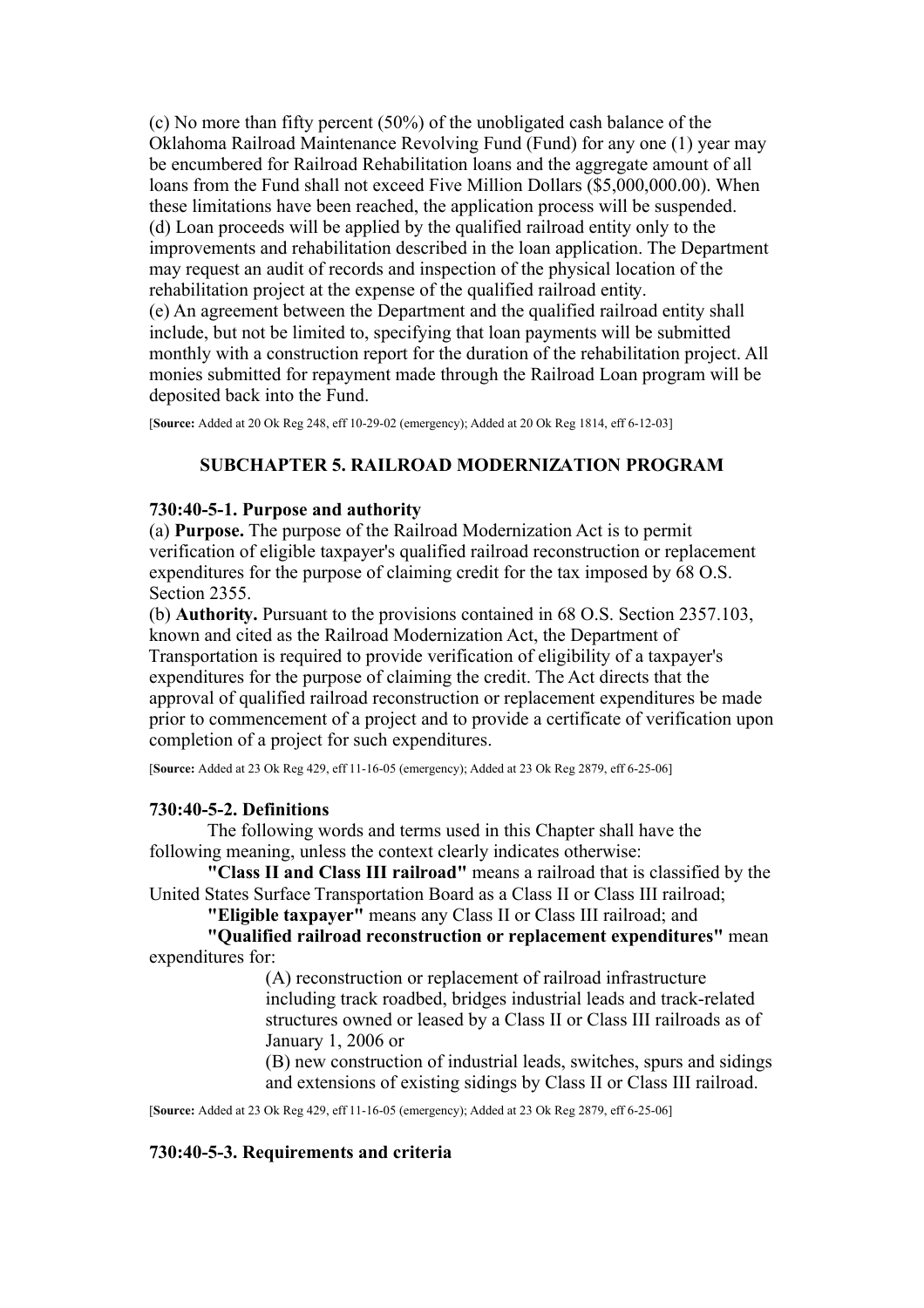The Department shall develop a certification of verification that shall satisfy all requirements of the Tax Commission pertaining to the eligibility of the person claiming the credit.

(1) Cross tie project applications shall be for a ratio equivalent to a minimum of 500 ties per track mile. Qualified expenditures for a cross tie project shall include but not be limited to items such as engineering costs, materials, labor, equipment and freight.

(2) Bridge project applications shall identify improvements that qualify the bridge for a minimum 286,000 pound rating. Applications shall also include a Professional Engineers report which has been stamped to validate the structural integrity of the improvement to be made. Qualified expenditures for a bridge project shall include but not be limited to items such as engineering costs, bridge materials, labor, equipment and freight.

(3) Replacement of a bridge structure with a culvert will require plans certified by a Professional Engineer. The plans are to be filed with the application identifying the specifications that must be met to accommodate a 286,000 pound rating and that proper hydraulic specifications have been maintained.

(4) Rail replacement projects for a main line track shall have a minimum rail weight of 110 pounds per foot and new ties. All replacement rail must be classified as New Rail, Number 1 Rail or Number 2 Rail relay rail. A siding or industrial lead project may use Number 1 relay ties.

(5) Maintenance means: Track Maintenance project will consist of expenditures incurred by the railroad in the normal course of day to day operations of the railroad. Qualified expenditures shall include inspections, tie and rail replacement not covered in paragraph (1) and (4), bridges, mowing, spraying and all other material, labor, equipment and freight required to keep the railroad operational.

(6) Crossings: eligible crossing projects will consist of expenditures incurred by the railroad at the intersection of any railroad to roadway, public or private. Qualified expenditures shall include but not limited to items such as engineering costs, materials, labor, equipment and freight. (7) Natural disasters: eligible natural disasters projects will consist of expenditures incurred by the railroad because of the natural disaster. Qualified projects shall have been caused by floods, fire, tornados, earthquakes or other acts of God or when a local, state or national emergency declaration is made in the area the railroad operates in. Qualified expenditures shall include but not limited to items such as engineering costs, material, labor, equipment and freight.

[**Source:** Added at 23 Ok Reg 429, eff 11-16-05 (emergency); Added at 23 Ok Reg 2879, eff 6-25-06; Amended at 38 Ok Reg 2569, eff 9-11-21]

#### **730:40-5-4. Railroad modernization program applications**

Detailed information concerning application for this program may be obtained from the Rail Division of the Oklahoma Department of Transportation. Completed application packages shall be submitted to the Rail Division.

[**Source:** Added at 23 Ok Reg 429, eff 11-16-05 (emergency); Added at 23 Ok Reg 2879, eff 6-25-06]

# **CHAPTER 45. PUBLIC TRANSPORTATION PROJECT DEVELOPMENT ASSISTANCE**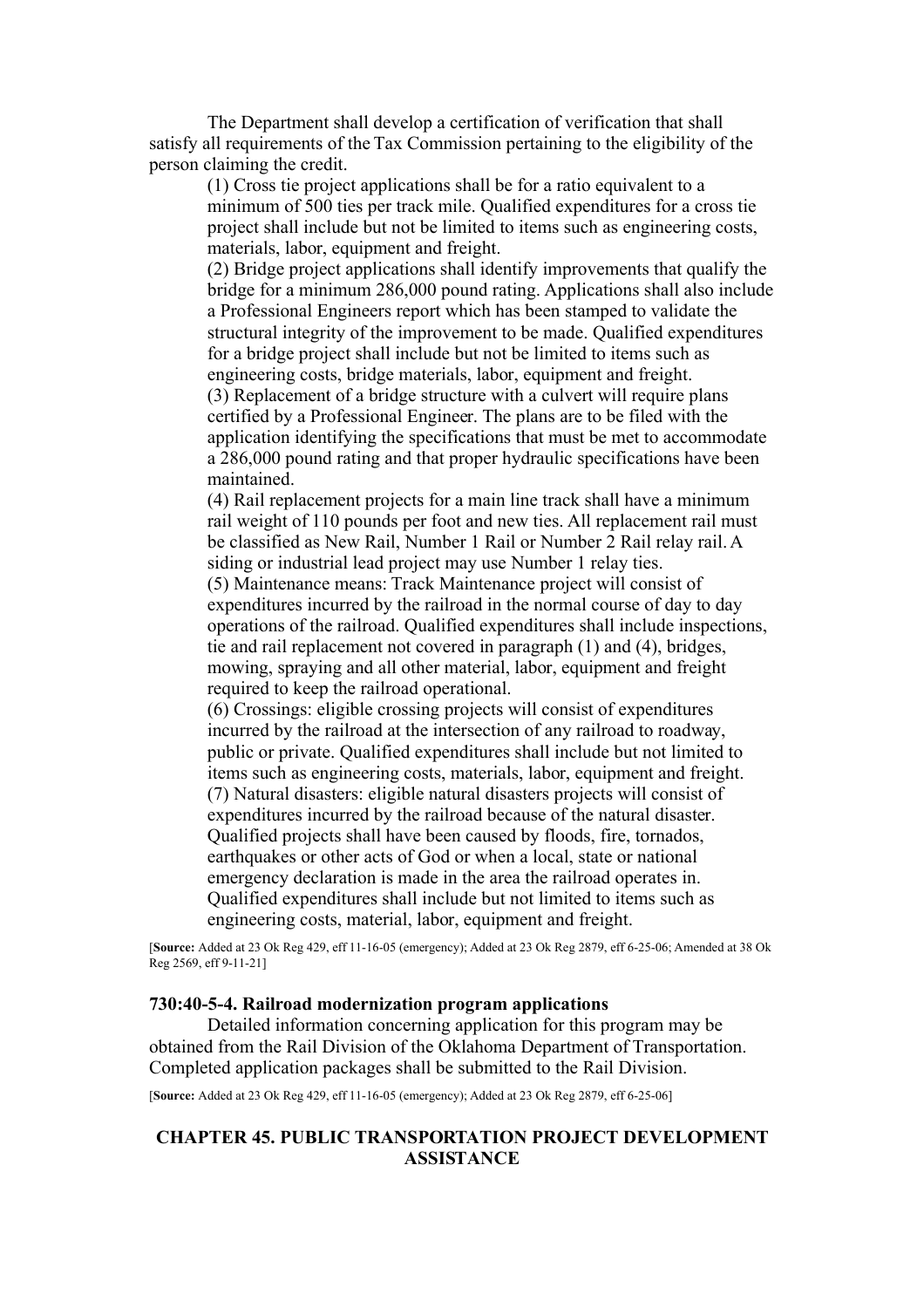[**Authority:** 69 O.S., §§ 303, 4002, 4005, and 4031 through 4035; P.L. 105-178] [**Source:** Codified 12-31-91]

### **730:45-1-1. Purpose**

It is the purpose of this Chapter to establish policies enabling the Department to develop, review and monitor both local and statewide passenger transportation services which are available to the public, such as passenger rail service, inter-city and intra-city bus service, special transportation services (such as demand responsive mini-buses), and similar services. These policies also provide for the Department to actively pursue federal and state funds for the development and maintenance of public transportation services, and to administer and grant these funds to eligible local transit operators throughout the State.

[**Source:** Amended at 12 Ok Reg 1839, eff 6-12-95; Amended at 16 Ok Reg 2035, eff 6-11-99]

### **730:45-1-2. Authority**

These policies are promulgated in accordance with the provisions of 69 O.S. §§ 4002 and 4005. The Department is the Governor's designee to apply for, receive and administer federal public transportation financial assistance programs. These federal programs shall include, but not limited to, capital grants, metropolitan and state planning funds, and urbanized and non-urbanized formula grants for areas fewer than 200,000 population. The Governor's delegation of authority shall not apply to the federal apportionments under the Urbanized Area Formula Program for the cities of Lawton and Norman, Oklahoma. The designee for these annual apportionments shall be the Lawton Transit Trust and the City of Norman, respectively. With these exceptions only, this designation shall include all Federal funding provided by the Transportation Equity Act for the 21st Century (TEA-21) and any Federal legislation supplementing or supplanting TEA-21. The Department is also responsible for the administration of the funds appropriated to the State's Public Transit Revolving Fund.

[**Source:** Amended at 12 Ok Reg 1839, eff 6-12-95; Amended at 16 Ok Reg 2035, eff 6-11-99; Amended at 21 Ok Reg 1837, eff 6-11-04; Amended at 37 Ok Reg 2270, eff 9-11-20]

#### **730:45-1-3. Administration**

Responsibility for administering these financial assistance programs is hereby vested in the Transit Programs Branch and in the office of the Deputy Director. Expenditures of both federal and state funds will be made in accordance with the State Management Plans developed by the Transit Programs Branch.

[**Source:** Amended at 12 Ok Reg 1839, eff 6-12-95; Amended at 16 Ok Reg 2035, eff 6-11-99]

#### **730:45-1-4. Use of funds**

The Department is hereby authorized to expend any available federal grants and state funds in strict accordance with applicable federal and state laws, rules and regulations, and to expend legislative appropriations for non-highway purposes to lawfully assist in the development, administration and operation of local and statewide public transportation services, including but not limited to publicly and privately owned inter-city and intra-city bus services, passenger rail services, and para-transit services. The Department is also authorized to expend the aforementioned funds to provide direct public transportation technical assistance, to compile and disseminate relevant transit information including but not limited to inventories of existing transit equipment, facilities and services, statistics on